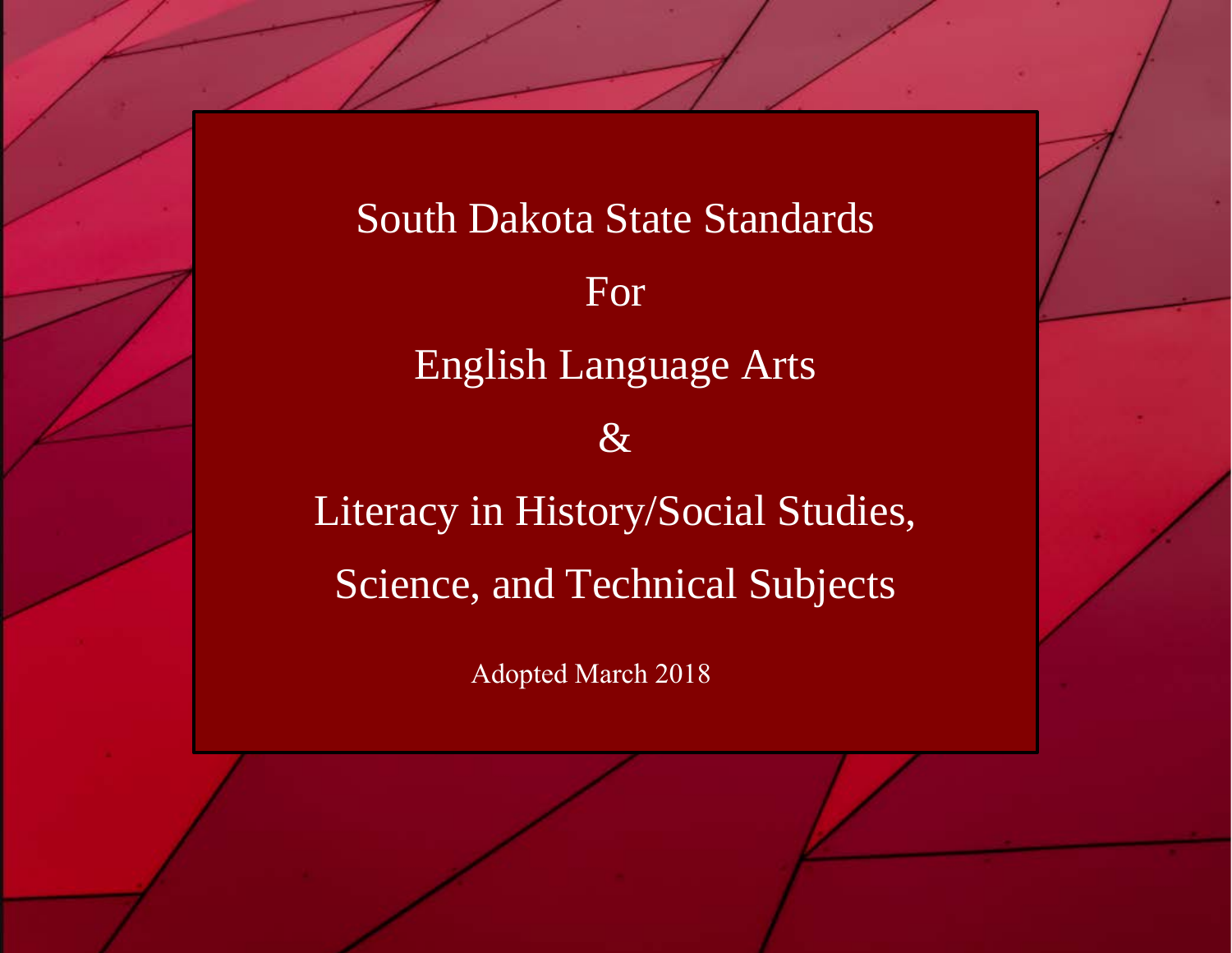

# **Table of Contents**

|                                                                           |    | <b>Standards for English Language Arts &amp; Literacy in History/Social</b> | 39 |
|---------------------------------------------------------------------------|----|-----------------------------------------------------------------------------|----|
| Preface                                                                   | 3  | <b>Studies, Science, and Technical Subjects 6-12</b>                        |    |
| Acknowledgements                                                          | 4  | College and Career Readiness Anchor Standards for Reading                   | 40 |
| Introduction                                                              | 7  | Reading Standards for Literature 6-12                                       | 41 |
| Standards for English Language Arts & Literacy in History/Social Studies, | 14 | Reading Standards for Informational Text 6-12                               | 45 |
| <b>Science, and Technical Subjects K-5</b>                                |    |                                                                             |    |
| College and Career Readiness Anchor Standards for Reading                 | 15 | College and Career Readiness Anchor Standards for Writing                   | 48 |
| Reading Standards for Literature K-5                                      | 16 | <b>Writing Standards 6-12</b>                                               | 49 |
| Reading Standards for Informational Text K-5                              | 19 | College and Career Readiness Anchor Standards for Speaking                  | 55 |
|                                                                           |    | and Listening                                                               |    |
| Reading Standards: Foundational Skills K-5                                | 22 | Speaking and Listening Standards 6-12                                       | 56 |
| College and Career Readiness Anchor Standards for Writing                 | 25 | College and Career Readiness Anchor Standards for Language                  | 59 |
| <b>Writing Standards K-5</b>                                              | 26 | Language Standards 6-12                                                     | 60 |
| College and Career Readiness Anchor Standards for Speaking and            | 31 | <b>Standards for English Language Arts &amp; Literacy in History/Social</b> | 64 |
| Listening                                                                 |    | <b>Studies, Science, and Technical Subjects 6-12</b>                        |    |
| Speaking and Listening Standards K-5                                      | 32 | College and Career Readiness Anchor Standards for Reading                   | 65 |
| College and Career Readiness Anchor Standards for Language                | 34 | Reading Standards for Literacy in History/Social Studies 6-12               | 66 |
| Language Standards K-5                                                    | 35 | Reading Standards for Literacy in Science and Technical Subjects            | 68 |
|                                                                           |    | $6 - 12$                                                                    |    |
|                                                                           |    | College and Career Readiness Anchor Standards for Writing                   | 70 |
|                                                                           |    | Writing Standards for Literacy in History/Social Studies, Science           | 71 |
|                                                                           |    | and Technical Subjects 6-12                                                 |    |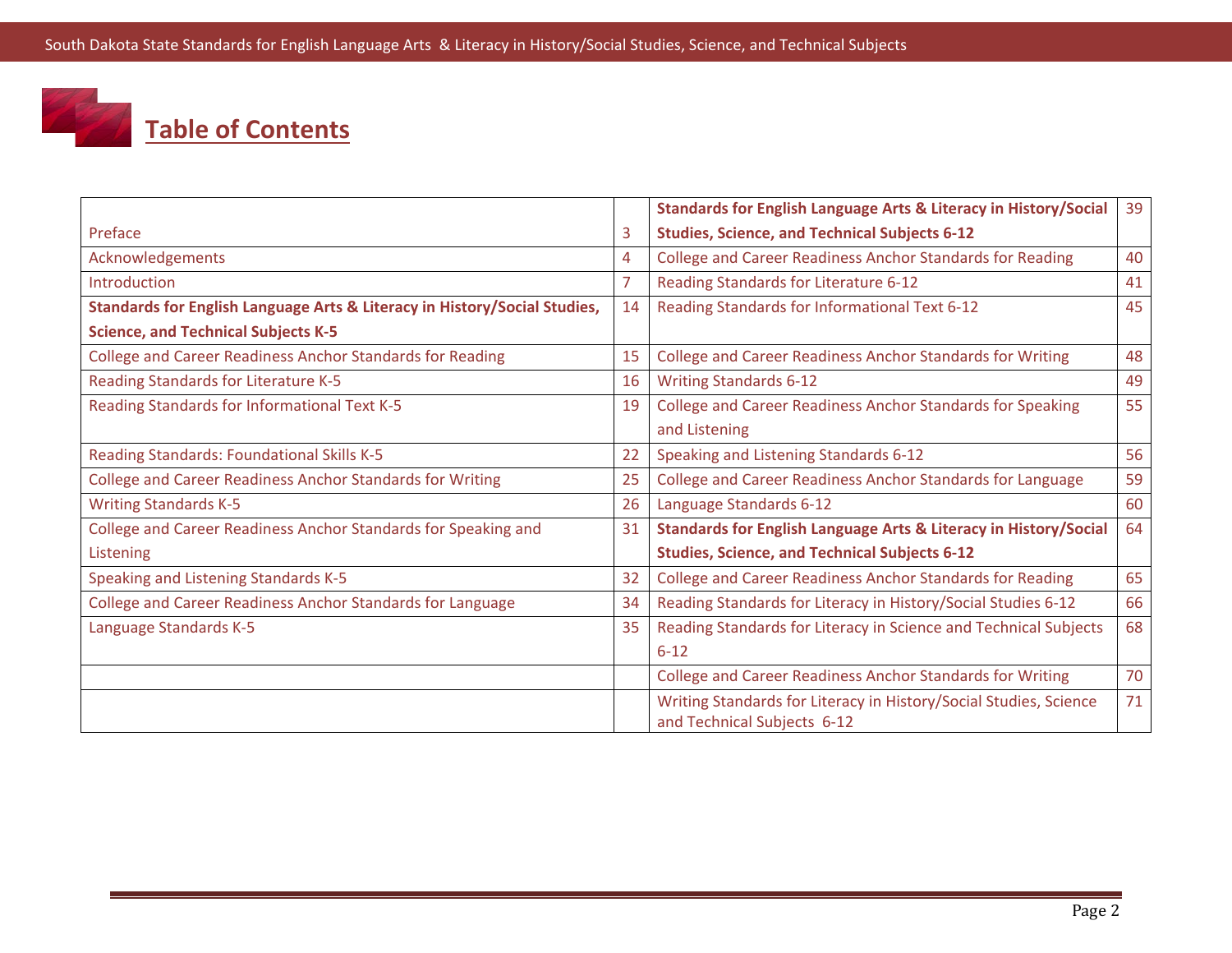

In 2016, with input from South Dakota K-16 educators, special education, administrators, and parents, the standards revision work group was charged with evaluating the 2010 South Dakota English Language Arts & Literacy in History/Social Studies, Science, and Technical Subjects k-12.

The work group participants reviewed the existing SD state standards and defined elements that needed to be preserved or revised to create a current set of standards that define the knowledge and skills expected for South Dakota students K-12. Key components were identified:

- Maintain rigor to ensure South Dakota students are college, career and life ready
- Improve the clarity of the wording within the standards
- Strategic use of examples to clarify the skill required in the standard
- Relocation of some examples to the disaggregated (unpacked) standards for further expansion of skills/clarifications
- Eliminate teacher action in the standards wording to focus wording on student action and skills required

The workgroup goals were to improve clarity and make the language in the standards more user-friendly for all stakeholders. No standards were removed, but some were added or revised to add essential skills and make them closely align with other standards K-12. A variety of other state's standards were reviewed; Louisiana, Minnesota, New Jersey, North Dakota, Oklahoma, Tennessee, and Minnesota were consulted and several of their ideas were considered with some being adopted through group consensus. Best practice for ELA standards were also evaluated with each decision proposed or agreed upon by the k-12 groups.

Through grade level, grade band, and vertical alignment conversations, the standards were thoroughly discussed, reviewed, and debated in order to provide a solid understanding as to the impact the standard/skill and rigor would have k-12. Understanding that a revision at one grade level can impact the rigor and scaffolding at all grade levels was a guiding focus as the work groups reviewed every standard in each strand.

Notable changes exist in this standards document based on research, k-12 vertical progressions, consensus votes, and determinations to maintain rigor for student learning.

• Standard 10: K-12 Reading for Literacy &Informational Text & Writing

The work group recognized the importance of self-selected texts and writing topics as an essential component of lifelong literacy. Standards support students becoming independent readers in a range of disciplines. The ability to interpret literature as well as informative, highly technical, and often lengthy reading passages on one's own is essential in achieving academic and career success. Furthermore, learners who possess the skills required to read independently have the power to choose both what they need and what they want to read.

Students need skills to become independent writers for a variety of audiences and range of purposes. Independent writers are able to access multiple strategies and formats to communicate and craft a message so that it resonates with any reader they intend to reach.

Revised language in reading/writing (RL.10, RI.10, W.10) supports independent readers and writers:

RL.10/RI.10 Self-select texts for personal enjoyment, interest, and academic tasks.

W.10 Independently select writing topics and formats for personal enjoyment, interest, and academic tasks*.*

• K-4 Language Standards: Handwriting Progression

A determination was also made to add language to include a K-4 vertical alignment for handwriting. Placement of the additional language exists in the language standards (3.L1, 4.L1) as it aligns to formation and fluency versus being placed in writing standards which are more focused on the creation of writing.

- 3.L1: Write legibly in print or cursive…
- 4.L1: Write legibly and fluently in print or cursive…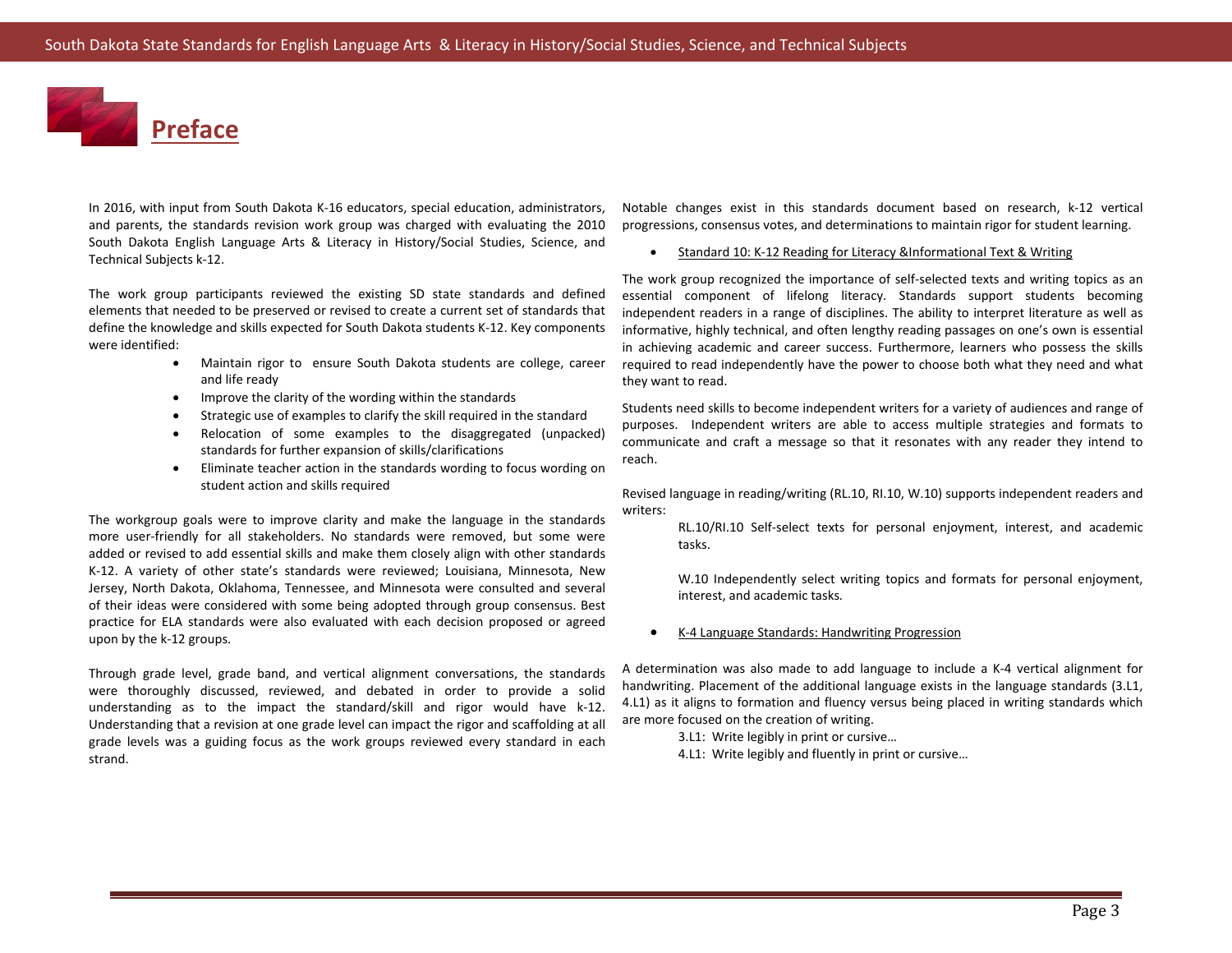

# **Acknowledgements**

The South Dakota State Standards for English Language Arts & Literacy in History/Social Studies, Science, and Technical Subjects were reviewed and revised through the efforts of educators/special education, administrators, post-secondary, parents, and the SD Department of Education. The work group members collaborated in person and through online spaces. The work group produced multiple drafts of the standards and responded to feedback submitted. The standards document exists due to intensive research, collaboration, grade level and vertical alignment discussions, debates, and a commitment to serve all students in our state. Every work group member was an advocate for education and for ensuring students will graduate career, life, and college ready. The South Dakota Department of Education expresses gratitude and appreciation to the individuals who contributed their passion, expertise, and time to the revision of the SD State Standards for English Language Arts & Literacy in History/Social Studies, Science, and Technical Subjects.

| <b>ELA Work Group Members</b> |                                |                                  |  |
|-------------------------------|--------------------------------|----------------------------------|--|
|                               | <b>Kindergarten Work Group</b> |                                  |  |
| Jenna Gilkyson                | <b>Sioux Falls</b>             | Kindergarten -- Lead             |  |
| Roberta Bizardie              | <b>Todd County</b>             | Administrator                    |  |
| Jennifer Macziewski           | Rapid City                     | Kindergarten                     |  |
| Patty Buechler                | Lennox                         | Kindergarten                     |  |
|                               | <b>First Grade Work Group</b>  |                                  |  |
| <b>Brandi Gerry</b>           | <b>Teachwell Solutions</b>     | $1st$ Grade – Lead               |  |
| <b>Kelly Neill</b>            | Elkton                         | Administrator                    |  |
| <b>Beth Renner</b>            | <b>Britton-Hecla</b>           | $1st$ Grade                      |  |
| Angela Pickett                | Pierre                         | $\overline{1}^{\text{st}}$ Grade |  |
| Sandra Crown                  | Custer                         | $1st$ Grade                      |  |
|                               | <b>Second Grade Work Group</b> |                                  |  |
| Carmen Huber                  | Rapid City                     | $2nd$ grade -- Lead              |  |
| Michelle Beito                | Volga                          | Administrator                    |  |
| <b>Melissa Shanks</b>         | Elk Point Jefferson            | $2nd$ Grade                      |  |
| Acacia Trevillyan             | Douglas                        | $2nd$ Grade                      |  |
| <b>Brooke Henderson</b>       | McLaughlin                     | $2nd$ Grade                      |  |
| Sara Hoogheem                 | Clark                          | K-2 SPED                         |  |
| <b>Third Grade Work Group</b> |                                |                                  |  |
| Melissa Pankratz              | Meade                          | $3rd$ Grade – Lead               |  |
| Karen Kindle                  | University of South Dakota     | Post-secondary professor         |  |
| <b>Stacey Schmidt</b>         | Douglas                        | 3rd Grade                        |  |
| Ashley Uthe                   | Spearfish                      | $3rd$ Grade                      |  |
| Carol Kazmerzak               | Erwin                          | 3rd Grade                        |  |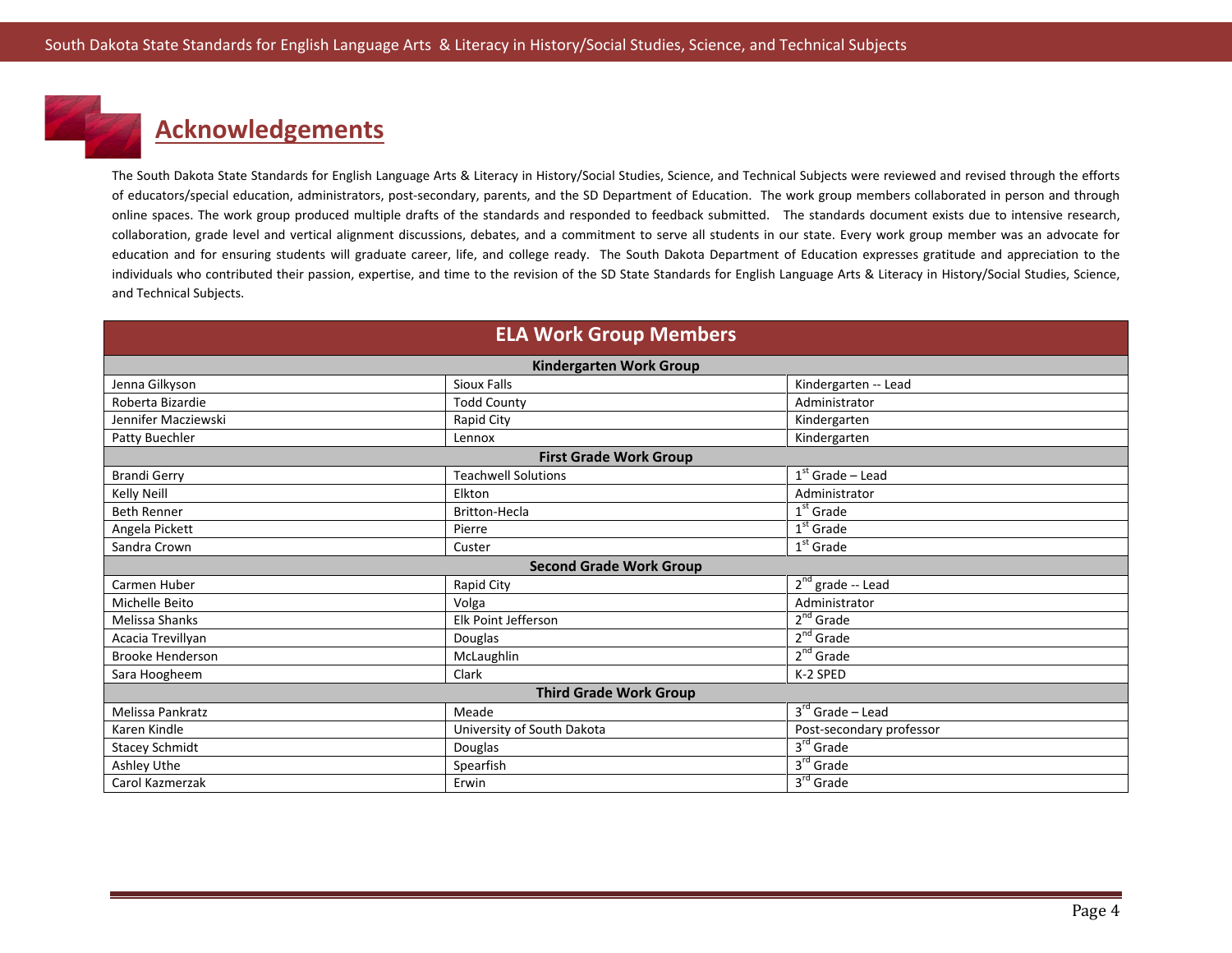| <b>ELA Work Group Members (continued)</b> |                                  |                                            |  |
|-------------------------------------------|----------------------------------|--------------------------------------------|--|
| <b>Fourth Grade Work Group</b>            |                                  |                                            |  |
| Shanna Sandal                             | Douglas                          | $4th$ Grade – Lead                         |  |
| Jaime Bell                                | <b>Sioux Falls</b>               | Instructional coach                        |  |
| Katey Swank                               | Rapid City                       | $4th$ Grade                                |  |
| Ashley Fitzgerald                         | <b>Sioux Falls</b>               | 4 <sup>th</sup> Grade                      |  |
|                                           | <b>Fifth Grade Work Group</b>    |                                            |  |
| Christina Henry                           | Rapid City                       | $5th$ Grade – Lead                         |  |
| Samantha Walder                           | Redfield                         | Administrator                              |  |
| Linda Clair                               | Ft. Pierre                       | 5 <sup>th</sup> Grade                      |  |
| Cynthia Underberg                         | <b>Sioux Falls</b>               | 5 <sup>th</sup> Grade                      |  |
| Carol Lacher                              | Ipswich                          | 5th Grade                                  |  |
| Michelle Moen                             | Sisseton                         | 3-5 <sup>th</sup> SPED                     |  |
|                                           | <b>Sixth Grade Work Group</b>    |                                            |  |
| Nancy Decker                              | Watertown                        | $6th$ Grade – Lead                         |  |
| Katie Anderson                            | Dakota State University          | Post-Secondary Professor                   |  |
| <b>Brandi Schlosser</b>                   | Ipswich                          | 6th Grade                                  |  |
| Sue Rayman                                | Bridgewater-Emery                | $6th$ Grade                                |  |
| Rebecca Sukstorf                          | Spearfish                        | $6th$ Grade                                |  |
|                                           | Seventh Grade Work Group         |                                            |  |
| Anne Moege                                | Mitchell                         | $7th$ Grade – Lead                         |  |
| Andrea Powell                             | Armour                           | Administrator                              |  |
| <b>Megan Dowling</b>                      | <b>Sioux Falls</b>               | $7th$ Grade                                |  |
| Elizabeth Severson                        | Meade                            | $7th$ Grade                                |  |
| Nicole Finnesand                          | Tri-Valley                       | 7 <sup>th</sup> Grade                      |  |
| Deb Pazour                                | Kimball                          | 6-8 SPED                                   |  |
|                                           | <b>Eighth Grade Work Group</b>   |                                            |  |
| John Delle                                | Harrisburg                       | $8th$ Grade – Lead                         |  |
| Kara Frei                                 | Pickstown                        | Parent                                     |  |
| Katrina Rudebusch                         | Rapid City                       | 8 <sup>th</sup> Grade                      |  |
| Kelsey Beckman                            | Elkton                           | 8 <sup>th</sup> Grade                      |  |
| Megan Wollman                             | Aberdeen                         | 8 <sup>th</sup> Grade                      |  |
|                                           | Ninth and Tenth Grade Work Group |                                            |  |
| Carla McMurray-Kozak                      | Vermillion                       | $9th/10th$ Grade – Lead                    |  |
| Nicole Osmundson                          | <b>Sioux Falls</b>               | Parent                                     |  |
| Jared Berg                                | <b>Sioux Falls</b>               | 9 <sup>th</sup> and 10 <sup>th</sup> Grade |  |
| <b>Thomas Moudry</b>                      | <b>Brookings</b>                 | 9 <sup>th</sup> and 10 <sup>th</sup> Grade |  |
| Patti Lager                               | Bridgewater-Emery                | 9 <sup>th</sup> and 10 <sup>th</sup> Grade |  |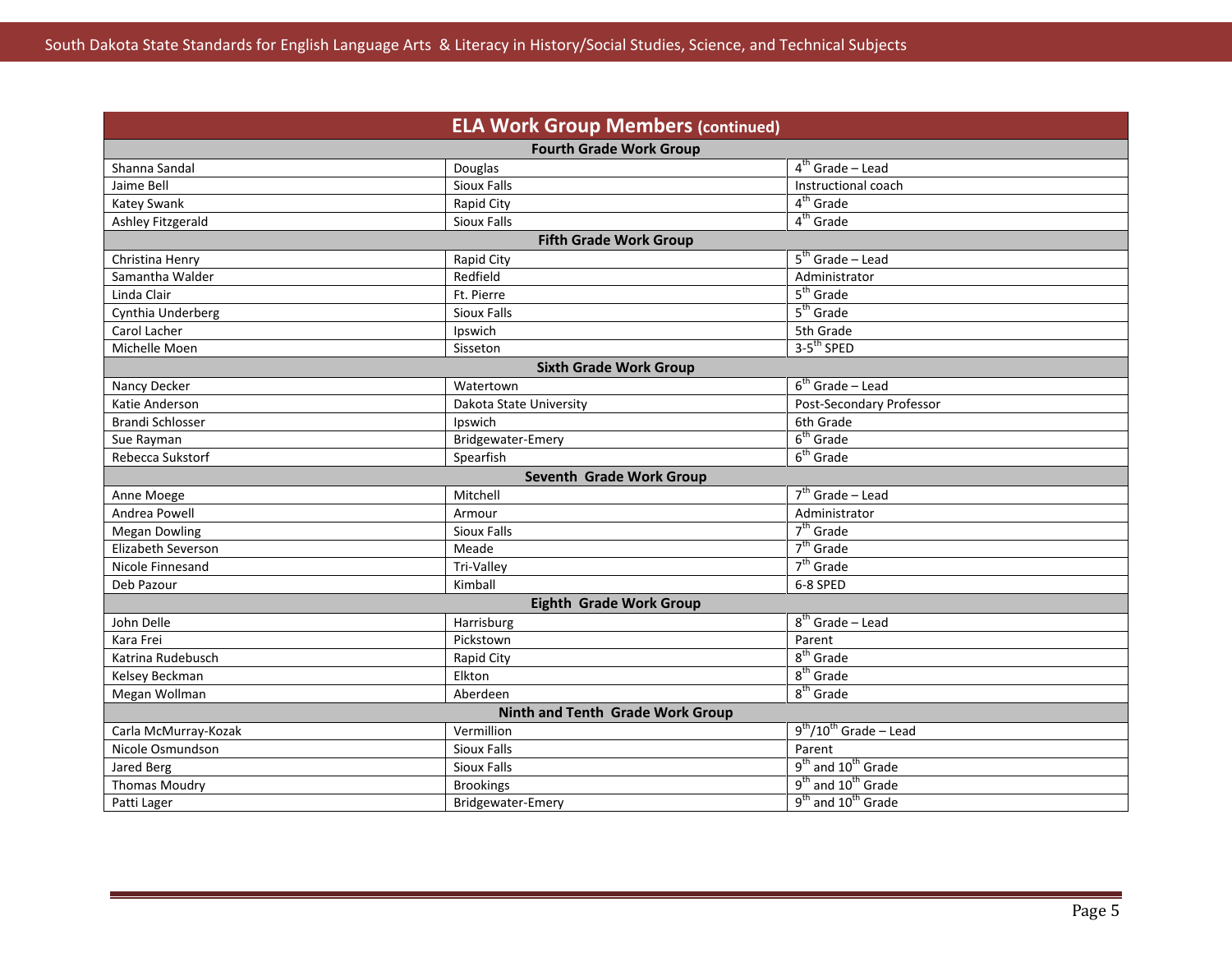| <b>ELA Work Group Members (continued)</b>    |                                      |                                       |  |
|----------------------------------------------|--------------------------------------|---------------------------------------|--|
| <b>Eleventh and Twelfth Grade Work Group</b> |                                      |                                       |  |
| Sean Bradley                                 | Rapid City                           | $11^{th}/12^{th}$ Grade – Lead        |  |
| Margaret Dalton                              | Sioux Falls                          | Instructional coach                   |  |
| Terri Buechler                               | <b>Beresford</b>                     | $11^{\text{th}}$ and $12^{\text{th}}$ |  |
| Ron Grimsley                                 | Mitchell                             | $11th$ and $12th$                     |  |
| Jamie Fryslie                                | <b>Willow Lake</b>                   | $11^{\text{th}}$ and $12^{\text{th}}$ |  |
| Nancy Bakeberg                               | Rapid City                           | High School SPED                      |  |
| <b>SD Department of Education</b>            |                                      |                                       |  |
| Teresa Berndt                                | Division of Learning and Instruction | <b>ELA Review-Project Lead</b>        |  |
| Sadie Goodman                                | DOE Intern/Pierre 2016-2017          | 9/10 <sup>th</sup> Table Participant  |  |
| <b>Chanel Harming</b>                        | DOE Intern/SDSU Education Major      | 11/12 <sup>th</sup> Table Participant |  |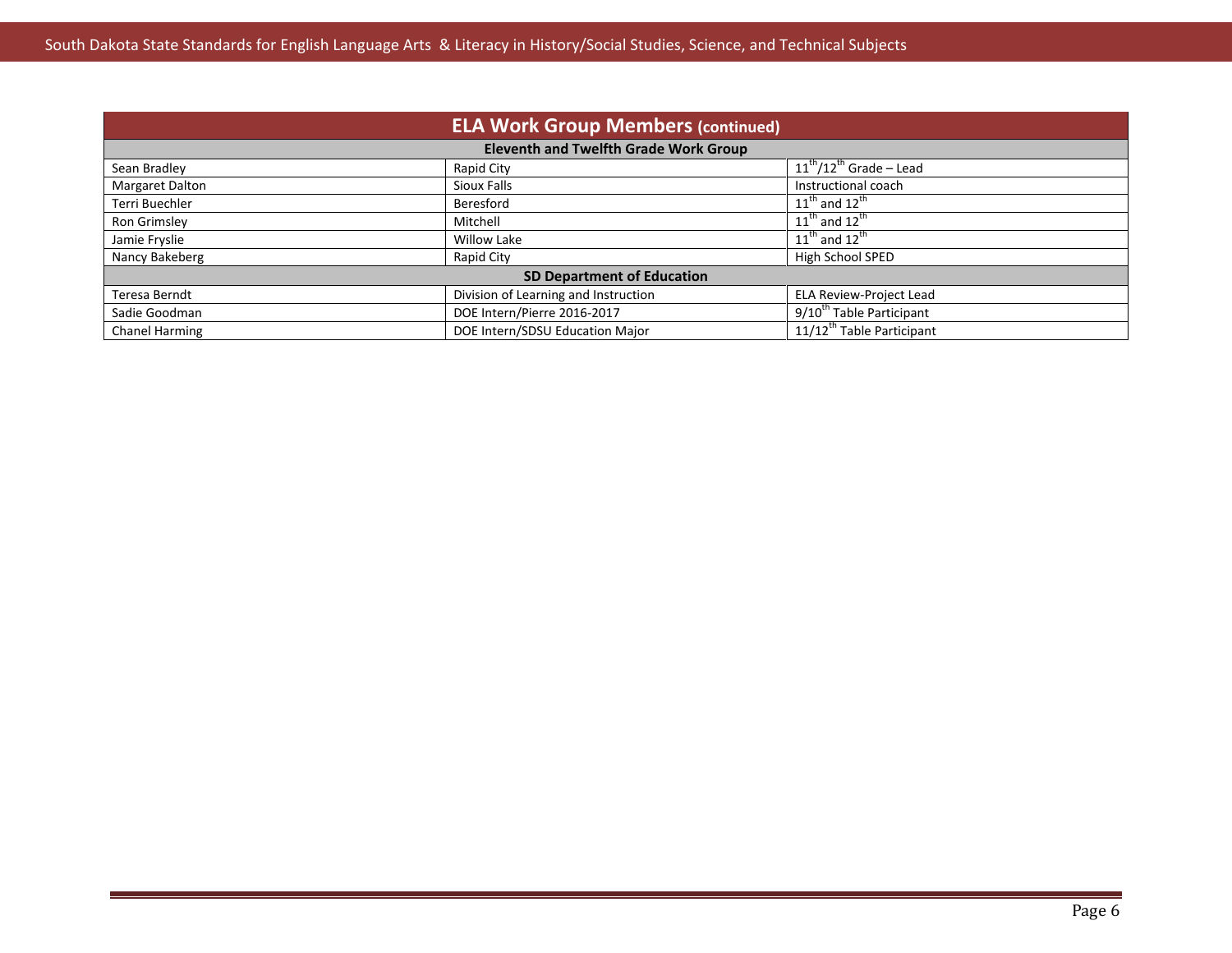

# **Introduction**

South Dakota State Standards for English Language Arts & Literacy in History/Social Studies, Science, and Technical Subjects K-12 were developed to ensure that all students are college, career and life ready in literacy by high school graduation. The standards are tailored specifically to meet the needs of students in South Dakota, ensuring a readiness for the workforce, military service, university or technical school coursework. The standards met the following qualifications (1) research and evidence based, (2) aligned with college and work expectations, (3) rigorous, and (4) benchmarked in their design and content.

The K-12 Standards for English Language Arts & Literacy in History/Social Studies, Science, and Technical Subjects set requirements not only for English language arts (ELA) but also for literacy in history/social studies, science, and technical subjects. Just as students must learn to read, write, speak, listen, and use language effectively in a variety of content areas, so too must the Standards specify the literacy skills and understandings required for college and career readiness in multiple disciplines. Literacy standards for grade 6 and above are predicated on teachers of ELA, history/social studies, science, and technical subjects using their content area expertise to help students meet the particular challenges of reading, writing, speaking, listening, and language in their respective fields. It is important to note that the 6–12 literacy standards in history/social studies, science, and technical subjects are not meant to replace content standards in those areas but rather to supplement them.

As a natural outgrowth of meeting the charge to define college and career readiness, the Standards also lay out a vision of what it means to be a literate person in the twenty-first century. Indeed, the skills and understandings students are expected to demonstrate have wide applicability outside the classroom or workplace. Students who meet the Standards readily undertake the close, attentive reading that is at the heart of understanding and enjoying complex works of literature. They perform the critical reading necessary to pick carefully through the staggering amount of information available today in print and digitally. They actively seek the wide, deep, and thoughtful engagement with high-quality literary and informational texts that builds knowledge, enlarges experience, and broadens worldviews. In short, students who meet the Standards develop the skills in reading, writing, speaking, and listening that are the foundation for any creative and purposeful expression in language.

#### **Key Design Considerations**

The College and Career Readiness standards (CCR) anchor the document and define general, cross-disciplinary literacy expectations that must be met for students to be prepared to enter college and workforce training programs ready to succeed. The K–12 grade-specific standards define end-of-year expectations and a cumulative progression designed to enable students to meet college and career readiness expectations no later than the end of high school. Hence, both should be considered when developing college and career readiness assessments.

Students advancing through the grades are expected to meet each year's grade specific standards, retain or further develop skills and understandings mastered in preceding grades, and work steadily toward meeting the more general expectations described by the CCR state standards.

### **Grade levels for K–8; grade bands for 9–10 and 11–12**

The Standards use individual grade levels in kindergarten through grade 8 to provide useful specificity; the Standards use two-year bands in grades 9–12 to allow schools, districts, and states flexibility in high school course design.

#### **A focus on results rather than means**

By emphasizing required achievements, the Standards leave room for teachers, curriculum developers, and districts to determine how those goals should be reached and what additional topics should be addressed. Thus, the Standards do not mandate such things as a particular writing process or the full range of metacognitive strategies that students may need to monitor and direct their thinking and learning. Teachers are thus free to provide students with whatever tools and knowledge their professional judgment and experience identify as most helpful for meeting the goals set out in the Standards.

#### **An integrated model of literacy**

Although the Standards are divided into Reading, Writing, Speaking and Listening, and Language strands for conceptual clarity, the processes of communication are closely connected, as reflected throughout this document. For example, Writing standard 9 requires that students be able to write about what they read. Likewise, Speaking and Listening standard 4 sets the expectation that students will share findings from their research.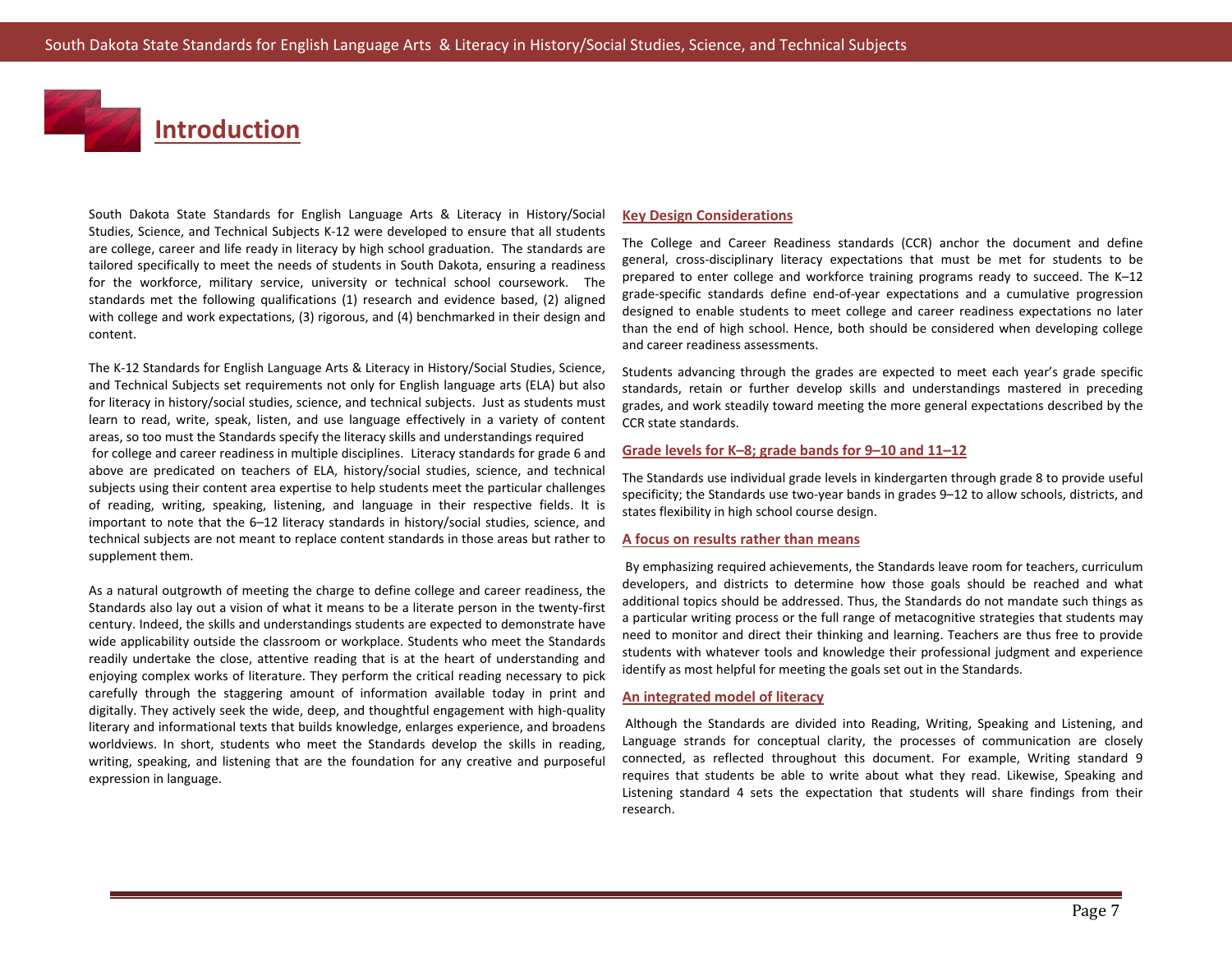

#### **Research and media skills blended into the Standards as a whole**

To be ready for college, workforce training, and life in a technological society, students need the ability to gather, comprehend, evaluate, synthesize, and report on information and ideas; to conduct original research in order to answer questions or solve problems; and to analyze and create a high volume and extensive range of print and non-print texts in media forms old and new. Research and media skills and understandings are embedded throughout the Standards rather than treated in a separate section.

#### **Shared responsibility for students' literacy development**

The Standards insist that instruction in reading, writing, speaking, listening, and language be a shared responsibility within the school. The K–5 standards include expectations for reading, writing, speaking, listening, and language applicable to a range of subjects, including but not limited to ELA. The grades 6–12 standards are divided into two sections, one for ELA and the other for history/social studies, science, and technical subjects. This division reflects the unique, time-honored place of ELA teachers in developing students' literacy skills while at the same time recognizing that teachers in other areas must have a role in this development as well.

Part of the motivation behind the interdisciplinary approach to literacy promulgated by the Standards is extensive research establishing the need for college and career ready students to be proficient in reading complex informational text independently in a variety of content areas. Most of the required reading in college and workforce training programs is informational in structure and challenging in content; postsecondary education programs typically provide students with both a higher volume of such reading than is generally required in K–12 schools and comparatively little scaffolding.

The Standards are not alone in calling for a special emphasis on informational text. The 2009 reading framework of the National Assessment of Educational Progress (NAEP) requires a high and increasing proportion of informational text on its assessment as students advance through the grades.

In accord with NAEP's growing emphasis on informational texts in the higher grades, the Standards demand that a significant amount of reading of informational texts take place in and outside the ELA classroom. Fulfilling the Standards for 6–12 ELA requires much greater attention to a specific category of informational text—literary nonfiction—than has been traditional. Because the ELA classroom must focus on literature (stories, drama, and poetry) as well as literary nonfiction, a great deal of informational reading in grades 6–12 must take place in other classes if the NAEP assessment framework is to be matched instructionally.

NAEP likewise outlines a distribution across the grades of the core purposes and types of student writing. The 2011 NAEP framework, like the Standards, cultivates the development of three mutually reinforcing writing capacities: writing to persuade, to explain, and to convey real or imagined experience. Evidence concerning the demands of college and career readiness gathered during development of the Standards concurs with NAEP's shifting emphases: standards for grades 9–12 describe writing in all three forms, but, consistent with NAEP, the overwhelming focus of writing throughout high school should be on arguments and informative/explanatory texts.

The Smarter Balance Assessment Consortium has included both literary and informational text components to their assessment. Stronger emphasis on writing skills are also embedded into the assessments. These inclusions into the assessment reinforce that all content areas must implement and practice these skills for students to be amply prepared for interim benchmark and year end South Dakota state-wide assessments.

#### **Focus and coherence in instruction and assessment**

While the Standards delineate specific expectations in reading, writing, speaking, listening, and language, each standard need not be a separate focus for instruction and assessment. Often, several standards can be addressed by a single rich task.

The same ten CCR anchor standards for Reading apply to both literary and informational texts, including texts in history/social studies, science, and technical subjects. The ten CCR anchor standards for Writing cover numerous text types and subject areas. This means that students can develop mutually reinforcing skills and exhibit mastery of standards for reading and writing across a range of texts and classrooms. When discussing something they have read or written, students are also demonstrating their speaking and listening skills. Additionally, speaking and listening skills can be integrated and addressed throughout the day in both academic and non-academic social settings. The CCR anchor standards themselves provide another source of focus and coherence.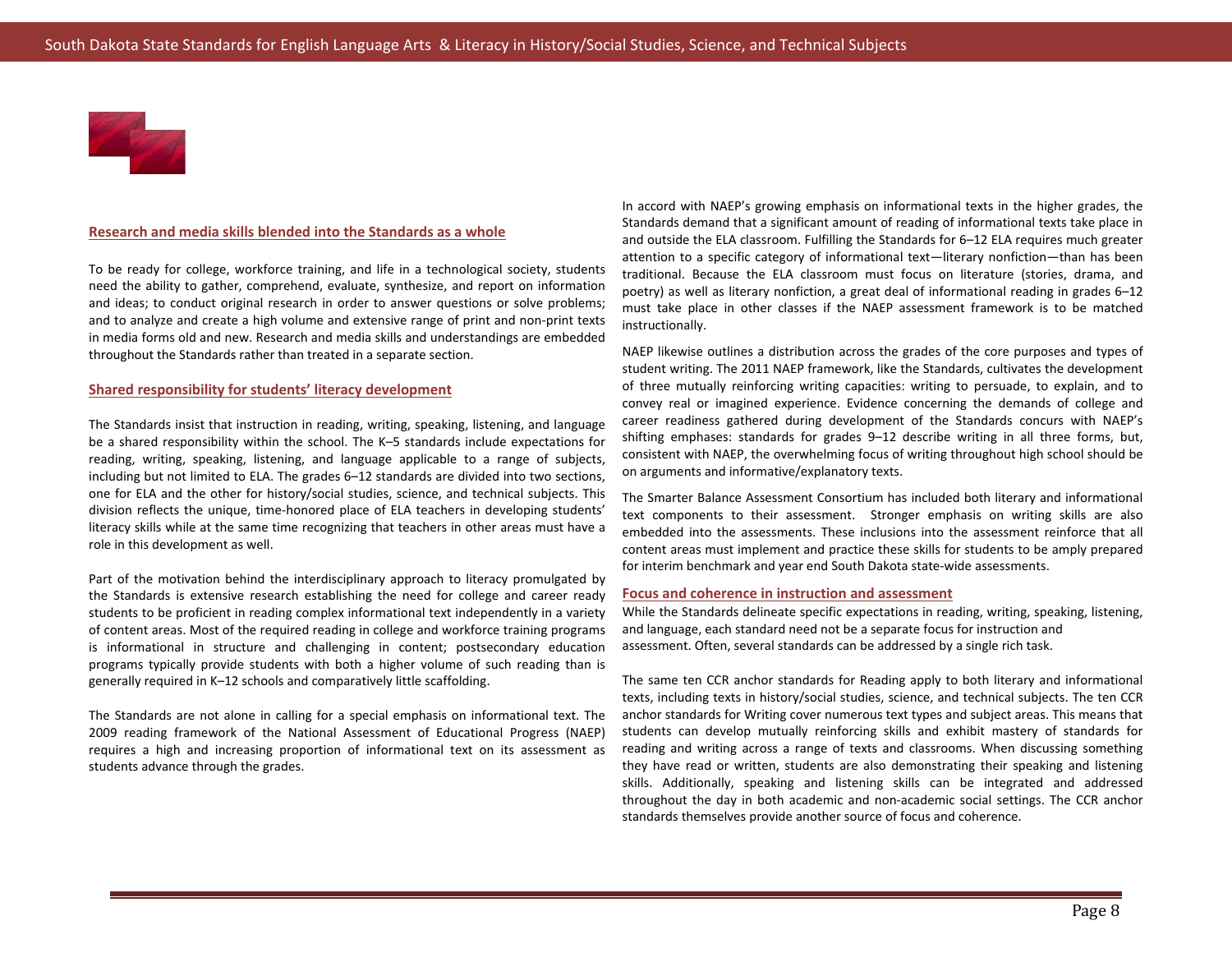

#### **Formative and Summative Assessment**

In regard to assessing standards, not every standard needs to be formally assessed. A variety of formative assessments, as well as the triangulation of those assessments will provide evidence of learning. Formative assessments are pre-planned data-based measures that guide instruction and determine levels of student proficiency. These include spontaneous, day-to-day classroom activities as well as content and performance driven tasks. Examples of these include, but are not limited to, anecdotal records, conferring notes, response journals, running records, intentional observation checklists, rubrics, quizzes, exit slips, student writing samples, etc.

Summative assessments confirm mastery and occur at the end of a unit; therefore, guiding instructional decisions regarding subsequent instruction (re-teaching, additional smallgroup work, etc). They include end-of-unit tests, standardized tests, semester finals, interim assessments and district benchmarking. Not all standards need to be addressed on the report card. These decisions will need to be made at the district level.

#### **Resources to support the Standards**

To support the K-12 Standards work and support educators and districts across the state, the Department of Education will provide supplemental materials on reading, writing, speaking and listening, and language. Appendices, disaggregated (unpacked) standards for all grades K-12, and other literacy resources will be hosted on the DOE webpage. The disaggregated standards will provide specific examples for grade level skills in each of the strands (reading, writing, language, and speaking & listening). Examples listed within the standards can sometimes limit instructional focus or provide too broad a focus; therefore, strategic use of examples exist in this Standards document. **The disaggregated** (**unpacked) standards will be an additional resource that will provide educators with specifications and examples for each K-12 standard/strand.**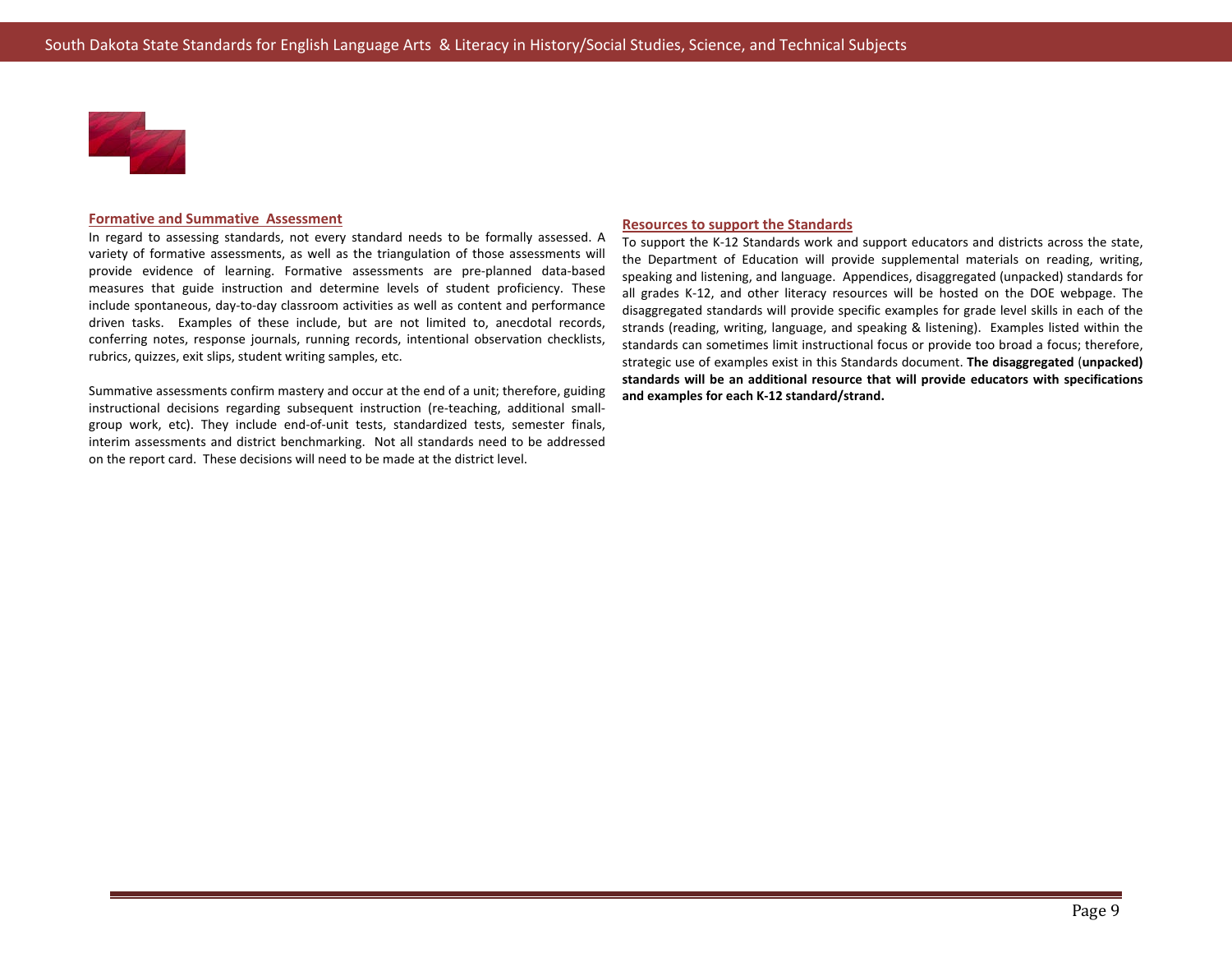

# **National Assessment of Educational Progress (NAEP)**

## **Distribution of Literary and Informational Passages by Grade in the 2009 NAEP Reading Framework**

| <b>Grade</b>      | <b>Literary</b> | Informational |
|-------------------|-----------------|---------------|
|                   | 50%             | 50%           |
|                   | 45%             | 55%           |
| $12 \ \mathrm{ }$ | 30%             | 70%           |

*Source: National Assessment Governing Board. (2008). Reading framework for the 2009 National Assessment of Educational Progress. Washington, DC: U.S. Government Printing Office.*

## **Distribution of Communicative Purposes by Grade in the 2011 NAEP Writing Framework**

| <b>Grade</b> | <b>To Persuade</b> | <b>To Explain</b> | <b>To Convey Experience</b> |
|--------------|--------------------|-------------------|-----------------------------|
|              | 30%                | 35%               | 35%                         |
|              | 35%                | 35%               | 30%                         |
| 12           | 40%                | 40%               | 20%                         |

*Source: National Assessment Governing Board. (2007). Writing framework for the 2011 National Assessment of Educational Progress, pre-publication edition. Iowa City, IA: ACT, Inc.*

*The percentages on the table reflect the sum of student reading, not just reading in ELA settings. Teachers of senior English classes, for example, are not required to devote 70 percent of reading to informational texts. Rather, 70 percent of student reading across the grade should be informational. As with reading, the percentages in the table reflect the sum of student writing, not just writing in ELA settings.*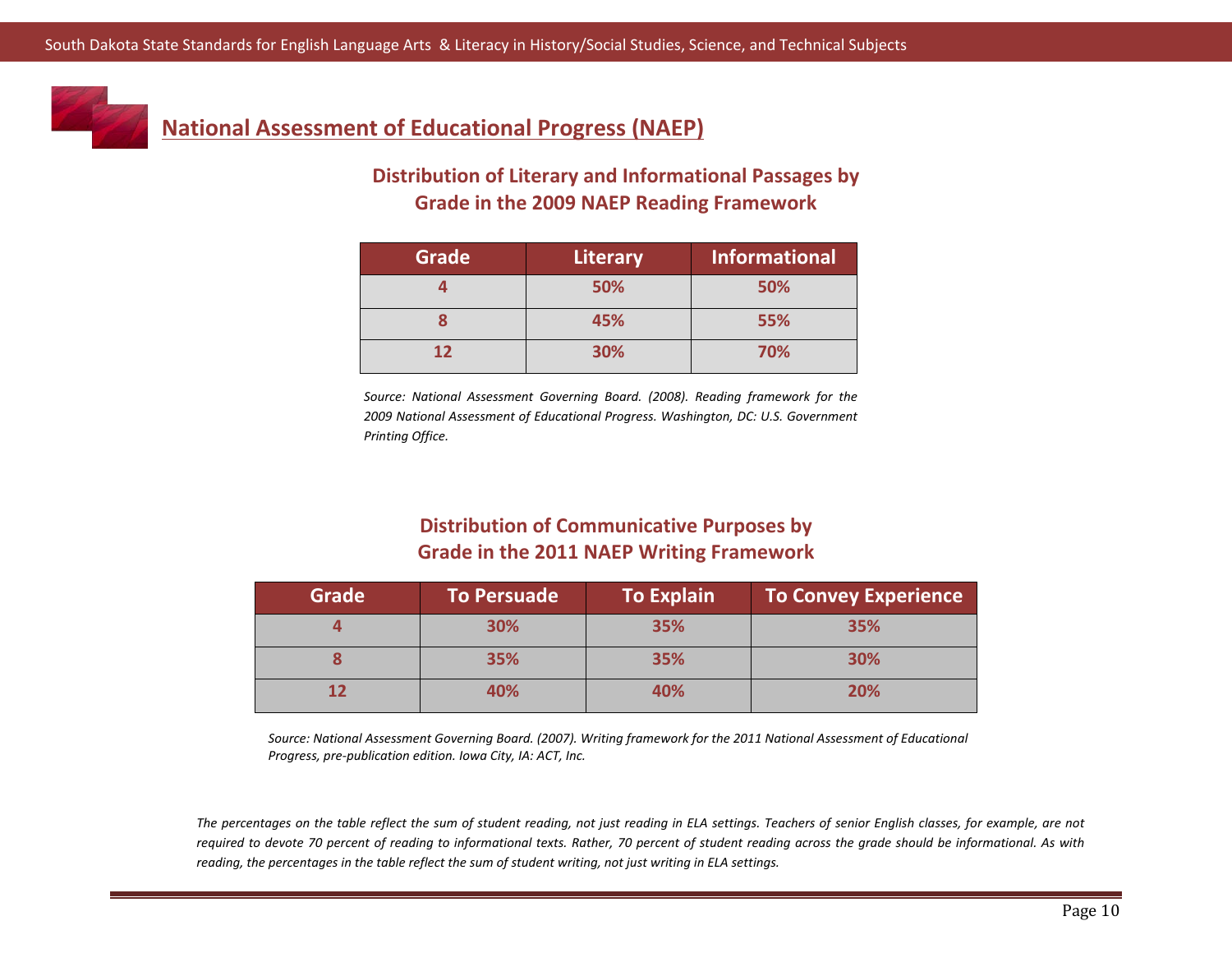# **What is Not Covered by the Standards**

The Standards should be recognized for what they are not as well as what they are. The most important design limitations are as follows:

1. The Standards define what all students are expected to know and be able to do at each grade level K-12. Standards define the skills required in reading, writing, speaking and listening. These standards are not intended to be a curriculum for school districts to implement. Rather, departments, buildings, and school districts have the responsibility to determine curriculum choices and establish pacing guides and blueprints/instructional road maps for each grade level based on these standards. The curriculum materials serve as a vehicle for ensuring all standards have been taught. If curriculum resources do not address all standards then it might be necessary to seek additional resources. The Standards must therefore be complemented by a well-developed, content-rich curriculum consistent with the expectations laid out in this document.

2. While the Standards focus on what is most essential, they do not describe all that can or should be taught. A great deal is left to the discretion of teachers, curriculum developers, and districts. The aim of the Standards is to articulate the fundamentals, not to set out an exhaustive list or a set of restrictions that limits what can be taught beyond what is specified herein.

3. The Standards do not define the nature of advanced work for students who meet the Standards prior to the end of high school. For those students, advanced work in such areas as literature, composition, language, and journalism should be available. This work should provide the next logical step up from the college and career readiness baseline established here.

4. The Standards set grade-specific standards but do not define the intervention methods or materials necessary to support students who are well below or well above grade-level expectations. No set of grade-specific standards can fully reflect the great variety in abilities, needs, learning rates, and achievement levels of students in any given classroom. However, the Standards do provide clear signposts along the way to the goal of college and career readiness for all students

5. It is also beyond the scope of the Standards to define the full range of supports appropriate for English language learners and for students with special needs. At the same time, all students must have the opportunity to learn and meet the same high standards if they are to access the knowledge and skills necessary in their post–high school lives.

Each grade will include students who are still acquiring English. For those students, it is possible to meet the standards in reading, writing, speaking, and listening without displaying native-like control of conventions and vocabulary.

The Standards should also be read as allowing for the widest possible range of students to participate fully from the outset and as permitting appropriate accommodations to ensure maximum participation of students with special education needs. For example, for students with disabilities reading should allow for the use of Braille, screen-reader technology, or other assistive devices, while writing should include the use of a scribe, computer, or speech-to text technology. In a similar vein, speaking and listening should be interpreted broadly to include sign language.

6. While the ELA and content area literacy components described herein are critical to college and career readiness, they do not define the whole of such readiness. Students require a wide-ranging, rigorous academic preparation and, particularly in the early grades, attention to such matters as social, emotional, and physical development and approaches to learning. Similarly, the Standards define literacy expectations in history/social studies, science, and technical subjects, but literacy standards in other areas, such as mathematics and health education, modeled on those in this document are strongly encouraged to facilitate a comprehensive, schoolwide literacy program.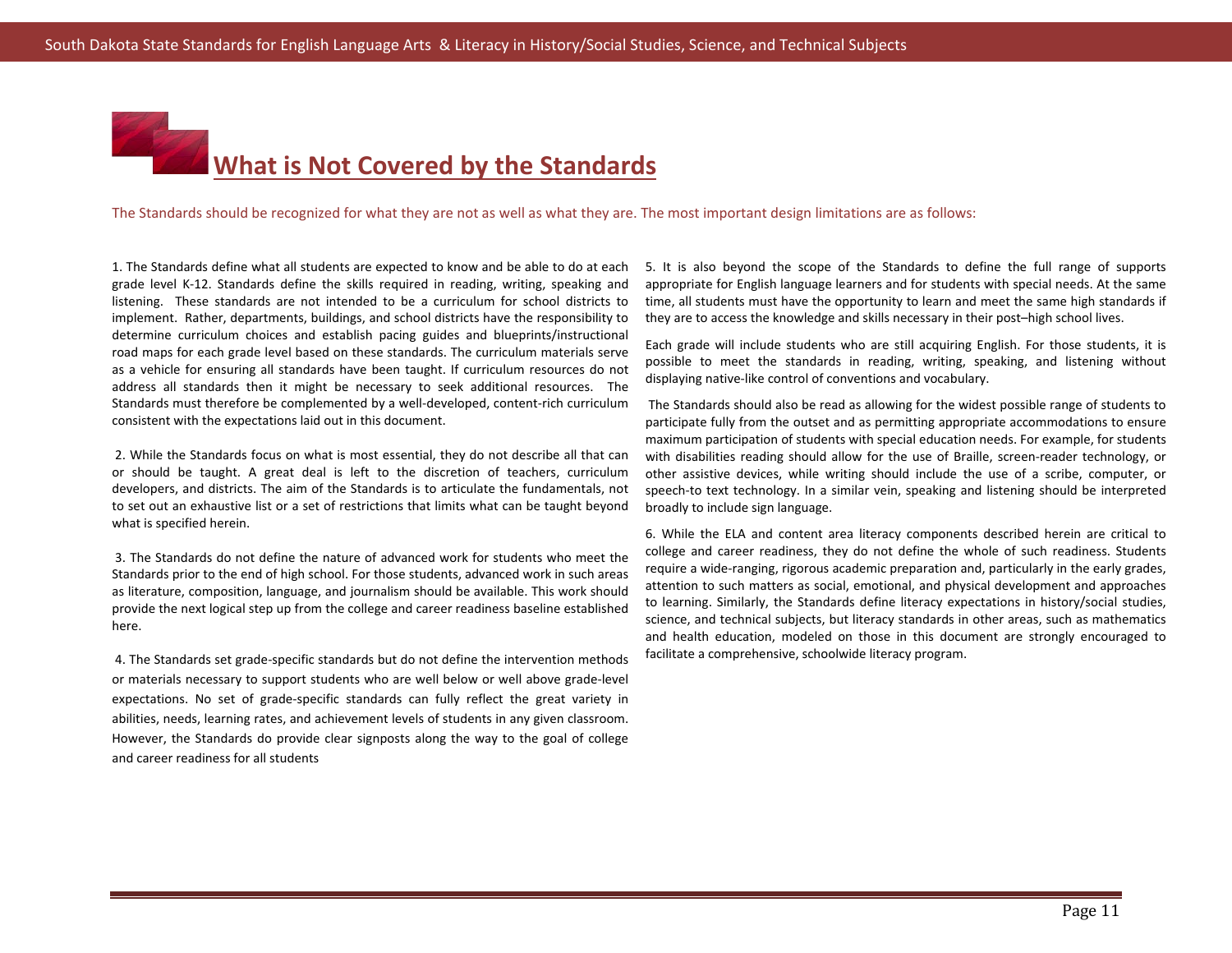

### **Organization of the Standards Document**

Each section is divided into strands. K–5 and 6–12 ELA have Reading, Writing, Speaking and Listening, and Language strands; the 6–12 history/ social studies, science, and technical subjects section focuses on Reading and Writing. Each strand is headed by a strand-specific set of College and Career Readiness Anchor Standards that is identical across all grades and content areas.

| <b>STRANDS</b><br>The Standards consist of three main sections: a comprehensive K-5 section and two content area-specific sections for grades 6-12,<br>(one for ELA and one for history/social studies, science, and technical subjects). |                       |                                        |                       |                                                                                     |                       |
|-------------------------------------------------------------------------------------------------------------------------------------------------------------------------------------------------------------------------------------------|-----------------------|----------------------------------------|-----------------------|-------------------------------------------------------------------------------------|-----------------------|
| $K-5$                                                                                                                                                                                                                                     | <b>Strand</b><br>Code | <b>6-12 ELA</b>                        | <b>Strand</b><br>Code | 6-12 History/Social Studies,<br><b>Science, Technical Subjects</b>                  | <b>Strand</b><br>Code |
| <b>Reading (Literature)</b>                                                                                                                                                                                                               | <b>RL</b>             | <b>Reading (Literature)</b>            | <b>RL</b>             | <b>Reading: History/Social Studies</b>                                              | <b>RH</b>             |
| <b>Reading</b><br>(Informational Text)                                                                                                                                                                                                    | <b>RI</b>             | <b>Reading</b><br>(Informational Text) | <b>RI</b>             | <b>Reading: Science/Technical Subjects</b>                                          | <b>RST</b>            |
| <b>Reading</b><br>(Foundational Skills)                                                                                                                                                                                                   | <b>RF</b>             | <b>Writing</b>                         | W                     | <b>Writing: History / Social Studies,</b><br><b>Science, and Technical Subjects</b> | <b>WHST</b>           |
| <b>Writing</b>                                                                                                                                                                                                                            | W                     | <b>Speaking &amp; Listening</b>        | <b>SL</b>             |                                                                                     |                       |
| <b>Speaking &amp; Listening</b>                                                                                                                                                                                                           | <b>SL</b>             | Language                               | L                     |                                                                                     |                       |
| Language                                                                                                                                                                                                                                  |                       |                                        |                       |                                                                                     |                       |

| <b>College and Career Readiness Anchor Standards (CCR)</b> |                            |  |
|------------------------------------------------------------|----------------------------|--|
| <b>10 Anchor Standards</b><br><b>Reading</b>               |                            |  |
| <b>Writing</b>                                             | <b>10 Anchor Standards</b> |  |
| <b>Speaking &amp; Listening</b>                            | <b>6 Anchor Standards</b>  |  |
| Language                                                   | <b>6 Anchor Standards</b>  |  |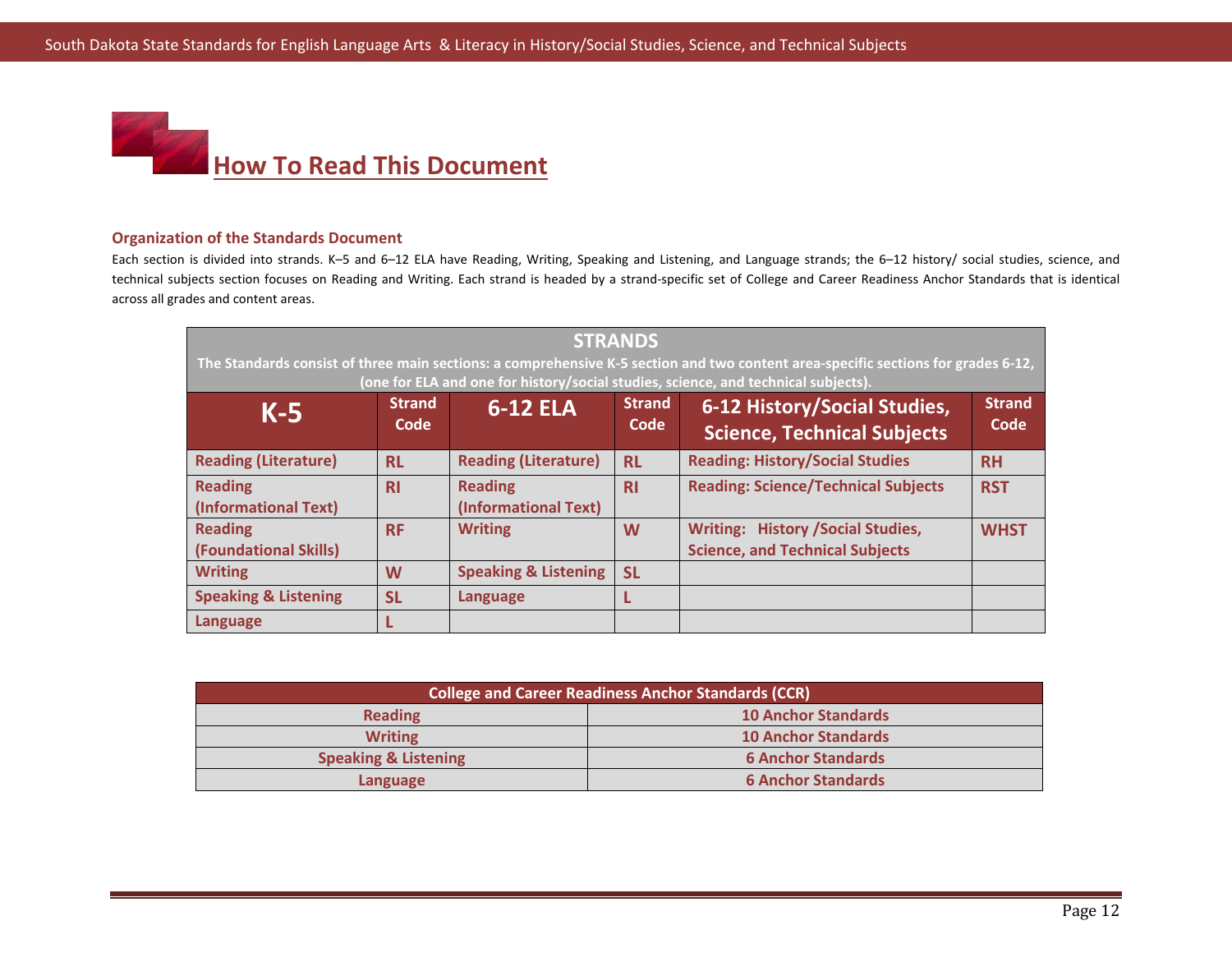# **How To Read This Document**

**The standards are coded with the grade level, title of the strand, the category within the strand, and the number within the strand.**

### **Example: K.RL.1**

- **K** is the grade level (Kindergarten)
- **RL** is the strand code indicating Reading Standard for Literature
- **1** is the number within the College and Career Readiness Anchor Standards for Reading
- **Key Ideas and Details** corresponds to the CCR anchor standards

| ,                          | Kindergartners:                                                                                           |                                  |
|----------------------------|-----------------------------------------------------------------------------------------------------------|----------------------------------|
|                            | Key Ideas and Details $\blacktriangleleft$                                                                | <b>CCR Anchor Standard (CCR)</b> |
| <b>Grade Level</b>         | $\blacktriangleright$ K.RL.1 With prompting and support, ask<br>and answer questions about key details in |                                  |
| <b>Strand (Code)</b>       | a text.<br><b>RL.2</b> With prompting and support, retell                                                 |                                  |
|                            | familiar stories, including key details.                                                                  |                                  |
| <b>CCR Standard Number</b> | <b>KBL3</b> With prompting and support,<br>describe characters, settings, and major                       | <b>Grade Level Objective</b>     |
|                            | events in a story.                                                                                        |                                  |

### **Standards Code**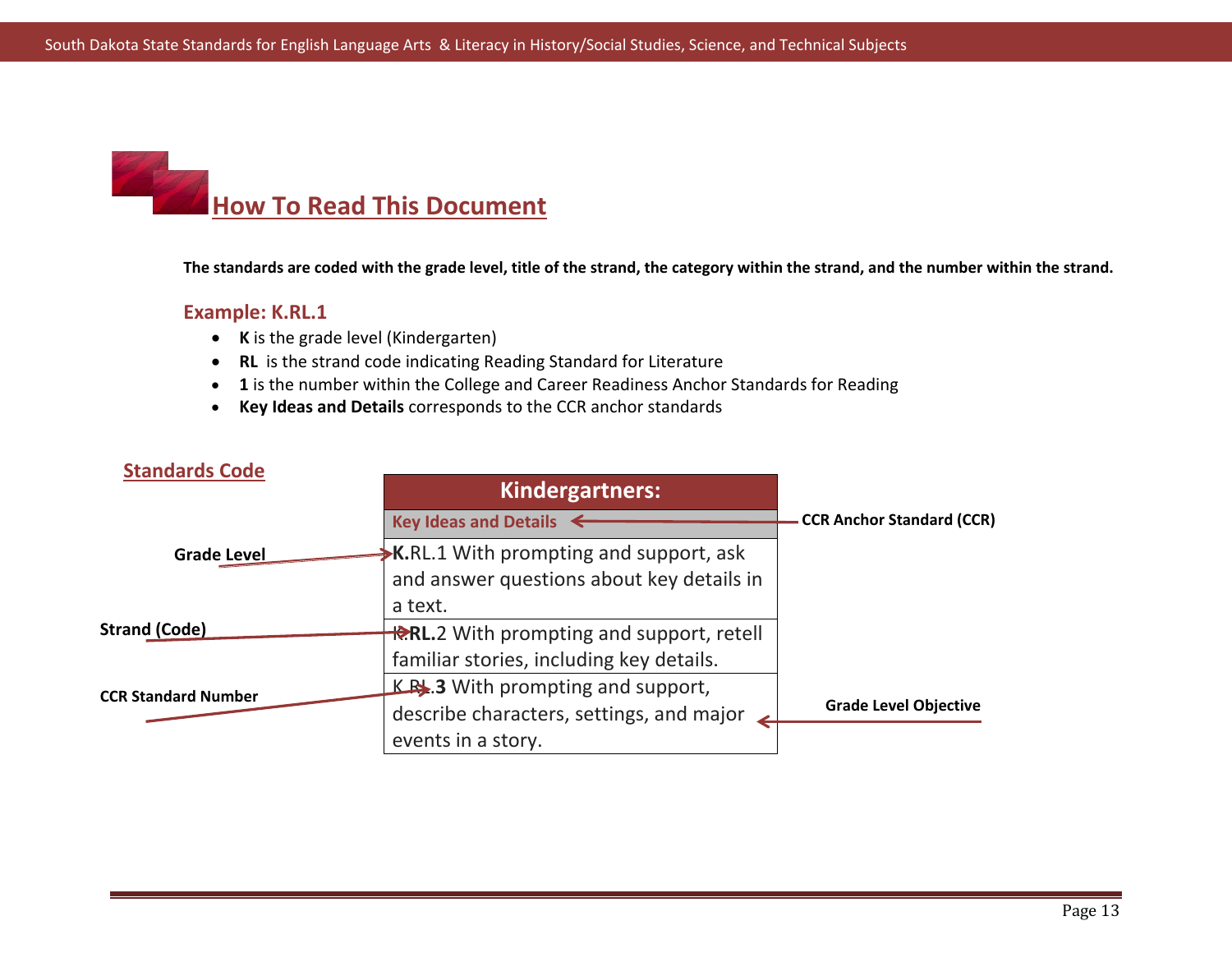

# **English Language Arts**

 **&**

# **Literacy in History/Social Studies, Science, and Technical Subjects**

### **Resources to support the Standards**

Examples listed within the standards can sometimes limit instructional focus or provide too broad a focus; therefore, strategic use of examples exist in this Standards document. The disaggregated (unpacked) standards will be an additional resource that will provide educators with specifications and examples for each K-12 standard/strand.

To support the K-12 Standards work and support educators and districts across the state, the Department of Education will provide supplemental materials on reading, writing, speaking and listening, and language. Appendices disaggregated (unpacked) standards for all grades K-12, and other literacy resources will be hosted on the DOE webpage. The disaggregated standards will provide specific examples for grade level skills in each of the strands (reading, writing, language, and speaking & listening).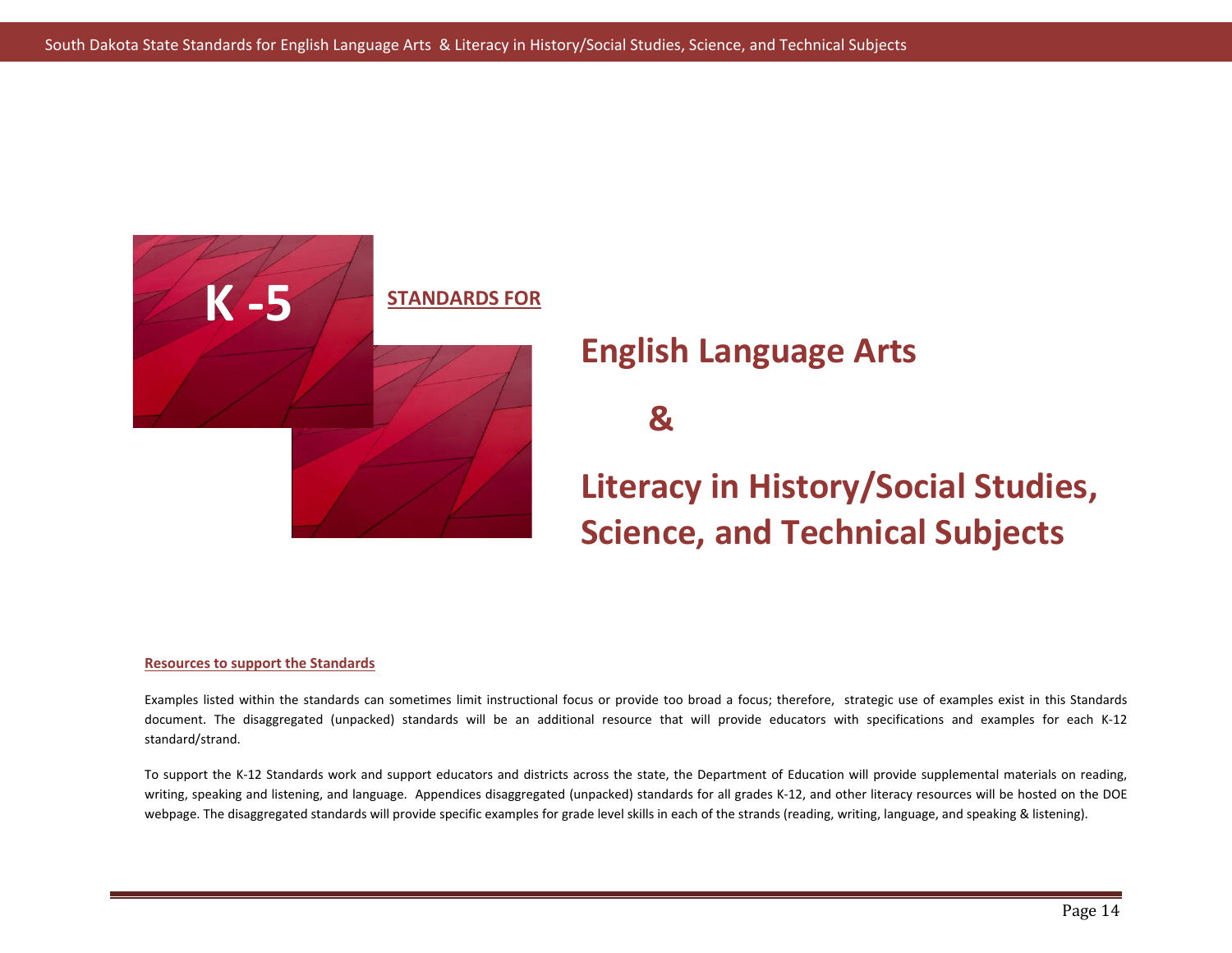### **College and Career Readiness Anchor Standards for Reading**

The K–5 standards on the following pages define what students should understand and be able to do by the end of each grade. They correspond to the College and Career Readiness (CCR) anchor standards below by number. The CCR and grade-specific standards are necessary complements—the former providing broad standards, the latter providing additional specificity—that together define the skills and understandings that all students must demonstrate.

### **Key Ideas and Details**

- 1. Read closely to determine what the text says explicitly and to make logical inferences from it; cite specific textual evidence when writing or speaking to support conclusions drawn from the text.
- 2. Determine central ideas or themes of a text and analyze their development; summarize the key supporting details and ideas.
- 3. Analyze how and why individuals, events, and ideas develop and interact over the course of a text.

#### **Craft and Structure**

- 4. Interpret words and phrases as they are used in a text, including determining technical, connotative, and figurative meanings, and analyze how specific word choices shape meaning or tone.
- 5. Analyze the structure of texts, including how specific sentences, paragraphs, and larger portions of the text (e.g., a section, chapter, scene, or stanza) relate to each other and the whole.
- 6. Assess how point of view or purpose shapes the content and style of a text.

#### **Integration of Knowledge and Ideas**

- 7. Integrate and evaluate content presented in diverse media and formats, including visually and quantitatively, as well as in words.
- 8. Delineate and evaluate the argument and specific claims in a text, including the validity of the reasoning as well as the relevance and sufficiency of the evidence.
- 9. Analyze how two or more texts address similar themes or topics in order to build knowledge or to compare the approaches the authors take.

### **Range of Reading and Level of Text Complexity**

10. Read and comprehend complex literary and informational texts independently and proficiently.

### **Standard 10: Range and Text Complexity for Student Reading K–5**

**Range of Text Types for K-5**

Students in K–5 apply the Reading standards to the following range of text types, with texts selected from a broad range of cultures and periods.

| Literature                    |                           |                             | <b>Informational Text</b>                                                                |
|-------------------------------|---------------------------|-----------------------------|------------------------------------------------------------------------------------------|
| <b>Stories</b>                | <b>Drama</b>              | <b>Poetry</b>               | <b>Literary Nonfiction and Historical, Scientific, and Technical Texts</b>               |
| Includes children's           | Includes staged dialogue  | Includes nursery rhymes and | Includes biographies and autobiographies; books about history, social studies, science,  |
| adventure stories, folktales, | and brief familiar scenes | the subgenres of the        | and the arts; technical texts, including directions, forms, and information displayed in |
| legends, fables, fantasy,     |                           | narrative poem, limerick,   | graphs, charts, or maps; and digital sources on a range of topics.                       |
| realistic fiction, and myth   |                           | and free verse poem         |                                                                                          |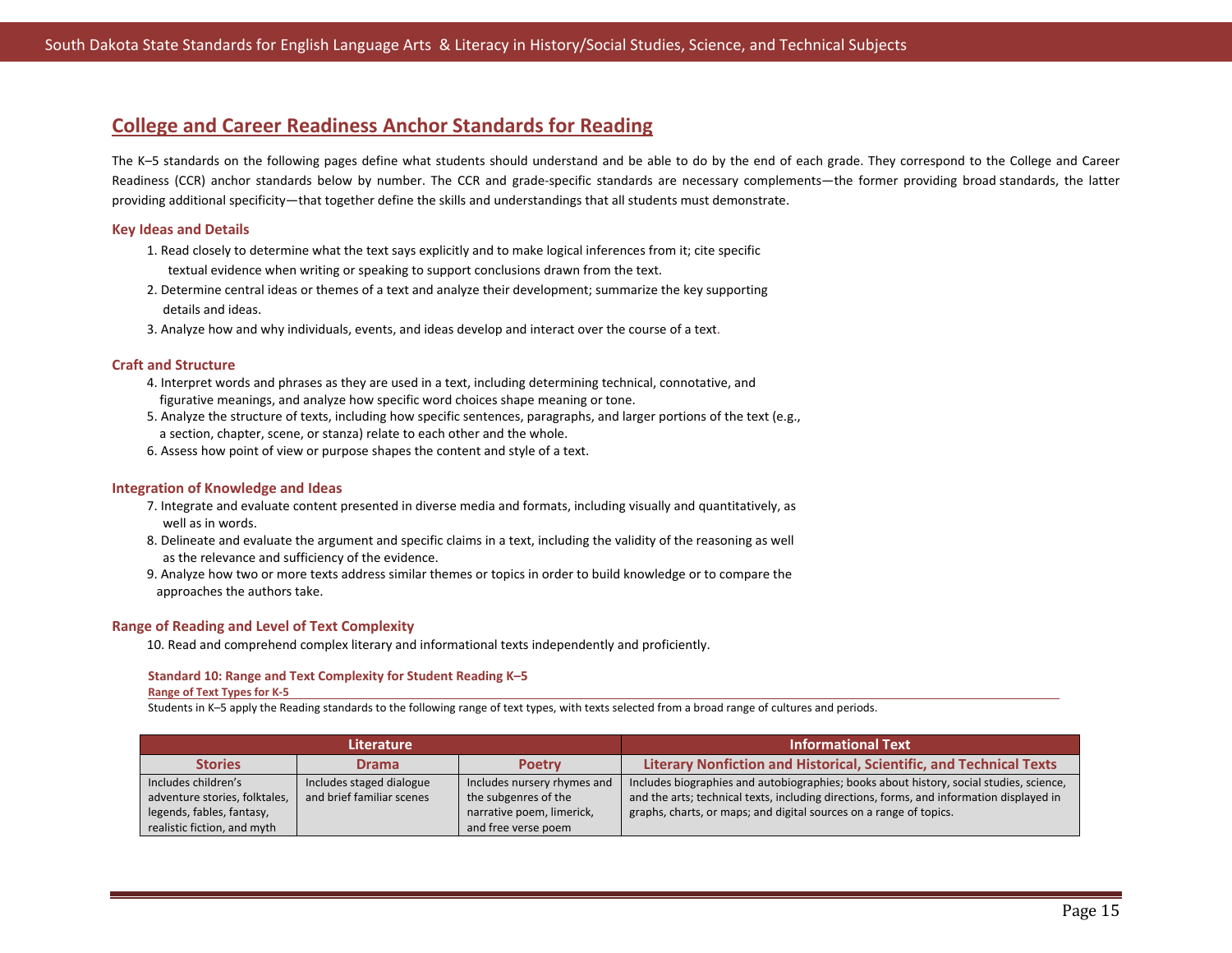### **Reading Standards for Literature K-5**

The following standards offer a focus for instruction each year and help ensure that students gain adequate exposure to a range of texts and tasks. Standards support students becoming independent readers in a range of disciplines. The ability to interpret literature as well as informative, highly technical, and often lengthy reading passages on one's own is essential in achieving academic and career success. Students advancing through the grades are expected to meet each year's grade-specific standards and retain or further develop skills and understandings mastered in preceding grades.

| Kindergartners:                                                                                                                                                                                                                                                                                                                                                                           | <b>Grade 1 students:</b>                                                                                                                                                                                                                                                                                                                                         | <b>Grade 2 students:</b>                                                                                                                                                                                                                                                                                                                                    |  |  |  |
|-------------------------------------------------------------------------------------------------------------------------------------------------------------------------------------------------------------------------------------------------------------------------------------------------------------------------------------------------------------------------------------------|------------------------------------------------------------------------------------------------------------------------------------------------------------------------------------------------------------------------------------------------------------------------------------------------------------------------------------------------------------------|-------------------------------------------------------------------------------------------------------------------------------------------------------------------------------------------------------------------------------------------------------------------------------------------------------------------------------------------------------------|--|--|--|
| <b>Key Ideas and Details</b>                                                                                                                                                                                                                                                                                                                                                              |                                                                                                                                                                                                                                                                                                                                                                  |                                                                                                                                                                                                                                                                                                                                                             |  |  |  |
| K.RL.1 With prompting and support, ask and answer questions<br>about key details in a text.                                                                                                                                                                                                                                                                                               | 1.RL.1 Ask and answer questions about key details in a text.                                                                                                                                                                                                                                                                                                     | 2.RL.1 Ask and answer such questions as who, what, where,<br>when, why, and how to demonstrate understanding of key<br>details in a text.                                                                                                                                                                                                                   |  |  |  |
| K.RL.2 With prompting and support, retell familiar stories,<br>including key details.                                                                                                                                                                                                                                                                                                     | 1.RL.2 Retell stories, including key details, and demonstrate<br>understanding of their central message or lesson.                                                                                                                                                                                                                                               | 2.RL.2 Retell stories, those from diverse cultures, and<br>determine their central message/theme, lesson, or moral.                                                                                                                                                                                                                                         |  |  |  |
| K.RL.3 With prompting and support, describe characters,<br>settings, and major events in a story.                                                                                                                                                                                                                                                                                         | 1.RL.3 Describe characters, settings, and major events in a<br>story, using key details.                                                                                                                                                                                                                                                                         | 2.RL.3 Describe how characters in a story respond to major<br>events and challenges.                                                                                                                                                                                                                                                                        |  |  |  |
| <b>Craft and Structure</b>                                                                                                                                                                                                                                                                                                                                                                |                                                                                                                                                                                                                                                                                                                                                                  |                                                                                                                                                                                                                                                                                                                                                             |  |  |  |
| K.RL.4 With prompting and support, ask and answer questions<br>about unknown words in stories, poems, nursery rhymes, or<br>songs.                                                                                                                                                                                                                                                        | 1.RL.4 Identify words and phrases in stories, poems, or songs<br>that suggest feelings or appeal to the senses.                                                                                                                                                                                                                                                  | 2.RL.4 Describe how words and phrases create rhythm and<br>meaning in a story, poem, or song.                                                                                                                                                                                                                                                               |  |  |  |
| K.RL.5 With prompting and support, explain differences<br>between common types of texts.                                                                                                                                                                                                                                                                                                  | 1.RL.5 Explain major differences between common types of<br>texts.                                                                                                                                                                                                                                                                                               | 2.RL.5 Identify the overall structure of stories and their<br>common elements (e.g., how the beginning introduces the<br>story, how the action leads to the resolution).                                                                                                                                                                                    |  |  |  |
| K.RL.6 Identify the author and illustrator of a story and define<br>the role of each in a literary text.                                                                                                                                                                                                                                                                                  | 1.RL.6 Use illustrations and details to identify who is telling the<br>story at various points in a text.                                                                                                                                                                                                                                                        | 2.RL.6 Express differences in the points of view of characters,<br>including by speaking in a different voice for each character<br>when reading dialogue aloud.                                                                                                                                                                                            |  |  |  |
| Integration of Knowledge and Ideas                                                                                                                                                                                                                                                                                                                                                        |                                                                                                                                                                                                                                                                                                                                                                  |                                                                                                                                                                                                                                                                                                                                                             |  |  |  |
| K.RL.7 With prompting and support, explain the relationship<br>between illustrations and the text.                                                                                                                                                                                                                                                                                        | 1.RL.7 Use illustrations and details in a story to describe its<br>characters, setting, or events.                                                                                                                                                                                                                                                               | 2.RL.7 Use illustrations and words in a print or digital text to<br>demonstrate understanding of its characters, setting, or plot.                                                                                                                                                                                                                          |  |  |  |
| K.RL.8 (Not applicable to literature)                                                                                                                                                                                                                                                                                                                                                     | 1.RL.8 (Not applicable to literature)                                                                                                                                                                                                                                                                                                                            | 2.RL.8 (Not applicable to literature)                                                                                                                                                                                                                                                                                                                       |  |  |  |
| K.RL.9 With prompting and support, compare and contrast the<br>adventures and experiences of characters in familiar stories.                                                                                                                                                                                                                                                              | 1.RL.9 Compare and contrast the adventures and experiences<br>of characters in stories.                                                                                                                                                                                                                                                                          | 2.RL.9 Compare and contrast two or more versions of the same<br>story (e.g., Cinderella stories) by different authors or from<br>different cultures.                                                                                                                                                                                                        |  |  |  |
| <b>Range of Reading and Level of Text Complexity</b>                                                                                                                                                                                                                                                                                                                                      |                                                                                                                                                                                                                                                                                                                                                                  |                                                                                                                                                                                                                                                                                                                                                             |  |  |  |
| K.RL.10 By the end of the year read and comprehend a variety<br>of literary text.<br>a. With prompting and support, read and comprehend<br>proficiently at grade level with increasing challenge in text<br>difficultly and complexity (e.g., layout, text structure,<br>language/literary features, knowledge demands.)<br>b. With prompting and support, self-select texts for personal | 1.RL.10 By the end of the year, read and comprehend a variety<br>of literary text.<br>a. Read and comprehend proficiently at grade level with<br>increasing challenge in text difficulty and complexity (e.g.,<br>layout, text structure, language/literacy features, and<br>knowledge demands).<br>b. With guidance and support, self-select texts for personal | 2.RL.10 By the end of the year, read and comprehend a variety<br>of literary text.<br>a. Read and comprehend proficiently at grade level with<br>increasing challenge in text difficulty and complexity (e.g.,<br>layout, text structure, language/literary features,<br>knowledge demands).<br>b. With guidance and support, self-select text for personal |  |  |  |
| enjoyment, interest, and academic tasks.                                                                                                                                                                                                                                                                                                                                                  | enjoyment, interest, and academic tasks.                                                                                                                                                                                                                                                                                                                         | enjoyment, interest, and academic tasks.                                                                                                                                                                                                                                                                                                                    |  |  |  |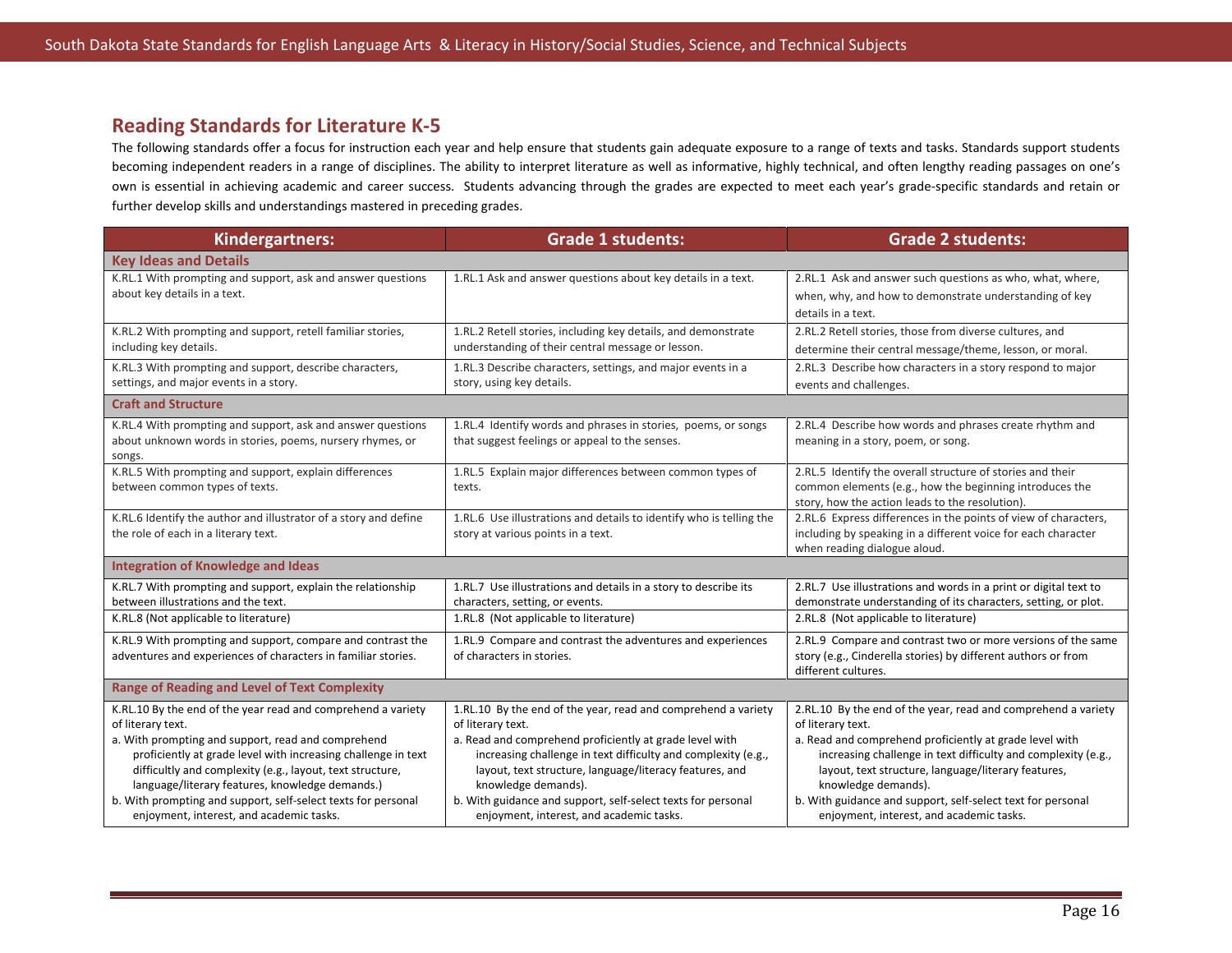# **Reading Standards for Literature K-5**

| <b>Grade 3 students:</b>                                                                                                                                                                                                                       | <b>Grade 4 students:</b>                                                                                                                                                                                                                                                                              | <b>Grade 5 students:</b>                                                                                                                                                                                                                                        |  |  |
|------------------------------------------------------------------------------------------------------------------------------------------------------------------------------------------------------------------------------------------------|-------------------------------------------------------------------------------------------------------------------------------------------------------------------------------------------------------------------------------------------------------------------------------------------------------|-----------------------------------------------------------------------------------------------------------------------------------------------------------------------------------------------------------------------------------------------------------------|--|--|
| <b>Key Ideas and Details</b>                                                                                                                                                                                                                   |                                                                                                                                                                                                                                                                                                       |                                                                                                                                                                                                                                                                 |  |  |
| 3.RL.1 Ask and answer questions to demonstrate<br>understanding of a text, referring explicitly to the text as the<br>basis for the answers.                                                                                                   | 4.RL.1 Explain what a text says explicitly and draw inferences<br>by referring to details and examples in the text.                                                                                                                                                                                   | 5.RL.1 Quote accurately from a text when explaining what the<br>text says explicitly and when drawing inferences from the text.                                                                                                                                 |  |  |
| 3.RL.2 Retell stories, including those from diverse cultures;<br>determine the central message/theme, lesson, or moral and<br>explain how it is revealed through key details in the text.                                                      | 4.RL.2 Determine a theme of a story, drama, or poem and<br>explain how it is supported by details in the text; summarize the<br>text.                                                                                                                                                                 | 5.RL.2 Determine a theme of a story, drama, or poem and<br>explain how it is supported by details in the text, including how<br>characters in a story or drama respond to challenges or how the<br>speaker in a poem reflects upon a topic; summarize the text. |  |  |
| 3.RL.3 Describe characters in a story and explain how their<br>actions contribute to the plot.                                                                                                                                                 | 4.RL.3 Describe in depth a character, setting, or event in a story<br>or drama, drawing on specific details in the text (e.g., a<br>character's thoughts, words, or actions).                                                                                                                         | 5.RL.3 Compare and contrast two or more characters, settings,<br>or events in a story or drama, drawing on specific details in the<br>text (e.g., how characters interact).                                                                                     |  |  |
| <b>Craft and Structure</b>                                                                                                                                                                                                                     |                                                                                                                                                                                                                                                                                                       |                                                                                                                                                                                                                                                                 |  |  |
| 3.RL.4 Determine the meaning of words and phrases as they<br>are used in a text, distinguishing literal from nonliteral<br>language.                                                                                                           | 4.RL.4 Determine the meaning of words and phrases as they<br>are used in a text, including figurative language such as<br>metaphors and similes.                                                                                                                                                      | 5.RL.4 Determine the meaning of words and phrases as they<br>are used in a text, including figurative language and connotative<br>meanings.                                                                                                                     |  |  |
| 3.RL.5 Refer to parts of stories, dramas, and poems when<br>writing or speaking about a text using appropriate terminology<br>such as chapter, scene, and stanza and describe how each<br>successive part relates to each other and the whole. | 4.RL.5 Explain major differences between stories, dramas, and<br>poems, and refer to the structural elements of poems (e.g.,<br>verse, stanza, rhythm, meter) and dramas (e.g., casts of<br>characters, settings, descriptions, dialogue, stage directions)<br>when writing or speaking about a text. | 5.RL.5 Explain how a series of chapters, scenes, or stanzas fits<br>together to provide the overall structure of a particular story,<br>drama, or poem.                                                                                                         |  |  |
| 3.RL.6 The student's point of view from that of the narrator or<br>those of the characters. Identify the point of view in a text and<br>distinguish the student's perspective from that of the narrator<br>or characters.                      | 4.RL.6 Compare and contrast the point of view from which<br>different stories are narrated, including the difference between<br>first- and third-person narrations.                                                                                                                                   | 5.RL.6 Describe how a narrator's or speaker's point of view<br>influences how events are described.                                                                                                                                                             |  |  |
| <b>Integration of Knowledge and Ideas</b>                                                                                                                                                                                                      |                                                                                                                                                                                                                                                                                                       |                                                                                                                                                                                                                                                                 |  |  |
| 3.RL.7 Explain how specific aspects of a text's illustrations<br>contribute to what is conveyed by the words in a story.                                                                                                                       | 4.RL.7 Make connections between the print version of a story<br>or drama and a visual or oral presentation of the same text;<br>support with details and evidence.                                                                                                                                    | 5.RL.7 Analyze how visual and multimedia elements contribute<br>to the meaning, tone, or mood of a text (e.g., graphic novel,<br>multimedia presentation of fiction, folktale, myth, and poem).                                                                 |  |  |
| 3.RL.8 (Not applicable to literature)                                                                                                                                                                                                          | 4.RL.8 (Not applicable to literature)                                                                                                                                                                                                                                                                 | 5.RL.8 (Not applicable to literature)                                                                                                                                                                                                                           |  |  |
| 3.RL.9 Compare and contrast the central message/ themes,<br>settings, and plots of stories written by the same author about<br>the same or similar characters.                                                                                 | 4.RL.9 Compare and contrast the author's approach to similar<br>themes, topics, and patterns of events in stories, myths, and<br>traditional literature from different cultures.                                                                                                                      | 5.RL.9 Compare and contrast the authors' approach to similar<br>themes and topics within the same genre.                                                                                                                                                        |  |  |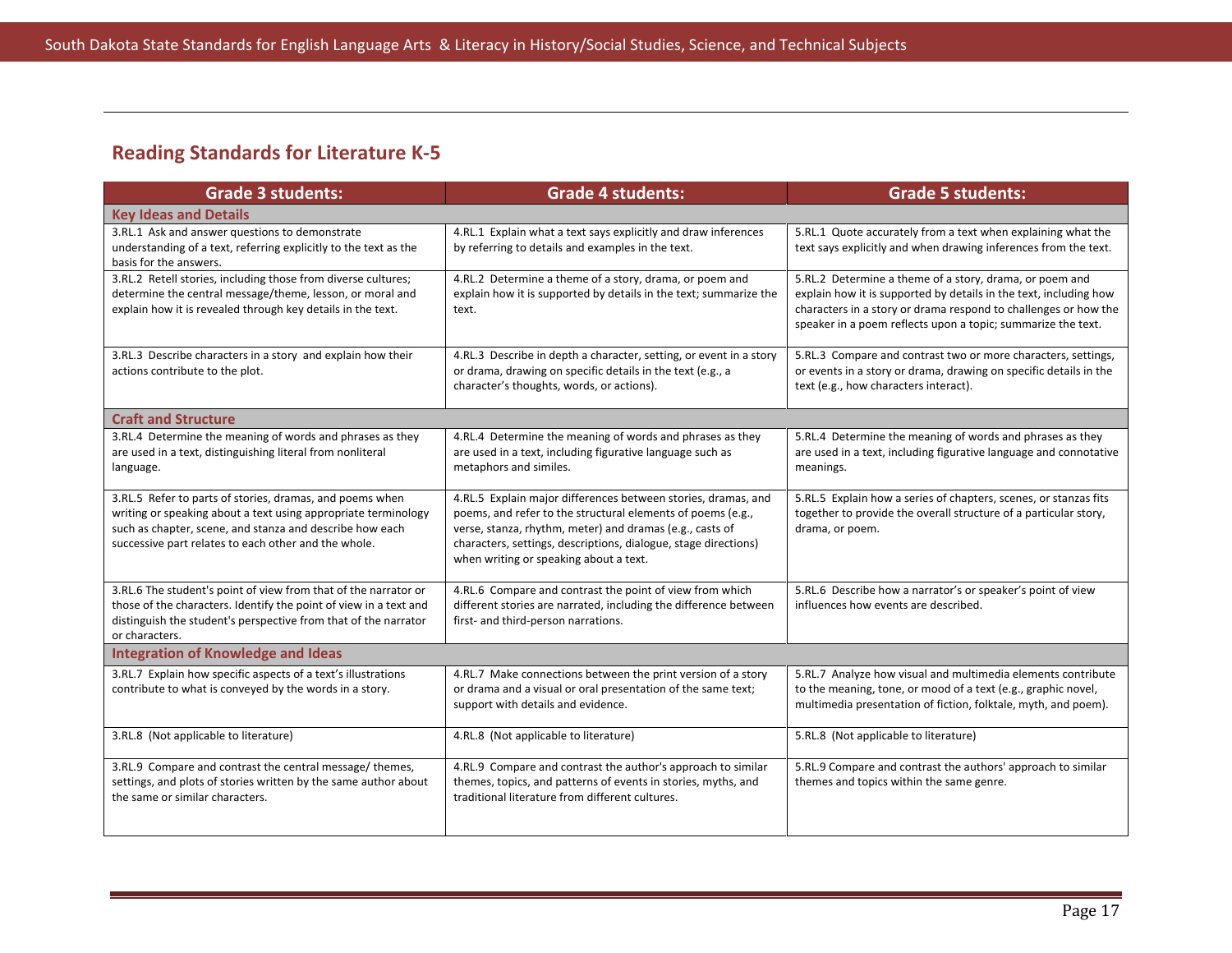# **Reading Standards for Literature K-5**

| Grade 3 students:                                             | <b>Grade 4 students:</b>                                      | <b>Grade 5 students:</b>                                        |
|---------------------------------------------------------------|---------------------------------------------------------------|-----------------------------------------------------------------|
| <b>Range of Reading and Level of Text Complexity</b>          |                                                               |                                                                 |
| 3.RL.10 By the end of the year, read and comprehend a variety | 4.RL.10 By the end of the year read and comprehend a variety  | 5.RL.10 By the end of the year, read and comprehend literature, |
| of literary texts.                                            | of literary texts.                                            | including stories, dramas, and poetry, at the high end of the   |
| a. Read and comprehend proficiently at grade level with       | a. Read and comprehend proficiently at grade level with       | grades 4-5 text complexity band independently and proficiently. |
| increasing challenge in text difficulty and complexity (e.g., | increasing challenge in text difficulty and complexity (e.g., | By the end of the year, read and comprehend a variety of        |
| layout, text structure, language/literary features,           | layout, text structure, language/literary features, knowledge | literary text.                                                  |
| knowledge demands).                                           | demands).                                                     | a. Read and comprehend proficiently at grade level with         |
| b. With guidance and support, self-select texts for personal  | b. With guidance and support, self-select text for personal   | increasing challenge in text difficulty and complexity (e.g.    |
| enjoyment, interest, and academic tasks.                      | enjoyment, interest, and academic tasks.                      | layout text structure, language/literary features, knowledge    |
|                                                               |                                                               | demands).                                                       |
|                                                               |                                                               | b. With guidance and support, self-select texts for personal    |
|                                                               |                                                               | enjoyment, interest, and academic tasks.                        |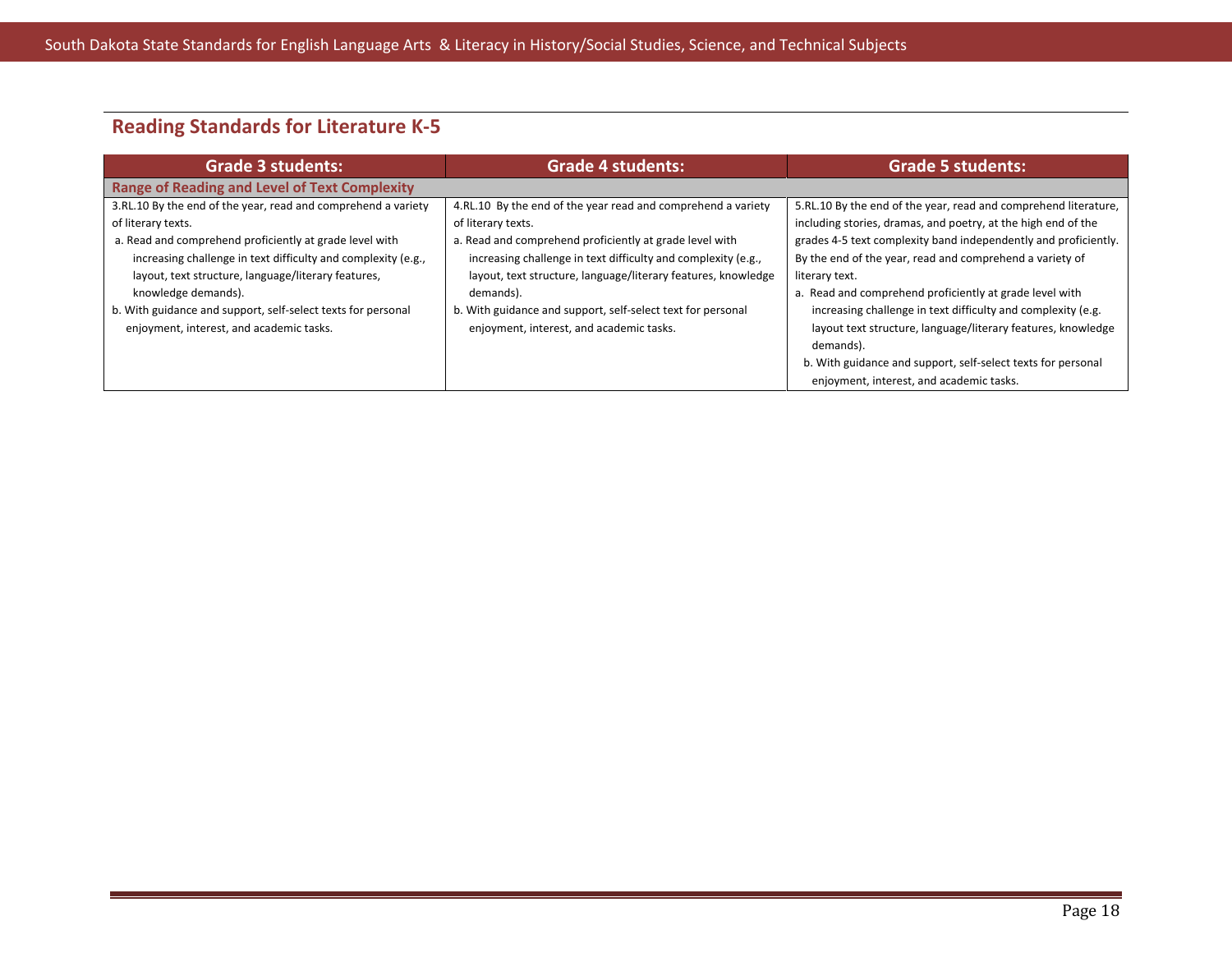### **Reading Standards for Informational Text K-5**

The following standards offer a focus for instruction each year and help ensure that students gain adequate exposure to a range of texts and tasks. Standards support students becoming independent readers in a range of disciplines. The ability to interpret informational texts that provide informative, highly technical, and often lengthy reading passages on one's own is essential in achieving academic and career success. Students advancing through the grades are expected to meet each year's grade-specific standards and retain or further develop skills and understandings mastered in preceding grades.

| Kindergartners:                                                                                                                                                                                                                                                             | <b>Grade 1 students:</b>                                                                                                                                                                                                                                                       | <b>Grade 2 students:</b>                                                                                                                                                                                                                                                        |
|-----------------------------------------------------------------------------------------------------------------------------------------------------------------------------------------------------------------------------------------------------------------------------|--------------------------------------------------------------------------------------------------------------------------------------------------------------------------------------------------------------------------------------------------------------------------------|---------------------------------------------------------------------------------------------------------------------------------------------------------------------------------------------------------------------------------------------------------------------------------|
| <b>Key Ideas and Details</b>                                                                                                                                                                                                                                                |                                                                                                                                                                                                                                                                                |                                                                                                                                                                                                                                                                                 |
| K.RI.1 With prompting and support, ask and answer questions<br>about key details in a text.                                                                                                                                                                                 | 1.RI.1 Ask and answer questions about key details in a text.                                                                                                                                                                                                                   | 2.RI.1 Ask and answer such questions as who, what, where,<br>when, why, and how to demonstrate understanding of key<br>details in a text.                                                                                                                                       |
| K.RI.2 With prompting and support, identify the main topic and<br>retell key details of a text.                                                                                                                                                                             | 1.RI.2 Identify the main topic and retell key details of a text.                                                                                                                                                                                                               | 2.RI.2 Identify the main topic of a multi-paragraph text as well<br>as the focus of specific paragraphs within the text.                                                                                                                                                        |
| K.RI.3 With prompting and support, describe the connection<br>between two individuals, events, ideas, or pieces of information<br>in a text.                                                                                                                                | 1.RI.3 Describe the connection between two individuals,<br>events, ideas, or pieces of information in a text.                                                                                                                                                                  | 2.RI.3 Describe the connection between a series of historical<br>events, scientific ideas or concepts, or steps in technical<br>procedures in a text.                                                                                                                           |
| <b>Craft and Structure</b>                                                                                                                                                                                                                                                  |                                                                                                                                                                                                                                                                                |                                                                                                                                                                                                                                                                                 |
| K.RI.4 With prompting and support, ask and answer questions<br>about unknown words in a text.                                                                                                                                                                               | 1.RI.4 Ask and answer questions to help determine or clarify<br>the meaning of words and phrases in a text.                                                                                                                                                                    | 2.RI.4 Determine the meaning of words and phrases in a text<br>relevant to a grade 2 topic or subject area.                                                                                                                                                                     |
| K.RI.5 With prompting and support, know and use various text<br>features.                                                                                                                                                                                                   | 1.RI.5 Know and use various text features to locate key facts or<br>information in a text.                                                                                                                                                                                     | 2.RI.5 Know and use various text features to locate key facts or<br>information in a text efficiently.                                                                                                                                                                          |
| K.RI.6 Identify the author and illustrator and define the role of<br>each in an informational text.                                                                                                                                                                         | 1.RI.6 Identify the difference between information provided by<br>pictures or other illustrations and information provided by the<br>words in a text.                                                                                                                          | 2.RI.6 Identify the main purpose of a text, including what the<br>author wants to answer, explain, or describe.                                                                                                                                                                 |
| Integration of Knowledge and Ideas                                                                                                                                                                                                                                          |                                                                                                                                                                                                                                                                                |                                                                                                                                                                                                                                                                                 |
| K.RI.7 With prompting and support, describe the relationship<br>between illustrations and the text in an informational text.                                                                                                                                                | 1.RI.7 Use the illustrations and details in a text to describe its<br>key ideas.                                                                                                                                                                                               | 2.RI.7 Explain how specific images (e.g., photographs, charts,<br>diagrams contribute to and clarify a text.                                                                                                                                                                    |
| K.RI.8 With prompting and support, identify the<br>details/evidence an author gives to support points in a text.                                                                                                                                                            | 1.RI.8 Identify the details/evidence an author gives to support<br>points in a text.                                                                                                                                                                                           | 2.RI.8 Describe how details/evidence support specific points<br>the author makes in a text.                                                                                                                                                                                     |
| K.RI.9 With prompting and support compare and contrast two<br>texts on the same topic (similarities and differences).                                                                                                                                                       | 1.RI.9 Compare and contrast two texts on the same topic.                                                                                                                                                                                                                       | 2.RI.9 Compare and contrast the main ideas presented by two<br>texts on the same topic.                                                                                                                                                                                         |
| <b>Range of Reading and Level of Text Complexity</b>                                                                                                                                                                                                                        |                                                                                                                                                                                                                                                                                |                                                                                                                                                                                                                                                                                 |
| K.RI.10 By the end of the year read and comprehends a variety<br>of informational text.<br>a. With prompting and support, read and comprehend<br>proficiently at grade level with increasing challenge in text<br>difficultly and complexity (e.g., layout, text structure, | 1.RI.10 By the end of the year, read and comprehend a variety<br>of informational text.<br>a. Read and comprehend proficiently at grade level with<br>increasing challenge in text difficulty and complexity (e.g.,<br>layout, text structure, language/literacy features, and | 2.RI.10 By the end of the year, read and comprehend a variety<br>of informational text.<br>a. Read and comprehend proficiently at grade level with<br>increasing challenge in text difficulty and complexity (e.g.,<br>layout, text structure, language features, and knowledge |
| language/literary features, knowledge demands.)<br>b. With prompting and support, self-select texts for personal<br>enjoyment, interest, and academic tasks.                                                                                                                | knowledge demands).<br>b. With guidance and support, self-select texts for personal<br>enjoyment, interest, and academic tasks.                                                                                                                                                | demands).<br>b. With guidance and support, self-select text for personal<br>enjoyment, interest, and academic tasks.                                                                                                                                                            |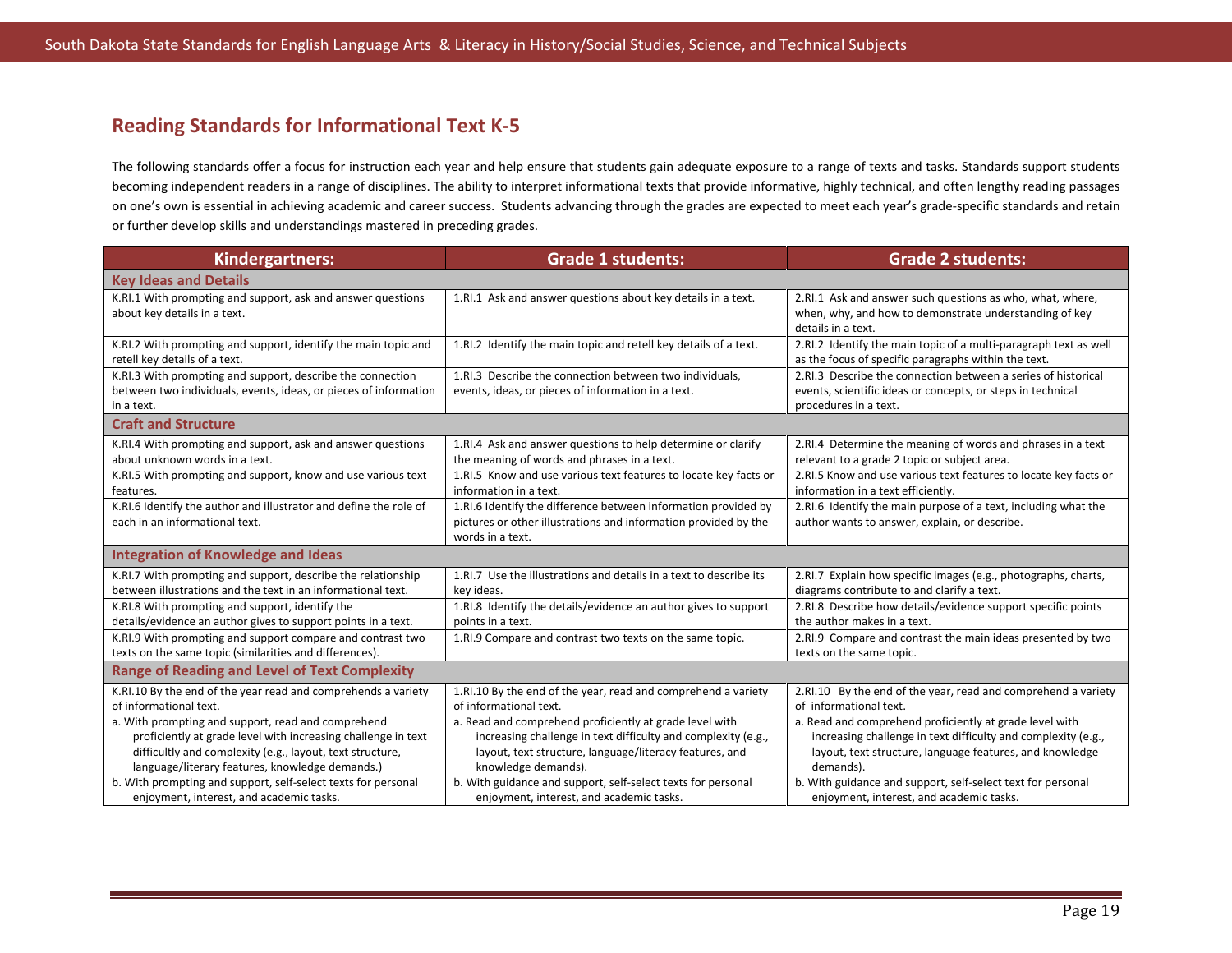## **Reading Standards for Informational Text K-5**

| <b>Grade 3 students:</b>                                            | <b>Grade 4 students:</b>                                           | <b>Grade 5 students:</b>                                        |
|---------------------------------------------------------------------|--------------------------------------------------------------------|-----------------------------------------------------------------|
| <b>Key Ideas and Details</b>                                        |                                                                    |                                                                 |
| 3.RI.1 Ask and answer questions to demonstrate understanding        | 4.RI.1 Explain what a text says explicitly and draw inferences by  | 5.RI.1 Quote accurately from a text when explaining what the    |
| of a text, referring explicitly to the text as the basis for the    | referring to details and examples in the text.                     | text says explicitly and when drawing inferences from the text. |
| answers.                                                            |                                                                    |                                                                 |
| 3.RI.2 Determine the main idea of a text; identify the key          | 4.RI.2 Determine the main idea of a text and explain how it is     | 5.RI.2 Determine two or more main ideas of a text and explain   |
| details and explain how they support the main idea.                 | supported by key details; summarize the text.                      | how they are supported by key details; summarize the text.      |
| 3.RI.3 Explain the relationship between events, ideas, or           | 4.RI.3 Explain events, steps in procedures, ideas, or concepts in  | 5.RI.3 Explain the relationships and/or interactions between    |
| concepts in a historical, scientific, or technical procedures text, | a historical, scientific, or technical text, including what        | two or more individuals, events, ideas, concepts, or steps in   |
| using language that pertains to time, sequence, and                 | happened and why, based on specific information in the text.       | procedures in historical, scientific, or technical text.        |
| cause/effect.                                                       |                                                                    |                                                                 |
| <b>Craft and Structure</b>                                          |                                                                    |                                                                 |
| 3.RI.4 Determine the meaning of general academic and                | 4.RI.4 Determine the meaning of general academic and               | 5.RI.4 Determine the meaning of general academic and            |
| domain-specific words and phrases in a text relevant to a grade     | domain-specific words or phrases in a text relevant to a grade 4   | domain-specific words and phrases in a text relevant to a grade |
| 3 topic or subject area.                                            | topic or subject area.                                             | 5 topic or subject area.                                        |
| 3.RI.5 Use text features and search tools to locate information     | 4.RI.5 Describe the overall text structure of events, ideas,       | 5.RI.5 Compare and contrast the overall text structure and the  |
| relevant to a given topic efficiently.                              | concepts, or information in a text or part of a text (description, | presentation of events, ideas, concepts, or information in two  |
|                                                                     | chronology, comparison, cause/effect, problem/solution).           | or more texts (description, chronology, comparison,             |
|                                                                     |                                                                    | cause/effect, and problem/solution).                            |
| 3.RI.6 Identify the author's point of view based on text            | 4.RI.6 Compare and contrast a firsthand and secondhand             | 5.RI.6 Analyze multiple accounts of the same event or topic,    |
| evidence and distinguish the student's point of view from that      | account of the same event or topic; describe the                   | noting important similarities and differences in the point of   |
| of the author.                                                      | similarities/differences in the point of view based on the         | view they represent.                                            |
|                                                                     | information provided.                                              |                                                                 |
| <b>Integration of Knowledge and Ideas</b>                           |                                                                    |                                                                 |
| 3.RI.7 Use information gained from specific images (e.g.,           | 4.RI.7 Interpret information presented visually, orally, or        | 5.RI.7 Draw on information from multiple print or digital       |
| illustrations, maps, photographs) and the words in a text to        | quantitatively (e.g., in charts, graphs, diagrams, time lines,     | sources, demonstrating the ability to locate an answer to a     |
| demonstrate understanding of the text.                              | animations, or interactive elements on Web pages) and explain      | question quickly or to solve a problem efficiently.             |
|                                                                     | how the information contributes to an understanding of the         |                                                                 |
|                                                                     | text in which it appears.                                          |                                                                 |
| Describe the logical connection between particular<br>3.RI.8        | 4.RI.8 Explain how an author uses reasons and evidence to          | 5.RI.8 Explain and identify how an author uses reasons and      |
| sentences and paragraphs in a text to support particular points     | support particular points in a text.                               | evidence to support particular points in a text.                |
| the author makes.                                                   |                                                                    |                                                                 |
| 3.RI.9 Compare and contrast the main ideas and key details          | 4.RI.9 Integrate information from two texts on the same topic      | 5.RI.9 Integrate information from several texts on the same     |
| presented in two texts on the same topic.                           | in order to write, speak, or demonstrate knowledge about the       | topic in order to write, speak or demonstrate knowledge about   |
|                                                                     | subject.                                                           | the subject.                                                    |
|                                                                     |                                                                    |                                                                 |
|                                                                     |                                                                    |                                                                 |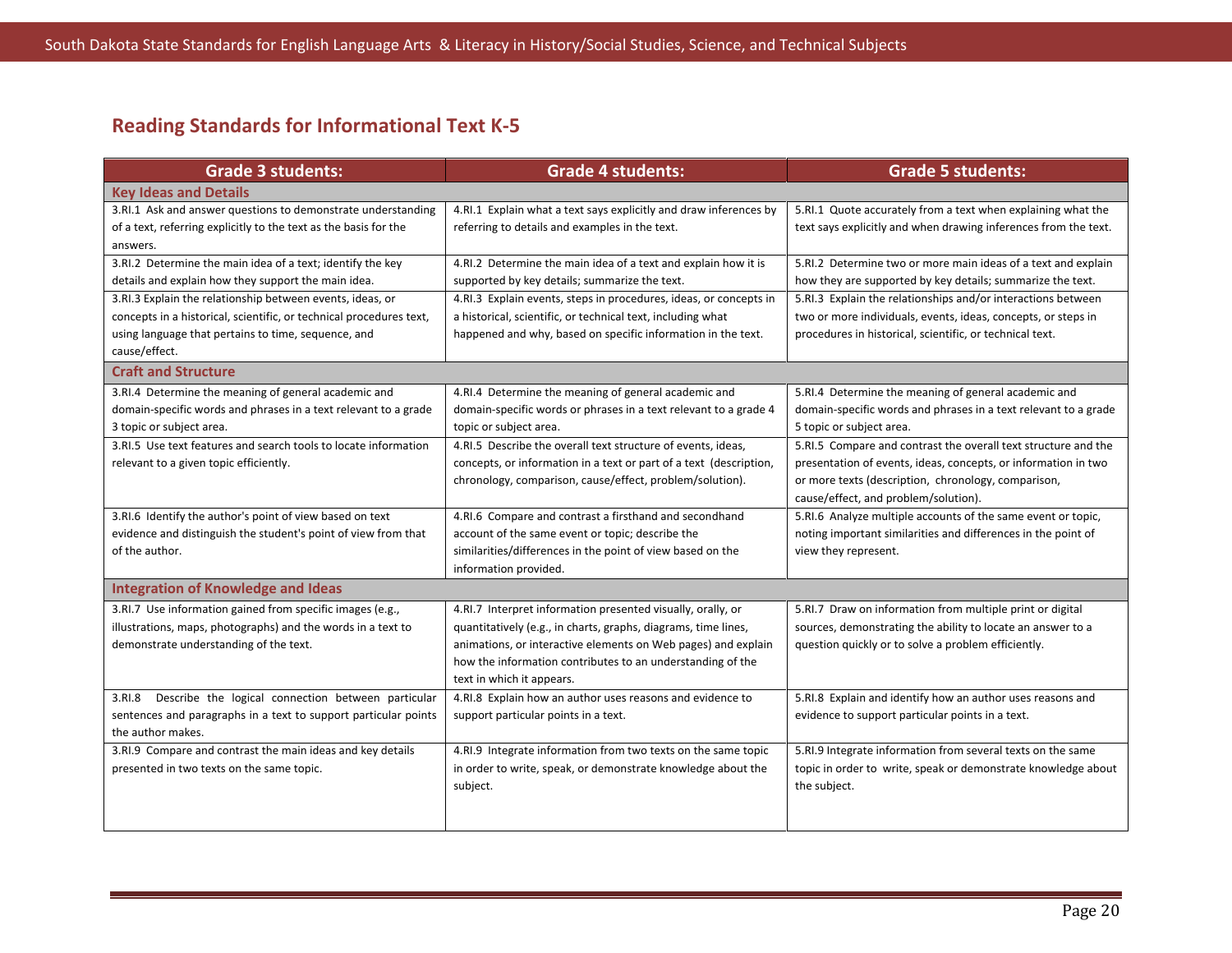# **Reading Standards for Informational Text K-5**

| Grade 3 students:                                               | <b>Grade 4 students:</b>                                      | <b>Grade 5 students:</b>                                     |
|-----------------------------------------------------------------|---------------------------------------------------------------|--------------------------------------------------------------|
| <b>Range of Reading and Level of Text Complexity</b>            |                                                               |                                                              |
| 3.RI.10 Read and comprehend grade level informational texts,    | 4.RI.10 By the end of the year read and comprehend a variety  | 5.RI.10 By the end of the year, read and comprehend          |
| including history/social studies, science, and technical texts, | of informational texts.                                       | informational text.                                          |
| independently and proficiently.                                 | a. Read and comprehend proficiently at grade level with       | a. Read and comprehend proficiently at grade level with      |
| a. Read and comprehend proficiently at grade level with         | increasing challenge in text difficulty and complexity (e.g., | increasing challenge in text difficulty and complexity (e.g. |
| increasing challenge in text difficulty and complexity (e.g.,   | layout, text structure, language/literary features, knowledge | layout text structure, language features, knowledge          |
| layout, text structure, language features, and knowledge        | demands).                                                     | demands).                                                    |
| demands).                                                       | b. With guidance and support, self-select text for personal   | b. With guidance and support, self-select texts for personal |
| b. With guidance and support, self-select text for personal     | enjoyment, interest, and academic tasks.                      | enjoyment, interest, and academic tasks.                     |
| enjoyment, interest, and academic tasks.                        |                                                               |                                                              |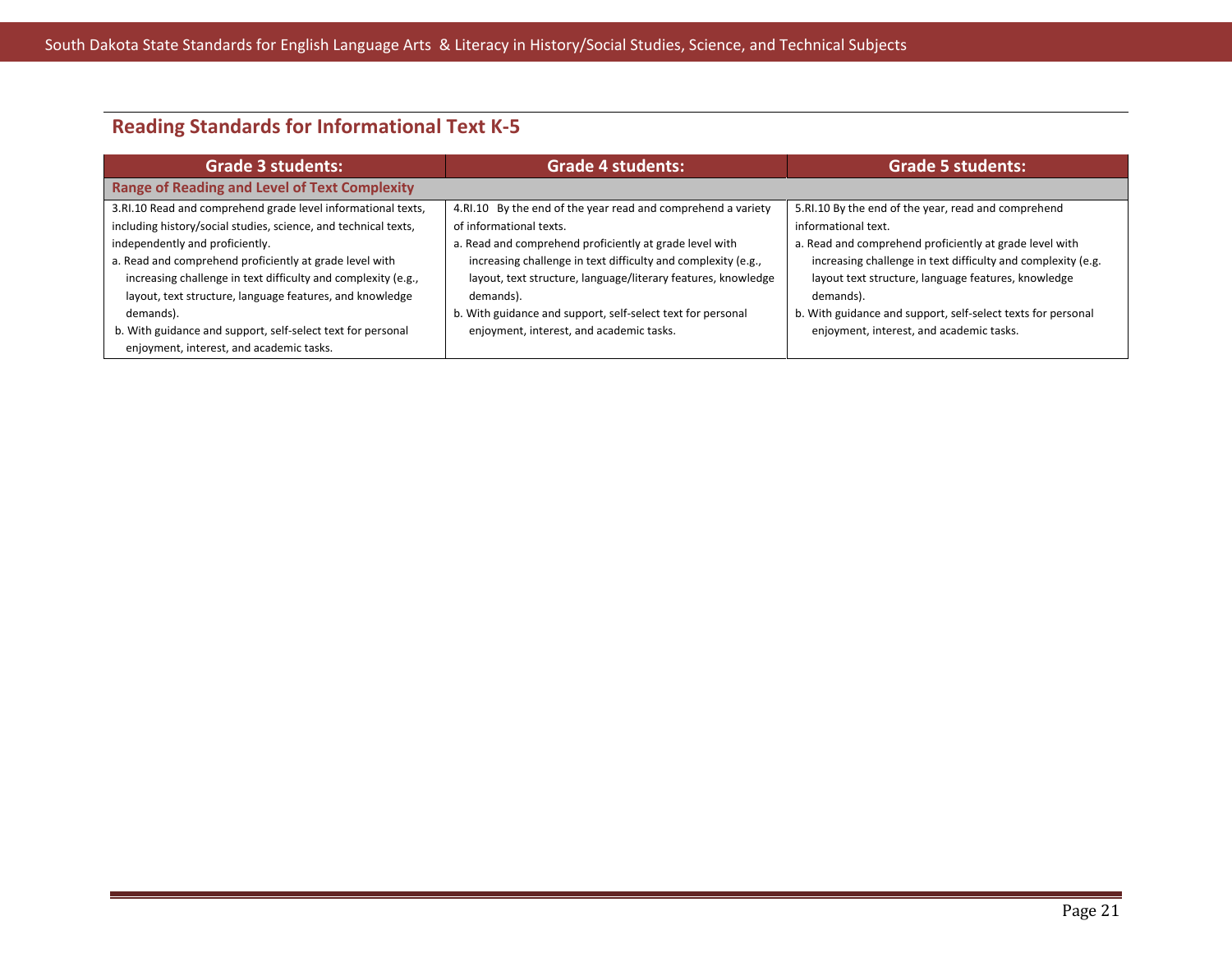### **Reading Standards: Foundational Skills K-5**

These standards are directed toward fostering students' understanding and working knowledge of concepts of print, the alphabetic principle, and other basic conventions of the English writing system. These foundational skills are not an end in and of themselves; rather, they are necessary and important components of an effective, comprehensive reading program designed to develop proficient readers with the capacity to comprehend texts across a range of types and disciplines. Instruction should be differentiated: good readers will need much less practice with these concepts than struggling readers will. The point is to teach students what they need to learn and not what they already know-to discern when particular children or activities warrant more or less attention. Note: In kindergarten, children are expected to demonstrate increasing awareness and competence in the areas that follow.

*Note: In kindergarten, children are expected to demonstrate increasing awareness and competence in the areas that follow.*

| Kindergartners:                                                    | <b>Grade 1 students:</b>                                         | <b>Grade 2 students:</b>                                        |
|--------------------------------------------------------------------|------------------------------------------------------------------|-----------------------------------------------------------------|
| <b>Print Concepts</b>                                              |                                                                  |                                                                 |
| K.RF.1 Demonstrate understanding of the organization and           | 1.RF.1 Demonstrate understanding of the organization and         | 2.RF.1 There is not a grade 2 standard for this concept. Please |
| basic features of print.                                           | basic features of print.                                         | see preceding grades for more information.                      |
| a. Follow words from left to right, top to bottom, and page by     | a. Recognize that sentences are made of words put together in    |                                                                 |
| page.                                                              | a meaningful sequence. b. Recognize the distinguishing           |                                                                 |
| b. Recognize that spoken words are represented in written          | features of a sentence (e.g., first word, capitalization,        |                                                                 |
| language by specific sequences of letters.                         | ending punctuation).                                             |                                                                 |
| c. Understand that words are separated by spaces in print.         |                                                                  |                                                                 |
| d. Recognize and name all upper- and lowercase letters of the      |                                                                  |                                                                 |
| alphabet. e. Identify the front cover, back cover, and title       |                                                                  |                                                                 |
| page of a book.                                                    |                                                                  |                                                                 |
| e. Identify the front cover, back cover, and title page of a book. |                                                                  |                                                                 |
| <b>Phonological Awareness</b>                                      |                                                                  |                                                                 |
| K.RF.2 Demonstrate understanding of spoken words, syllables,       | 1.RF.2 Demonstrate understanding of spoken words, syllables,     | 2.RF.2 There is not a grade 2 standard for this concept. Please |
| and sounds (phonemes).                                             | and sounds (phonemes).                                           | see preceding grades for more information.                      |
| a. Recognize and produce rhyming words.                            | a. Distinguish long from short vowel sounds in spoken single-    |                                                                 |
| b. Count, pronounce, blend, and segment syllables in spoken        | syllable words.                                                  |                                                                 |
| words.                                                             | b. Orally produce single-syllable words by blending sounds       |                                                                 |
| c. Blend and segment onsets and rimes of single-syllable spoken    | (phonemes), including consonant blends.                          |                                                                 |
| words.                                                             | c. Isolate and pronounce initial, medial vowel, and final sounds |                                                                 |
| d. Isolate and pronounce the initial, medial vowel and final       | (phonemes) in spoken single-syllable words.                      |                                                                 |
| sounds (phonemes) in three-phoneme (consonant-vowel-               | d. Segment spoken single-syllable words into their complete      |                                                                 |
| consonant, or CVC) words.* (This does not include CVCs             | sequence of individual sounds (phonemes). e. Add or              |                                                                 |
| ending with $/$ , $/$ r $/$ , or $/$ x $/$ .)                      | substitute individual sounds (phonemes) in simple, one-          |                                                                 |
| e. Add or substitute individual sounds (phonemes) in three-        | syllable words to make new words.                                |                                                                 |
| phoneme words (consonant-vowel-consonant, or CVC) to               |                                                                  |                                                                 |
| make new words. * (This does not include CVCs ending with          |                                                                  |                                                                 |
| $/$ l/, /r/, or /x.                                                |                                                                  |                                                                 |

*\*Words, syllables, or phonemes written in /slashes/refer to their pronunciation or phonology. Thus, /CVC/ is a word with three phonemes regardless of the number of letters in the spelling of the word*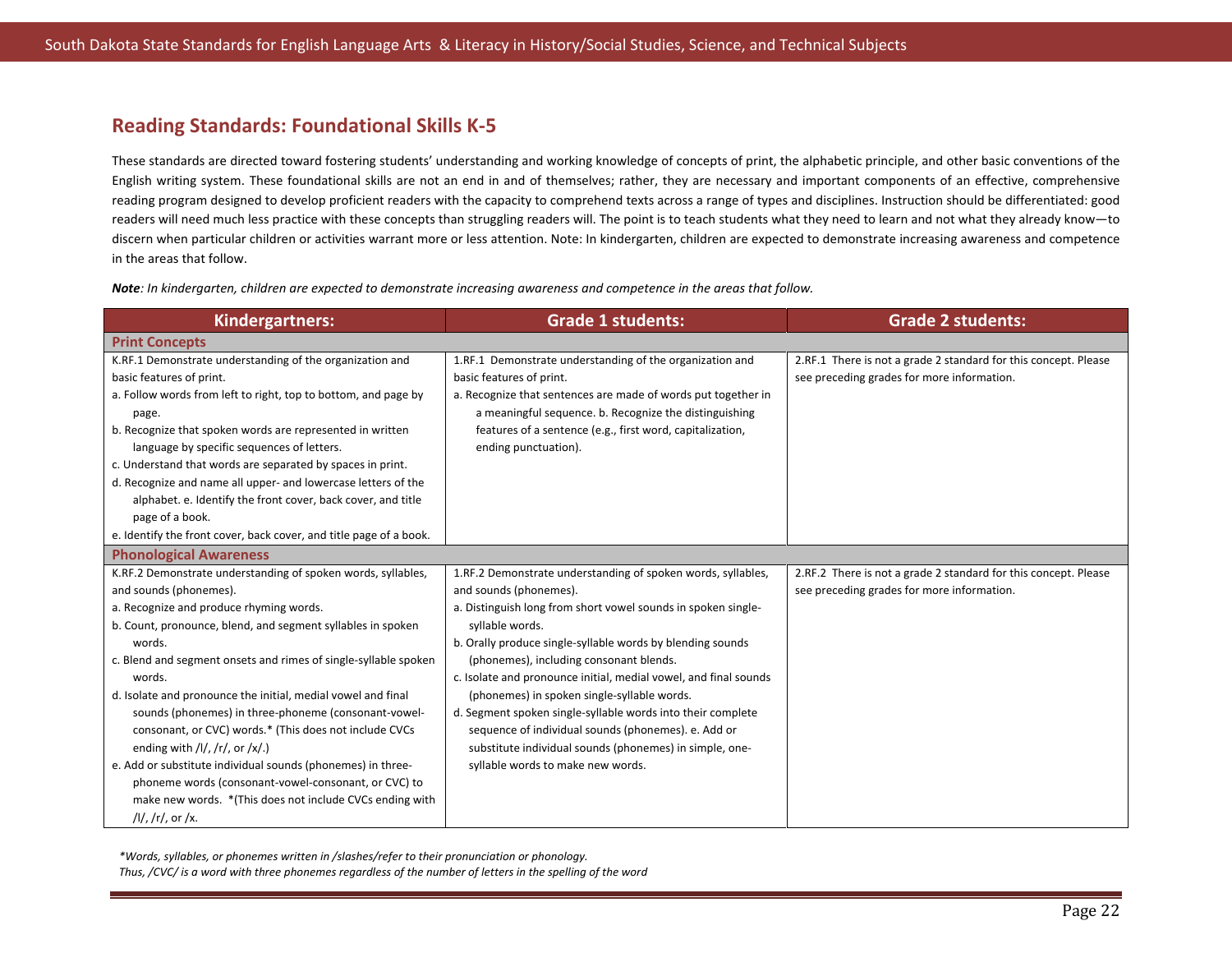### **Reading Standards: Foundational Skills K-5**

*Note: In kindergarten, children are expected to demonstrate increasing awareness and competence in the areas that follow.*

| <b>Kindergartners:</b>                                                                                                                                                                                                                                                                                                                                                                                                                   | <b>Grade 1 students:</b>                                                                                                                                                                                                                                                                                                                                                                                                                                                                                                                                                                                                                                                      | <b>Grade 2 students:</b>                                                                                                                                                                                                                                                                                                                                                                                                                                                                                                                                                  |
|------------------------------------------------------------------------------------------------------------------------------------------------------------------------------------------------------------------------------------------------------------------------------------------------------------------------------------------------------------------------------------------------------------------------------------------|-------------------------------------------------------------------------------------------------------------------------------------------------------------------------------------------------------------------------------------------------------------------------------------------------------------------------------------------------------------------------------------------------------------------------------------------------------------------------------------------------------------------------------------------------------------------------------------------------------------------------------------------------------------------------------|---------------------------------------------------------------------------------------------------------------------------------------------------------------------------------------------------------------------------------------------------------------------------------------------------------------------------------------------------------------------------------------------------------------------------------------------------------------------------------------------------------------------------------------------------------------------------|
| <b>Phonics and Word Recognitions</b>                                                                                                                                                                                                                                                                                                                                                                                                     |                                                                                                                                                                                                                                                                                                                                                                                                                                                                                                                                                                                                                                                                               |                                                                                                                                                                                                                                                                                                                                                                                                                                                                                                                                                                           |
| K.RF.3 Know and apply grade-level phonics and word analysis<br>skills in decoding words.<br>a. Demonstrate one-to-one letter-sound correspondences by<br>producing the primary sound for each consonant.<br>b. Associate the long and short sounds for the five vowels.<br>c. Read grade-level appropriate high-frequency words by sight.                                                                                                | 1.RF.3 Know and apply grade-level phonics and word analysis<br>skills in decoding words.<br>a. Know the spelling-sound correspondences for common<br>consonant blends and digraphs.<br>b. Decode regularly spelled one-syllable words.<br>c. Know final -e and common vowel team conventions for<br>representing long vowel sounds.<br>d. Use knowledge that every syllable must have a vowel sound<br>to determine the number of syllables in a printed word.<br>e. Decode two-syllable words following basic patterns by<br>breaking the words into syllables.<br>f. Read words with inflectional endings.<br>g. Recognize and read grade-appropriate high frequency words. | 2.RF.3 Know and apply grade-level phonics and word analysis<br>skills in decoding words.<br>a. Distinguish long and short vowels when reading regularly<br>spelled one-syllable words.<br>b. Know spelling-sound correspondences for additional<br>common vowel teams.<br>c. Decode regularly spelled two-syllable words with long vowels<br>and short vowels<br>d. Decode words with common prefixes and suffixes.<br>e. Identify words with inconsistent but common spelling-sound<br>correspondences.<br>f. Recognize and read grade-appropriate high frequency words. |
| <b>Fluency</b>                                                                                                                                                                                                                                                                                                                                                                                                                           |                                                                                                                                                                                                                                                                                                                                                                                                                                                                                                                                                                                                                                                                               |                                                                                                                                                                                                                                                                                                                                                                                                                                                                                                                                                                           |
| K.RF.4 Read emergent-reader texts with sufficient accuracy and<br>fluency to support comprehension.<br>a. Read grade-level text with purpose and understanding.<br>b. Read grade-level text orally with accuracy, appropriate rate,<br>and prosody (stress, phrasing, intonation and expression)<br>on consecutive readings.<br>c. Use context to confirm or self-correct word recognition and<br>understanding, rereading as necessary. | 1.RF.4 Read with sufficient accuracy and fluency to support<br>comprehension.<br>a. Read grade-level text with purpose and understanding.<br>b. Read grade-level text orally with accuracy, appropriate rate,<br>and prosody (stress, phrasing, intonation, and expression)<br>on consecutive readings.<br>c. Use context to confirm or self-correct word recognition and<br>understanding, rereading as necessary.                                                                                                                                                                                                                                                           | 2.RF.4 Read with sufficient accuracy and fluency to support<br>comprehension.<br>a. Read grade-level text with purpose and understanding.<br>b. Read grade-level text orally with accuracy, appropriate rate,<br>and prosody (stress, phrasing, intonation, and expression)<br>on consecutive readings.<br>c. Use context to confirm or self-correct word recognition and<br>understanding, rereading as necessary.                                                                                                                                                       |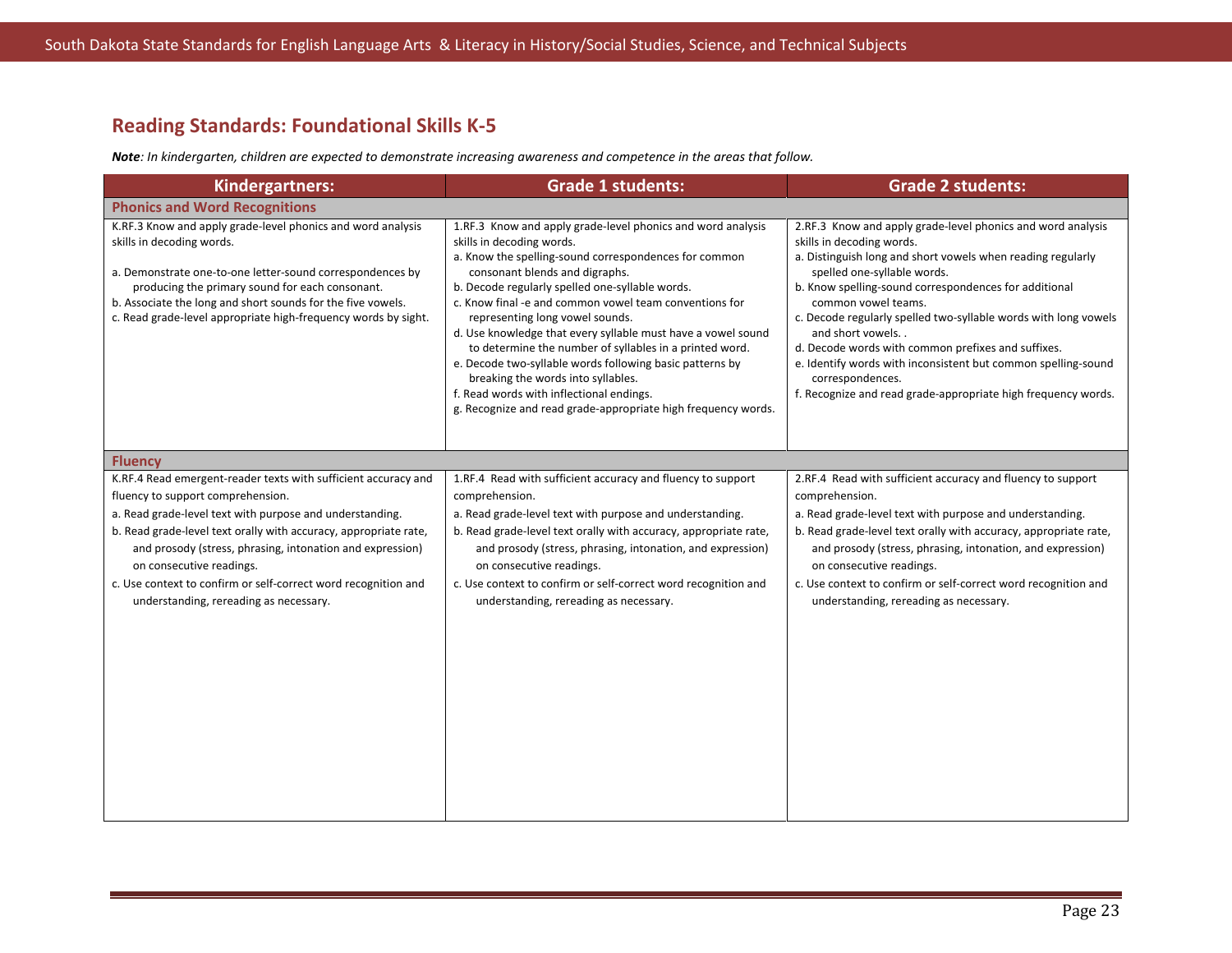# **Reading Standards: Foundational Skills K-5**

| <b>Grade 3 students:</b>                                        | <b>Grade 4 students:</b>                                        | <b>Grade 5 students:</b>                                        |
|-----------------------------------------------------------------|-----------------------------------------------------------------|-----------------------------------------------------------------|
| <b>Print Concepts</b>                                           |                                                                 |                                                                 |
| 3.RF.1 There is not a grade 3 standard for this concept. Please | 4.RF.1 There is not a grade 4 standard for this concept. Please | 5.RF.1 There is not a grade 5 standard for this concept. Please |
| see preceding grades for more information.                      | see preceding grades for more information.                      | see preceding grades for more information.                      |
| <b>Phonological Awareness</b>                                   |                                                                 |                                                                 |
| 3.RF.2 There is not a grade 3 standard for this concept. Please | 4.RF.2 There is not a grade 4 standard for this concept. Please | 5.RF.2 There is not a grade 5 standard for this concept. Please |
| see preceding grades for more information.                      | see preceding grades for more information.                      | see preceding grades for more information.                      |
| <b>Phonics and Word Recognitions</b>                            |                                                                 |                                                                 |
| 3.RF.3 Know and apply grade-level phonics and word analysis     | 4.RF.3 Know and apply grade-level phonics and word analysis     | 5.RF.3 Know and apply grade-level phonics and word analysis     |
| skills in decoding words.                                       | skills in decoding words. Use combined knowledge of all letter- | skills in decoding words. Use combined knowledge of all letter- |
| a. Identify and know the meaning of the most common prefixes    | sound correspondences, syllabication patterns, and morphology   | sound correspondences, syllabication patterns, and morphology   |
| and derivational suffixes.                                      | (e.g., roots and affixes) to accurately read unfamiliar         | (e.g., roots and affixes) to accurately read unfamiliar         |
| b. Decode words with common Latin suffixes.                     | multisyllabic words in context and out of context.              | multisyllabic words in context and out of context.              |
| c. Decode multi-syllable words.                                 |                                                                 |                                                                 |
| d. Read grade-appropriate high frequency words.                 |                                                                 |                                                                 |
| <b>Fluency</b>                                                  |                                                                 |                                                                 |
| 3.RF.4 Read with sufficient accuracy and fluency to support     | 4.RF.4 Read with sufficient accuracy and fluency to support     | 5.RF.4 Read with sufficient accuracy and fluency to support     |
| comprehension.                                                  | comprehension.                                                  | comprehension.                                                  |
| a. Read grade-level text with purpose and understanding.        | a. Read grade-level text with purpose and understanding.        | a. Read grade-level text with purpose and understanding.        |
| b. Read grade-level texts in a variety of genres with accuracy, | b. Read grade-level texts in a variety of genres orally with    | b. Read grade-level texts in a variety of genres orally with    |
| appropriate rate, and prosody (stress, phrasing, intonation,    | accuracy, appropriate rate, and prosody (stress, phrasing,      | accuracy, appropriate rate, and prosody (stress, phrasing,      |
| and expression) on consecutive readings.                        | intonation, and expression) on consecutive readings.            | intonation, and expression) on consecutive readings.            |
| c. Use context to confirm or self-correct word recognition and  | c. Use context to confirm or self-correct word recognition and  | c. Use context to confirm or self-correct word recognition and  |
| understanding, rereading as necessary.                          | understanding, rereading as necessary.                          | understanding, rereading as necessary.                          |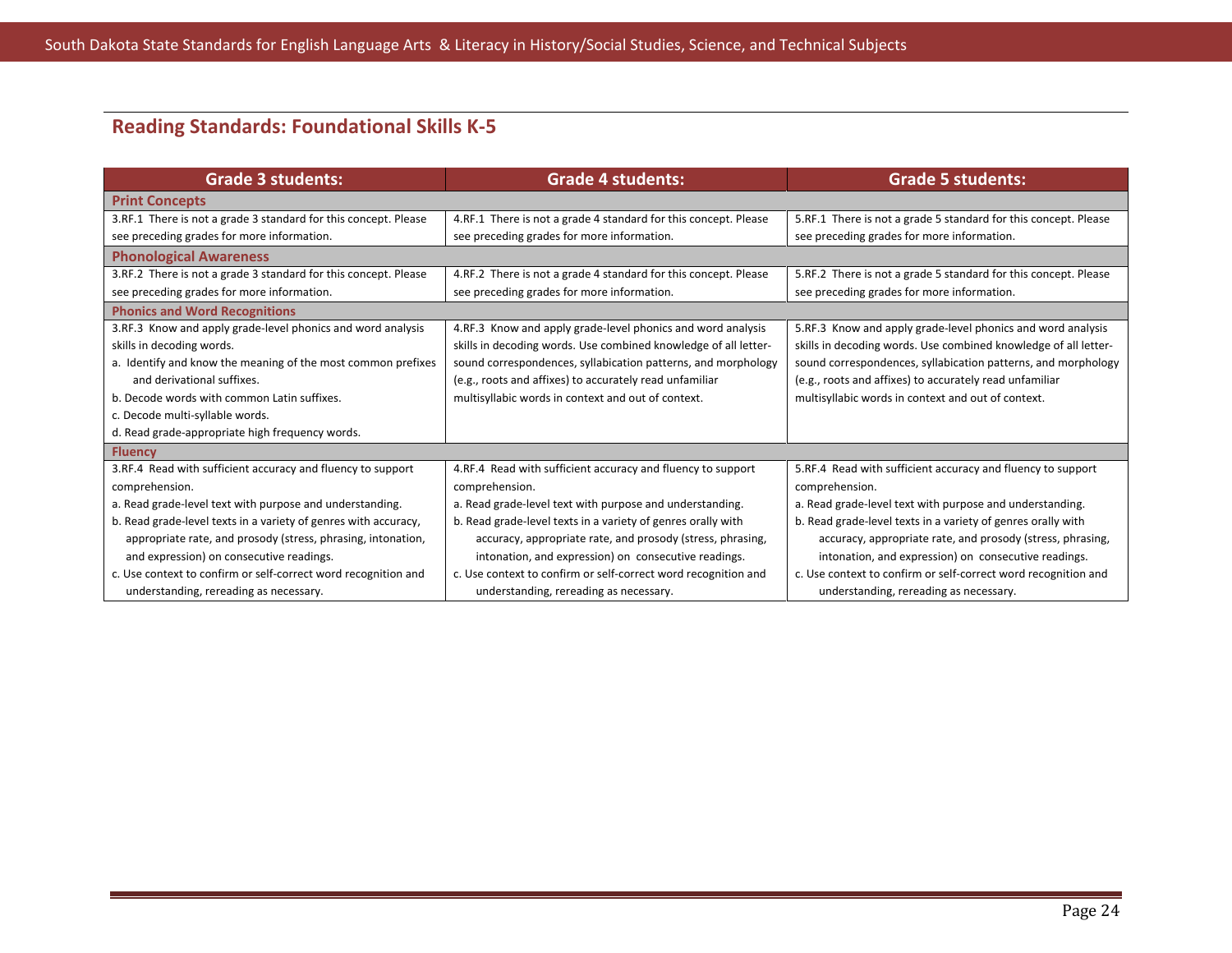### **College and Career Readiness Anchor Standards for Writing**

The K–5 standards on the following pages define what students should understand and be able to do by the end of each grade. They correspond to the College and Career Readiness (CCR) anchor standards below by number. The CCR and grade-specific standards are necessary complements—the former providing broad standards, the latter providing additional specificity—that together define the skills and understandings that all students must demonstrate.

Students need to learn to use writing as a way of offering and supporting opinions, demonstrating understanding of the subjects they are studying, and conveying real and imagined experiences and events. They learn writing is to communicate clearly to an external, sometimes unfamiliar audience, and they begin to adapt the form and content of their writing to accomplish a particular task and purpose. They develop the capacity to build knowledge on a subject through research projects and to respond analytically to literary and informational sources. To meet these goals, students must devote significant time and effort to writing, producing numerous pieces over short and extended times.

### **Text Types and Purposes**

- 1. Write arguments to support claims in an analysis of substantive topics or texts, using valid reasoning and relevant and sufficient evidence.
- 2. Write informative/explanatory texts to examine and convey complex ideas and information clearly and accurately through the effective selection, organization, and analysis of content.
- 3. Write narratives to develop real or imagined experiences or events using effective technique, well-chosen details, and well-structured event sequences.

### **Production and Distribution of Writing**

- 4. Produce clear and coherent writing in which the development, organization, and style are appropriate to task, purpose, and audience.
- 5. Develop and strengthen writing as needed by planning, revising, editing, rewriting, or trying a new approach.
- 6. Use technology, including the Internet, to produce and publish writing and to interact and collaborate with others.

#### **Research to Build and Present Knowledge**

- 7. Conduct short as well as more sustained research projects based on focused questions, demonstrating understanding of the subject under investigation.
- 8. Gather relevant information from multiple print and digital sources, assess the credibility and accuracy of each source, and integrate the information while avoiding plagiarism.
- 9. Draw evidence from literary or informational texts to support analysis, reflection, and research.

#### **Range of Writing**

10. Write routinely over extended time frames (time for research, reflection, and revision) and shorter time frames (a single sitting or a day or two) for a range of tasks, purposes, and audiences.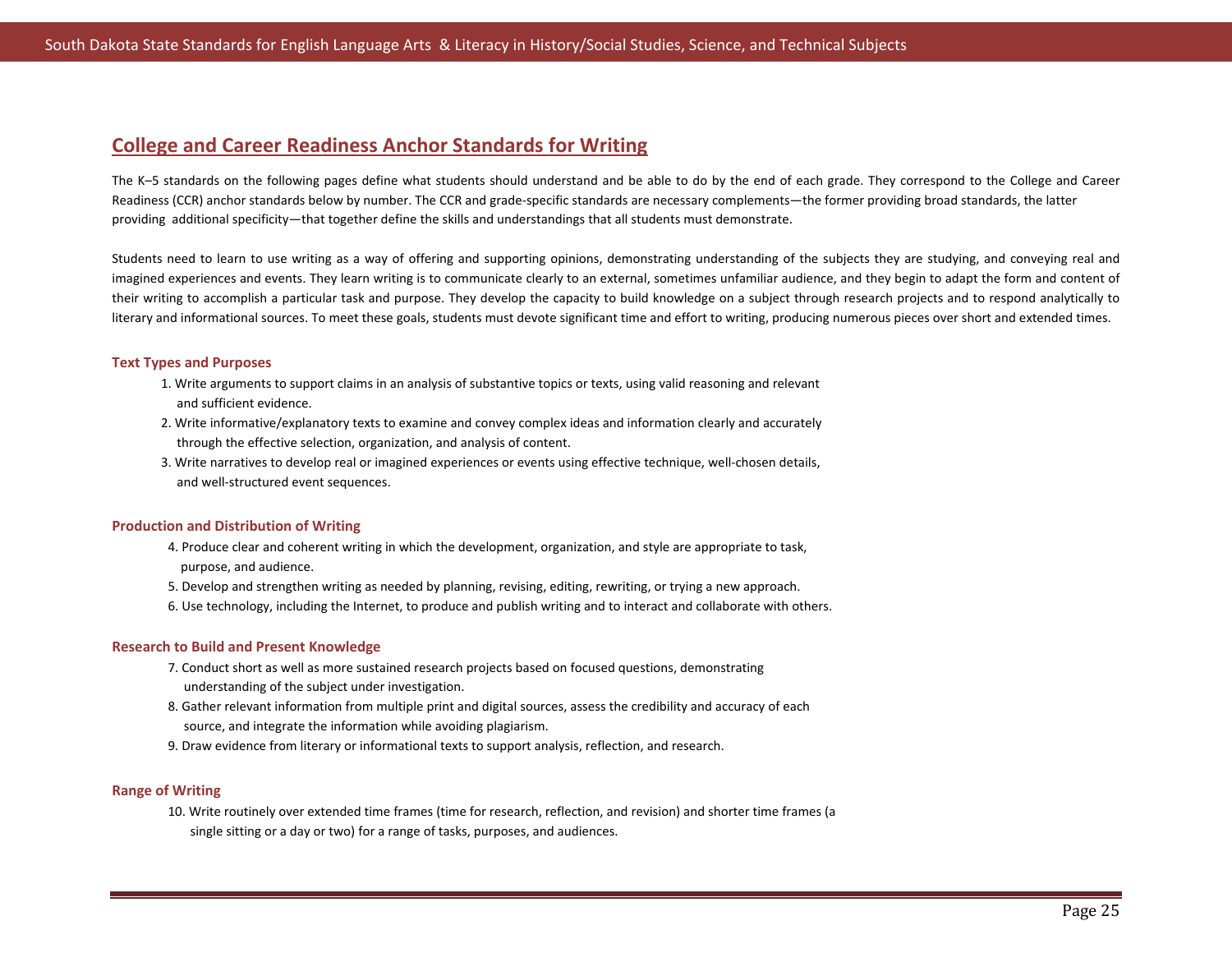The following standards for K–5 offer a focus for instruction each year to help ensure that students gain adequate mastery of a range of skills and applications. Students need skills to become independent writers for a variety of audiences and range of purposes. Each year in their writing, students should demonstrate increasing sophistication in all aspects of language use, from vocabulary and syntax to the development and organization of ideas, and they should address increasingly demanding content and sources. Students advancing through the grades are expected to meet each year's grade-specific standards and retain or further develop skills and understandings mastered in preceding grades. Writing at all grade levels K-5 is essential to support student skill sets for success on assessments which focus on writing skills. Note: Standard 10 addresses writing experience and stamina.

| Kindergartners:                                                   | <b>Grade 1 students:</b>                                       | <b>Grade 2 students:</b>                                         |
|-------------------------------------------------------------------|----------------------------------------------------------------|------------------------------------------------------------------|
| <b>Text Types and Purposes</b>                                    |                                                                |                                                                  |
| K.W.1 Use a combination of drawing, dictating, and writing to     | 1.W.1 Write opinion pieces that:                               | 2.W.1 Write opinion pieces that:                                 |
| compose opinion pieces in which they tell a reader the topic or   | a. introduce an opinion about a topic or book they are writing | a. introduce an opinion about a topic or book they are writing   |
| the name of the book they are writing about and state an          | about.                                                         | about. state an opinion                                          |
| opinion or preference about the topic or book.                    | b. supply a reason for the opinion.                            | b. supply reasons that support the opinion.                      |
|                                                                   | c. provide some sense of closure.                              | c. use grade level appropriate linking words connect the opinion |
|                                                                   |                                                                | and reasons.                                                     |
|                                                                   |                                                                | d. provide a concluding statement or section.                    |
| K.W.2 Use a combination of drawing, dictating, and writing to     | 1.W.2 Write informative/explanatory texts that:                | 2.W.2 Write informative/explanatory texts that:                  |
| compose informative/explanatory texts in which they name          | a. name a topic.                                               | a. introduce a topic.                                            |
| what they are writing about and supply some information about     | b. supply some facts about the topic.                          | b. use facts and definitions to develop points.                  |
| the topic.                                                        | c. provide some sense of closure.                              | c. use grade level appropriate linking words and phrases to      |
|                                                                   |                                                                | connect ideas.                                                   |
|                                                                   |                                                                | d. provide a concluding statement or section.                    |
| K.W.3 Use a combination of drawing, dictating, and writing to     | 1.W.3 Write narratives (e.g., story, poetry) that:             | 2.W.3 Write narratives (e.g., story, poetry) that:               |
| narrate a single event or several loosely linked events, tell     | a. recount two or more appropriately sequenced events.         | a. recount a well-elaborated event or short sequence of events.  |
| about the events in the order in which they occurred, and         | b. include some details regarding what happened.               | b. include details to describe actions, thoughts, and feelings.  |
| provide a reaction to what happened.                              | c. use words to signal event order.                            | c. use temporal words to signal event order and provide a sense  |
|                                                                   | d. provide some sense of closure.                              | of closure.                                                      |
| <b>Production and Distribution of Writing</b>                     |                                                                |                                                                  |
| K.W.4 (Begins in grade 3)                                         | 1.W.4 (Begins in grade 3)                                      | 2.W.4 (Begins in grade 3)                                        |
| K.W.5 With guidance and support from adults, respond to           | 1.W.5 With guidance and support, focus on a topic, respond to  | 2.W.5 With guidance and support from adults and peers, focus     |
| questions and suggestions from peers and add details to           | questions and suggestions from peers, and add details to       | on a topic and strengthen writing as needed by revising and      |
| strengthen writing.                                               | strengthen writing as needed.                                  | editing.                                                         |
| K.W.6 With guidance and support, individually and                 | 1.W.6 With guidance and support use a variety of digital tools | 2.W.6 With guidance and support, use a variety of digital tools  |
| collaboratively explore a variety of digital tools to produce and | to produce and publish writing, both individually and          | to produce and publish writing, both Individually and            |
| publish writing.                                                  | collaboratively.                                               | collaboratively.                                                 |
|                                                                   |                                                                |                                                                  |
|                                                                   |                                                                |                                                                  |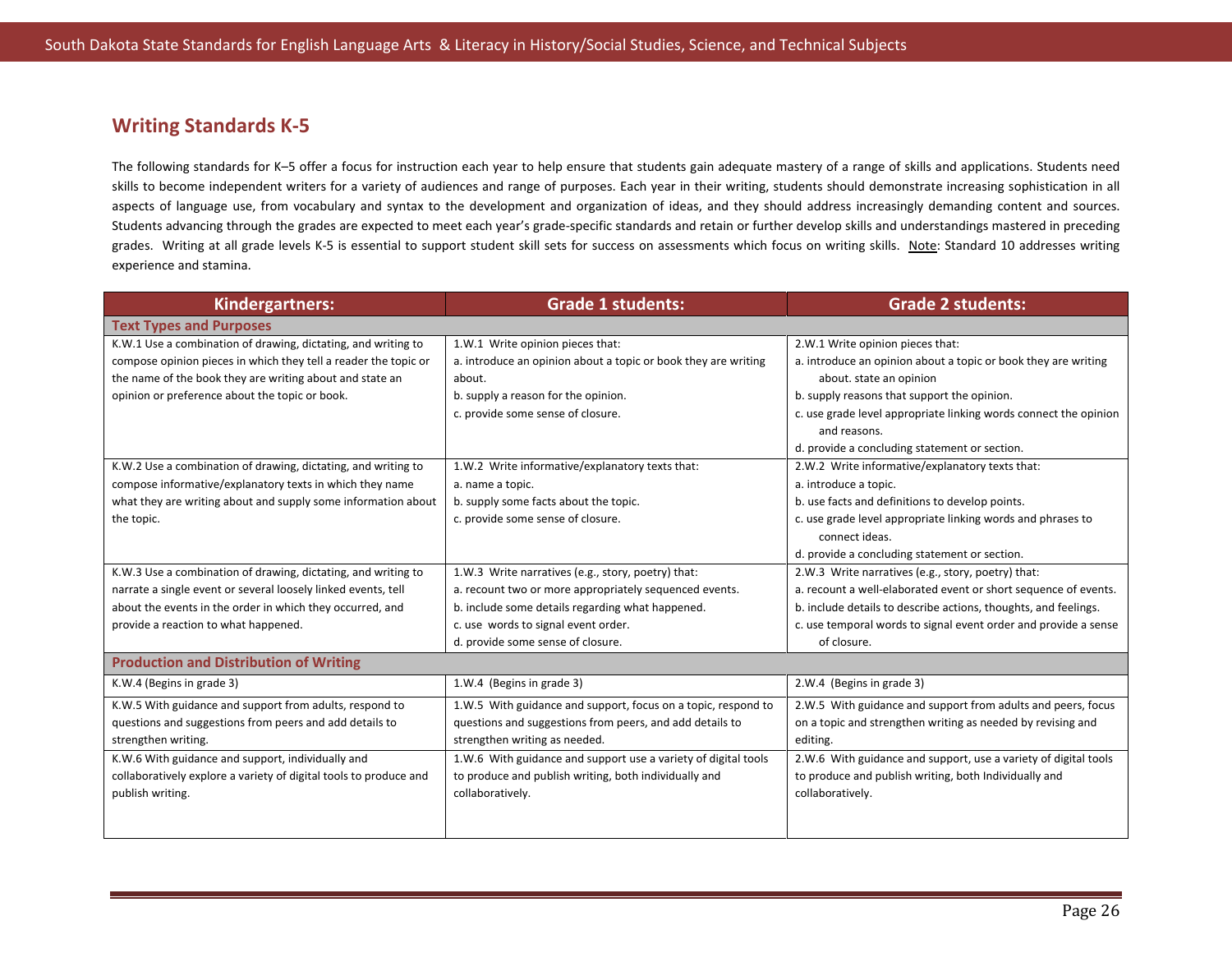| Kindergartners:                                                                                                                                                                                                            | <b>Grade 1 students:</b>                                                                                                                      | <b>Grade 2 students:</b>                                                                                        |
|----------------------------------------------------------------------------------------------------------------------------------------------------------------------------------------------------------------------------|-----------------------------------------------------------------------------------------------------------------------------------------------|-----------------------------------------------------------------------------------------------------------------|
| <b>Research to Build and Present Knowledge</b>                                                                                                                                                                             |                                                                                                                                               |                                                                                                                 |
| K.W.7 Participate in shared research and writing projects.                                                                                                                                                                 | Participate in shared research and writing projects.<br>1.W.7                                                                                 | 2.W.7 Participate in shared research and writing projects.                                                      |
| K.W.8 With guidance and support provide a response to a<br>question using a combination of drawing, dictating, and writing<br>by recalling information from experiences or gathering<br>information from provided sources. | 1.W.8 With guidance and support, use background knowledge<br>and/or information gathered from sources to respond in writing<br>to a question. | 2.W.8 Use background knowledge and/or information gathered<br>from sources to respond in writing to a question. |
| K.W.9 (Begins in grade 4)                                                                                                                                                                                                  | 1.W.9 (Begins in grade 4)                                                                                                                     | 2.W.9 (Begins in grade 4)                                                                                       |
| <b>Range of Writing</b>                                                                                                                                                                                                    |                                                                                                                                               |                                                                                                                 |
| K.W.10 (Begins in grade 1)                                                                                                                                                                                                 | 1.W.10 With guidance and support, write routinely to increase<br>stamina.                                                                     | 2.W.10 Write routinely to increase stamina.                                                                     |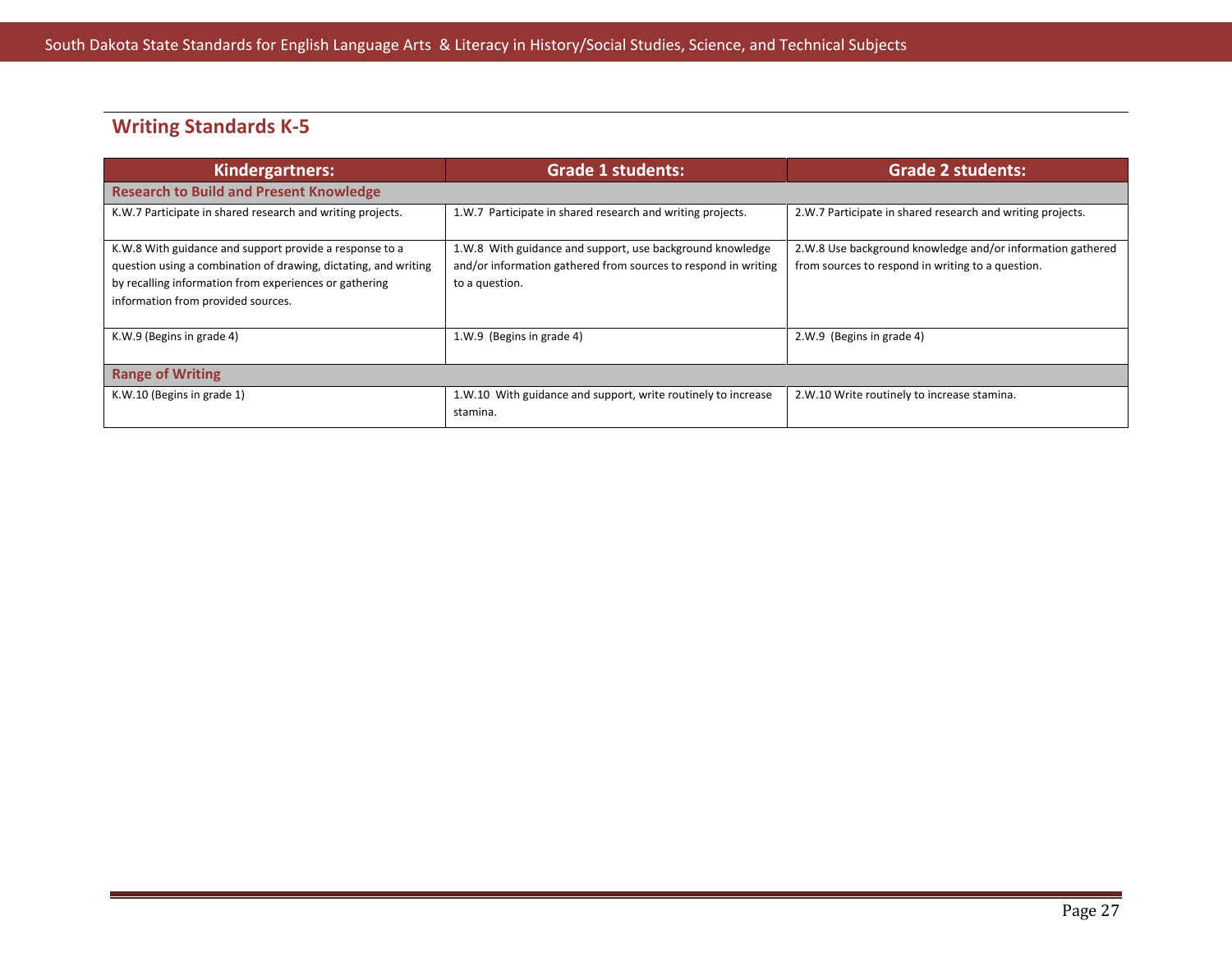| <b>Grade 3 students:</b>                                                                                                                                                                                                                                                                                                                                                                                                                                                                                                                                                                                                                         | <b>Grade 4 students:</b>                                                                                                                                                                                                                                                                                                                                                                                                                                                                                                                                                                                                                                                                                                                                                                                                              | <b>Grade 5 students:</b>                                                                                                                                                                                                                                                                                                                                                                                                                                                                                                                                                                                                                                                                                                                                                                                          |
|--------------------------------------------------------------------------------------------------------------------------------------------------------------------------------------------------------------------------------------------------------------------------------------------------------------------------------------------------------------------------------------------------------------------------------------------------------------------------------------------------------------------------------------------------------------------------------------------------------------------------------------------------|---------------------------------------------------------------------------------------------------------------------------------------------------------------------------------------------------------------------------------------------------------------------------------------------------------------------------------------------------------------------------------------------------------------------------------------------------------------------------------------------------------------------------------------------------------------------------------------------------------------------------------------------------------------------------------------------------------------------------------------------------------------------------------------------------------------------------------------|-------------------------------------------------------------------------------------------------------------------------------------------------------------------------------------------------------------------------------------------------------------------------------------------------------------------------------------------------------------------------------------------------------------------------------------------------------------------------------------------------------------------------------------------------------------------------------------------------------------------------------------------------------------------------------------------------------------------------------------------------------------------------------------------------------------------|
| <b>Text Types and Purposes</b>                                                                                                                                                                                                                                                                                                                                                                                                                                                                                                                                                                                                                   |                                                                                                                                                                                                                                                                                                                                                                                                                                                                                                                                                                                                                                                                                                                                                                                                                                       |                                                                                                                                                                                                                                                                                                                                                                                                                                                                                                                                                                                                                                                                                                                                                                                                                   |
| 3.W.1 Write opinion pieces on topics or texts, supporting a<br>point of view with reasons.<br>a. Introduce the topic or text they are writing about, state an<br>opinion, and create an organizational structure in which<br>related ideas are grouped.<br>b. Provide reasons that support the opinion.<br>c. Use grade level appropriate linking words and phrases to<br>connect opinion and reasons.<br>d. Provide a conclusion.                                                                                                                                                                                                               | 4.W.1 Write opinion pieces on topics or texts, supporting a<br>point of view with reasons and information.<br>a. Introduce a topic or text clearly, state an opinion, and create<br>an organizational structure in which related ideas are<br>grouped to support the writer's purpose.<br>b. Provide reasons that are supported by facts and details.<br>c. Link opinion and reasons using grade level appropriate words<br>and phrases<br>d. Provide a conclusion related to the opinion presented.                                                                                                                                                                                                                                                                                                                                  | 5.W.1 Write opinion pieces on topics or texts, supporting a<br>point of view with reasons and information.<br>a. Introduce a topic or text clearly, state an opinion, and create<br>an organizational structure in which ideas are logically<br>grouped to support the writer's purpose.<br>b. Provide logically ordered reasons that are supported by facts<br>and details.<br>c. Link opinion and reasons using grade level appropriate words,<br>phrases, and clauses.<br>d. Provide a conclusion related to the opinion presented.                                                                                                                                                                                                                                                                            |
| 3.W.2 Write informative/explanatory texts to examine a topic<br>and convey ideas and information clearly.<br>a. Introduce a topic and group related information together;<br>include text features when useful to support<br>comprehension for the reader.<br>b. Develop the topic with facts, definitions, and details.<br>c. Use grade level appropriate linking words and phrase to<br>connect ideas within categories of information.<br>d. Provide a conclusion.                                                                                                                                                                            | 4.W.2 Write informative/explanatory texts to examine a topic<br>and convey ideas and information clearly.<br>a. Introduce a topic clearly and group related information in<br>paragraphs and sections; include text features that support<br>comprehension for the reader.<br>b. Develop the topic with facts, definitions, concrete details,<br>quotations, or other information and examples related to<br>the topic.<br>c. Link ideas with in paragraphs and sections of information<br>using grade level appropriate words and phrases.<br>d. Use precise language and domain-specific vocabulary to<br>inform about or explain the topic.<br>e. Provide a conclusion related to the information or<br>explanation presented.                                                                                                     | 5.W.2 Write informative/explanatory texts to examine a topic<br>and convey ideas and information clearly.<br>a. Introduce a topic clearly, provide a general observation and<br>focus, and group related information logically;, text<br>features and multimedia when useful to support<br>comprehension for the reader.<br>b. Develop the topic with facts, definitions, concrete details,<br>quotations, or other information and examples related to<br>the topic.<br>c. Link ideas within and across categories, paragraphs or<br>sections of information using grade level appropriate<br>words, phrases, and clauses.<br>d. Use precise language and domain-specific vocabulary to<br>inform about or explain the topic.<br>e. Provide a conclusion related to the information or<br>explanation presented. |
| 3.W.3 Write narratives (e.g. story, poetry, drama) to develop<br>real and imagined experiences or events using descriptive<br>details, and clear event sequences.<br>a. Establish a situation and introduce a narrator and/or<br>characters; organize an event sequence that unfolds<br>naturally.<br>b. Use narrative techniques, such as dialogue and descriptions<br>of actions, thoughts, and feelings to develop experiences<br>and events or show the response of characters to<br>situations.<br>c. Use temporal words and phrases to signal event order.<br>d. Provide a sense of closure conclusion (when appropriate to<br>the genre). | 4.W.3 Write narratives (e.g., story, poetry, drama) to develop<br>real and imagined experiences or events using effective<br>technique, descriptive details, and clear event sequences.<br>a. Orient the reader by establishing a situation and introducing<br>a narrator and/or characters; organize an event sequence<br>that unfolds naturally.<br>b. Use narrative techniques, such as dialogue and description to<br>develop experiences and events or show the responses of<br>characters to situations.<br>c. Use a variety of transitional words and phrases to manage the<br>sequence of events.<br>d. Use concrete words and phrases and sensory details to<br>convey experiences and events precisely.<br>e. Provide a conclusion that follows from the narrated<br>experiences or events (when appropriate to the genre). | 5.W.3 Write narratives to develop real or imagined experiences<br>or events using effective technique, relevant descriptive details,<br>and clear event sequences.<br>a. Orient the reader by establishing a situation and introducing<br>a narrator and/or characters; organize an event sequence<br>that unfolds naturally.<br>b. Use narrative techniques, such as dialogue, description, and<br>pacing, to develop experiences and events or show the<br>responses of characters to situations.<br>c. Use a variety of transitional words, phrases, and clauses to<br>manage the sequence of events.<br>d. Use concrete words and phrases and figurative and sensory<br>details to convey experiences and events precisely.<br>e. Provide a conclusion that follows the narrated experiences or<br>events.    |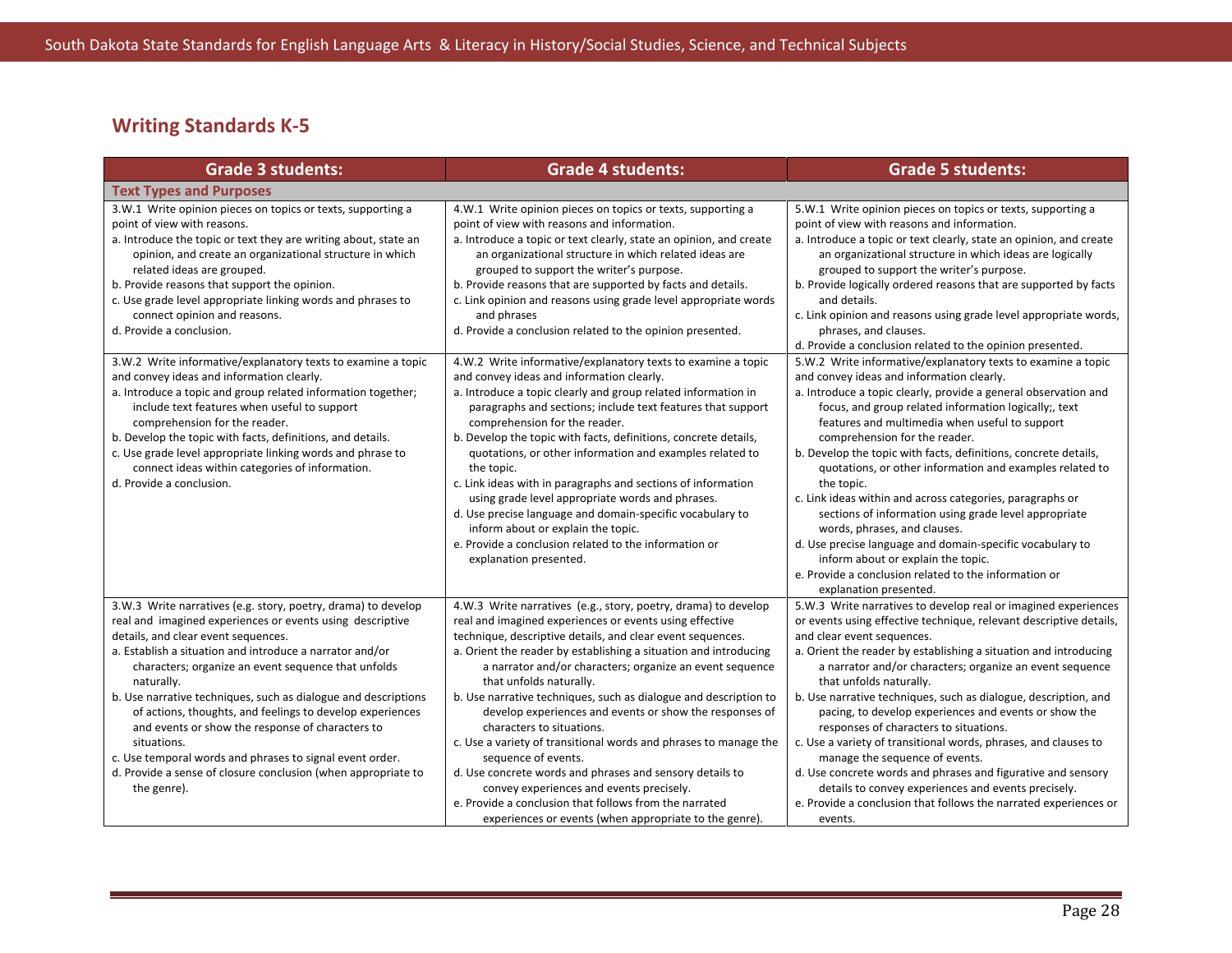| <b>Grade 3 students:</b>                                                                                                                                                                                                                                              | Grade 4 students:                                                                                                                                                                                                                                                                                                                                                                                                                                                                                                                   | <b>Grade 5 students:</b>                                                                                                                                                                                                                                                                              |
|-----------------------------------------------------------------------------------------------------------------------------------------------------------------------------------------------------------------------------------------------------------------------|-------------------------------------------------------------------------------------------------------------------------------------------------------------------------------------------------------------------------------------------------------------------------------------------------------------------------------------------------------------------------------------------------------------------------------------------------------------------------------------------------------------------------------------|-------------------------------------------------------------------------------------------------------------------------------------------------------------------------------------------------------------------------------------------------------------------------------------------------------|
| <b>Production and Distribution of Writing</b>                                                                                                                                                                                                                         |                                                                                                                                                                                                                                                                                                                                                                                                                                                                                                                                     |                                                                                                                                                                                                                                                                                                       |
| 3.W.4 With guidance and support, produce clear and coherent<br>writing in which the development and organization are<br>appropriate to task, purpose, and audience (Grade-specific<br>expectations for writing types are defined in standards 1-3<br>above.)          | 4.W.4 Produce clear and coherent writing in which the<br>development and organization are appropriate to task,<br>purpose, and audience. (Grade-specific expectations for writing<br>types are defined in standards 1-3 above.)                                                                                                                                                                                                                                                                                                     | 5.W.4 Produce clear and coherent writing in which the<br>development and organization are appropriate to task,<br>purpose, and audience. (Grade-specific expectations for writing<br>types are defined in standards 1-3 above.)                                                                       |
| 3.W.5 With guidance and support from peers and adults,<br>develop and strengthen writing as needed by planning, drafting,<br>revising, and editing. (Editing for conventions should<br>demonstrate command of Language standards 1-3 up to and<br>including grade 3.) | 4.W.5 With guidance and support from peers and adults,<br>develop and strengthen writing as needed by planning, drafting,<br>revising, and editing. (Editing for conventions should<br>demonstrate command of Language standards 1-3 up to and<br>including grade 4.)                                                                                                                                                                                                                                                               | 5.W.5 With guidance and support from peers and adults,<br>develop and strengthen writing as needed by planning, drafting,<br>revising, editing, or rewriting. (Editing for conventions should<br>demonstrate command of Language standards 1-3 up to and<br>including grade 5.)                       |
| 3.W.6 With guidance and support use technology to produce<br>and publish writing (using keyboarding skills) as well as to<br>interact and collaborate with others.                                                                                                    | 4.W.6 With some guidance and support from adults, use<br>technology, including the Internet, to produce and publish<br>writing as well as to interact and collaborate with others;<br>demonstrate sufficient command of keyboarding skills to type a<br>minimum of one page in a single sitting. With guidance and<br>support, use technology, including the internet, to enhance<br>writing.<br>a. Produce and publish writing<br>b. Interact and collaborate with others<br>c. Demonstrate sufficient keyboarding skills to type. | 5.W.6 With guidance as needed, use technology, including the<br>internet, to enhance writing.<br>a. produce and publish writing.<br>b. interact and collaborate with others.<br>c. demonstrate sufficient command of keyboarding skills to type<br>a minimum of one to two pages in a single sitting. |
| <b>Research to Build and Present Knowledge</b>                                                                                                                                                                                                                        |                                                                                                                                                                                                                                                                                                                                                                                                                                                                                                                                     |                                                                                                                                                                                                                                                                                                       |
| 3.W.7 Conduct short research projects that build knowledge<br>about a topic.                                                                                                                                                                                          | 4.W.7 Conduct short research projects that build knowledge<br>through investigation of different aspects of a topic.                                                                                                                                                                                                                                                                                                                                                                                                                | 5.W.7 Conduct short research projects that use multiple<br>sources to build knowledge through investigation of different<br>aspects of a topic.                                                                                                                                                       |
| 3.W.8<br>Recall information from experiences and gather<br>information from print and digital sources; take brief notes on<br>sources and sort evidence into provided categories.                                                                                     | 4.W.8 Recall relevant information from experiences and gather<br>relevant information from print and digital sources; take notes<br>and categorize information, and provide a list of sources.                                                                                                                                                                                                                                                                                                                                      | 5.W.8 Recall and gather relevant information from experiences<br>and multiple print and digital sources;<br>a. Summarize or paraphrase information in notes and finished<br>work.<br>b. Provide a list of sources.                                                                                    |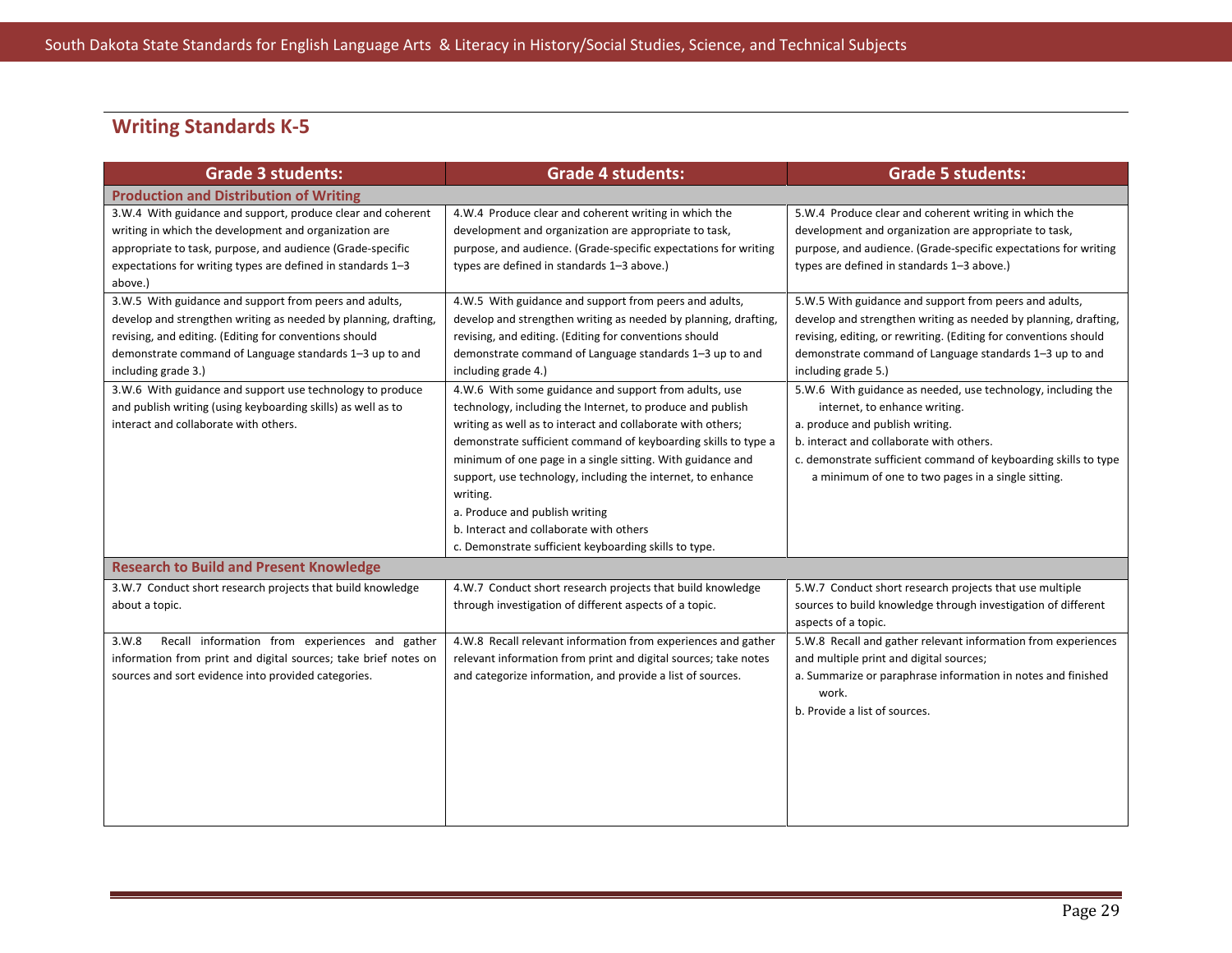| <b>Grade 3 students:</b>                                          | <b>Grade 4 students:</b>                                                                                                                                                                                                                                               | <b>Grade 5 students:</b>                                                                                                                                                                                                                                                                                                                                                                                                                                                                                                                                                                         |
|-------------------------------------------------------------------|------------------------------------------------------------------------------------------------------------------------------------------------------------------------------------------------------------------------------------------------------------------------|--------------------------------------------------------------------------------------------------------------------------------------------------------------------------------------------------------------------------------------------------------------------------------------------------------------------------------------------------------------------------------------------------------------------------------------------------------------------------------------------------------------------------------------------------------------------------------------------------|
| <b>Research to Build and Present Knowledge (continued)</b>        |                                                                                                                                                                                                                                                                        |                                                                                                                                                                                                                                                                                                                                                                                                                                                                                                                                                                                                  |
| 3.W.9 (Begins in grade 4)                                         | 4.W.9 Draw evidence from literary or informational texts to<br>support written analysis, reflection, and research.<br>a. Apply grade 4 reading standards to for literature to writing.<br>b. Apply grade 4 reading standards to for informational texts to<br>writing. | 5.W.9 Draw evidence from literary or informational texts to<br>support written analysis, reflection, and research.<br>a. Apply grade 5 reading standards to literature (e.g., "Compare<br>and contrast two or more characters, settings, or events<br>in a story or a drama, drawing on specific details in the<br>text [e.g., how characters interact]").<br>b. Apply grade 5 reading standards to informational texts (e.g.,<br>"Explain how an author uses reasons and evidence to<br>support particular points in a text, identifying which<br>reasons and evidence support which point[s]") |
| <b>Range of Writing</b>                                           |                                                                                                                                                                                                                                                                        |                                                                                                                                                                                                                                                                                                                                                                                                                                                                                                                                                                                                  |
| 3.W.10 Write routinely over extended time frames (time for        | 4.W.10 Write routinely over extended time frames (for                                                                                                                                                                                                                  | 5.W.10 Write routinely over extended time frames (time for                                                                                                                                                                                                                                                                                                                                                                                                                                                                                                                                       |
| research, reflection, and revision) and shorter time frames for a | research, reflection, and revision) and shorter time frames for a                                                                                                                                                                                                      | research, reflection, and revision) and shorter time frames for a                                                                                                                                                                                                                                                                                                                                                                                                                                                                                                                                |
| range of discipline-specific tasks, purposes, and audiences;      | range of discipline-specific tasks, purposes, and audiences;                                                                                                                                                                                                           | range of discipline-specific tasks, purposes, and audiences;                                                                                                                                                                                                                                                                                                                                                                                                                                                                                                                                     |
| independently select writing topics and formats for personal      | independently select writing topics and formats for personal                                                                                                                                                                                                           | independently select writing topics and formats for personal                                                                                                                                                                                                                                                                                                                                                                                                                                                                                                                                     |
| enjoyment, interest, and academic tasks.                          | enjoyment, interest, and academic tasks.                                                                                                                                                                                                                               | enjoyment, interest, and academic tasks.                                                                                                                                                                                                                                                                                                                                                                                                                                                                                                                                                         |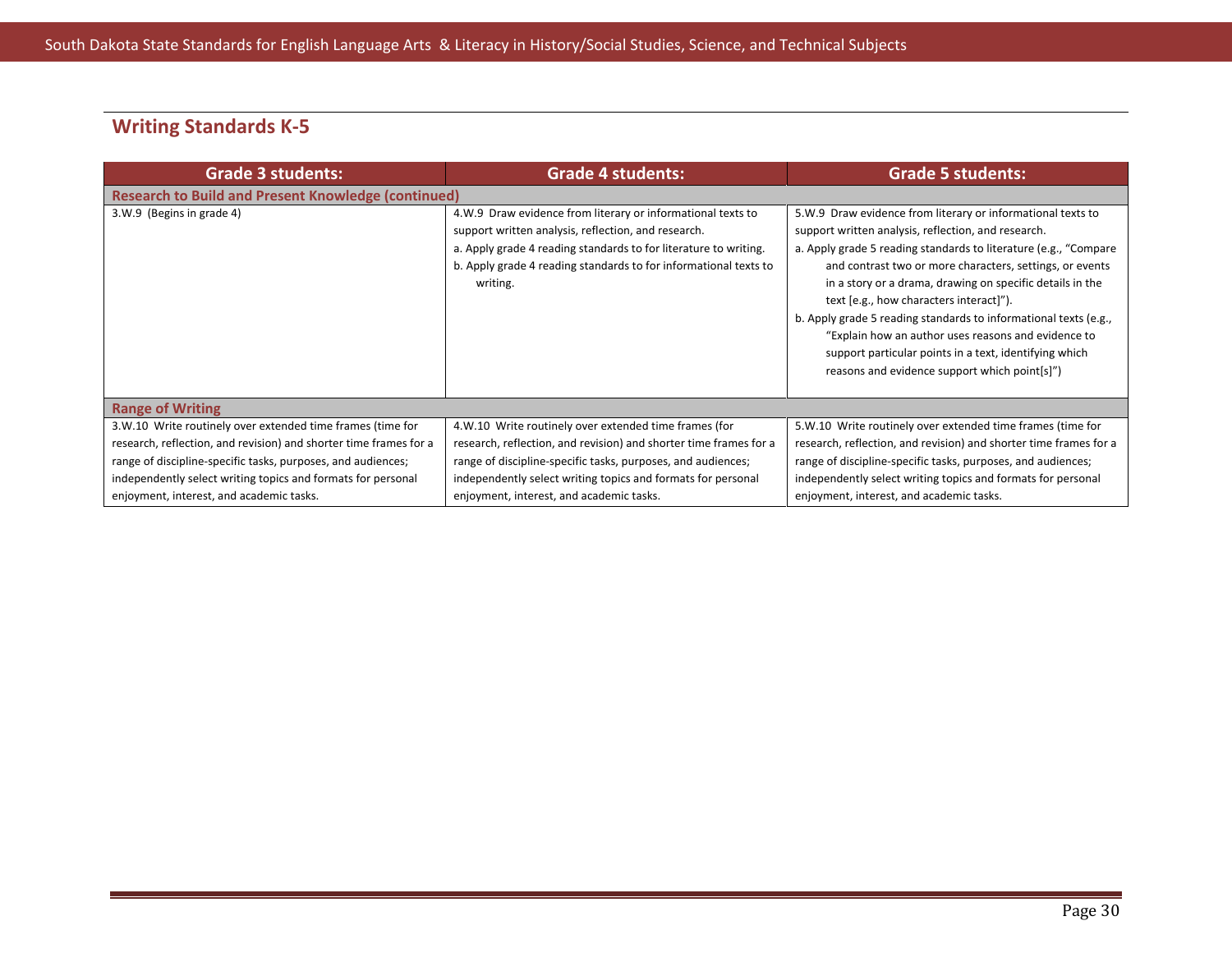## **College and Career Readiness Anchor Standards for Speaking and Listening**

The K–5 standards on the following pages define what students should understand and be able to do by the end of each grade. They correspond to the College and Career Readiness (CCR) anchor standards below by number. The CCR and grade-specific standards are necessary complements—the former providing broad standards, the latter providing additional specificity—that together define the skills and understandings that all students must demonstrate.

To build a foundation for college and career readiness, students must have ample opportunities to take part in a variety of rich, structured conversations—as part of a whole class, in small groups, and with a partner. Being productive members of these conversations requires that students contribute accurate, relevant information; respond to and develop what others have said; make comparisons and contrasts; and analyze and synthesize a multitude of ideas in various domains. New technologies have broadened and expanded the role that speaking and listening play in acquiring and sharing knowledge and have tightened their link to other forms of communication. Digital texts confront students with the potential for continually updated content and dynamically changing combinations of words, graphics, images, hyperlinks, and embedded video and audio.

#### **Comprehension and Collaboration**

- 1. Prepare for and participate effectively in a range of conversations and collaborations with diverse partners, building on others' ideas and expressing their own clearly and persuasively.
- 2. Integrate and evaluate information presented in diverse media and formats, including visually, quantitatively, and orally.
- 3. Evaluate a speaker's point of view, reasoning, and use of evidence and rhetoric.

### **Presentation of Knowledge and Ideas**

- 4. Present information, findings, and supporting evidence such that listeners can follow the line of reasoning and the organization, development, and style are appropriate to task, purpose, and audience.
- 5. Make strategic use of digital media and visual displays of data to express information and enhance understanding of presentations.
- 6. Adapt speech to a variety of contexts and communicative tasks, demonstrating command of formal English when indicated or appropriate.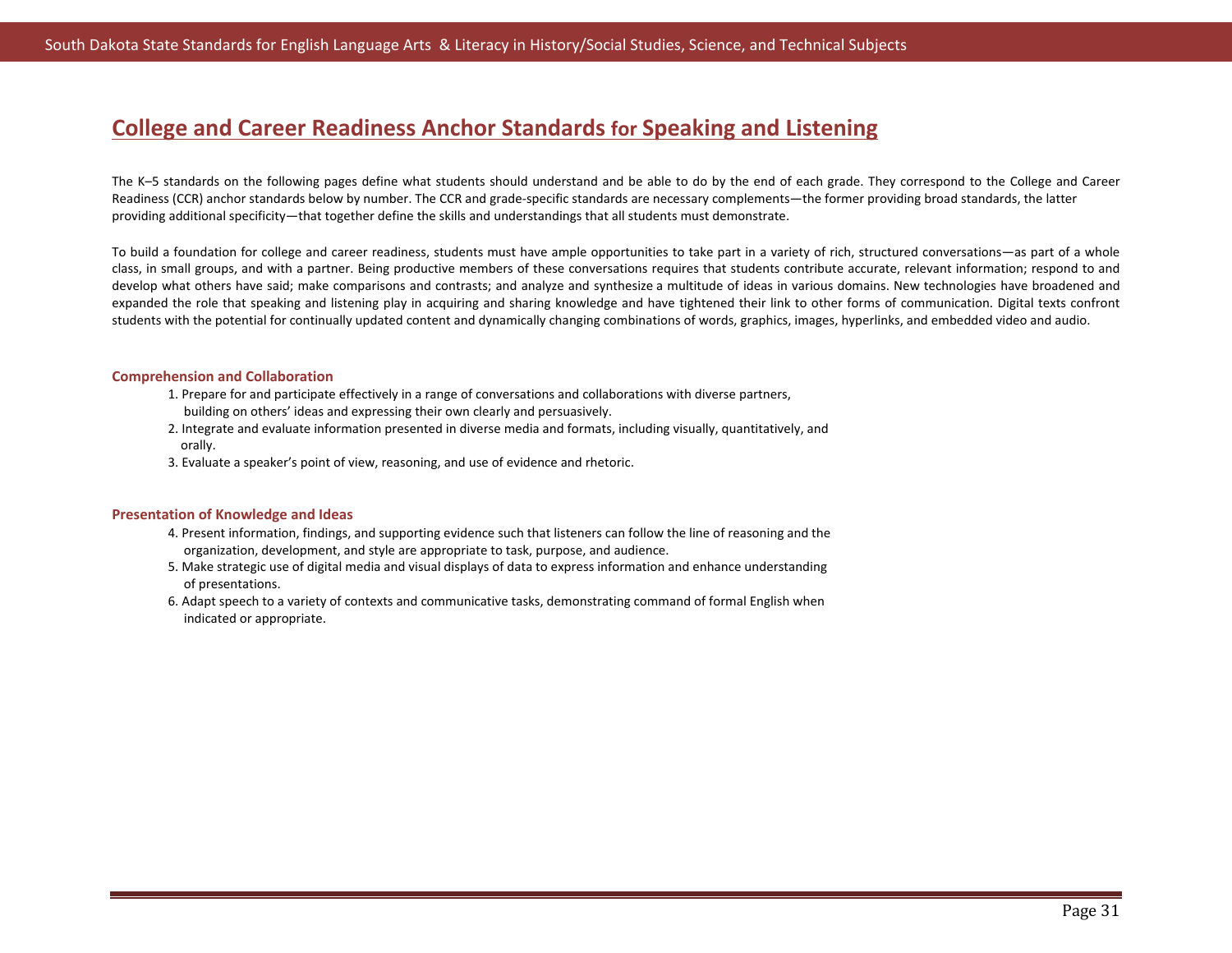### **Speaking and Listening Standards K-5**

The following standards for K–5 offer a focus for instruction each year to help ensure that students gain adequate mastery of a range of skills and applications. Students advancing through the grades are expected to meet each year's grade-specific standards and retain or further develop skills and understandings mastered in preceding grades.

| <b>Kindergartners:</b>                                            | <b>Grade 1 students:</b>                                           | <b>Grade 2 students:</b>                                         |  |  |
|-------------------------------------------------------------------|--------------------------------------------------------------------|------------------------------------------------------------------|--|--|
| <b>Comprehension and Collaboration</b>                            |                                                                    |                                                                  |  |  |
| K.SL.1 Participate in collaborative conversations about           | 1.SL.1 Participate in collaborative conversations about grade      | 2.SL.1 Participate in collaborative conversations about grade    |  |  |
| kindergarten topics and texts with peers and adults in small and  | level topics and texts with peers and adults in small and larger   | level topics and texts with peers and adults.                    |  |  |
| larger groups.                                                    | groups.                                                            | a. Follow agreed-upon rules for discussions.                     |  |  |
| a. Follow agreed-upon rules for discussions.                      | a. Follow agreed-upon rules for discussions.                       | b. Build on others' talk in conversations by linking comments to |  |  |
| b. Continue a conversation through multiple exchanges.            | b. Build on others' talk in conversations by responding to the     | the remarks of others.                                           |  |  |
|                                                                   | comments of others through multiple exchanges.                     | c. Ask for clarification and explanation to better understand    |  |  |
|                                                                   | c. Ask questions to clear up any confusion about the topics and    | topics and texts under discussion.                               |  |  |
|                                                                   | texts under discussion.                                            |                                                                  |  |  |
| K.SL.2 Confirm understanding from a source of information by      | 1.SL.2 Ask and answer questions about key details in a text read   | 2.SL.2 Recount or describe key ideas or details from a text read |  |  |
| asking and answering questions about key details and              | aloud, information presented orally, or through other media.       | aloud, information presented orally, or through media.           |  |  |
| requesting clarification if something is not understood.          |                                                                    |                                                                  |  |  |
| K.SL.3 Ask and answer questions in order to seek help, get        | 1.SL.3 Ask and answer questions about what a speaker says in       | 2.SL.3 Ask and answer appropriate questions in response to a     |  |  |
| information, or clarify something that is not understood.         | order to gather additional information or clarify something that   | speaker in order to clarify comprehension, gather additional     |  |  |
|                                                                   | is not understood.                                                 | information, or deepen understanding of a topic or issue.        |  |  |
|                                                                   |                                                                    |                                                                  |  |  |
| <b>Presentation of Knowledge and Ideas</b>                        |                                                                    |                                                                  |  |  |
| K.SL.4 Describe familiar people, places, things, and events. With | 1. SL. 4 Describe people, places, things, and events with relevant | 2.SL.4 Tell a story or recount an experience with relevant facts |  |  |
| prompting and support, provide additional detail.                 | details, expressing ideas and feelings clearly.                    | and descriptive details, speaking audibly in coherent sentences. |  |  |
|                                                                   |                                                                    |                                                                  |  |  |
| K.SL.5 Add drawings or other visual displays to provide           | 1.SL.5 Create drawings or other visual displays when               | 2.SL.5 Create audio recordings, visual displays, performances,   |  |  |
| additional detail.                                                | appropriate to clarify ideas, thoughts, and feelings.              | or media presentations of stories or poems to express ideas,     |  |  |
|                                                                   |                                                                    | thoughts, and feelings.                                          |  |  |
|                                                                   |                                                                    |                                                                  |  |  |
| K.SL.6 Speak audibly and express thoughts, feelings, and ideas    | 1.SL.6 Produce complete sentences when appropriate to task         | 2.SL.6 Produce complete sentences when appropriate to task       |  |  |
| clearly.                                                          | and situation. (See grade 1 Language standard 1 for specific       | and situation in order to provide requested detail or            |  |  |
|                                                                   | expectations.)                                                     | clarification. (See grade 2 Language standards 1 and 3 for       |  |  |
|                                                                   |                                                                    | specific expectations.)                                          |  |  |
|                                                                   |                                                                    |                                                                  |  |  |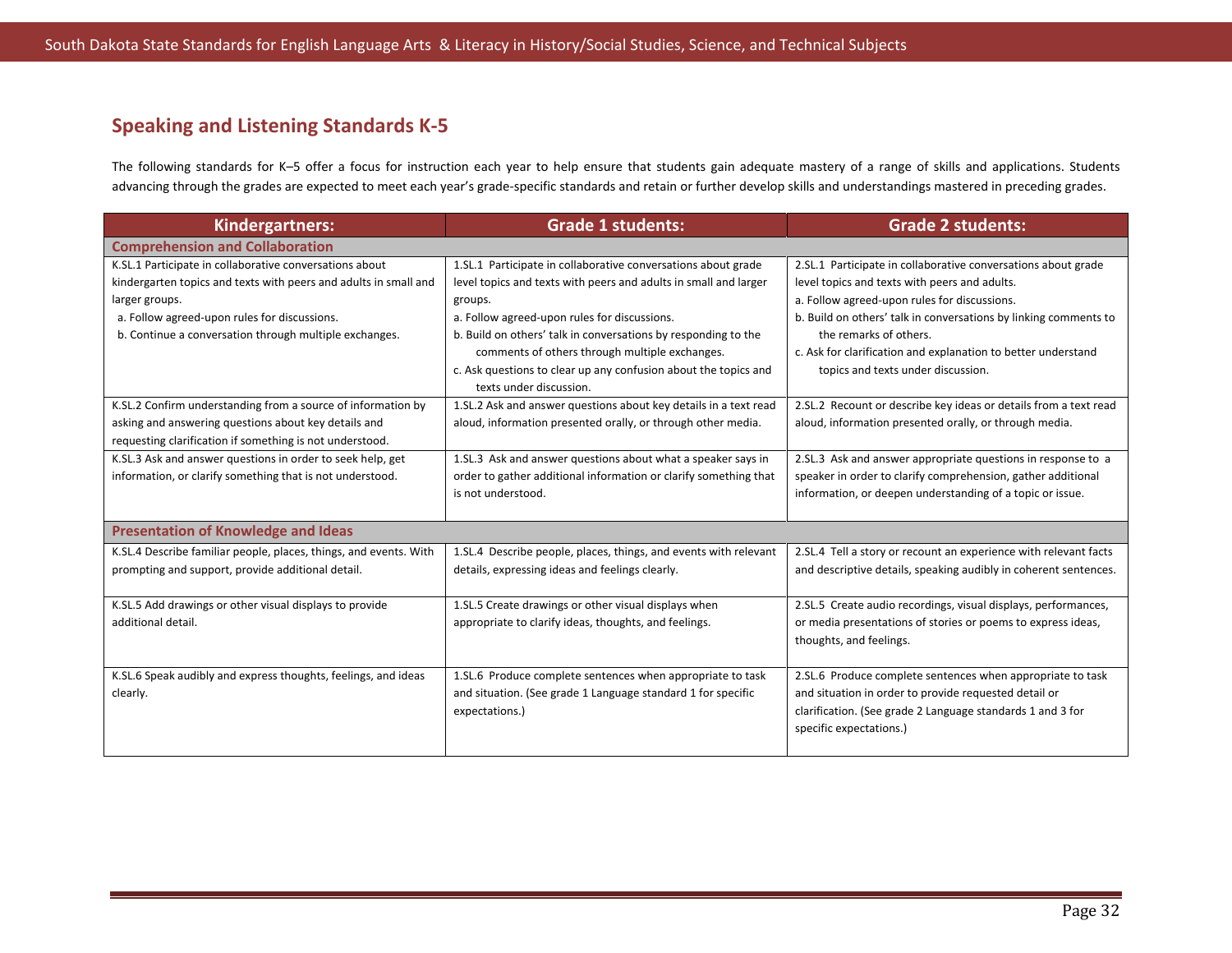# **Speaking and Listening Standards K-5**

| <b>Grade 3 students:</b>                                                                                                                                                                                                                                                                                                                                                                                                                                                                                                                                                                                                                                                                                                                                                                   | <b>Grade 4 students:</b>                                                                                                                                                                                                                                                                                                                                                                                                                                                                                                                                                                                                                                                                                                                                                                                                                                                                               | <b>Grade 5 students:</b>                                                                                                                                                                                                                                                                                                                                                                                                                                                                                                                                                                                                                                                                                                                                                                                                                                                         |  |  |
|--------------------------------------------------------------------------------------------------------------------------------------------------------------------------------------------------------------------------------------------------------------------------------------------------------------------------------------------------------------------------------------------------------------------------------------------------------------------------------------------------------------------------------------------------------------------------------------------------------------------------------------------------------------------------------------------------------------------------------------------------------------------------------------------|--------------------------------------------------------------------------------------------------------------------------------------------------------------------------------------------------------------------------------------------------------------------------------------------------------------------------------------------------------------------------------------------------------------------------------------------------------------------------------------------------------------------------------------------------------------------------------------------------------------------------------------------------------------------------------------------------------------------------------------------------------------------------------------------------------------------------------------------------------------------------------------------------------|----------------------------------------------------------------------------------------------------------------------------------------------------------------------------------------------------------------------------------------------------------------------------------------------------------------------------------------------------------------------------------------------------------------------------------------------------------------------------------------------------------------------------------------------------------------------------------------------------------------------------------------------------------------------------------------------------------------------------------------------------------------------------------------------------------------------------------------------------------------------------------|--|--|
| <b>Comprehension and Collaboration</b>                                                                                                                                                                                                                                                                                                                                                                                                                                                                                                                                                                                                                                                                                                                                                     |                                                                                                                                                                                                                                                                                                                                                                                                                                                                                                                                                                                                                                                                                                                                                                                                                                                                                                        |                                                                                                                                                                                                                                                                                                                                                                                                                                                                                                                                                                                                                                                                                                                                                                                                                                                                                  |  |  |
| 3.SL.1 Engage effectively in a range of collaborative discussions<br>(one-on-one, in groups, and teacher-led) on grade level topics<br>and texts, building on others' ideas and expressing their own<br>clearly.<br>a. Come to discussions prepared, having read or studied<br>required material; explicitly draw on that preparation and<br>other information known about the topic to explore ideas<br>under discussion.<br>b. Follow agreed-upon rules for discussions.<br>c. Ask questions to check understanding of information<br>presented. stay on topic, and link their comments to the<br>remarks of others.<br>d. Explain their own ideas and understanding in light of the<br>discussion.<br>e. Cooperate and problem solve as appropriate for productive<br>group discussions | 4.SL.1 Engage effectively in a range of collaborative discussions<br>(one-on-one, in groups, and teacher-led) on grade 4 level topics<br>and texts, building on others' ideas and expressing their own<br>clearly.<br>a. Come to discussions prepared, having read or studied<br>required material; explicitly draw on that preparation and<br>other information known about the topic to explore ideas<br>under discussion.<br>b. Follow agreed-upon rules for discussions and carry out<br>assigned roles.<br>c. Pose and respond to specific questions to clarify or follow up<br>on information, and make comments that contribute to the<br>discussion and link to the remarks of others.<br>d. Review the key ideas expressed and explain their own ideas<br>and understanding in light of the discussion.<br>e. Cooperate and problem solve as appropriate for productive<br>group discussions. | 5.SL.1 Engage effectively in a range of collaborative discussions<br>(one-on-one, in groups, and teacher-led) on grade level topics<br>and texts, building on others' ideas and expressing their own<br>clearly.<br>a. Come to discussions prepared, having read or studied<br>required material; explicitly draw on that preparation and<br>other information known about the topic to explore ideas<br>under discussion.<br>b. Follow agreed-upon rules for discussions and carry out<br>assigned roles.<br>c. Pose and respond to specific questions by making comments<br>that contribute to the discussion and elaborate on the<br>remarks of others.<br>d. Review the key ideas expressed and draw conclusions in light<br>of information and knowledge gained from the discussions.<br>e. Cooperate and problem solve as appropriate for productive<br>group discussions. |  |  |
| 3.SL.2 Determine the main ideas and supporting details of a                                                                                                                                                                                                                                                                                                                                                                                                                                                                                                                                                                                                                                                                                                                                | 4.SL.2 Paraphrase portions of a text presented in diverse media                                                                                                                                                                                                                                                                                                                                                                                                                                                                                                                                                                                                                                                                                                                                                                                                                                        | 5.SL.2 Summarize text or information presented in diverse                                                                                                                                                                                                                                                                                                                                                                                                                                                                                                                                                                                                                                                                                                                                                                                                                        |  |  |
| text presented in diverse media and formats, such as visual,<br>quantitative, and oral formats                                                                                                                                                                                                                                                                                                                                                                                                                                                                                                                                                                                                                                                                                             | and formats, such as visual, quantitative, and oral formats.                                                                                                                                                                                                                                                                                                                                                                                                                                                                                                                                                                                                                                                                                                                                                                                                                                           | media and formats, including visually, quantitatively, and orally.                                                                                                                                                                                                                                                                                                                                                                                                                                                                                                                                                                                                                                                                                                                                                                                                               |  |  |
| 3.SL.3 Ask and answer questions about information from a                                                                                                                                                                                                                                                                                                                                                                                                                                                                                                                                                                                                                                                                                                                                   | 4.SL.3 Identify the reasons and evidence a speaker provides to                                                                                                                                                                                                                                                                                                                                                                                                                                                                                                                                                                                                                                                                                                                                                                                                                                         | 5.SL.3 Summarize the points a speaker makes and explain how                                                                                                                                                                                                                                                                                                                                                                                                                                                                                                                                                                                                                                                                                                                                                                                                                      |  |  |
| speaker, offering appropriate elaboration and detail.                                                                                                                                                                                                                                                                                                                                                                                                                                                                                                                                                                                                                                                                                                                                      | support particular points.                                                                                                                                                                                                                                                                                                                                                                                                                                                                                                                                                                                                                                                                                                                                                                                                                                                                             | each claim is supported by reasons and evidence.                                                                                                                                                                                                                                                                                                                                                                                                                                                                                                                                                                                                                                                                                                                                                                                                                                 |  |  |
| <b>Presentation of Knowledge and Ideas</b>                                                                                                                                                                                                                                                                                                                                                                                                                                                                                                                                                                                                                                                                                                                                                 |                                                                                                                                                                                                                                                                                                                                                                                                                                                                                                                                                                                                                                                                                                                                                                                                                                                                                                        |                                                                                                                                                                                                                                                                                                                                                                                                                                                                                                                                                                                                                                                                                                                                                                                                                                                                                  |  |  |
| 3.SL.4 Report on a topic or text, tell a story, or recount an<br>experience with relevant facts and, descriptive details, speaking<br>clearly at an understandable pace.                                                                                                                                                                                                                                                                                                                                                                                                                                                                                                                                                                                                                   | 4.SL.4 Report on a topic or text, tell a story, or recount an<br>experience in an organized manner, using appropriate facts and<br>relevant, descriptive details to support main ideas or themes;<br>speak clearly at an understandable pace.                                                                                                                                                                                                                                                                                                                                                                                                                                                                                                                                                                                                                                                          | 5.SL.4 Report on a topic or text or present an opinion.<br>a. Sequencing ideas logically.<br>b. Using appropriate facts and relevant descriptive details to<br>support main ideas or themes.<br>c. Speak clearly at an understandable pace.                                                                                                                                                                                                                                                                                                                                                                                                                                                                                                                                                                                                                                      |  |  |
| 3.SL.5 Create audio recordings of stories or poems that<br>demonstrate fluid reading at an understandable pace; add<br>visual displays when appropriate to emphasize or enhance<br>certain facts or details.                                                                                                                                                                                                                                                                                                                                                                                                                                                                                                                                                                               | 4.SL.5 Add multimedia components (e.g., audio recordings) and<br>visual displays to presentations when appropriate to enhance<br>the development of main ideas or themes.                                                                                                                                                                                                                                                                                                                                                                                                                                                                                                                                                                                                                                                                                                                              | 5.SL.5 Include multimedia components (e.g., graphics, sound)<br>and visual displays in presentations when appropriate to<br>enhance the development of main ideas or themes.                                                                                                                                                                                                                                                                                                                                                                                                                                                                                                                                                                                                                                                                                                     |  |  |
| 3.SL.6 Speak in complete sentences when appropriate to task<br>and situation in order to provide requested detail or<br>clarification. (See grade 3 Language standards 1 and 3 for<br>specific expectations.)                                                                                                                                                                                                                                                                                                                                                                                                                                                                                                                                                                              | 4.SL.6 Recognize that different situations call for formal (e.g.,<br>presenting ideas) or informal (e.g., small-group discussion)<br>English, and use formal English when appropriate to task and<br>situation. (See grade 4 Language standards 1 and 3 for specific<br>expectations.)                                                                                                                                                                                                                                                                                                                                                                                                                                                                                                                                                                                                                 | 5.SL.6 Adapt speech to a variety of contexts and tasks, using<br>formal English when appropriate to task and situation. (See<br>grade 5 Language standards 1 and 3 for specific expectations.                                                                                                                                                                                                                                                                                                                                                                                                                                                                                                                                                                                                                                                                                    |  |  |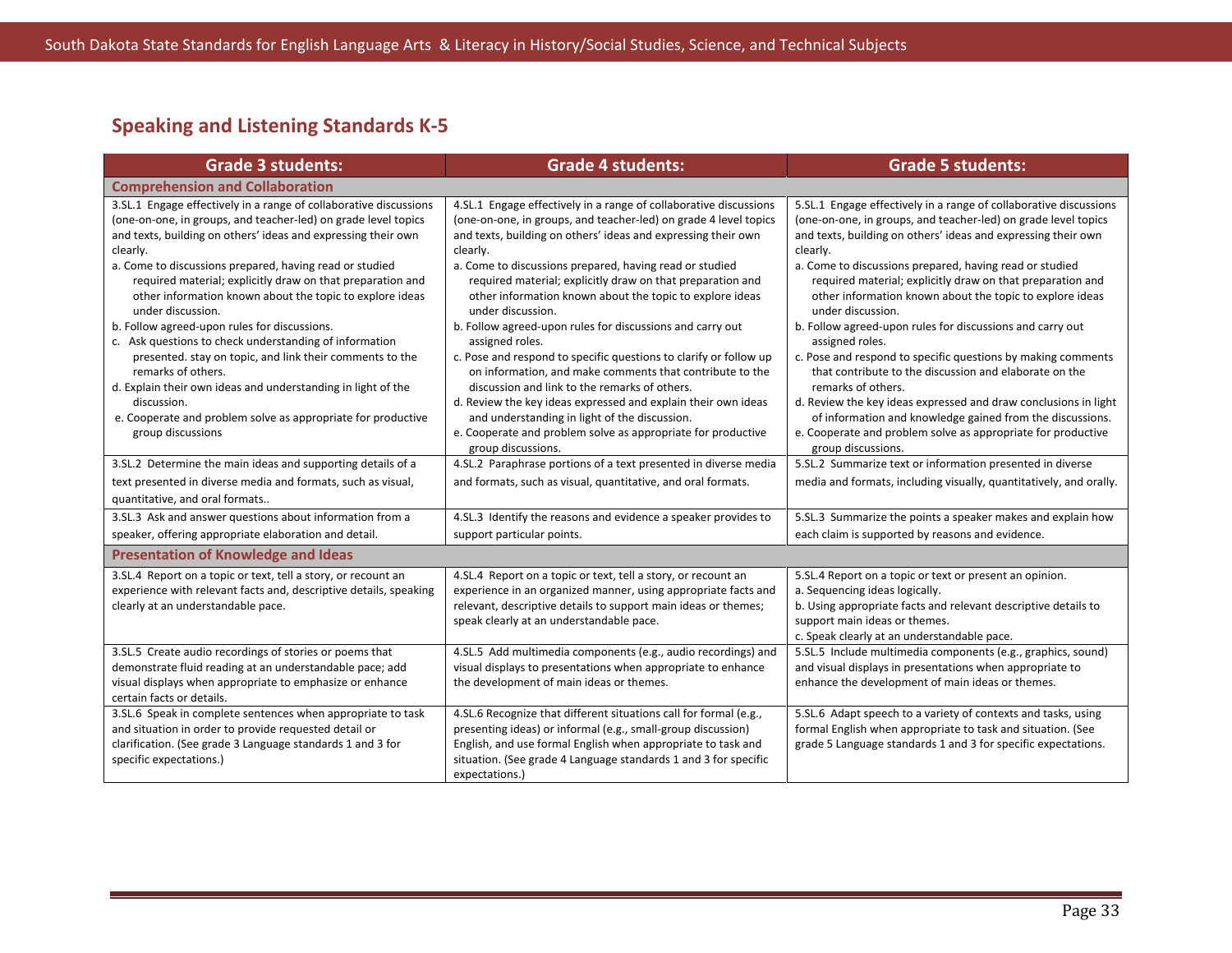### **College and Career Readiness Anchor Standards for Language**

The K–5 standards on the following pages define what students should understand and be able to do by the end of each grade. They correspond to the College and Career Readiness (CCR) anchor standards below by number. The CCR and grade-specific standards are necessary complements—the former providing broad standards, the latter providing additional specificity—that together define the skills and understandings that all students must demonstrate.

To build a foundation for college and career readiness in language, students must gain control over many conventions of standard English grammar, usage, and mechanics as well as learn other ways to use language to convey meaning effectively. They must also be able to determine or clarify the meaning of grade-appropriate words encountered through listening, reading, and media use; come to appreciate that words have nonliteral meanings, shadings of meaning, and relationships to other words; and expand their vocabulary in the course of studying content. The inclusion of Language standards in their own strand should not be taken as an indication that skills related to conventions, effective language use, and vocabulary are unimportant to reading, writing, speaking, and listening; indeed, they are inseparable from such contexts.

### **Conventions of Standard English**

- 1. Demonstrate command of the conventions of standard English grammar and usage when writing or speaking.
- 2. Demonstrate command of the conventions of standard English capitalization, punctuation, and spelling when writing.

### **Knowledge of Language**

 3. Apply knowledge of language to understand how language functions in different contexts, to make effective choices for meaning or style, and to comprehend more fully when reading or listening.

#### **Vocabulary Acquisition and Use**

- 4. Determine or clarify the meaning of unknown and multiple-meaning words and phrases by using context clues, analyzing meaningful word parts, and consulting general and specialized reference materials, as appropriate.
- 5. Demonstrate understanding of word relationships and nuances in word meanings.
- 6. Acquire and use accurately a range of general academic and domain-specific words and phrases sufficient for reading, writing, speaking, and listening at the college and career readiness level; demonstrate independence in gathering vocabulary knowledge when encountering an unknown term important to comprehension or expression.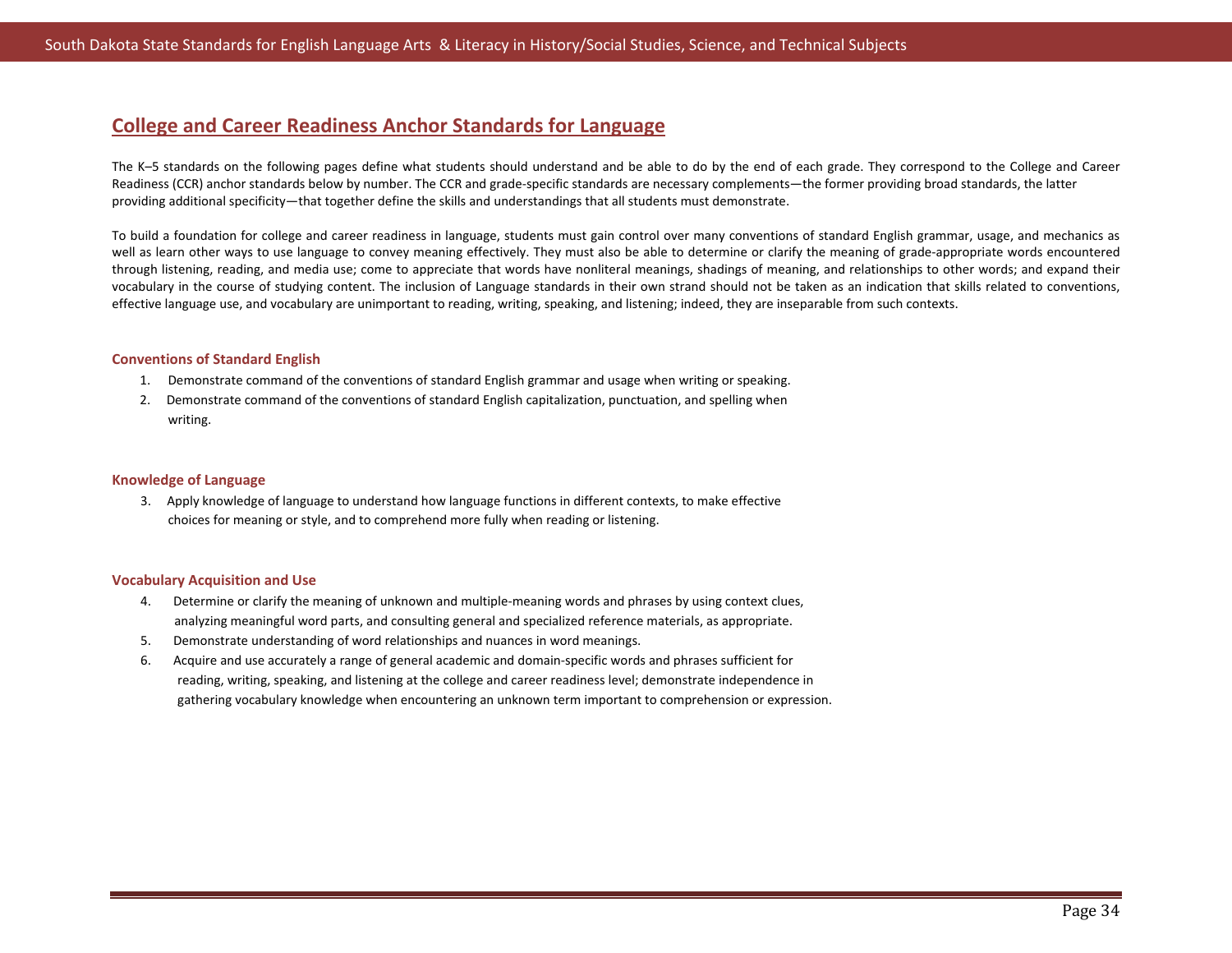### **Language Standards K-5**

The following standards for grades K–5 offer a focus for instruction each year to help ensure that students gain adequate mastery of a range of skills and applications. Students advancing through the grades are expected to meet each year's grade-specific standards and retain or further develop skills and understandings mastered in preceding grades.

| Kindergartners:                                                                                                                                                                                                                                                                                                                                                                                                                                                                                                                | <b>Grade 1 students:</b>                                                                                                                                                                                                                                                                                                                                                                                                                                                                                                                                                                                                                                                                                                                                                                                                                                                                                                                                                                                                                                                                                                                                        | <b>Grade 2 students:</b>                                                                                                                                                                                                                                                                                                                                                                                                                                                                                                                                                                                                                                                                                                                                                                                                                                                                        |
|--------------------------------------------------------------------------------------------------------------------------------------------------------------------------------------------------------------------------------------------------------------------------------------------------------------------------------------------------------------------------------------------------------------------------------------------------------------------------------------------------------------------------------|-----------------------------------------------------------------------------------------------------------------------------------------------------------------------------------------------------------------------------------------------------------------------------------------------------------------------------------------------------------------------------------------------------------------------------------------------------------------------------------------------------------------------------------------------------------------------------------------------------------------------------------------------------------------------------------------------------------------------------------------------------------------------------------------------------------------------------------------------------------------------------------------------------------------------------------------------------------------------------------------------------------------------------------------------------------------------------------------------------------------------------------------------------------------|-------------------------------------------------------------------------------------------------------------------------------------------------------------------------------------------------------------------------------------------------------------------------------------------------------------------------------------------------------------------------------------------------------------------------------------------------------------------------------------------------------------------------------------------------------------------------------------------------------------------------------------------------------------------------------------------------------------------------------------------------------------------------------------------------------------------------------------------------------------------------------------------------|
| <b>Conventions of Standard English</b>                                                                                                                                                                                                                                                                                                                                                                                                                                                                                         |                                                                                                                                                                                                                                                                                                                                                                                                                                                                                                                                                                                                                                                                                                                                                                                                                                                                                                                                                                                                                                                                                                                                                                 |                                                                                                                                                                                                                                                                                                                                                                                                                                                                                                                                                                                                                                                                                                                                                                                                                                                                                                 |
| K.L.1 Demonstrate command of the conventions of standard<br>English grammar and usage when writing or speaking.<br>a. Print all uppercase (capital) and lowercase letters of the<br>alphabet using correct formation.<br>b. Use frequently occurring nouns and verbs.<br>c. Form regular plural nouns orally by adding /s/ or /es/<br>d. Understand and use question words (interrogatives)<br>e. Use the most frequently occurring prepositions<br>f. Produce and expand complete sentences in shared language<br>activities. | 1.L.1 Demonstrate command of the conventions of standard<br>English grammar and usage when writing or speaking.<br>a. Print all uppercase (capital) and lowercase letters correctly<br>and fluently. Space letters, words, and sentences<br>appropriately.<br>b. Use common, proper, and possessive nouns.<br>c. Use singular and plural nouns with matching verbs in basic<br>sentences (e.g., He hops; We hop).<br>d. Use personal, possessive, and indefinite pronouns (e.g., I, me,<br>my; they, them, their; anyone, everything).<br>e. Use verbs to convey a sense of past, present, and future (e.g.,<br>Yesterday I walked home; Today I walk home; Tomorrow I<br>will walk home).<br>f. Use frequently occurring adjectives.<br>g. Use frequently occurring conjunctions (e.g., and, but, or, so,<br>because).<br>h. Use determiners (e.g., articles - a, an, the; demonstratives -<br>this, that, these, those).<br>i. Use frequently occurring prepositions (e.g., during, beyond,<br>toward).<br>j. Produce and expand complete simple and compound<br>declarative, interrogative, imperative, and exclamatory<br>sentences in response to prompts. | 2.L.1 Demonstrate command of the conventions of standard<br>English grammar and usage when writing or speaking.<br>a. Print letters correctly and fluently. Space words and<br>sentences properly so that writing can be read easily by<br>others.<br>b. Use collective nouns (e.g., group, herd, class).<br>c. Form and use frequently occurring irregular plural nouns<br>(e.g., feet, children, teeth, mice, fish).<br>d. Use reflexive pronouns (e.g., myself, ourselves).<br>e. Form and use the past tense of frequently occurring irregular<br>verbs (e.g., sat, hid, told).<br>f. Use adjectives and adverbs, and choose between them<br>depending on what is to be modified.<br>g. Produce, expand, and rearrange complete simple and<br>compound sentences (e.g., The boy watched the movie;<br>The little boy watched the movie; The action movie was<br>watched by the little boy). |
| K.L.2 Demonstrate command of the conventions of standard<br>English capitalization, punctuation, and spelling when writing.<br>a. With prompting and support, capitalize the first word in a<br>sentence and the pronoun I.<br>b. Recognize and name end punctuation.<br>c. Write a letter or letters for most consonant and short-vowel<br>sounds (phonemes).<br>d. Spell simple words phonetically, drawing on knowledge of<br>sound-letter relationships.                                                                   | 1.L.2 Demonstrate command of the conventions of standard<br>English capitalization, punctuation, and spelling when writing.<br>a. Capitalize the first word in a sentence, the pronoun I, dates,<br>and names of people.<br>b. Use end punctuation for sentences.<br>c. Use commas in dates<br>d. Use conventional spelling for words with common spelling<br>patterns. e. Spell grade-appropriate high-frequency words f.<br>Spell untaught words phonetically, drawing on phonemic<br>awareness and spelling conventions.                                                                                                                                                                                                                                                                                                                                                                                                                                                                                                                                                                                                                                     | 2.L.2 Demonstrate command of the conventions of standard<br>English capitalization, punctuation, and spelling when writing.<br>a. Capitalize holidays, product names, and geographic names.<br>b. Use commas in greetings and closings of letters. Use commas<br>to separate single words in a series.<br>c. Use an apostrophe to form contractions and singular<br>possessives.<br>d. Spell grade appropriate high frequency words correctly.<br>e. generalize learned spelling patterns when writing words (e.g.,<br>cage - badge; boy - boil).<br>f. Consult print and digital reference materials, as needed to<br>check and correct spellings                                                                                                                                                                                                                                              |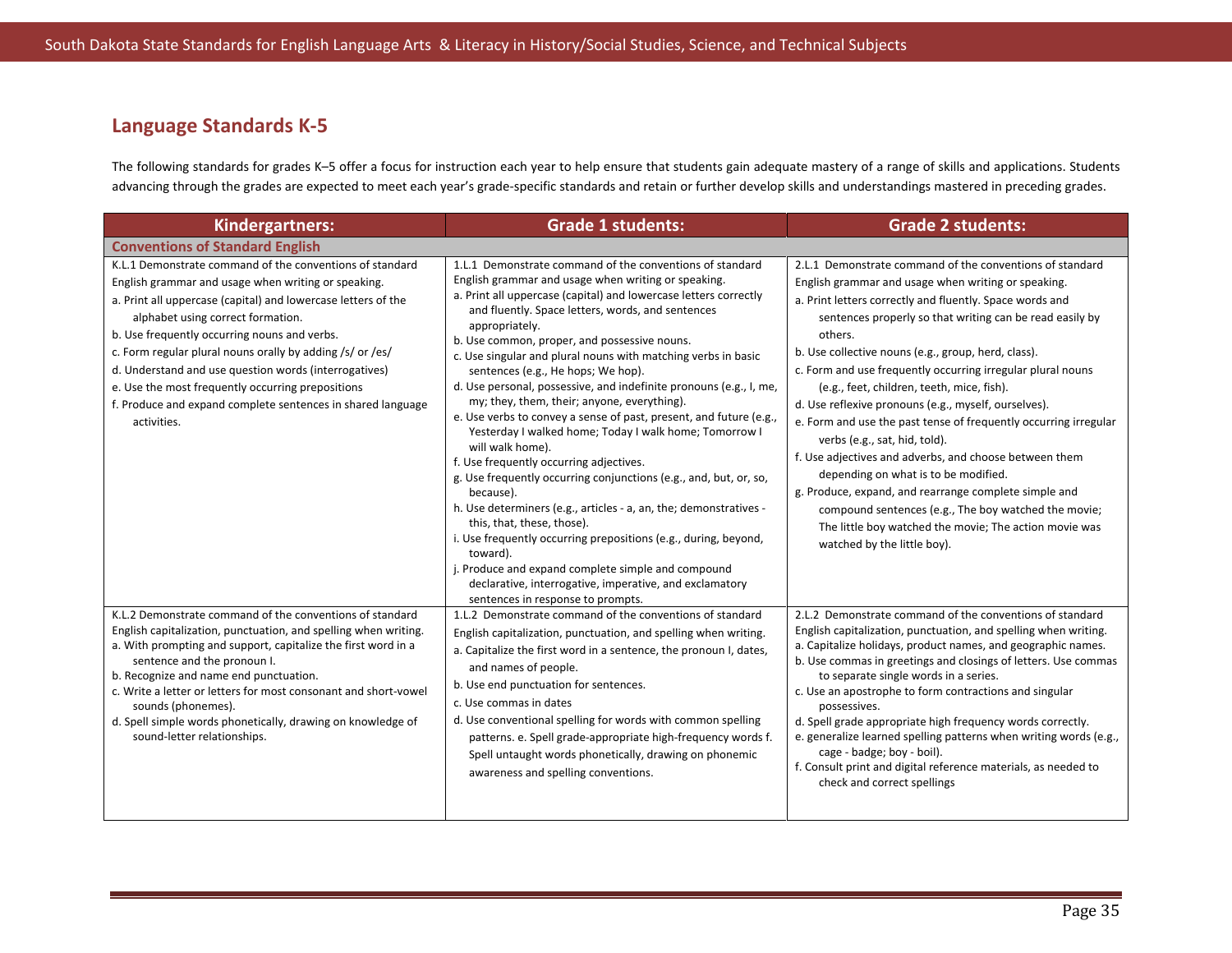| <b>Language Standards K-5</b>                                                                                                                                                                                                                                                                                                                                                                                                                                                                                                                               |                                                                                                                                                                                                                                                                                                                                                                                                                                                                                                                                                          |                                                                                                                                                                                                                                                                                                                                                                                                                                                                                                                                                                                                                                                                                                                                                          |  |  |
|-------------------------------------------------------------------------------------------------------------------------------------------------------------------------------------------------------------------------------------------------------------------------------------------------------------------------------------------------------------------------------------------------------------------------------------------------------------------------------------------------------------------------------------------------------------|----------------------------------------------------------------------------------------------------------------------------------------------------------------------------------------------------------------------------------------------------------------------------------------------------------------------------------------------------------------------------------------------------------------------------------------------------------------------------------------------------------------------------------------------------------|----------------------------------------------------------------------------------------------------------------------------------------------------------------------------------------------------------------------------------------------------------------------------------------------------------------------------------------------------------------------------------------------------------------------------------------------------------------------------------------------------------------------------------------------------------------------------------------------------------------------------------------------------------------------------------------------------------------------------------------------------------|--|--|
| Kindergartners:                                                                                                                                                                                                                                                                                                                                                                                                                                                                                                                                             | <b>Grade 1 students:</b>                                                                                                                                                                                                                                                                                                                                                                                                                                                                                                                                 | <b>Grade 2 students:</b>                                                                                                                                                                                                                                                                                                                                                                                                                                                                                                                                                                                                                                                                                                                                 |  |  |
| <b>Knowledge of Language</b>                                                                                                                                                                                                                                                                                                                                                                                                                                                                                                                                |                                                                                                                                                                                                                                                                                                                                                                                                                                                                                                                                                          |                                                                                                                                                                                                                                                                                                                                                                                                                                                                                                                                                                                                                                                                                                                                                          |  |  |
| K.L.3 (Begins in grade 2)                                                                                                                                                                                                                                                                                                                                                                                                                                                                                                                                   | 1.L.3 (Begins in grade 2)                                                                                                                                                                                                                                                                                                                                                                                                                                                                                                                                | 2.L.3 Use knowledge of language and its conventions when<br>writing, speaking, reading, or listening, including making<br>comparisons between formal and informal English.                                                                                                                                                                                                                                                                                                                                                                                                                                                                                                                                                                               |  |  |
| <b>Vocabulary Acquisition and Use</b>                                                                                                                                                                                                                                                                                                                                                                                                                                                                                                                       |                                                                                                                                                                                                                                                                                                                                                                                                                                                                                                                                                          |                                                                                                                                                                                                                                                                                                                                                                                                                                                                                                                                                                                                                                                                                                                                                          |  |  |
| K.L.4 Determine or clarify the meaning of unknown and<br>multiple-meaning words and phrases based on kindergarten<br>reading and content.<br>a. Identify new meanings for familiar words and apply them<br>accurately (e.g., knowing duck is a bird and learning the<br>verb to duck).<br>b. Use the most frequently occurring inflections and affixes<br>(e.g., -ed, -s, re-, un-, pre-, -ful, -less) as a clue to the<br>meaning of an unknown word.                                                                                                      | 1.L.4 Choose a strategy to determine or clarify the meaning of<br>unknown and multiple-meaning words and phrases based on<br>grade level content.<br>a. Use sentence-level context as a clue to the meaning of a<br>word or phrase.<br>b. Use frequently occurring affixes as a clue to the meaning of a<br>word.<br>c. Identify frequently occurring root words (e.g., look) and their<br>inflectional forms (e.g., looks, looked, looking).                                                                                                            | 2.L.4 Determine the meaning of unknown and multiple-<br>meaning words and phrases based on grade level content using<br>flexible strategies.<br>a. Use sentence-level context as a clue to the meaning of a<br>word or phrase.<br>b. Determine the meaning of words when a prefix is added<br>(e.g., happy/unhappy, tell/retell).<br>c. Use a known root word as a clue to the meaning of an<br>unknown word with the same root (e.g., addition, additional).<br>d. Use knowledge of the meaning of individual words to predict<br>the meaning of compound words (e.g., birdhouse, lighthouse,<br>housefly; bookshelf, notebook, bookmark).<br>e. Use print and digital reference materials to determine or<br>clarify the meaning of words and phrases. |  |  |
| K.L.5 With prompting and support, explore word relationships<br>and subtle differences in word meanings.<br>a. Sort common objects into categories to gain a sense of the<br>concepts the categories represent.<br>b. Demonstrate understanding of frequently occurring verbs<br>and adjectives by relating them to their opposites<br>(antonyms).<br>c. Identify real-life connections between words and their use<br>d. Distinguish between verbs describing the same general<br>action (e.g., walk, march, strut, prance) by acting out the<br>meanings. | 1.L.5 With guidance and support, demonstrate understanding<br>of word relationships and subtle differences in word meanings.<br>a. Sort words into categories to gain a sense of the concepts the<br>categories represent.<br>b. Define words by category and by one or more key attributes<br>c. Identify real-life connections between words and their use.<br>d. Distinguish r differences among verbs and adjectives with<br>similar meanings (e.g., look, peek, glance, stare, glare,<br>scowl); by defining, choosing, or acting out the meanings. | 2.L.5 Demonstrate understanding of word relationships and<br>subtle differences in word meanings.<br>a. Identify real-life connections between words and their use<br>(e.g., describe foods that are spicy or juicy).<br>b. Distinguish subtle differences among closely related verbs<br>(e.g., toss, throw, hurl) and closely related adjectives (e.g.,<br>thin, slender, skinny, scrawny).                                                                                                                                                                                                                                                                                                                                                            |  |  |
| K.L.6 Use vocabulary acquired through conversations, reading,<br>and learning experiences, to ask questions and convey ideas.                                                                                                                                                                                                                                                                                                                                                                                                                               | 1.L.6 Use words and phrases, including frequently occurring<br>conjunctions to convey ideas precisely.                                                                                                                                                                                                                                                                                                                                                                                                                                                   | 2.L.6 Use acquired words and phrases, including adjectives and<br>adverbs to convey ideas precisely.                                                                                                                                                                                                                                                                                                                                                                                                                                                                                                                                                                                                                                                     |  |  |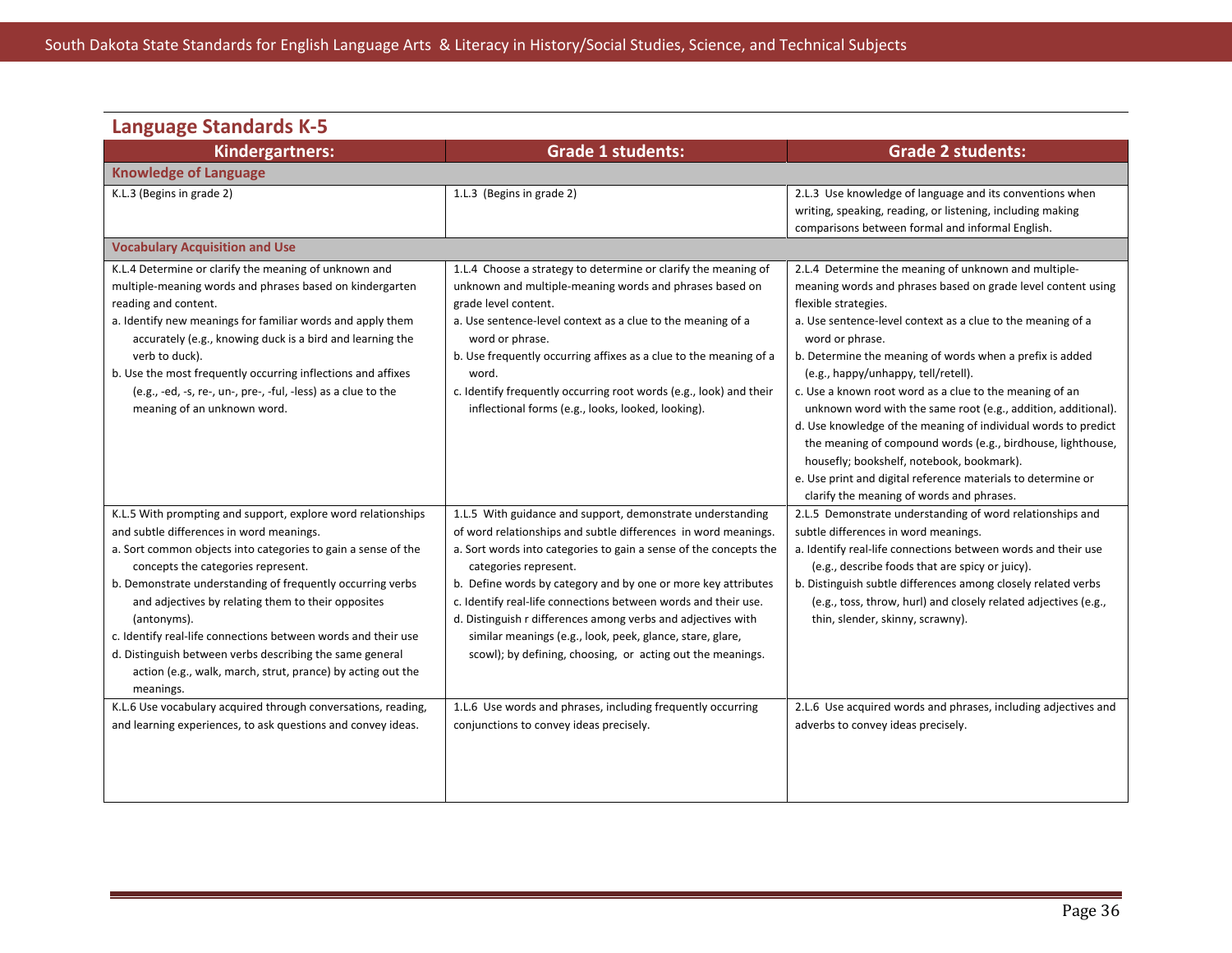# **Language Standards K-5**

| <b>Grade 3 students:</b>                                                                                                                                                                                                                                                                                                                                                                                                                                                                                                                                                                                                                                                                                                        | <b>Grade 4 students:</b>                                                                                                                                                                                                                                                                                                                                                                                                                                                                                                                                                                                                                                                                                                                                                                                                                        | <b>Grade 5 students:</b>                                                                                                                                                                                                                                                                                                                                                                                                                                                                                                                                                                                                                             |
|---------------------------------------------------------------------------------------------------------------------------------------------------------------------------------------------------------------------------------------------------------------------------------------------------------------------------------------------------------------------------------------------------------------------------------------------------------------------------------------------------------------------------------------------------------------------------------------------------------------------------------------------------------------------------------------------------------------------------------|-------------------------------------------------------------------------------------------------------------------------------------------------------------------------------------------------------------------------------------------------------------------------------------------------------------------------------------------------------------------------------------------------------------------------------------------------------------------------------------------------------------------------------------------------------------------------------------------------------------------------------------------------------------------------------------------------------------------------------------------------------------------------------------------------------------------------------------------------|------------------------------------------------------------------------------------------------------------------------------------------------------------------------------------------------------------------------------------------------------------------------------------------------------------------------------------------------------------------------------------------------------------------------------------------------------------------------------------------------------------------------------------------------------------------------------------------------------------------------------------------------------|
| <b>Conventions of Standard English</b>                                                                                                                                                                                                                                                                                                                                                                                                                                                                                                                                                                                                                                                                                          |                                                                                                                                                                                                                                                                                                                                                                                                                                                                                                                                                                                                                                                                                                                                                                                                                                                 |                                                                                                                                                                                                                                                                                                                                                                                                                                                                                                                                                                                                                                                      |
| 3.L.1 Demonstrate command of the conventions of standard<br>English grammar and usage when writing or speaking.<br>a. Write legibly in print or cursive, using appropriate spacing<br>and margins. *<br>b. Explain the function of nouns, pronouns, verbs, adjectives,<br>and adverbs in general and their functions in particular<br>sentences.<br>c. Form and use regular and irregular plural nouns.<br>d. Use abstract nouns (e.g., childhood).<br>e. Form and use regular and irregular verbs.<br>f. Form and use the simple) verb tenses (e.g., I walked; I walk; I<br>will walk)<br>g. Ensure subject-verb and pronoun-antecedent agreement.<br>h. Form and use adverbs and adjectives (comparative and<br>superlative). | 4.L.1 Demonstrate command of the conventions of standard<br>English grammar and usage when writing or speaking.<br>a. Write legibly and fluently in print or cursive using<br>appropriate spacing and margins.<br>b. Use relative pronouns (who, whose, whom, which, that) and<br>relative adverbs (where, when, why).*<br>c. Form and use the progressive (e.g., I was walking;<br>I am walking; I will be walking) verb tenses.<br>d. Use modal auxiliaries auxiliary verbs such as can, may, and<br>must) to convey various conditions to clarify meaning.<br>e. Order adjectives within sentences according to conventional<br>patterns (e.g., a small red bag rather than a red small bag).<br>f. Form and use prepositional phrases.<br>g. Produce complete sentences, recognizing and correcting<br>inappropriate fragments and run-ons. | 5.L.1 Demonstrate command of the conventions of standard<br>English grammar and usage when writing or speaking.<br>a. Explain the function of conjunctions, prepositions, and<br>interjections in general and use in sentences.<br>b. Form and use the perfect verb tenses (e.g., I had walked; I<br>have walked; I will have walked.<br>c. Use verb tense to convey various times, sequences, states,<br>and conditions.<br>d. Recognize and correct inappropriate shifts in verb tense.<br>e. Use correlative conjunctions (e.g., either/or, neither/nor).                                                                                         |
| i. Use coordinating and subordinating conjunctions.<br>j. Produce simple, compound, and complex sentences                                                                                                                                                                                                                                                                                                                                                                                                                                                                                                                                                                                                                       | h. Correctly use frequently confused words (e.g., to,<br>too, two; there, their).                                                                                                                                                                                                                                                                                                                                                                                                                                                                                                                                                                                                                                                                                                                                                               |                                                                                                                                                                                                                                                                                                                                                                                                                                                                                                                                                                                                                                                      |
| 3.L.2 Demonstrate command of the conventions of standard<br>English capitalization, punctuation, and spelling when writing.<br>a. Capitalize appropriate words in titles.<br>b. Use commas in addresses.<br>c. Use commas and quotation marks in dialogue.<br>d. Form and use possessives.<br>e. Use high frequency words and spelling patterns to spell grade<br>appropriate words correctly, consulting reference materials<br>as needed.                                                                                                                                                                                                                                                                                     | 4.L.2 Demonstrate command of the conventions of standard<br>English capitalization, punctuation, and spelling when writing.<br>a. Use correct capitalization.<br>b. Use commas and quotation marks to mark direct speech and<br>quotations from a text.<br>c. Use a comma before a coordinating conjunction in a<br>compound sentence.<br>d. Spell grade-appropriate words correctly, consulting<br>references as needed.                                                                                                                                                                                                                                                                                                                                                                                                                       | 5.L.2 Demonstrate command of the conventions of standard<br>English capitalization, punctuation, and spelling when writing.<br>a. Use commas to separate items in a series.<br>b. Use a comma to separate an introductory element from the<br>rest of the sentence.<br>c. Use a comma to set off the words yes and no, to set off a tag<br>question from the rest of the sentence (e.g., It's true, isn't<br>it?), and to indicate direct address (e.g., Is that you, Steve?).<br>d. Use underlining, quotation marks, or italics to indicate titles<br>of works.<br>e. Spell grade-appropriate words correctly, consulting<br>references as needed. |
| <b>Knowledge of Language</b>                                                                                                                                                                                                                                                                                                                                                                                                                                                                                                                                                                                                                                                                                                    |                                                                                                                                                                                                                                                                                                                                                                                                                                                                                                                                                                                                                                                                                                                                                                                                                                                 |                                                                                                                                                                                                                                                                                                                                                                                                                                                                                                                                                                                                                                                      |
| 3.L.3 Use knowledge of language and its conventions when<br>writing, speaking, reading, or listening.<br>a. Choose words and phrases for effect.<br>b. Recognize and observe differences between formal and<br>informal English.                                                                                                                                                                                                                                                                                                                                                                                                                                                                                                | 4.L.3 Use knowledge of language and its conventions when<br>writing, speaking, reading, or listening.<br>a. Choose words and phrases to convey ideas precisely.<br>b. Choose punctuation for effect.<br>c. Recognize that different situations call for formal (e.g.,<br>presenting ideas) or informal (e.g., small-group discussion)<br>English.                                                                                                                                                                                                                                                                                                                                                                                                                                                                                               | 5.L.3 Use knowledge of language and its conventions when<br>writing, speaking, reading, or listening.<br>a. Expand, combine, and reduce sentences for meaning,<br>reader/listener interest, and style.<br>b. Compare and contrast the varieties of English (e.g., dialects,<br>registers) used in stories, dramas, or poems.                                                                                                                                                                                                                                                                                                                         |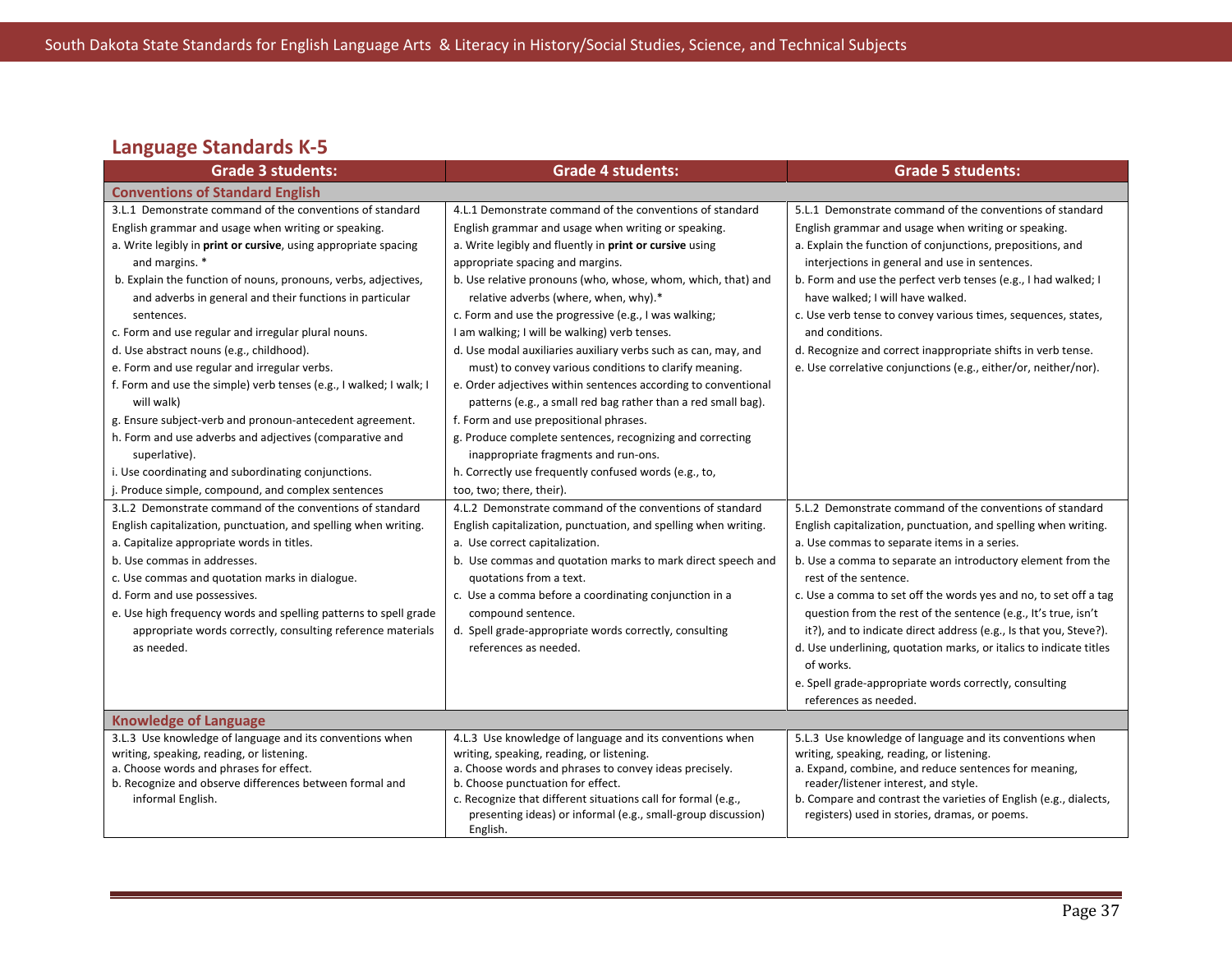| <b>Language Standards K-5</b>                                     |                                                                     |                                                                     |
|-------------------------------------------------------------------|---------------------------------------------------------------------|---------------------------------------------------------------------|
| <b>Grade 3 students:</b>                                          | <b>Grade 4 students:</b>                                            | <b>Grade 5 students:</b>                                            |
| <b>Vocabulary Acquisitions and Use</b>                            |                                                                     |                                                                     |
| 3.L.4 Use flexible strategies to determine or clarify the meaning | 4.L.4 Determine or clarify the meaning of unknown and               | 5.L.4 Determine or clarify the meaning of unknown and               |
| of unknown and multiple-meaning words and phrases                 | multiple-meaning words and phrases based on grade 4 level           | multiple-meaning words and phrases based on grade                   |
| a. Use sentence-level context as a clue to the meaning of a       | content, choosing flexibly from a range of strategies.              | level content, choosing flexibly from a range of strategies.        |
| word or phrase.                                                   | a. Use context as a clue to the meaning of a word or phrase.        | a. Use context as a clue to the meaning of a word or phrase.        |
| b. Determine the meaning of words when affixes are added.         | b. Use common, grade-appropriate Greek and Latin affixes and        | b. Use common, grade-appropriate Greek and Latin affixes and        |
| c. Use a root word as a clue to the meaning of an unknown         | roots as clues to the meaning of a word                             | roots as clues to the meaning of a word.                            |
| word with the same root (e.g., company, companion).               | c. Consult reference materials, both print and digital, to find the | c. Consult reference materials, both print and digital, to find the |
| d. Use print and digital reference materials to determine or      | pronunciation and determine or clarify the precise meaning          | pronunciation and determine or clarify the precise meaning of       |
| clarify meaning of words and phrases.                             | of key words and phrases.                                           | key words and phrases.                                              |
| 3.L.5 Demonstrate understanding of word relationships and         | 4.L.5 Demonstrate understanding of figurative language, word        | 5.L.5 Demonstrate understanding of figurative language, word        |
| subtle differences in word meanings.                              | relationships, and subtle differences in word meanings.             | relationships, and subtle differences in word meanings.             |
| a. Distinguish the literal and nonliteral meanings of words and   | a. Explain the meaning of simple similes and metaphors (e.g., as    | a. Interpret figurative language, including similes and             |
| phrases in context.                                               | pretty as a picture) in context.                                    | metaphors, in context.                                              |
| b. Identify real-life connections between words and their use     | b. Recognize and explain the meaning of common idioms and           | b. Recognize and explain the meaning of common idioms and           |
| (e.g., describe people who are friendly or helpful).              | proverbs.                                                           | proverbs.                                                           |
| c. Distinguish subtle differences among closely related words     | c. Demonstrate understanding of words by relating them to           | c. Use the relationship between particular words (e.g.,             |
| that describe states of mind or degrees of certainty (e.g.,       | their opposites (antonyms) and to words with similar but not        | synonyms, antonyms, homographs) to better understand                |
| knew, believed, suspected, heard, wondered)                       | identical meanings (synonyms).                                      | each of the words.                                                  |
| 3.L.6 Acquire and use accurately grade-appropriate                | 4.L.6 Acquire and use accurately grade-appropriate general          | 5.L.6 Acquire and use accurately grade-appropriate general          |
| conversational, general academic, and domain-specific words       | academic and domain-specific words and phrases, including           | academic and domain-specific words and phrases, including           |
| and phrases to convey ideas precisely.                            | those that signal precise actions, emotions, or states of being     | those that signal contrast, addition, and other logical             |
|                                                                   | (e.g., quizzed, whined, stammered) and that are basic to a          | relationships (e.g., however, although, nevertheless, similarly,    |
|                                                                   | particular topic (e.g., wildlife, conservation, and endangered      | moreover, in addition).                                             |
|                                                                   | when discussing animal preservation).                               |                                                                     |

**\*NOTE:** A determination was made to add language to include a K-4 vertical alignment for handwriting. Placement of the additional language exists in the language standards (3.L1, 4.L1). Handwriting was added to language standards as it aligns to formation and fluency versus being placed in writing standards which are more focused on the creation of writing. The language for *print or cursive writing* allows districts the choice in how handwriting is integrated into K-5 curriculums or even extending as a requirement for grades 6-12. Handwriting can be practiced across content through journal entries, vocabulary, social studies, artwork, etc.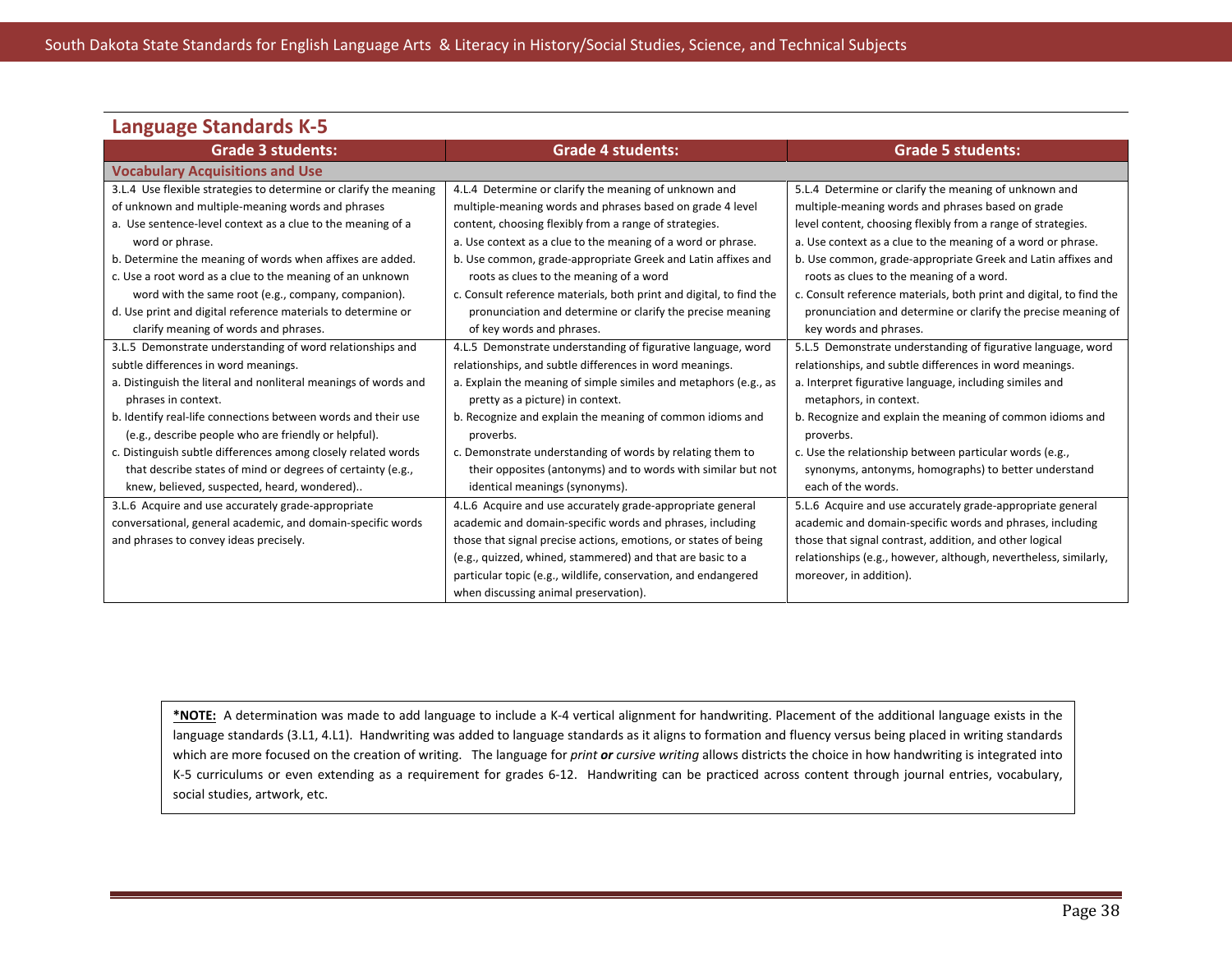

# **English Language Arts**

#### **Resources to support the Standards**

Examples listed within the standards can sometimes limit instructional focus or provide too broad a focus; therefore, strategic use of examples exist in this Standards document. The disaggregated (unpacked) standards will be an additional resource that will provide educators with specifications and examples for each K-12 standard/strand.

To support the K-12 Standards work and support educators and districts across the state, the Department of Education will provide supplemental materials on reading, writing, speaking and listening, and language. Appendices disaggregated (unpacked) standards for all grades K-12, and other literacy resources will be hosted on the DOE webpage. The disaggregated standards will provide specific examples for grade level skills in each of the strands (reading, writing, language, and speaking & listening).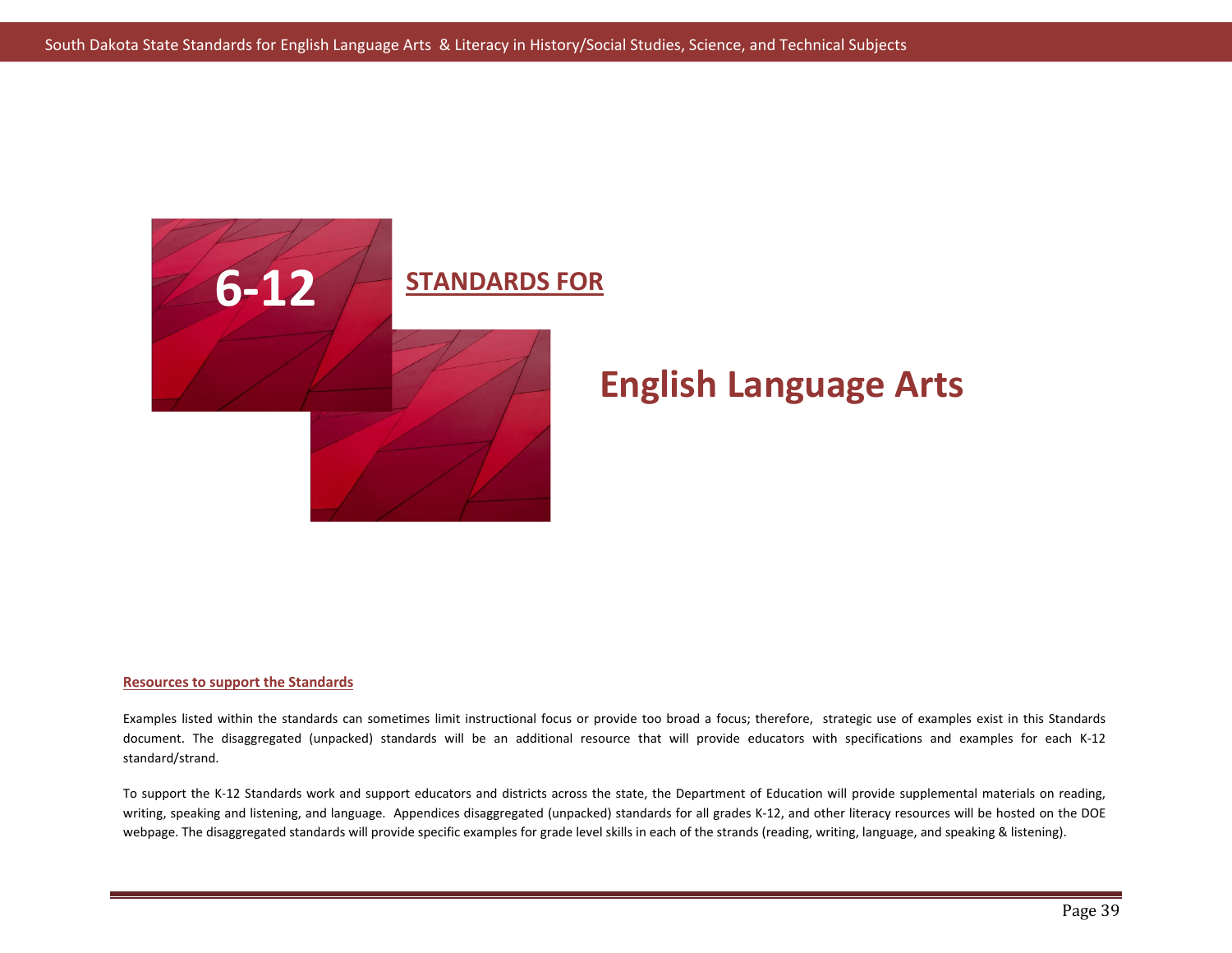## **College and Career Readiness Anchor Standards for Reading**

The grades 6–12 standards on the following pages define what students should understand and be able to do by the end of each grade. They correspond to the College and Career Readiness (CCR) anchor standards below by number. The CCR and grade-specific standards are necessary complements—the former providing broad standards, the latter providing additional specificity—that together define the skills and understandings that all students must demonstrate.

#### **Key Ideas and Details**

- 1. Read closely to determine what the text says explicitly and to make logical inferences from it; cite specific textual evidence when writing or speaking to support conclusions drawn from the text.
- 2. Determine central ideas or themes of a text and analyze their development; summarize the key supporting details and ideas.
- 3. Analyze how and why individuals, events, and ideas develop and interact over the course of a text.

#### **Craft and Structure**

- 4. Interpret words and phrases as they are used in a text, including determining technical, connotative, and figurative meanings, and analyze how specific word choices shape meaning or tone.
- 5. Analyze the structure of texts, including how specific sentences, paragraphs, and larger portions of the text (e.g., a section, chapter, scene, or stanza) relate to each other and the whole.
- 6. Assess how point of view or purpose shapes the content and style of a text.

#### **Integration of Knowledge and Ideas**

- 7. Integrate and evaluate content presented in diverse media and formats, including visually and quantitatively, as well as in words.
- 8. Delineate and evaluate the argument and specific claims in a text, including the validity of the reasoning as well as the relevance and sufficiency of the evidence.
- 9. Analyze how two or more texts address similar themes or topics in order to build knowledge or to compare the approaches the authors take.

## **Range of Reading and Level of Text Complexity**

10. Read and comprehend complex literary and informational texts independently and proficiently.

#### **Standard 10: Range and Complexity for Student Reading 6-12**

**Range of Text Types for 6-12**

Students in 6-12 apply the Reading standards to the following range of text types, with texts selected from a broad range of cultures and periods.

| <b>Literature</b>                                                                                                                                                                      |                                                                               |                                                                                                                           | Informational Text                                                                                                                                                                                                                                                                                                            |
|----------------------------------------------------------------------------------------------------------------------------------------------------------------------------------------|-------------------------------------------------------------------------------|---------------------------------------------------------------------------------------------------------------------------|-------------------------------------------------------------------------------------------------------------------------------------------------------------------------------------------------------------------------------------------------------------------------------------------------------------------------------|
| <b>Stories</b>                                                                                                                                                                         | <b>Drama</b>                                                                  | <b>Poetry</b>                                                                                                             | <b>Literary Nonfiction</b>                                                                                                                                                                                                                                                                                                    |
| Includes the subgenres of<br>adventure stories, historical<br>fiction, mysteries, myths,<br>science fiction, realistic<br>fiction, allegories, parodies,<br>satire, and graphic novels | Includes one-act and multi-<br>act plays, both in written<br>form and on film | Includes the subgenres of<br>narrative poems, lyrical<br>poems, free verse poems,<br>sonnets, odes, ballads, and<br>epics | Includes the subgenres of exposition, argument, and functional text in the form of<br>personal essays, speeches, opinion pieces, essays about art or literature,<br>biographies, memoirs, journalism, and historical, scientific, technical, or economic<br>accounts (including digital sources) written for a broad audience |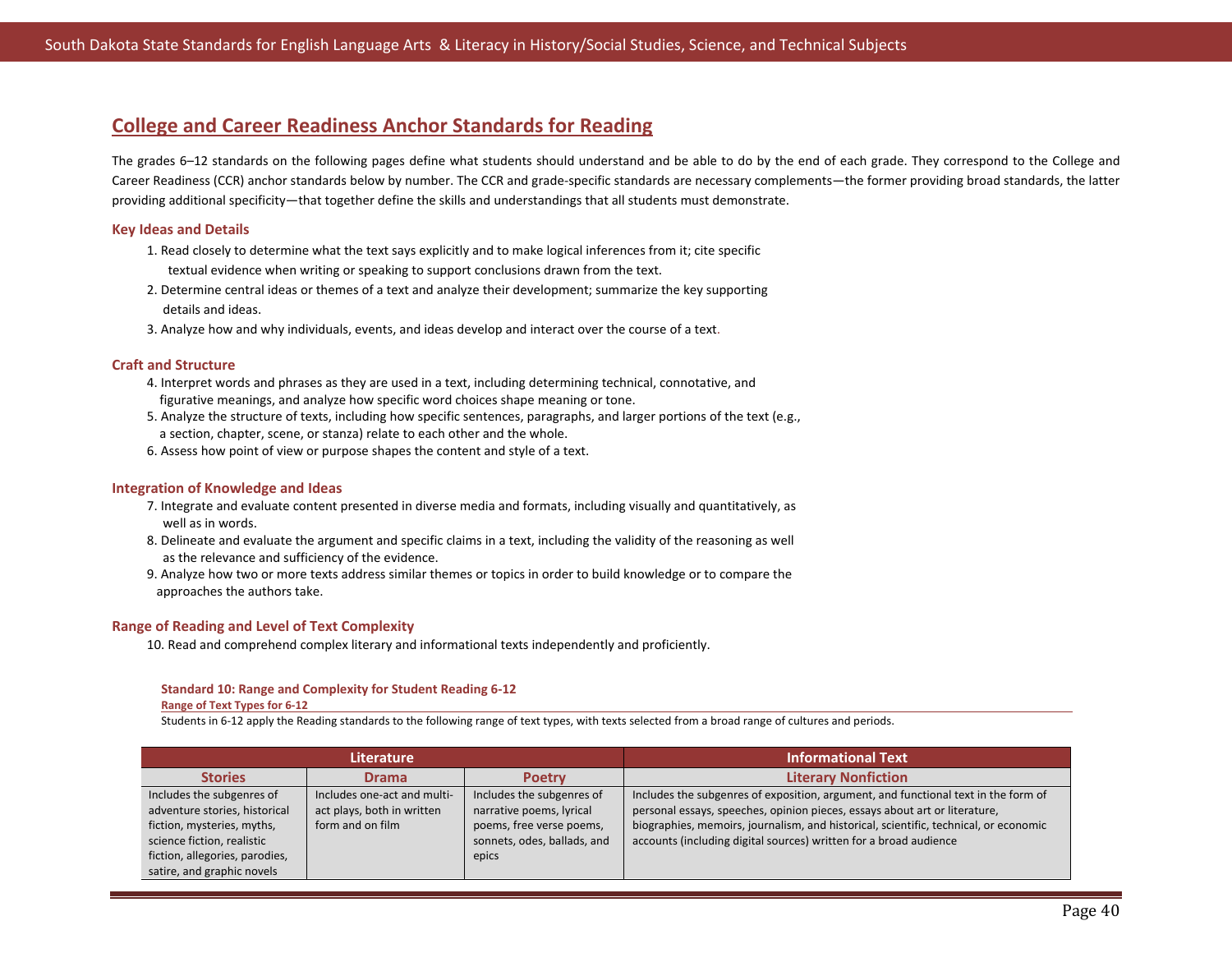The following standards offer a focus for instruction to ensure that students gain adequate exposure to a range of texts and tasks. Standards support students becoming independent readers in a range of disciplines. The ability to interpret literature as well as informative, highly technical, and often lengthy reading passages on one's own is essential in achieving academic and career success. Students are expected to meet each year's grade-specific standards and retain or further develop skills and understandings mastered in preceding grades.

| <b>Grade 6 students:</b>                                                                                                                                                                                                                                                                   | <b>Grade 7 students:</b>                                                                                                                                                                                                                                                                                           | <b>Grade 8 students:</b>                                                                                                                                                                                                                                |
|--------------------------------------------------------------------------------------------------------------------------------------------------------------------------------------------------------------------------------------------------------------------------------------------|--------------------------------------------------------------------------------------------------------------------------------------------------------------------------------------------------------------------------------------------------------------------------------------------------------------------|---------------------------------------------------------------------------------------------------------------------------------------------------------------------------------------------------------------------------------------------------------|
| <b>Key Ideas and Details</b>                                                                                                                                                                                                                                                               |                                                                                                                                                                                                                                                                                                                    |                                                                                                                                                                                                                                                         |
| 6.RL.1 Cite relevant textual evidence to support analysis of what<br>the text says explicitly as well as logical inferences drawn from<br>the text.                                                                                                                                        | 7.RL.1 Cite several pieces of textual evidence to support analysis<br>of what the text says explicitly as well as inferences drawn from<br>the text.                                                                                                                                                               | 8.RL.1 Cite the textual evidence that most strongly supports an<br>analysis of what the text says explicitly as well as inferences<br>drawn from the text.                                                                                              |
| 6.RL.2 Determine a theme or central idea(s) of a text and how it<br>is conveyed through particular details; provide a summary of the<br>text distinct from personal opinions or judgments.                                                                                                 | 7.RL.2 Determine a theme or central idea(s) of a text.<br>a. Analyze its development over the course of the text.<br>b. Provide an objective summary of the text.                                                                                                                                                  | 8.RL.2 Determine a theme or central idea(s) of a text and<br>a. Analyze its development over the course of the text, including<br>its relationship to the characters, setting, and plot.<br>b. Provide an objective summary of the text.                |
| 6.RL.3 Describe how a particular story's or drama's plot unfolds<br>in a series of episodes as well as how the characters respond or<br>change as the plot moves toward a resolution.                                                                                                      | 7.RL.3 Analyze how particular elements of a story or drama<br>interact (e.g., how setting shapes the characters or plot).                                                                                                                                                                                          | 8.RL.3 Analyze how particular lines of dialogue or incidents in a<br>story or drama propel the action, reveal aspects of a character,<br>or provoke a decision.                                                                                         |
| <b>Craft and Structure</b>                                                                                                                                                                                                                                                                 |                                                                                                                                                                                                                                                                                                                    |                                                                                                                                                                                                                                                         |
| 6.RL.4 Determine the meaning of words and phrases as they are<br>used in a text, including figurative and connotative meanings;<br>analyze the impact of a specific word choice on meaning and<br>tone.                                                                                    | 7.RL.4 Determine the meaning of words and phrases as they are<br>used in a text, including how figurative and connotative<br>meanings affect tone; analyze the impact of rhymes and other<br>repetitions of sounds (e.g., alliteration) on a specific verse or<br>stanza of a poem or section of a story or drama. | 8.RL.4 Determine the meaning of words and phrases as they are<br>used in a text, figurative and connotative meanings; analyze how<br>specific word choices, including sound devices, analogies or<br>allusions to other texts, affect meaning and tone. |
| 6.RL.5 Analyze how a particular sentence, chapter, scene, or<br>stanza fits into the overall structure of a text and contributes to<br>the development of the theme, setting, or plot.                                                                                                     | 7.RL.5 Analyze how the overall form or structure of a text (e.g.,<br>drama, poetry, narrative, short story) contributes to its meaning.                                                                                                                                                                            | 8.RL.5 Compare and contrast the structure of two or more texts<br>and analyze how the differing structure of each text contributes<br>to its meaning and style.                                                                                         |
| 6.RL.6 Explain how an author develops the point of view of the<br>narrator or speaker in a text.                                                                                                                                                                                           | 7.RL.6 Analyze how an author develops and contrasts the points<br>of view of different characters or narrators in a text.                                                                                                                                                                                          | 8.RL.6 Analyze how differences in the points of view of the<br>characters and the audience or reader (e.g., created through the<br>use of dramatic irony) create such effects as suspense or humor.                                                     |
| Integration of Knowledge and Ideas                                                                                                                                                                                                                                                         |                                                                                                                                                                                                                                                                                                                    |                                                                                                                                                                                                                                                         |
| 6.RL.7 Compare and contrast the experience of reading a story,<br>drama, or poem to listening to or viewing an audio, video, or live<br>version of the text, including contrasting what they "see" and<br>"hear" when reading the text to what they perceive when they<br>listen or watch. | 7.RL.7 Compare and contrast a written story, drama, or poem to<br>its audio, filmed, staged, or multimedia version, analyzing the<br>effects of techniques unique to each medium (e.g., lighting,<br>sound, color, or camera focus and angles in a film).                                                          | 8.RL.7 Analyze how a filmed or live production of a story,<br>drama, or poem stays faithful to or departs from the text or<br>script, evaluating the choices made by the director or actors.                                                            |
| 6.RL.8 (Not applicable to literature)                                                                                                                                                                                                                                                      | 7.RL.8 (Not applicable to literature)                                                                                                                                                                                                                                                                              | 8.RL.8 (Not applicable to literature)                                                                                                                                                                                                                   |
| 6.RL.9 Compare and contrast texts in different forms or genres<br>(e.g., stories and poems; historical novels and fantasy stories,<br>etc.) in terms of their approaches to similar themes and topics.                                                                                     | 7.RL.9 Compare and contrast a fictional portrayal of a time,<br>place, or character and a historical account of the same period<br>to understand how authors of fiction use or alter history.                                                                                                                      | 8.RL.9 Analyze how a modern work of fiction draws on themes,<br>patterns of events, or character types from myths, traditional<br>stories, or religious works such as the Bible, including describing<br>how the material is rendered new.              |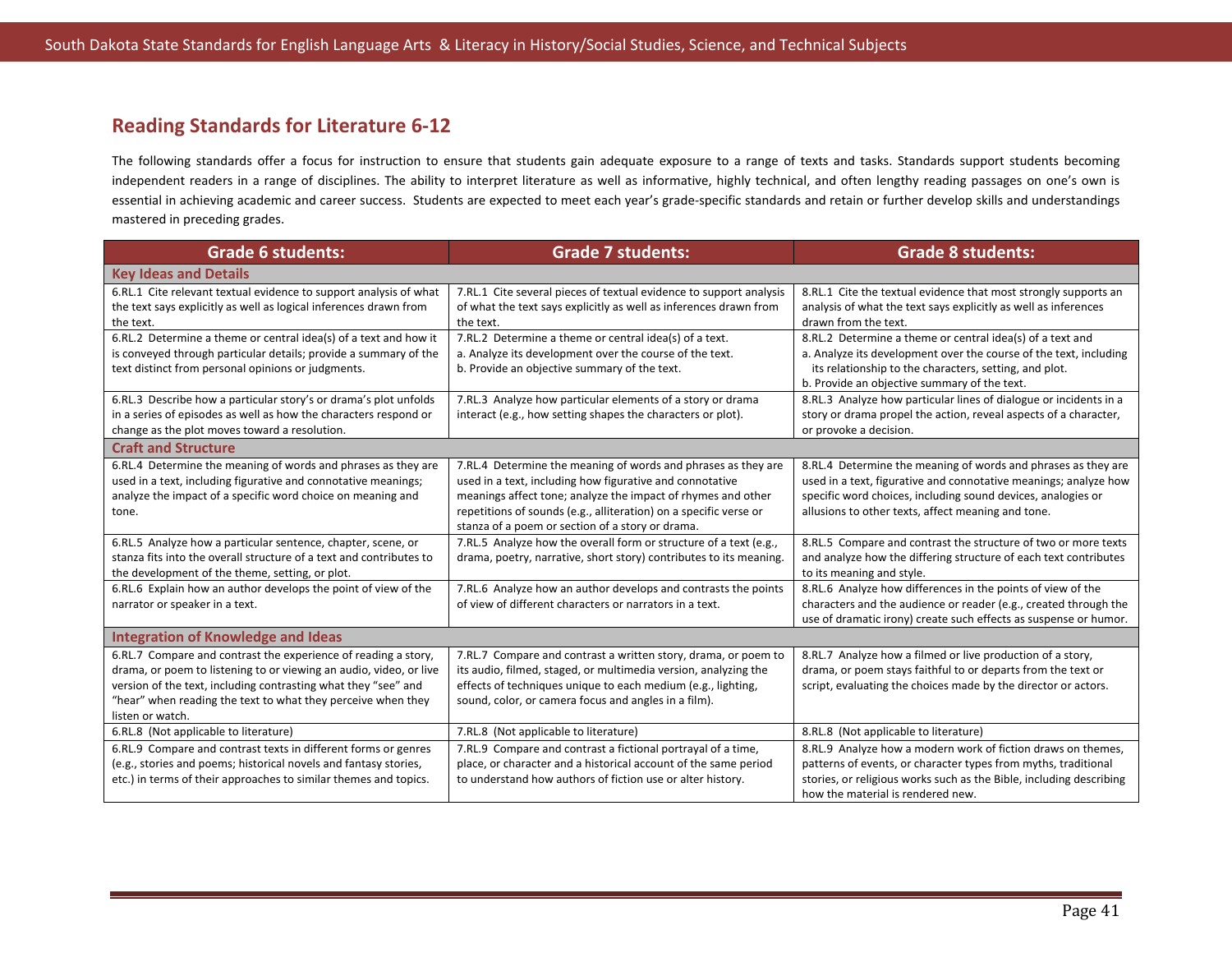| <b>Grade 6 students:</b>                                        | <b>Grade 7 students:</b>                                        | <b>Grade 8 students:</b>                                        |
|-----------------------------------------------------------------|-----------------------------------------------------------------|-----------------------------------------------------------------|
| <b>Range of Reading and Level of Text Complexity</b>            |                                                                 |                                                                 |
| 6.RL.10 By the end of the year, read and comprehend literature, | 7.RL.10 By the end of the year, read and comprehend literature, | 8.RL.10 By the end of the year, read and comprehend literature, |
| including stories, dramas, and poems, in the grades 6-8 text    | including stories, dramas, and poems, in the grades 6-8 text    | including stories, dramas, and poems, at the high end of grades |
| complexity band independently and proficiently, with guidance   | complexity band independently and proficiently, with guidance   | 6-8 text complexity band independently and proficiently.        |
| and support as needed at the high end of the range.             | and support as needed at the high end of the range.             | a. Read and comprehend with proficiency at grade level.         |
| a. Read and comprehend with proficiency at grade level.         | a. Read and comprehend with proficiency at grade level.         | b. Self-select texts for personal enjoyment, interest and       |
| b. Self-select texts for personal enjoyment, interest, and      | b. Self-select texts for personal enjoyment, interest, and      | academic tasks.                                                 |
| academic tasks.                                                 | academic tasks.                                                 | c. Read widely to understand multiple perspectives and          |
| c. Read widely to understand multiple perspectives and diverse  | c. Read widely to understand multiple perspectives and diverse  | pluralistic viewpoints.                                         |
| viewpoints.                                                     | viewpoints.                                                     |                                                                 |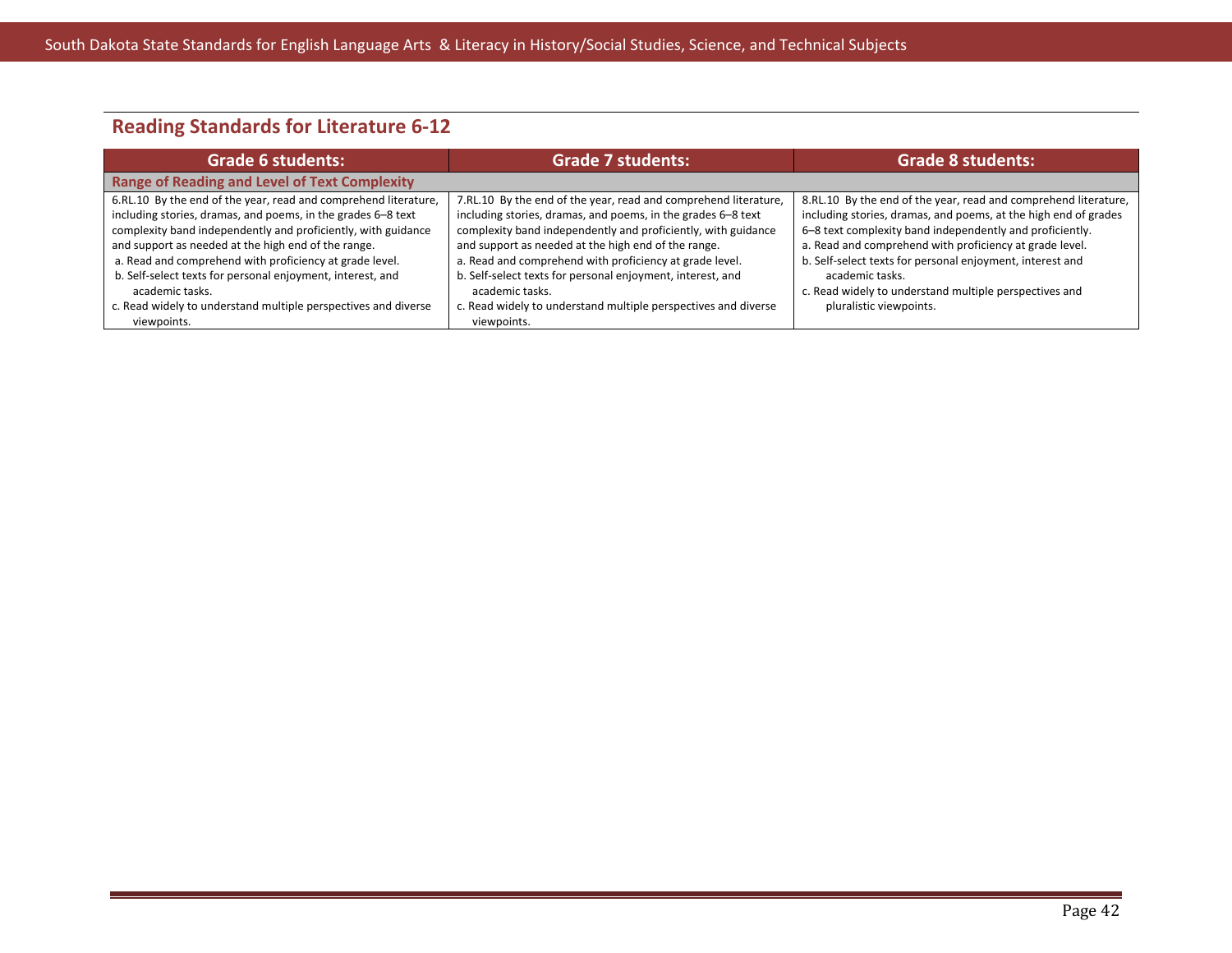The CCR anchor standards and high school grade-specific standards work in tandem to define college and career readiness expectations—the former providing broad standards, the latter providing additional specificity.

| <b>Grade 9-10 students:</b>                                                                                                                                                                                                                                                                                  | <b>Grade 11-12 students:</b>                                                                                                                                                                                                                                                                     |
|--------------------------------------------------------------------------------------------------------------------------------------------------------------------------------------------------------------------------------------------------------------------------------------------------------------|--------------------------------------------------------------------------------------------------------------------------------------------------------------------------------------------------------------------------------------------------------------------------------------------------|
| <b>Key Ideas and Details</b>                                                                                                                                                                                                                                                                                 |                                                                                                                                                                                                                                                                                                  |
| 9-10.RL.1 Cite strong, relevant and thorough textual evidence to support analysis of what the text<br>says explicitly as well as inferences drawn from the text.                                                                                                                                             | 11-12.RL.1 Accurately cite strong, relevant, and thorough textual evidence to support analysis of<br>what the text says explicitly as well as inferentially, including determining where the text leaves<br>matters uncertain.                                                                   |
| 9-10.RL.2 Determine a theme or central idea of a text and analyze its development over the<br>course of the text, including how it is introduced, built, and refined by specific details; provide an<br>objective summary of the text to support thematic analysis.                                          | 11-12.RL.2 Determine two or more themes or central ideas of a text and analyze their<br>development over the course of the text, including how they interact and build on one another to<br>produce a complex account; provide an objective summary of the text to support thematic<br>analysis. |
| 9-10.RL.3 Analyze how complex characters (e.g., those with multiple or conflicting motivations)<br>develop over the course of a text, interact with other characters, and advance the plot or develop<br>the theme.                                                                                          | 11-12.RL.3 Analyze the impact of the author's choices regarding how to develop and relate<br>elements of a story or drama (e.g., where a story is set, how the action is ordered, how the<br>characters are introduced and developed).                                                           |
| <b>Craft and Structure</b>                                                                                                                                                                                                                                                                                   |                                                                                                                                                                                                                                                                                                  |
| 9-10.RL.4 Determine the meaning of words and phrases as they are used in the text, including<br>figurative and connotative meanings; analyze the impact of specific word choices on meaning and<br>tone (e.g., how the language evokes a sense of time and place; how it sets a formal or informal<br>tone). | 11-12.RL.4 Determine the meaning of words and phrases as they are used in the text, including<br>figurative and connotative meanings; analyze the impact of specific word choices on meaning and<br>tone, including words with multiple meanings or language.                                    |
| 9-10.RL.5 Analyze how an author's choices concerning how to structure a text, order events<br>within it, and manipulate time create such effects as mystery, tension, or surprise.                                                                                                                           | 11-12.RL.5 Analyze how an author's choices concerning how to structure specific parts of a text<br>(e.g., the choice of where to begin or end a story, the choice to provide a comedic or tragic<br>resolution) contribute to its overall structure and meaning as well as its aesthetic impact. |
| 9-10.RL.6 Analyze how point of view and/or author purpose shapes the content and style of<br>culturally diverse texts, including those from outside the United States.                                                                                                                                       | 11-12.RL.6 Analyze how point of view and/or author purpose requires distinguishing what is<br>directly stated in text and what is implied.                                                                                                                                                       |
| <b>Integration of Knowledge and Ideas</b>                                                                                                                                                                                                                                                                    |                                                                                                                                                                                                                                                                                                  |
| 9-10.RL.7 Analyze the representation of a subject or a key scene in two different artistic mediums,<br>including what is emphasized or absent in each treatment.                                                                                                                                             | 11-12.RL.7 Analyze multiple interpretations of a story, drama, or poem in different artistic<br>mediums, evaluating how each version interprets the source text.                                                                                                                                 |
| 9-10.RL.8 (Not applicable to literature)                                                                                                                                                                                                                                                                     | 11-12.RL.8 (Not applicable to literature)                                                                                                                                                                                                                                                        |
| 9-10.RL.9 Analyze a variety of related literary texts and evaluate how an author draws on, alludes<br>to, or transforms source material to provide a deeper and more thorough interpretation of the<br>text.                                                                                                 | 11-12.RL.9 Demonstrate knowledge of eighteenth-, nineteenth- and early-twentieth-century<br>foundational works of American or World literature, including how two or more texts from the<br>same period treat similar themes or topics.                                                          |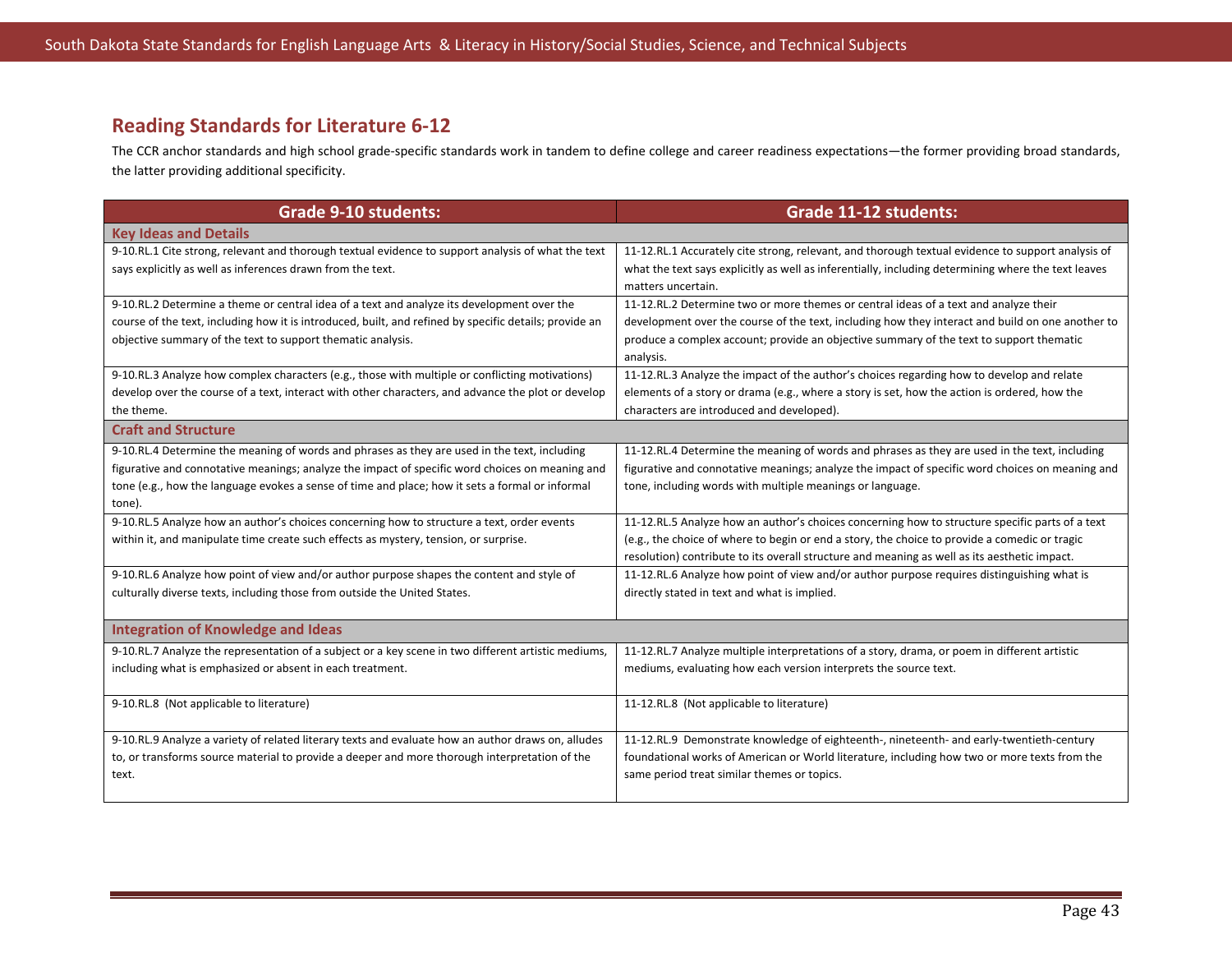| Grade 9-10 students:                                                                          | Grade 11-12 students:                                                                            |
|-----------------------------------------------------------------------------------------------|--------------------------------------------------------------------------------------------------|
| <b>Range of Reading and Level of Text Complexity</b>                                          |                                                                                                  |
| 9-10.RL.10 By the end of the year, read and comprehend literary nonfiction and informational  | 11-12.RL.10 By the end of grade 11 read and comprehends literature, including stories, dramas,   |
| text in the grades 9-10 text complexity with guidance and support as needed independently and | and poems, in the grades 11-CCR text complexity band independently and proficiently, with        |
| proficiently.                                                                                 | guidance and support as needed at the high end of the range.                                     |
| a. Read and comprehend with proficiency at grade level.                                       | By the end of grade 12, read and comprehend literature, including stories, dramas, and poems, at |
| b. Self-select texts for personal enjoyment, interest and academic tasks.                     | the high end of the grades 11–CCR text complexity band independently and proficiently.           |
| c. Read widely to understand multiple perspectives and diverse viewpoints                     | a. Read and comprehend grade level texts for academic tasks.                                     |
|                                                                                               | b. Self-select texts for personal enjoyment, interest, and academic tasks.                       |
|                                                                                               | c. Read widely to understand multiple perspectives and diverse viewpoints.                       |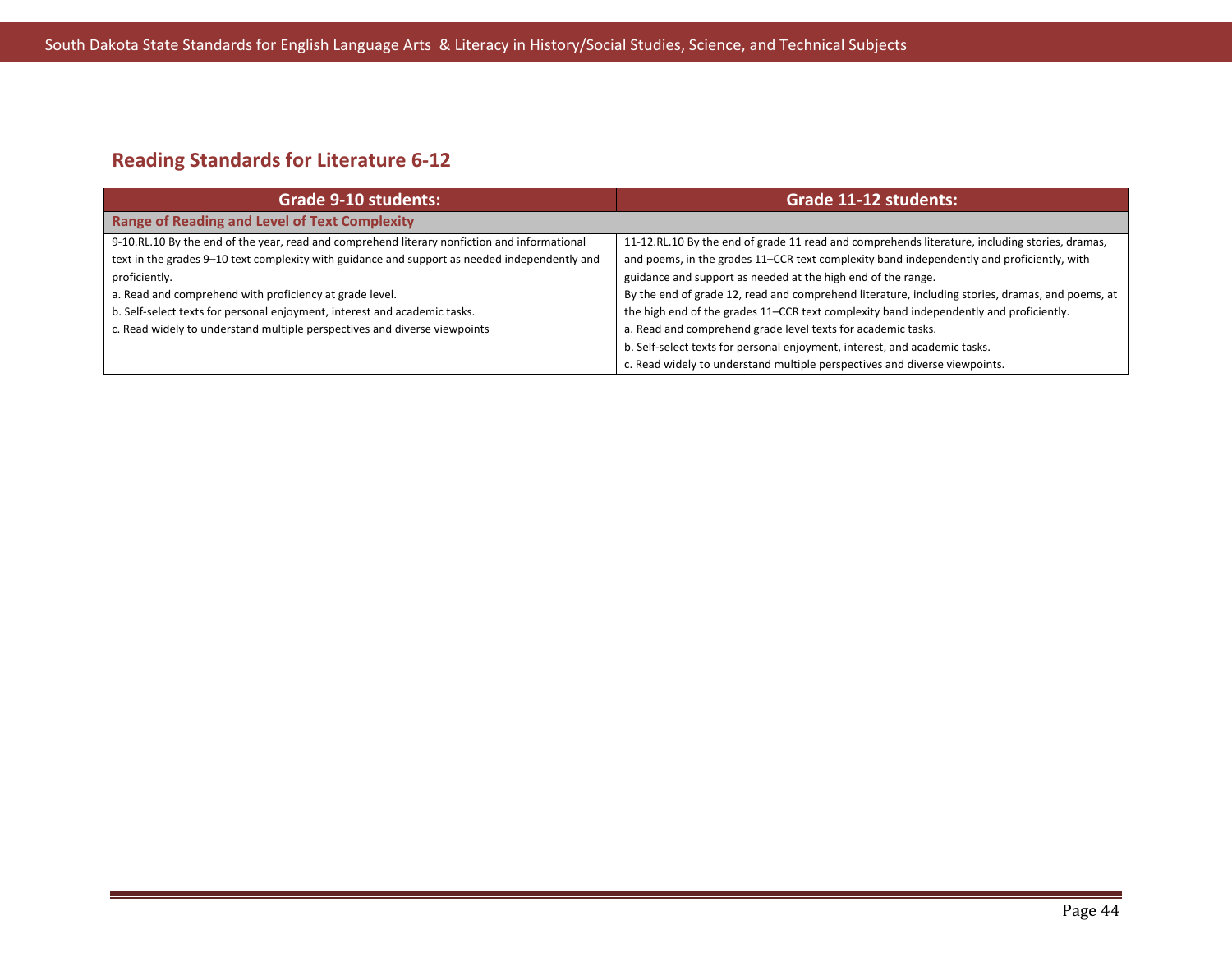## **Reading Standards for Informational Text 6-12**

The following standards offer a focus for instruction each year and help ensure that students gain adequate exposure to a range of texts and tasks. Standards support students becoming independent readers in a range of disciplines. The ability to interpret informational texts that provide informative, highly technical, and often lengthy reading passages on one's own is essential in achieving academic and career success. Students advancing through the grades are expected to meet each year's grade-specific standards and retain or further develop skills and understandings mastered in preceding grades.

| <b>Grade 6 students:</b>                                                                                                                                                       | <b>Grade 7 students:</b>                                                                                                                                                                                                  | <b>Grade 8 students:</b>                                                                                                                                                                                                                                            |
|--------------------------------------------------------------------------------------------------------------------------------------------------------------------------------|---------------------------------------------------------------------------------------------------------------------------------------------------------------------------------------------------------------------------|---------------------------------------------------------------------------------------------------------------------------------------------------------------------------------------------------------------------------------------------------------------------|
| <b>Key Ideas and Details</b>                                                                                                                                                   |                                                                                                                                                                                                                           |                                                                                                                                                                                                                                                                     |
| 6.RI.1 Cite relevant textual evidence to support analysis of what<br>the text says explicitly as well as logical inferences drawn from<br>the text.                            | 7.RI.1 Cite several pieces of textual evidence to support<br>analysis of what the text says explicitly as well as inferences<br>drawn from the text.                                                                      | 8.RI.1 Cite the textual evidence that most strongly supports an<br>analysis of what the text says explicitly as well as inferences<br>drawn from the text.                                                                                                          |
| 6.RI.2 Determine a central idea of a text and how it is conveyed<br>through particular details. Provide a summary of the text<br>distinct from personal opinions or judgments. | 7.RI.2 Determine two or more central ideas in a text.<br>a. Analyze their development over the course of the text.<br>b. Provide an objective summary of the text.                                                        | 8.RI.2 Determine a central idea of a text<br>a. Analyze its development over the course of the text,<br>including its relationship to supporting ideas.<br>b. Provide an objective summary of the text.                                                             |
| 6.RI.3 Analyze in detail how a key individual, event, or idea is<br>introduced, illustrated, and elaborated in a text.                                                         | 7.RI.3 Analyze the interactions between individuals, events,<br>and ideas in a text (e.g., how ideas influence individuals or<br>events, or how individuals influence ideas or events).                                   | 8.RI.3 Analyze how a text makes connections among and<br>distinctions between individuals, ideas, or events (e.g., through<br>comparisons, analogies, or categories).                                                                                               |
| <b>Craft and Structure</b>                                                                                                                                                     |                                                                                                                                                                                                                           |                                                                                                                                                                                                                                                                     |
| 6.RI.4 Determine the meaning of words and phrases as they are<br>used in a text, including figurative, connotative, and technical<br>meanings.                                 | 7.RI.4 Determine the meaning of words and phrases as they are<br>used in a text, including figurative, connotative, and technical<br>meanings; analyze how a specific word choice affects meaning<br>and tone.            | 8.RI.4 Determine the meaning of words and phrases as they are<br>used in a text, including figurative, connotative, and technical<br>meanings; analyze how specific word choices, including<br>analogies or allusions to other texts on affect meaning and<br>tone. |
| 6.RI.5 Analyze how a particular sentence, paragraph, chapter,<br>or section fits into the overall structure of a text and<br>contributes to the development of the ideas.      | 7.RI.5 Analyze the structure an author uses to organize a text,<br>including how the major sections contribute to the whole and<br>to the development of the ideas.                                                       | 8.RI.5 Analyze in detail the structure of a specific paragraph in a<br>text, including the role of particular sentences in developing<br>and refining a key concept.                                                                                                |
| 6.RI.6 Determine an author's point of view or purpose in a text<br>and explain how it is conveyed in the text.                                                                 | 7.RI.6 Determine an author's point of view or purpose in a text<br>and analyze how the author distinguishes his or her viewpoint<br>from that of others.                                                                  | 8.RI.6 Determine an author's point of view or purpose in a text<br>and analyze how the author acknowledges and responds to<br>conflicting evidence or viewpoints.                                                                                                   |
| <b>Integration of Knowledge and Ideas</b>                                                                                                                                      |                                                                                                                                                                                                                           |                                                                                                                                                                                                                                                                     |
| 6.RI.7 Integrate information presented in different media or<br>visual formats as well as in words to develop a coherent<br>understanding of a topic or issue.                 | 7.RI.7 Compare and contrast a text to an audio, video, or<br>multimedia version of the text, analyzing each medium's<br>portrayal of the subject (e.g., how the delivery of a speech<br>affects the impact of the words). | 8.RI.7 Evaluate the advantages and disadvantages of using<br>different mediums (e.g., print or digital text, video, multimedia)<br>to present a particular topic or idea.                                                                                           |
| 6.RI.8 Trace and evaluate the argument and specific claims in a<br>text, distinguishing claims that are supported by reasons and<br>evidence from claims that are not.         | 7.RI.8 Trace and evaluate the argument and specific claims in a<br>text.<br>a. Assess whether the reasoning is sound.<br>b. Assess whether the evidence is relevant and sufficient to<br>support the claims.              | 8.RI.8 Delineate (break down) and evaluate the argument and<br>specific claims in a text;<br>a. Assess whether the reasoning is sound.<br>b. Assess whether the evidence is relevant and sufficient.<br>c. Recognize when irrelevant evidence is introduced.        |
| 6.RI.9 Compare and contrast two authors' presentations of<br>events on the same topic.                                                                                         | 7.RI.9 Analyze how two or more authors writing about the<br>same topic shape their presentations of key information by<br>emphasizing different evidence or advancing different<br>interpretations of facts.              | 8.RI.9 Analyze a case in which two or more texts provide<br>conflicting information on the same topic and identify where<br>the texts disagree on matters of fact or identify where the texts<br>disagree on matters of interpretation.                             |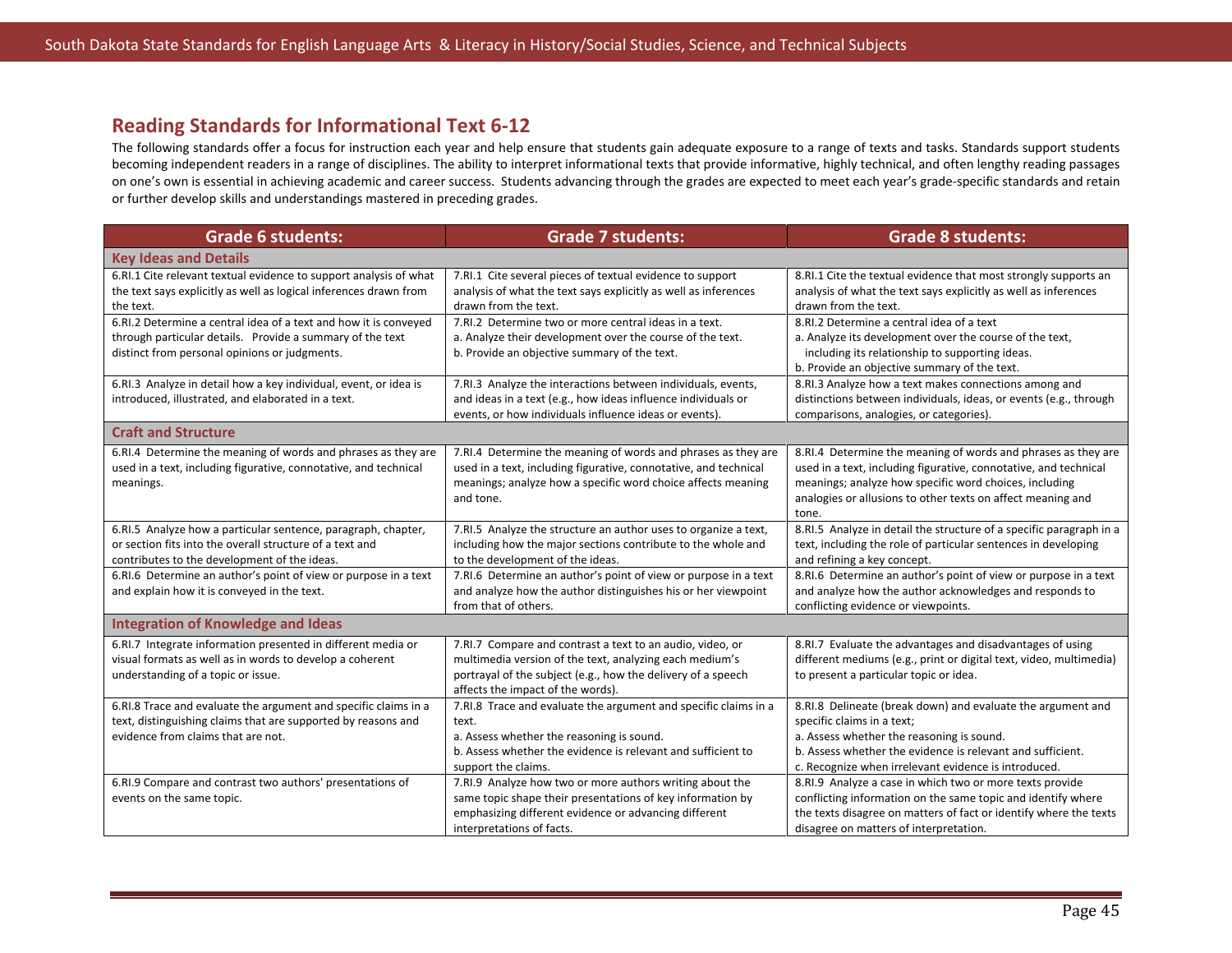# **Reading Standards for Informational Text 6-12**

| Grade 6 students:                                                  | <b>Grade 7 students:</b>                                       | <b>Grade 8 students:</b>                                       |
|--------------------------------------------------------------------|----------------------------------------------------------------|----------------------------------------------------------------|
| <b>Range of Reading and Level of Text Complexity</b>               |                                                                |                                                                |
| 6.RI.10 By the end of the year, read and comprehend                | 7.RI.10 By the end of the year, read and comprehend literary   | 8.RI.10 By the end of the year, read and comprehend literary   |
| informational text in the grades 6-8 text complexity band          | nonfiction and informational text in the grades 6-8 text       | nonfiction and informational text in the grades 6-8 text       |
| independently and proficiently, with guidance and support as       | complexity band independently and proficiently, with guidance  | complexity band independently and proficiently.                |
| needed at the high end of the range. a. Read and comprehend        | and support as needed at the high end of the range.            | a. Read and comprehend with proficiency at grade level.        |
| with proficiency at grade level. b. Self-select texts for personal | a. Read and comprehend with proficiency at grade level.        | b. Self-select texts for personal enjoyment, interest and      |
| enjoyment, interest, and academic tasks. c. Read widely to         | b. Self-select texts for personal enjoyment, interest, and     | academic tasks.                                                |
| understand multiple perspectives and diverse viewpoints.           | academic tasks.                                                | c. Read widely to understand multiple perspectives and diverse |
|                                                                    | c. Read widely to understand multiple perspectives and diverse | viewpoints.                                                    |
|                                                                    | viewpoints.                                                    |                                                                |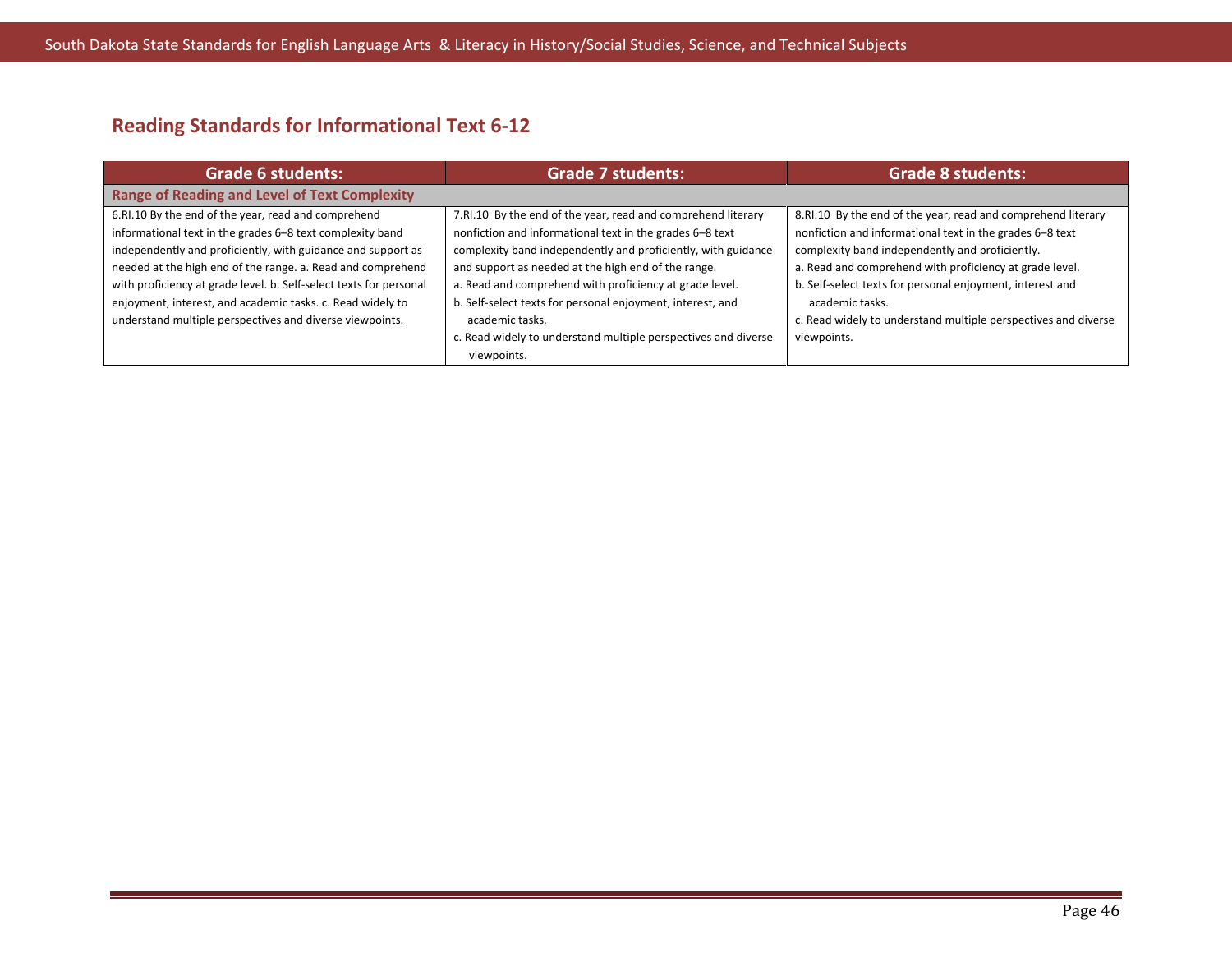## **Reading Standards for Informational Text 6–12**

The CCR anchor standards and high school grade-specific standards work in tandem to define college and career readiness expectations—the former providing broad standards, the latter providing additional specificity.

| <b>Grade 9-10 students:</b>                                                                                                                                                                                                                                                                                                                            | <b>Grade 11-12 students:</b>                                                                                                                                                                                                                                                                                                                                                                                                         |
|--------------------------------------------------------------------------------------------------------------------------------------------------------------------------------------------------------------------------------------------------------------------------------------------------------------------------------------------------------|--------------------------------------------------------------------------------------------------------------------------------------------------------------------------------------------------------------------------------------------------------------------------------------------------------------------------------------------------------------------------------------------------------------------------------------|
| <b>Key Ideas and Details</b>                                                                                                                                                                                                                                                                                                                           |                                                                                                                                                                                                                                                                                                                                                                                                                                      |
| 9-10.RI.1 Cite strong, relevant and thorough textual evidence to support analysis of what the text<br>says explicitly as well as inferences drawn from the text.                                                                                                                                                                                       | 11-12.RI.1 Accurately cite strong, relevant, and thorough textual evidence to support analysis of<br>what the text says explicitly as well as inferentially, including determining where the text leaves<br>matters uncertain.                                                                                                                                                                                                       |
| 9-10.RI.2 Determine a central idea of a text and analyze its development over the course of the<br>text, including how it is introduced, built, and refined by specific details; provide an objective<br>summary of the text to support analysis.                                                                                                      | 11-12.RI.2 Determine two or more central ideas of a text and analyze their development over the<br>course of the text, including how they interact and build on one another to provide a complex<br>analysis; provide an objective summary of the text to support analysis.                                                                                                                                                          |
| 9-10.RI.3 Analyze how the author structures an analysis or series of ideas or events, including<br>sequence, introduction, development, and explicit and implicit connections.                                                                                                                                                                         | 11-12.RI.3 Analyze a complex set of ideas or sequence of events and explain how specific<br>individuals, ideas, or events interact and develop over the course of the text.                                                                                                                                                                                                                                                          |
| <b>Craft and Structure</b>                                                                                                                                                                                                                                                                                                                             |                                                                                                                                                                                                                                                                                                                                                                                                                                      |
| 9-10.RI.4 Determine the meaning of words and phrases as they are used in a text, including<br>a. figurative, connotative, and technical meanings.<br>b. analyze the cumulative impact of specific word choices on meaning and tone. (e.g., how the<br>language of a court opinion differs from that of a newspaper).                                   | 11-12.RI.4 Determine the meaning of words and phrases as they are used in a text, including<br>figurative, connotative, and technical meanings; analyze how an author uses and refines the<br>meaning of a key term or terms over the course of a text.                                                                                                                                                                              |
| 9-10.RI.5 Analyze in detail how an author's ideas or claims are developed and refined by<br>particular sentences, paragraphs, or larger portions of a text (e.g., a section or chapter).                                                                                                                                                               | 11-12.RI.5 Analyze and evaluate the effectiveness of the structure an author uses in his or her<br>exposition or argument, including whether the structure makes points clear, convincing, and<br>engaging.                                                                                                                                                                                                                          |
| 9-10.RI.6 Determine an author's point of view or purpose in a text and analyze how an author<br>uses rhetoric to advance that point of view or purpose.                                                                                                                                                                                                | 11-12.RI.6 Determine an author's point of view or purpose in a text in which the rhetoric is<br>particularly effective, analyzing how style and content contribute to its overall rhetorical<br>effectiveness.                                                                                                                                                                                                                       |
| <b>Integration of Knowledge and Ideas</b>                                                                                                                                                                                                                                                                                                              |                                                                                                                                                                                                                                                                                                                                                                                                                                      |
| 9-10.RI.7 Analyze various accounts of a subject told in different mediums (e.g., a person's life<br>story in both print and multimedia), determining which details are emphasized in each account.                                                                                                                                                     | 11-12.RI.7 Integrate and evaluate multiple sources of information presented in different media or<br>formats (e.g., visually, verbally, quantitatively) in order to address a question or solve a problem.                                                                                                                                                                                                                           |
| 9-10.RI.8 Delineate (break down) and evaluate the argument and specific claims in a text,<br>assessing whether the reasoning is valid and the evidence is relevant and sufficient; identify false<br>statements and fallacious reasoning.                                                                                                              | 11-12.RI.8 Delineate (break down) and evaluate the reasoning in seminal U.S. and global texts,<br>including the application of founding principles and use of legal reasoning and the premises,<br>purposes, and arguments in works of public advocacy.                                                                                                                                                                              |
| 9-10.RI.9 Analyze seminal U.S. documents of historical and literary significance, including how<br>they address related themes and concepts.                                                                                                                                                                                                           | 11-12.RI.9 Analyze seventeenth-, eighteenth-, and nineteenth-century foundational U.S.<br>documents of historical and literary significance for their themes, purposes, and rhetorical<br>features.                                                                                                                                                                                                                                  |
| <b>Range of Reading and Level of Text Complexity</b>                                                                                                                                                                                                                                                                                                   |                                                                                                                                                                                                                                                                                                                                                                                                                                      |
| 9-10.RI.10 By the end of the year, read and comprehend literary nonfiction and informational text<br>in the grades 9-10 text complexity with guidance and support as needed independently and<br>proficiently.<br>a. Read and comprehend with proficiency at grade level.<br>b. Self-select texts for personal enjoyment, interest and academic tasks. | RI.11-12.10 By the end of grade 11, read and comprehend literary nonfiction and informational<br>texts in the grades 11-CCR text complexity band independently and proficiently, with scaffolding<br>as needed at the high end of the range.<br>By the end of grade 12, read and comprehend literary nonfiction and informational texts at the<br>high end of the grades 11-CCR text complexity band independently and proficiently. |
| c. Read widely to understand multiple perspectives and diverse viewpoints                                                                                                                                                                                                                                                                              | a. Read and comprehend grade level texts for academic tasks.<br>b. Self-select texts for personal enjoyment, interest, and academic tasks.<br>c. Read widely to understand multiple perspectives and diverse viewpoints.                                                                                                                                                                                                             |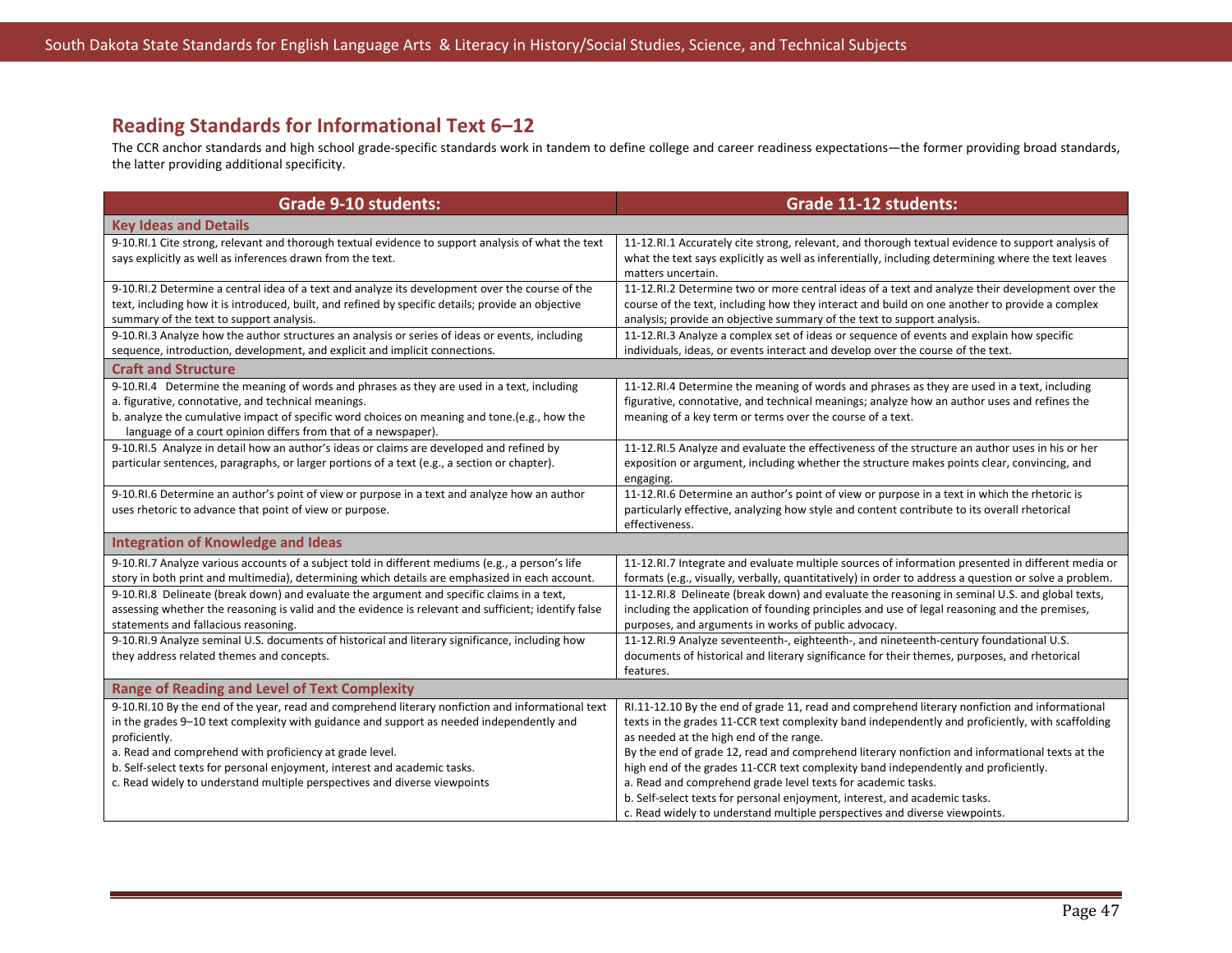## **College and Career Readiness Anchor Standards for Writing**

The 6-12 standards on the following pages define what students should understand and be able to do by the end of each grade. They correspond to the College and Career Readiness (CCR) anchor standards below by number. The CCR and grade-specific standards are necessary complements—the former providing broad standards, the latter providing additional specificity—that together define the skills and understandings that all students must demonstrate.

Writing is a key means of asserting and defending claims, showing what students know about a subject, and conveying what they have experienced, imagined, thought, and felt. Students must take task, purpose, and audience into careful consideration, choosing words, information, structures, and formats deliberately.. They must have the flexibility, concentration, and fluency to produce high-quality first draft text under a tight deadline as well as the capacity to revisit and make improvements to a piece.

#### **Text Types and Purposes**

- 1. Write arguments to support claims in an analysis of substantive topics or texts, using valid reasoning and relevant and sufficient evidence.
- 2. Write informative/explanatory texts to examine and convey complex ideas and information clearly and accurately through the effective selection, organization, and analysis of content.
- 3. Write narratives to develop real or imagined experiences or events using effective technique, well-chosen details, and well-structured event sequences.

## **Production and Distribution of Writing**

- 4. Produce clear and coherent writing in which the development, organization, and style are appropriate to task, purpose, and audience.
- 5. Develop and strengthen writing as needed by planning, revising, editing, rewriting, or trying a new approach.
- 6. Use technology, including the Internet, to produce and publish writing and to interact and collaborate with others.

## **Research to Build and Present Knowledge**

- 7. Conduct short as well as more sustained research projects based on focused questions, demonstrating understanding of the subject under investigation.
- 8. Gather relevant information from multiple print and digital sources, assess the credibility and accuracy of each source, and integrate the information while avoiding plagiarism.
- 9. Draw evidence from literary or informational texts to support analysis, reflection, and research.

#### **Range of Writing**

10. Write routinely over extended time frames (time for research, reflection, and revision) and shorter time frames (a single sitting or a day or two) for a range of tasks, purposes, and audiences.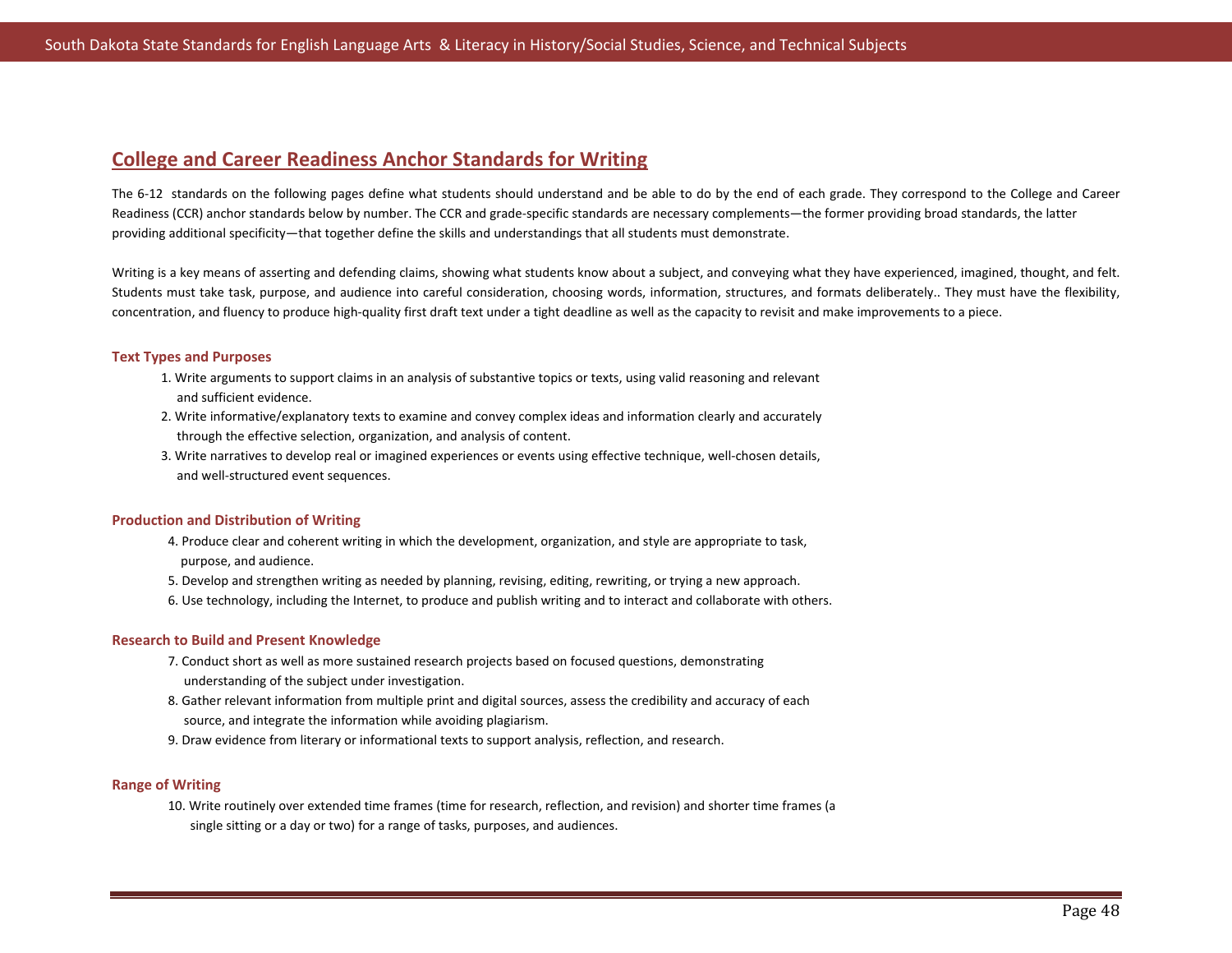## **Writing Standards 6-12**

The following standards for grades 6–12 offer a focus for instruction each year to help ensure that students gain adequate mastery of a range of skills and applications. Each year in their writing, students should demonstrate increasing sophistication in all aspects of language use, from vocabulary and syntax to the development and organization of ideas, and they should address increasingly demanding content and sources. Students need skills to become independent writers for a variety of audiences and range of purposes. Independent writers are able to access multiple strategies and formats to communicate and craft a message so that it resonates with any reader they intend to reach.

| <b>Grade 6 students:</b>                                                                                                                                                                                                                                                                                                                                                                                                                                                                                                                                                                                                                                                                                                                                                                                                                                                                                                                                                                      | <b>Grade 7 students:</b>                                                                                                                                                                                                                                                                                                                                                                                                                                                                                                                                                                                                                                                                                                                                                                                                                                                                                                                                                                                                                                                | <b>Grade 8 students:</b>                                                                                                                                                                                                                                                                                                                                                                                                                                                                                                                                                                                                                                                                                                                                                                                                                                                                                                                                                                                           |
|-----------------------------------------------------------------------------------------------------------------------------------------------------------------------------------------------------------------------------------------------------------------------------------------------------------------------------------------------------------------------------------------------------------------------------------------------------------------------------------------------------------------------------------------------------------------------------------------------------------------------------------------------------------------------------------------------------------------------------------------------------------------------------------------------------------------------------------------------------------------------------------------------------------------------------------------------------------------------------------------------|-------------------------------------------------------------------------------------------------------------------------------------------------------------------------------------------------------------------------------------------------------------------------------------------------------------------------------------------------------------------------------------------------------------------------------------------------------------------------------------------------------------------------------------------------------------------------------------------------------------------------------------------------------------------------------------------------------------------------------------------------------------------------------------------------------------------------------------------------------------------------------------------------------------------------------------------------------------------------------------------------------------------------------------------------------------------------|--------------------------------------------------------------------------------------------------------------------------------------------------------------------------------------------------------------------------------------------------------------------------------------------------------------------------------------------------------------------------------------------------------------------------------------------------------------------------------------------------------------------------------------------------------------------------------------------------------------------------------------------------------------------------------------------------------------------------------------------------------------------------------------------------------------------------------------------------------------------------------------------------------------------------------------------------------------------------------------------------------------------|
| <b>Text Types and Purposes</b>                                                                                                                                                                                                                                                                                                                                                                                                                                                                                                                                                                                                                                                                                                                                                                                                                                                                                                                                                                |                                                                                                                                                                                                                                                                                                                                                                                                                                                                                                                                                                                                                                                                                                                                                                                                                                                                                                                                                                                                                                                                         |                                                                                                                                                                                                                                                                                                                                                                                                                                                                                                                                                                                                                                                                                                                                                                                                                                                                                                                                                                                                                    |
| 6.W.1 Write arguments to support claims with clear reasons<br>and relevant evidence.<br>a. Introduce claim(s) and organize the reasons and evidence<br>clearly.<br>b. Support claim(s) with clear reasons and relevant evidence,<br>using credible sources and demonstrating an understanding<br>of the topic or text.<br>c. Use words, phrases, and clauses to clarify the relationships<br>among claim(s) and reasons.<br>d. Establish and maintain a formal style.<br>e. Provide a concluding statement or section that follows from<br>the argument presented.                                                                                                                                                                                                                                                                                                                                                                                                                            | 7.W.1 Write arguments to support claims with clear reasons<br>and relevant evidence.<br>a. Introduce claim(s), acknowledge alternate or opposing<br>claims, and organize the reasons and evidence logically.<br>b. Support claim(s) with logical reasoning and relevant<br>evidence, using accurate, credible sources and<br>demonstrating an understanding of the topic or text.<br>c. Use transitional words, phrases, and clauses to create<br>cohesion and clarify the relationships among claim(s),<br>reasons, and evidence.<br>d. Establish and maintain a formal style.<br>e. Provide a concluding statement or section that follows from<br>and supports the argument presented.                                                                                                                                                                                                                                                                                                                                                                               | 8.W.1 Write arguments to support claims with clear reasons<br>and relevant evidence.<br>a. Introduce claim(s), acknowledge and distinguish the claim(s)<br>from alternate or opposing claims, and organize the reasons<br>and evidence logically.<br>b. Support claim(s) with logical reasoning and relevant<br>evidence, using accurate, credible sources and<br>demonstrating an understanding of the topic or text.<br>c. Use transitional words, phrases, and clauses to crate cohesion<br>and clarify the relationships among claim(s), counterclaims,<br>reasons, and evidence.<br>d. Establish and maintain a formal style.<br>e. Provide a concluding statement or section that follows from<br>and supports the argument presented.                                                                                                                                                                                                                                                                       |
| 6.W.2 Write informative/explanatory texts to examine a topic<br>and convey ideas, concepts, and information through the<br>selection, organization, and analysis of relevant content.<br>a. Introduce a topic; organize ideas, concepts, and information,<br>using strategies such as definition, classification,<br>comparison/contrast, and cause/effect; include formatting<br>(e.g., headings, etc.), graphics (e.g., charts, tables, etc.), and<br>multimedia when useful to aid comprehension.<br>b. Develop the topic with relevant facts, definitions, concrete<br>details, quotations, or other information and examples.<br>c. Use appropriate transitions to clarify the relationships among<br>ideas and concepts.<br>d. Use precise language and domain-specific vocabulary to<br>inform about or explain the topic.<br>e. Establish and maintain a formal style.<br>f. Provide a concluding statement or section that follows from<br>the information or explanation presented. | 7.W.2 Write informative/explanatory texts to examine a topic<br>and convey ideas, concepts, and information through the<br>selection, organization, and analysis of relevant content.<br>a. Introduce a topic clearly, previewing what is to follow;<br>organize ideas, concepts, and information, using strategies<br>such as definition, classification, comparison/contrast, and<br>cause/effect; include formatting (e.g., headings, etc.), graphics<br>(e.g., charts, tables, etc.), and multimedia when useful to aid<br>comprehension.<br>b. Develop the topic with relevant facts, definitions, concrete<br>details, quotations, or other information and examples.<br>c. Use appropriate transitions to create cohesion and clarify the<br>relationships among ideas and concepts.<br>d. Use precise language and domain-specific vocabulary to<br>inform about or explain the topic.<br>e. Establish and maintain a formal style.<br>f. Provide a concluding statement or section that follows from<br>and supports the information or explanation presented. | 8.W.2 Write informative/explanatory texts to examine a topic<br>and convey ideas, concepts, and information through the<br>selection, organization, and analysis of relevant content.<br>a. Introduce a topic clearly, previewing what is to follow;<br>organize ideas, concepts, and information into broader<br>categories; include formatting (e.g., headings), graphics (e.g.,<br>charts, tables), and multimedia when useful to aiding<br>comprehension.<br>b. Develop the topic with relevant, well-chosen facts,<br>definitions, concrete details, quotations, or other information<br>and examples.<br>c. Use appropriate and varied transitions to create cohesion and<br>clarify the relationships among ideas and concepts.<br>d. Use precise language and domain-specific vocabulary to<br>inform about or explain the topic.<br>e. Establish and maintain a formal style.<br>f. Provide a concluding statement or section that follows from<br>and supports the information or explanation presented. |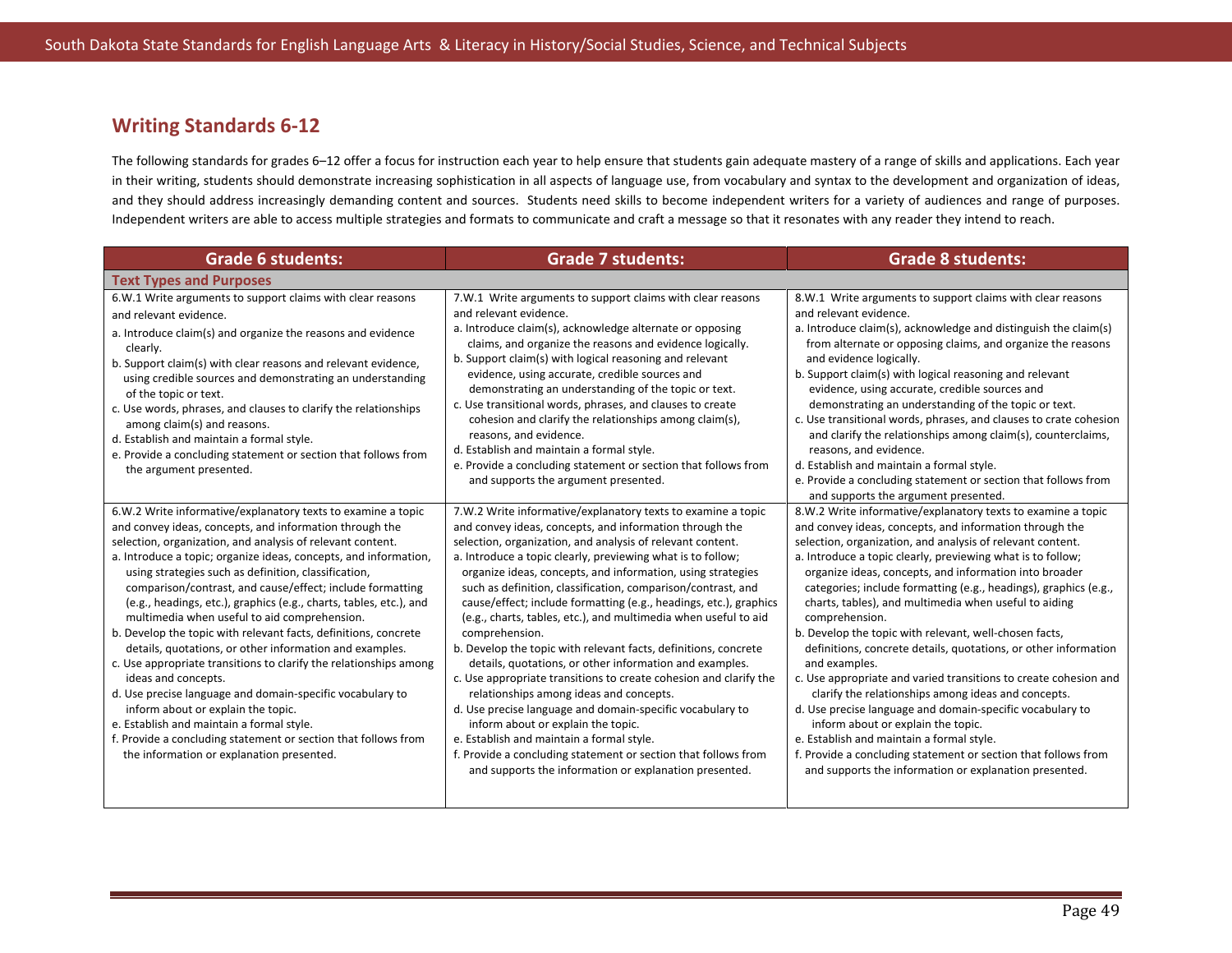# **Writing Standards 6-12**

| <b>Grade 6 students:</b>                                                                                                                                                                                                                                                                                                                                                                                                                                                                                                                                                                                                                                                                                                                                                                                                                                                                                                                                                                 | <b>Grade 7 students:</b>                                                                                                                                                                                                                                                                                                                                                                                                                                                                                                                                                                                                                                                                                                                                                                                                                                                                                                                                                                                                              | <b>Grade 8 students:</b>                                                                                                                                                                                                                                                                                                                                                                                                                                                                                                                                                                                                                                                                                                                                                                                                                                                                                                                                                                                                                                                                                |
|------------------------------------------------------------------------------------------------------------------------------------------------------------------------------------------------------------------------------------------------------------------------------------------------------------------------------------------------------------------------------------------------------------------------------------------------------------------------------------------------------------------------------------------------------------------------------------------------------------------------------------------------------------------------------------------------------------------------------------------------------------------------------------------------------------------------------------------------------------------------------------------------------------------------------------------------------------------------------------------|---------------------------------------------------------------------------------------------------------------------------------------------------------------------------------------------------------------------------------------------------------------------------------------------------------------------------------------------------------------------------------------------------------------------------------------------------------------------------------------------------------------------------------------------------------------------------------------------------------------------------------------------------------------------------------------------------------------------------------------------------------------------------------------------------------------------------------------------------------------------------------------------------------------------------------------------------------------------------------------------------------------------------------------|---------------------------------------------------------------------------------------------------------------------------------------------------------------------------------------------------------------------------------------------------------------------------------------------------------------------------------------------------------------------------------------------------------------------------------------------------------------------------------------------------------------------------------------------------------------------------------------------------------------------------------------------------------------------------------------------------------------------------------------------------------------------------------------------------------------------------------------------------------------------------------------------------------------------------------------------------------------------------------------------------------------------------------------------------------------------------------------------------------|
| <b>Text Types and Purposes (continued)</b>                                                                                                                                                                                                                                                                                                                                                                                                                                                                                                                                                                                                                                                                                                                                                                                                                                                                                                                                               |                                                                                                                                                                                                                                                                                                                                                                                                                                                                                                                                                                                                                                                                                                                                                                                                                                                                                                                                                                                                                                       |                                                                                                                                                                                                                                                                                                                                                                                                                                                                                                                                                                                                                                                                                                                                                                                                                                                                                                                                                                                                                                                                                                         |
| 6.W.3 Write narratives and other creative texts to develop real<br>or imagined experiences or events using effective technique,<br>relevant descriptive details, and well-structured event<br>sequences.<br>a. Engage and orient the reader by establishing a context and<br>introducing a narrator and/or characters; organize an event<br>sequence that unfolds naturally and logically.<br>b. Use literary and narrative techniques, such as dialogue,<br>pacing, rhythm, and description, to develop experiences,<br>events, and/or characters.<br>c. Use a variety of transition words, phrases, and clauses to<br>convey sequence and signal shifts from one time frame or<br>setting to another.<br>d. Use precise words and phrases, relevant descriptive details,<br>figurative and sensory language to convey experiences and<br>events.<br>e. Provide a conclusion that follows from and/or reflects the<br>narrated experiences or event (when appropriate to the<br>genre). | 7.W.3 Write narratives and other creative texts to develop real<br>or imagined experiences or events using effective technique,<br>relevant descriptive details, and well-structured event<br>sequences.<br>a. Engage and orient the reader by establishing a context and<br>point of view and introducing a narrator and/or characters;<br>organize an event sequence that unfolds naturally and<br>logically.<br>b. Use narrative and literary techniques, such as dialogue,<br>pacing, rhythm, and description, to develop experiences,<br>events, and/or characters.<br>c. Use a variety of transition words, phrases, and clauses to<br>convey sequence and signal shifts from one time frame or<br>setting to another.<br>d. Use precise words and phrases, relevant descriptive details,<br>and figurative and sensory language to capture the action<br>and convey experiences and events.<br>e. Provide a conclusion that follows from and/or reflects on the<br>narrated experiences or events (when appropriate to genre). | 8.W.3 Write narratives and other creative texts to develop real<br>or imagined experiences or events using effective technique,<br>relevant descriptive details, and well-structured event<br>sequences.<br>a. Engage and orient the reader by establishing a context and<br>point of view and introducing a narrator and/or characters;<br>organize an event sequence that unfolds naturally and<br>logically.<br>b. Use narrative and literary techniques, such as dialogue,<br>pacing, rhythm, description, and reflection, to develop<br>experiences, events, and/or characters.<br>c. Use a variety of transition words, phrases, and clauses to<br>convey sequence, signal shifts from one time frame or setting<br>to another, and show the relationships among experiences<br>and events.<br>d. Use precise words and phrases, relevant descriptive details,<br>and sensory and figurative language to capture the action and<br>convey experiences and events.<br>e. Provide a conclusion that follows from and reflects on the<br>narrated experiences or events (when appropriate to genre). |
| <b>Production and Distribution of Writing</b>                                                                                                                                                                                                                                                                                                                                                                                                                                                                                                                                                                                                                                                                                                                                                                                                                                                                                                                                            |                                                                                                                                                                                                                                                                                                                                                                                                                                                                                                                                                                                                                                                                                                                                                                                                                                                                                                                                                                                                                                       |                                                                                                                                                                                                                                                                                                                                                                                                                                                                                                                                                                                                                                                                                                                                                                                                                                                                                                                                                                                                                                                                                                         |
| 6.W.4 Produce clear and coherent writing in which the<br>development, organization, and style are appropriate to task,<br>purpose, and audience. (Grade-specific expectations for writing<br>types are defined in standards 1-3 above.)<br>6.W.5 Develop and strengthen writing as needed by planning,<br>drafting, revising, editing, rewriting, or trying a new approach.<br>Use guidance and support from peers and adults as needed.<br>(Editing for conventions should demonstrate command of<br>Language standards 1-3 up to and including grade 6.).                                                                                                                                                                                                                                                                                                                                                                                                                              | 7.W.4 Produce clear and coherent writing in which the<br>development, organization, and style are appropriate to task,<br>purpose, and audience. (Grade-specific expectations for writing<br>types are defined in standards 1–3 above.)<br>7.W.5 Develop and strengthen writing as needed by planning,<br>drafting, revising, editing, rewriting, or trying a new approach,<br>focusing on how well purpose and audience have been<br>addressed. Use guidance and support from peers and adults as<br>needed. (Editing for conventions should demonstrate command<br>of Language standards 1-3 up to and including grade 7.)                                                                                                                                                                                                                                                                                                                                                                                                          | 8.W.4 Produce clear and coherent writing in which the<br>development, organization, and style are appropriate to task,<br>purpose, and audience. (Grade-specific expectations for writing<br>types are defined in standards 1-3 above.)<br>8.W.5 With some guidance and support from peers and adults,<br>develop and strengthen writing as needed by planning, drafting,<br>revising, editing, rewriting, or trying a new approach, focusing<br>on how well purpose and audience have been addressed.<br>(Editing for conventions should demonstrate command of<br>Language standards 1-3 up to and including grade 8.)                                                                                                                                                                                                                                                                                                                                                                                                                                                                                |
| 6.W.6 Use technology, including the Internet, to produce and<br>publish writing as well as to interact and collaborate with<br>others. Demonstrate sufficient command of keyboarding skills<br>to type produce writing with a minimum of two-three pages in a<br>single sitting.                                                                                                                                                                                                                                                                                                                                                                                                                                                                                                                                                                                                                                                                                                         | 7.W.6 Use technology, including the Internet, to produce and<br>publish writing and link to and cite sources as well as to interact<br>and collaborate with others; demonstrate sufficient command<br>of keyboarding skills to produce writing with stamina in a single<br>sitting.                                                                                                                                                                                                                                                                                                                                                                                                                                                                                                                                                                                                                                                                                                                                                   | 8.W.6 Use technology, including the Internet, to produce and<br>publish writing and present the relationships between<br>information and ideas efficiently as well as to interact and<br>collaborate with others.                                                                                                                                                                                                                                                                                                                                                                                                                                                                                                                                                                                                                                                                                                                                                                                                                                                                                       |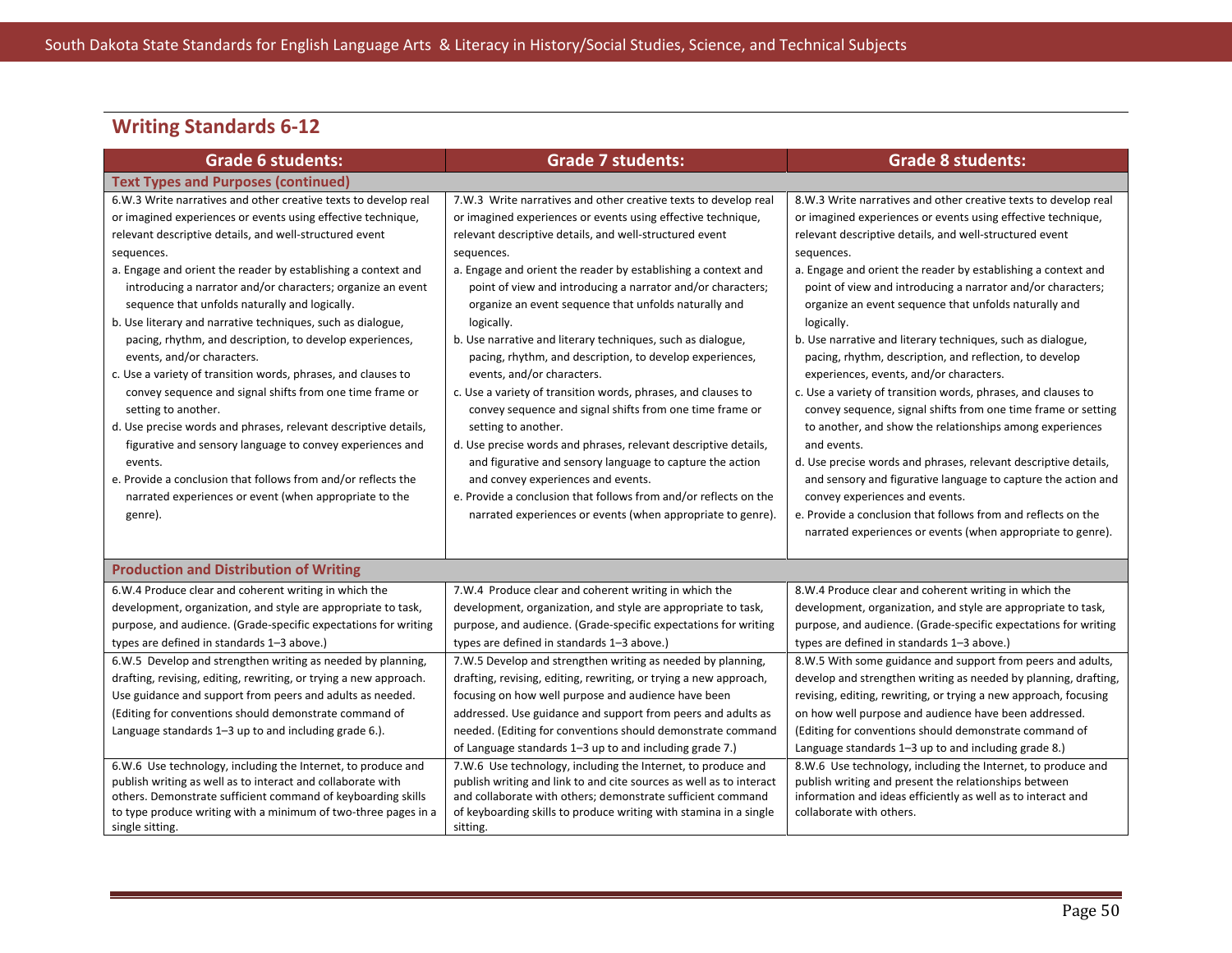| <b>Writing Standards 6-12</b>                                     |                                                                   |                                                                    |
|-------------------------------------------------------------------|-------------------------------------------------------------------|--------------------------------------------------------------------|
| <b>Grade 6 students:</b>                                          | <b>Grade 7 students:</b>                                          | <b>Grade 8 students:</b>                                           |
| <b>Research to Build and Present Knowledge</b>                    |                                                                   |                                                                    |
| 6.W.7 Conduct short research projects to answer a question,       | 7.W.7 Conduct short research projects to answer a question,       | 8.W.7 Conduct short research projects to answer a question         |
| drawing on several sources and refocusing the inquiry when        | drawing on several sources and generating additional related,     | (including a self-generated question), drawing on several          |
| appropriate.                                                      | focused questions for further research and investigation.         | sources and generating additional related, focused questions       |
|                                                                   |                                                                   | that allow for multiple avenues of exploration.                    |
| 6.W.8 Gather relevant information from multiple print and         | 7.W.8 Gather relevant information from multiple print and         | 8.W.8 Gather relevant information from multiple print and          |
| digital sources.                                                  | digital sources.                                                  | digital sources.                                                   |
| a. Assess the credibility of each source.                         | a. Use search terms effectively.                                  | a. Use search terms effectively                                    |
| b. Quote or paraphrase the data and conclusions of others         | b. Assess the credibility and accuracy of each source.            | b. Assess the credibility and accuracy of each source.             |
| while avoiding plagiarism and providing basic bibliographic       | c. Quote or paraphrase the data and conclusions of others while   | c. Quote or paraphrase the data and conclusions of others while    |
| information for sources.                                          | avoiding plagiarism.                                              | avoiding plagiarism and following a standard format for            |
|                                                                   | d. Follow a standard format for citation.                         | citation.                                                          |
| 6.W.9 Draw relevant evidence from literary or informational       | 7.W.9 Draw relevant evidence from literary or informational       | 8.W.9 Draw evidence from literary or informational texts to        |
| texts to support written analysis, reflection, and research.      | texts to support written analysis, reflection, and research.      | support analysis, reflection, and research.                        |
| a. Apply grade 6 Reading standards for literature to writing.     | a. Apply grade 7 Reading standards for literature to writing      | a. Apply grade 8 Reading standards to literature and literary      |
| b. Apply grade 6 Reading standards for informational texts to     | b. Apply grade 7 Reading standards for informational texts to     | nonfiction.                                                        |
| writing.                                                          | writing                                                           | b. Apply grade 8 Reading standards to informational and            |
|                                                                   |                                                                   | argumentative texts                                                |
| <b>Range of Writing</b>                                           |                                                                   |                                                                    |
| 6.W.10 Write routinely over extended time frames (for             | 7.W.10 Write routinely over extended time frames (for             | 8.W.10 Write routinely over extended time frames (for              |
| research, reflection, and revision) and shorter time frames for a | research, reflection, and revision) and shorter time frames for a | research, reflection, and revision) and shorter time frames in     |
| range of discipline-specific tasks, purposes, and audiences;      | range of discipline-specific tasks, purposes, and audiences;      | for a range of discipline-specific tasks, purposes, and audiences; |
| independently select writing topics and formats for personal      | independently select writing topics and formats for personal      | independently select writing topics and formats for personal       |
| enjoyment, interest, and academic tasks.                          | enjoyment, interest, and academic tasks.                          | enjoyment, interest, and academic tasks.                           |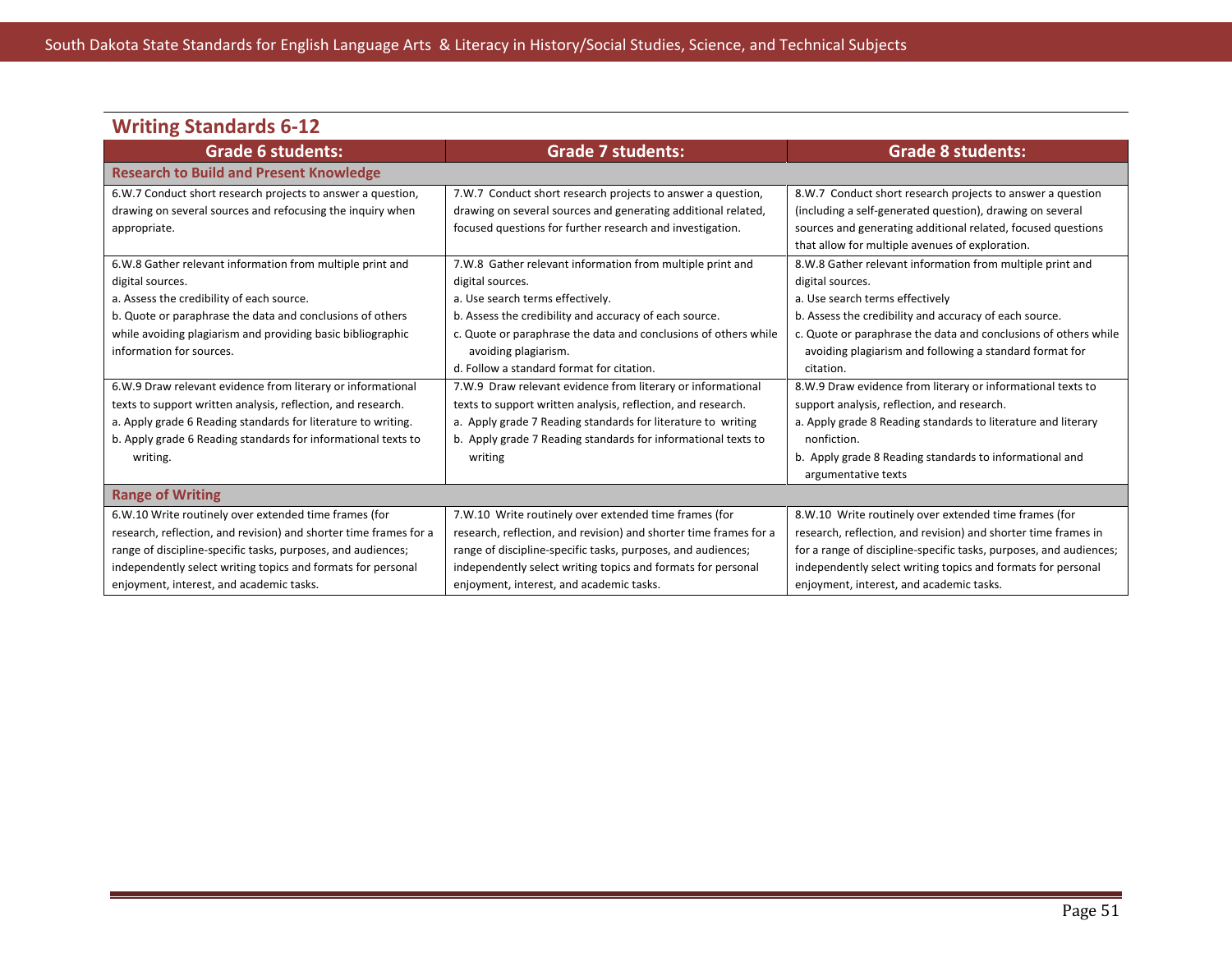## **Writing Standards 6-12**

The CCR anchor standards and high school grade-specific standards work in tandem to define college and career readiness expectations—the former providing broad standards, the latter providing additional specificity.

| <b>Grade 9-10 students:</b>                                                                                                                                                                                                                                                                                                                                                                                                                                                                                                                                                                                                                                                                                                                                                                                                                                                                                                                                                                                                                                                                                                                                                       | <b>Grade 11-12 students:</b>                                                                                                                                                                                                                                                                                                                                                                                                                                                                                                                                                                                                                                                                                                                                                                                                                                                                                                                                                                                                                                                                                                                                                                                                                                                                            |
|-----------------------------------------------------------------------------------------------------------------------------------------------------------------------------------------------------------------------------------------------------------------------------------------------------------------------------------------------------------------------------------------------------------------------------------------------------------------------------------------------------------------------------------------------------------------------------------------------------------------------------------------------------------------------------------------------------------------------------------------------------------------------------------------------------------------------------------------------------------------------------------------------------------------------------------------------------------------------------------------------------------------------------------------------------------------------------------------------------------------------------------------------------------------------------------|---------------------------------------------------------------------------------------------------------------------------------------------------------------------------------------------------------------------------------------------------------------------------------------------------------------------------------------------------------------------------------------------------------------------------------------------------------------------------------------------------------------------------------------------------------------------------------------------------------------------------------------------------------------------------------------------------------------------------------------------------------------------------------------------------------------------------------------------------------------------------------------------------------------------------------------------------------------------------------------------------------------------------------------------------------------------------------------------------------------------------------------------------------------------------------------------------------------------------------------------------------------------------------------------------------|
| <b>Text Types and Purposes</b>                                                                                                                                                                                                                                                                                                                                                                                                                                                                                                                                                                                                                                                                                                                                                                                                                                                                                                                                                                                                                                                                                                                                                    |                                                                                                                                                                                                                                                                                                                                                                                                                                                                                                                                                                                                                                                                                                                                                                                                                                                                                                                                                                                                                                                                                                                                                                                                                                                                                                         |
| 9-10.W.1 Write arguments to support claims in an analysis of substantive topics or texts, using<br>valid reasoning and relevant and sufficient evidence.<br>a. Introduce precise claim(s), distinguish the claim(s) from alternate or opposing claims, and<br>create an organization that establishes clear relationships among claim(s), counterclaims,<br>reasons, and evidence.<br>b. Develop claim(s) and counterclaims fairly, supplying evidence for each while pointing out the<br>strengths and limitations of both in a manner that anticipates the audience's knowledge level<br>and concerns.<br>c. Use transitional words, phrases, and clauses to link the major sections of the text, create<br>cohesion, and clarify the relationships between claim(s) and reasons, between reasons and<br>evidence, and between claim(s) and counterclaims.<br>d. Establish and maintain a formal style and objective tone while attending to the norms and<br>conventions of the discipline in which they are writing.<br>e. Provide a concluding statement or section that follows from and supports the argument<br>presented.                                                | 11-12.W.1 Write arguments to support claims in an analysis of substantive topics or texts, using<br>valid reasoning and relevant and sufficient evidence.<br>a. Introduce precise, knowledgeable claim(s), establish the significance of the claim(s), distinguish<br>the claim(s) from alternate or opposing claims, and create an organization that logically<br>sequences claim(s), counterclaims, reasons, and evidence.<br>b. Develop claim(s) and counterclaims fairly and thoroughly, supplying the most relevant<br>evidence for each while pointing out the strengths and limitations of both in a manner that<br>anticipates the audience's knowledge level, concerns, values, and possible biases.<br>c. Use transitional words, phrases, and clauses as well as varied syntax to link the major sections<br>of the text, create cohesion, and clarify the relationships between claim(s) and reasons,<br>between reasons and evidence, and between claim(s) and counterclaims.                                                                                                                                                                                                                                                                                                              |
| 9-10.W.2 Write informative/explanatory texts to examine and convey complex ideas, concepts,<br>and information clearly and accurately through the effective selection, organization, and analysis<br>of content.<br>a. Introduce a topic; organize complex ideas, concepts, and information to make important<br>connections and distinctions; include formatting (e.g., headings), graphics (e.g., figures, tables),<br>and multimedia when useful to aiding comprehension.<br>b. Develop the topic with well-chosen, relevant, and sufficient facts, extended definitions, concrete<br>details, quotations, or other information and examples appropriate to the audience's knowledge<br>of the topic.<br>c. Use appropriate and varied transitions to link the major sections of the text, create cohesion,<br>and clarify the relationships among complex ideas and concepts.<br>d. Use precise language and domain-specific vocabulary to manage the complexity of the topic.<br>e. Provide a concluding statement or section that follows from and supports the information or<br>explanation presented (e.g., articulating implications or the significance of the topic). | 11-12.W.2 Write informative/explanatory texts to examine and convey complex ideas, concepts,<br>and information clearly and accurately through the effective selection, organization, and analysis<br>of content.<br>a. Introduce a topic; organize complex ideas, concepts, and information so that each new element<br>builds on that which precedes it to create a unified whole; include formatting (e.g., headings),<br>graphics (e.g., figures, tables), and multimedia when useful to aiding comprehension.<br>b. Develop the topic thoroughly by selecting the most significant and relevant facts, extended<br>definitions, concrete details, quotations, or other information and examples appropriate to the<br>audience's knowledge of the topic.<br>c. Use appropriate and varied transitions and syntax to link the major sections of the text, create<br>cohesion, and clarify the relationships among complex ideas and concepts.<br>d. Use precise language, domain-specific vocabulary, and techniques such as metaphor, simile,<br>and analogy to manage the complexity of the topic. e. Provide a concluding statement or<br>section that follows from and supports the information or explanation presented (e.g.,<br>articulating implications or the significance of the topic). |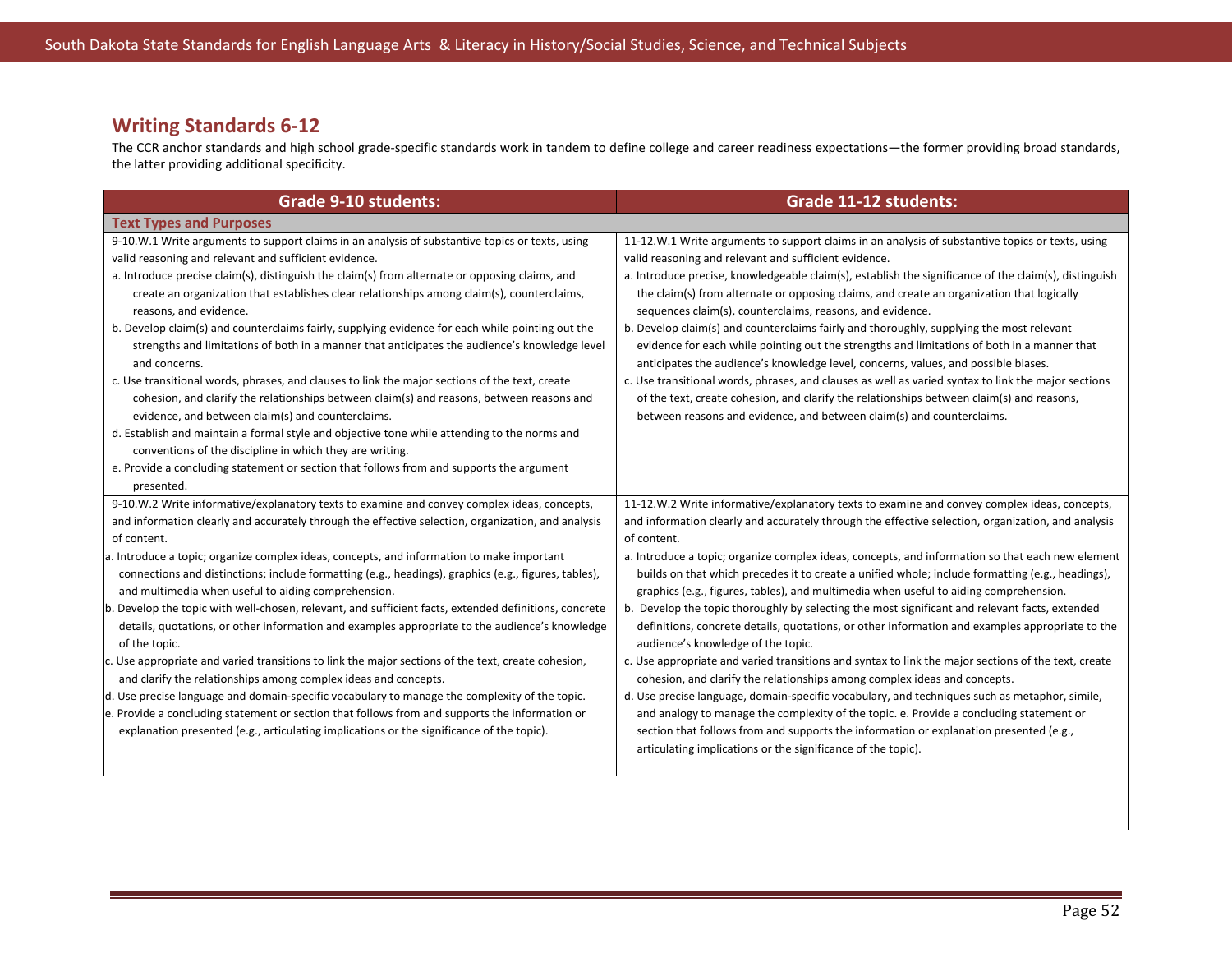| <b>Writing Standards 6-12</b>                                                                                                                                                                                                                                                                                                                                                                                                                                                                                                                                                                                                                                                                                                                                                                                                                                                                                                                                                                                                                |                                                                                                                                                                                                                                                                                                                                                                                                                                                                                                                                                                                                                                                                                                                                                                                                                                                                                                                                                                                                                                                                 |
|----------------------------------------------------------------------------------------------------------------------------------------------------------------------------------------------------------------------------------------------------------------------------------------------------------------------------------------------------------------------------------------------------------------------------------------------------------------------------------------------------------------------------------------------------------------------------------------------------------------------------------------------------------------------------------------------------------------------------------------------------------------------------------------------------------------------------------------------------------------------------------------------------------------------------------------------------------------------------------------------------------------------------------------------|-----------------------------------------------------------------------------------------------------------------------------------------------------------------------------------------------------------------------------------------------------------------------------------------------------------------------------------------------------------------------------------------------------------------------------------------------------------------------------------------------------------------------------------------------------------------------------------------------------------------------------------------------------------------------------------------------------------------------------------------------------------------------------------------------------------------------------------------------------------------------------------------------------------------------------------------------------------------------------------------------------------------------------------------------------------------|
| <b>Grade 9-10 students:</b>                                                                                                                                                                                                                                                                                                                                                                                                                                                                                                                                                                                                                                                                                                                                                                                                                                                                                                                                                                                                                  | <b>Grade 11-12 students:</b>                                                                                                                                                                                                                                                                                                                                                                                                                                                                                                                                                                                                                                                                                                                                                                                                                                                                                                                                                                                                                                    |
| <b>Text Types and Purposes (continued)</b>                                                                                                                                                                                                                                                                                                                                                                                                                                                                                                                                                                                                                                                                                                                                                                                                                                                                                                                                                                                                   |                                                                                                                                                                                                                                                                                                                                                                                                                                                                                                                                                                                                                                                                                                                                                                                                                                                                                                                                                                                                                                                                 |
| 9-10.W.3 Write narratives or other creative texts to develop real or imagined experiences or<br>events using effective technique, well-chosen details, and well-structured event sequences.<br>a. Engage and orient the reader by setting out a problem, situation, or observation, establishing<br>one or multiple point(s) of view, and introducing a narrator and/or characters; create a smooth<br>progression of experiences or events.<br>b. Use narrative or literary techniques, such as dialogue, pacing, rhythm, description, reflection,<br>and multiple plot lines, to develop experiences, events, and/or characters.<br>c. Use a variety of techniques to sequence events so that they build on one another to create a<br>coherent whole.<br>d. Use precise words and phrases, telling details, and sensory and figurative language to convey a<br>vivid picture of the experiences, events, setting, and/or characters.<br>e. Provide a conclusion (when appropriate to the genre) that follows from and reflects on what is | 11-12.W.3 Write narratives or other creative texts to develop real or imagined experiences or<br>events using effective technique, well-chosen details, and well-structured event sequences.<br>a. Engage and orient the reader by setting out a problem, situation, or observation and its<br>significance, establishing one or multiple point(s) of view, and introducing a narrator and/or<br>characters; create a smooth progression of experiences or events.<br>b. Use literary or narrative techniques, such as dialogue, pacing, description, reflection, and<br>multiple plot lines, to develop experiences, events, and/or characters.<br>c. Use a variety of techniques to sequence events so that they build on one another to create a<br>coherent whole and build toward a particular tone and outcome (e.g., a sense of mystery,<br>suspense, growth, or resolution).<br>d. Use precise words and phrases, telling details, figurative and sensory language to convey a<br>vivid picture of the experiences, events, setting, and/or characters. |
| experienced, observed, or resolved over the course of the narrative or creative text.                                                                                                                                                                                                                                                                                                                                                                                                                                                                                                                                                                                                                                                                                                                                                                                                                                                                                                                                                        | e. Provide a conclusion (when appropriate to the genre) that follows from and reflects on what is<br>experienced, observed, or resolved over the course of the narrative or creative text.                                                                                                                                                                                                                                                                                                                                                                                                                                                                                                                                                                                                                                                                                                                                                                                                                                                                      |
| <b>Production and Distribution of Writing</b>                                                                                                                                                                                                                                                                                                                                                                                                                                                                                                                                                                                                                                                                                                                                                                                                                                                                                                                                                                                                |                                                                                                                                                                                                                                                                                                                                                                                                                                                                                                                                                                                                                                                                                                                                                                                                                                                                                                                                                                                                                                                                 |
| 9-10.W.4 Produce clear and coherent writing in which the development, organization, style, and<br>tone are appropriate to task, purpose, and audience.                                                                                                                                                                                                                                                                                                                                                                                                                                                                                                                                                                                                                                                                                                                                                                                                                                                                                       | 11-12.W.4 Produce clear and coherent writing in which the development, organization, style and<br>tone are appropriate to grade-specific task, purpose, and audience.                                                                                                                                                                                                                                                                                                                                                                                                                                                                                                                                                                                                                                                                                                                                                                                                                                                                                           |
| 9-10.W.5 Use a writing process to develop and strengthen writing as needed by planning,<br>revising, editing, rewriting, or trying a new approach, addressing what is most significant for a<br>specific purpose and audience. Use guidance and support from peers and adults as needed.<br>(Editing for conventions should demonstrate command of Language standards 1-3 up to and<br>including grades 9-10.)                                                                                                                                                                                                                                                                                                                                                                                                                                                                                                                                                                                                                               | 11-12.W.5 Use a writing process to develop and strengthen writing as needed by planning,<br>revising, editing, rewriting, or trying a new approach, focusing on addressing what is most<br>significant for a specific purpose and audience. (Editing for conventions should demonstrate<br>command of Language standards 1–3 up to and including grades 11–12.)                                                                                                                                                                                                                                                                                                                                                                                                                                                                                                                                                                                                                                                                                                 |
| 9-10.W.6 Use technology, including the Internet, to produce, publish, and update individual or<br>shared writing products, taking advantage of technology's capacity to link to other information<br>and to display information flexibly and dynamically.                                                                                                                                                                                                                                                                                                                                                                                                                                                                                                                                                                                                                                                                                                                                                                                    | 11-12.W.6 Use technology, including the Internet, to produce, publish, and update individual or<br>shared writing products in response to ongoing feedback, including new arguments or<br>information.                                                                                                                                                                                                                                                                                                                                                                                                                                                                                                                                                                                                                                                                                                                                                                                                                                                          |
| <b>Research to Build and Present Knowledge</b>                                                                                                                                                                                                                                                                                                                                                                                                                                                                                                                                                                                                                                                                                                                                                                                                                                                                                                                                                                                               |                                                                                                                                                                                                                                                                                                                                                                                                                                                                                                                                                                                                                                                                                                                                                                                                                                                                                                                                                                                                                                                                 |
| 9-10.W.7 Conduct short as well as more sustained research projects to answer a question<br>(including a self-generated question) or solve a problem; narrow or broaden the inquiry when<br>appropriate; synthesize multiple sources on the subject, demonstrating understanding of the<br>subject under investigation.                                                                                                                                                                                                                                                                                                                                                                                                                                                                                                                                                                                                                                                                                                                       | 11-12.W.7 Conduct short as well as more sustained research projects to answer a question<br>(including a self-generated question) or solve a problem; narrow or broaden the inquiry when<br>appropriate; synthesize multiple sources on the subject, demonstrating understanding of the<br>subject under investigation.                                                                                                                                                                                                                                                                                                                                                                                                                                                                                                                                                                                                                                                                                                                                         |
| 9-10.W.8 Gather relevant information from multiple authoritative print and digital sources, using<br>advanced searches effectively; assess the usefulness of each source in answering the research<br>question; integrate information into the text selectively to maintain the flow of ideas, avoiding<br>plagiarism and following a standard format for citation.                                                                                                                                                                                                                                                                                                                                                                                                                                                                                                                                                                                                                                                                          | 11-12.W.8 Gather relevant information from multiple authoritative print and digital sources,<br>using advanced searches effectively; assess the strengths and limitations of each source in terms<br>of the task, purpose, and audience; integrate information into the text selectively to maintain the<br>flow of ideas, avoiding plagiarism and overreliance on any one source and following a standard<br>format for citation.                                                                                                                                                                                                                                                                                                                                                                                                                                                                                                                                                                                                                              |
| 9-10.W.9 Draw relevant evidence from literary or informational texts to support analysis,<br>reflection, and research.                                                                                                                                                                                                                                                                                                                                                                                                                                                                                                                                                                                                                                                                                                                                                                                                                                                                                                                       | 11-12.W.9 Draw relevant evidence from literary or informational texts to support analysis,<br>reflection, and research.                                                                                                                                                                                                                                                                                                                                                                                                                                                                                                                                                                                                                                                                                                                                                                                                                                                                                                                                         |
| a. Apply grades 9–10 Reading standards for literature to writing.<br>b. Apply grades 9–10 Reading standards for literary fiction and nonfiction to writing                                                                                                                                                                                                                                                                                                                                                                                                                                                                                                                                                                                                                                                                                                                                                                                                                                                                                   | a. Apply grades 11–12 Reading standards to for literature to writing.<br>b. Apply grades 11–12 Reading standards for literary nonfiction to writing.                                                                                                                                                                                                                                                                                                                                                                                                                                                                                                                                                                                                                                                                                                                                                                                                                                                                                                            |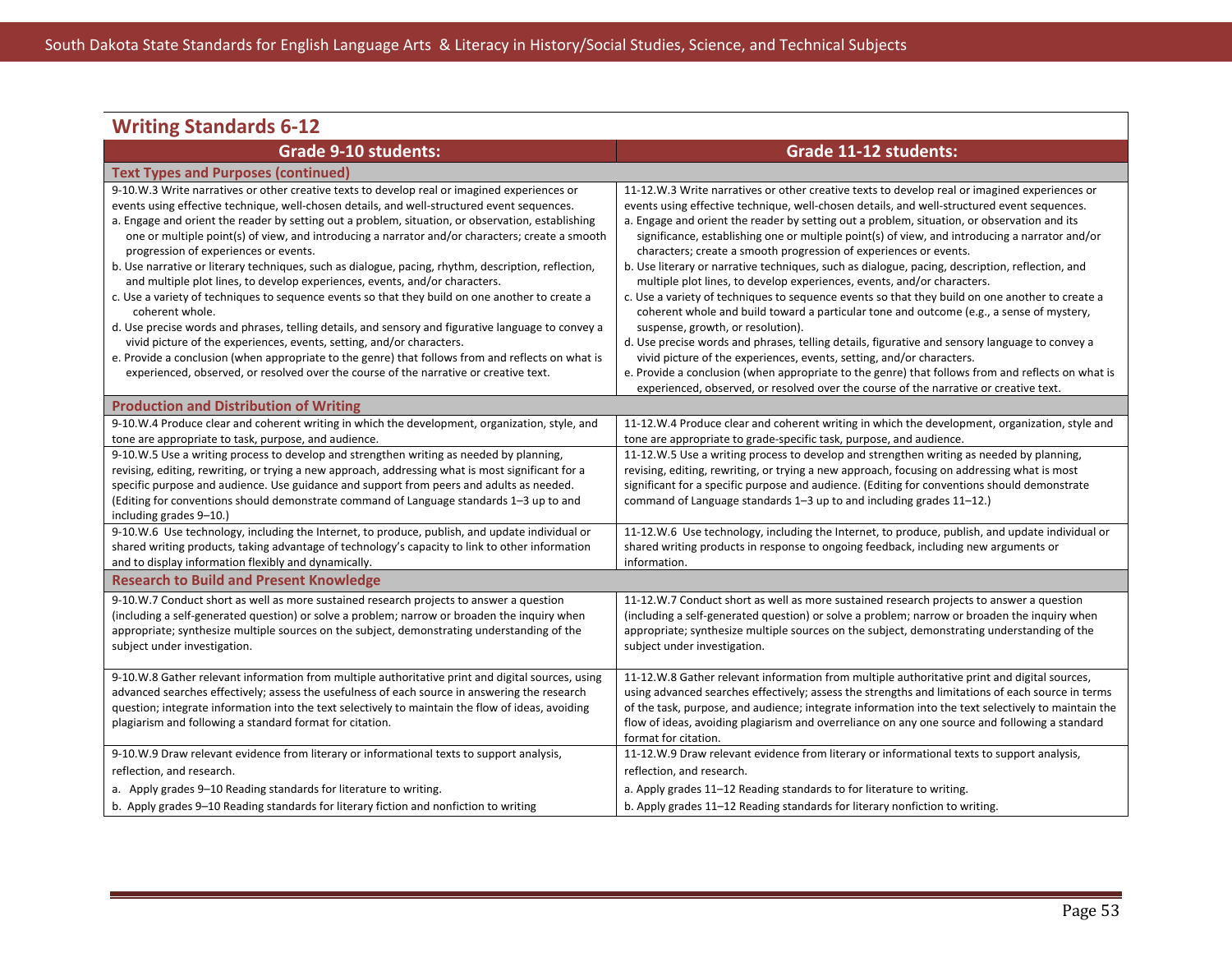| Grade 9-10 students:                                                                             | l Grade 11-12 students: 1                                                                            |
|--------------------------------------------------------------------------------------------------|------------------------------------------------------------------------------------------------------|
| <b>Range of Writing</b>                                                                          |                                                                                                      |
| 9-10.W.10 Write routinely over extended time frames (for research, reflection, and revision) and | 11-12.W.10 Write routinely over extended time frames (time for research, reflection, and             |
| shorter time frames for a range of tasks, purposes, and audiences; independently select writing  | revision) and shorter time frames (a single sitting or a day or two) for a range of tasks, purposes, |
| topics and formats for personal enjoyment, interest, and academic tasks.                         | and audiences; independently select writing topics and formats for personal enjoyment, interest,     |
|                                                                                                  | and academic tasks.                                                                                  |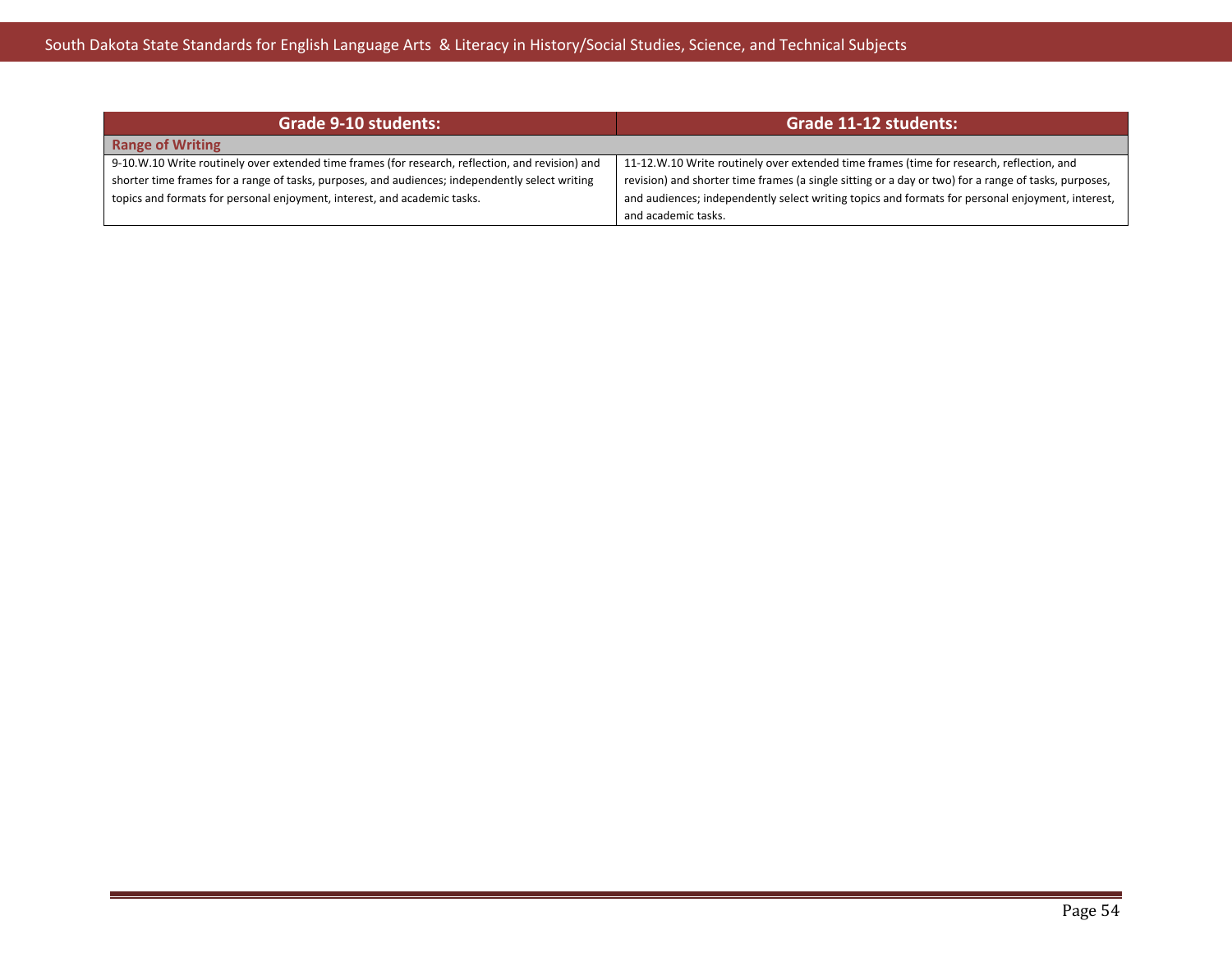## **College and Career Readiness Anchor Standards for Speaking and Listening**

The grades 6–12 standards on the following pages define what students should understand and be able to do by the end of each grade. They correspond to the College and Career Readiness (CCR) anchor standards below by number. The CCR and grade-specific standards are necessary complements—the former providing broad standards, the latter providing additional specificity—that together define the skills and understandings that all students must demonstrate.

To become college and career ready, students must have ample opportunities to take part in a variety of rich, structured conversations—as part of a whole class, in small groups, and with a partner—built around important content in various domains. They must be able to contribute appropriately to these conversations, to make comparisons and contrasts, and to analyze and synthesize a multitude of ideas in accordance with the standards of evidence appropriate to a particular discipline. Whatever their intended major or profession, high school graduates will depend heavily on their ability to listen attentively to others so that they are able to build on others' meritorious ideas while expressing their own clearly and persuasively. New technologies have broadened and expanded the role that speaking and listening play in acquiring and sharing knowledge and have tightened their link to other forms of communication. The Internet has accelerated the speed at which connections between speaking, listening, reading, and writing can be made, requiring that students be ready to use these modalities nearly simultaneously. Technology itself is changing quickly, creating a new urgency for students to be adaptable in response to change.

#### **Comprehension and Collaboration**

- 1. Prepare for and participate effectively in a range of conversations and collaborations with diverse partners, building on others' ideas and expressing their own clearly and persuasively.
- 2. Integrate and evaluate information presented in diverse media and formats, including visually, quantitatively, and orally.
- 3. Evaluate a speaker's point of view, reasoning, and use of evidence and rhetoric.

## **Presentation of Knowledge and Ideas**

- 4. Present information, findings, and supporting evidence such that listeners can follow the line of reasoning and the organization, development, and style are appropriate to task, purpose, and audience.
- 5. Make strategic use of digital media and visual displays of data to express information and enhance understanding of presentations.
- 6. Adapt speech to a variety of contexts and communicative tasks, demonstrating command of formal English when indicated or appropriate.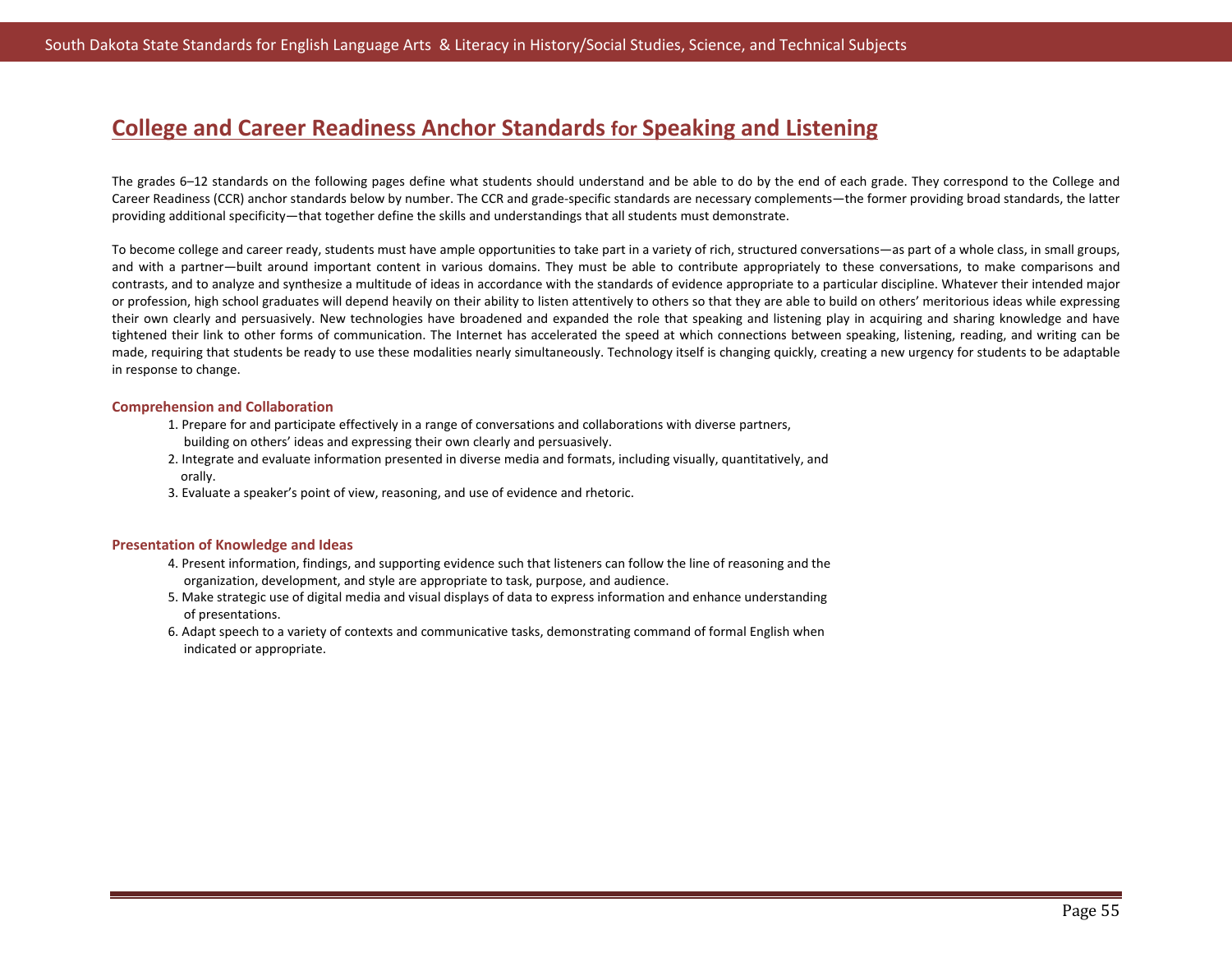# **Speaking and Listening Standards 6-12**

The following standards for grades 6–12 offer a focus for instruction in each year to help ensure that students gain adequate mastery of a range of skills and applications. Students advancing through the grades are expected to meet each year's grade-specific standards and retain or further develop skills and understandings mastered in preceding grades.

| <b>Grade 6 students:</b>                                            | <b>Grade 7 students:</b>                                            | <b>Grade 8 students:</b>                                            |
|---------------------------------------------------------------------|---------------------------------------------------------------------|---------------------------------------------------------------------|
| <b>Comprehension and Collaboration</b>                              |                                                                     |                                                                     |
| 6. SL. 1 Engage effectively in a range of collaborative discussions | 7. SL. 1 Engage effectively in a range of collaborative discussions | 8. SL. 1 Engage effectively in a range of collaborative discussions |
| (one-on-one, in groups, and teacher-led) with partners on grade     | (one-on-one, in groups, and teacher-led) with diverse partners      | (one-on-one, in groups, and teacher-led) with diverse partners      |
| 6 topics, texts, and issues, building on others' ideas and          | on grade 7 topics, texts, and issues, building on others' ideas     | on grade 8 topics, texts, and issues, building on others' ideas     |
| expressing their own clearly.                                       | and expressing their own clearly.                                   | and expressing their own clearly.                                   |
| a. Come to discussions prepared having read or studied              | a. Come to discussions prepared, having read or researched          | a. Come to discussions prepared, having read or researched          |
| required material; explicitly draw on that preparation by           | material under study; explicitly draw on that preparation by        | material under study; explicitly draw on that preparation by        |
| referring to evidence on the topic, text, or issue to probe and     | referring to evidence on the topic, text, or issue to probe and     | referring to evidence on the topic, text, or issue to probe         |
| reflect on ideas under discussion.                                  | reflect on ideas under discussion.                                  | and reflect on ideas under discussion.                              |
| b. Follow rules for collegial discussions, set specific goals and   | b. Follow rules for collegial discussions, track progress toward    | b. Follow rules for collegial discussions and decision-making,      |
| deadlines, and define individual roles as needed.                   | specific goals and deadlines, and define individual roles as        | track progress toward specific goals and deadlines, and             |
| c. Pose and respond to specific questions with elaboration and      | needed.                                                             | define individual roles as needed.                                  |
| detail by making comments that contribute to the topic, text,       | c. Pose questions that elicit elaboration and respond to others'    | c. Pose questions that connect the ideas of several speakers and    |
| or issue under discussion.                                          | questions and comments with relevant observations and               | respond to others' questions and comments with relevant             |
| d. Review the key ideas expressed and demonstrate                   | ideas that bring the discussion back on topic as needed.            | evidence, observations, and ideas.                                  |
| understanding of multiple perspectives through reflection and       | d. Acknowledge new information expressed by others and,             | d. Acknowledge new information expressed by others, and,            |
| paraphrasing.                                                       | when warranted, modify their own views.                             | when warranted, qualify or justify their own views in light of      |
| e. Cooperate, mediate, and problem solve to make decisions as       | e. Cooperate, mediate, and problem solve to make decisions as       | the evidence presented.                                             |
| appropriate for productive group discussion.                        | appropriate for productive group discussion.                        | e. Cooperate, mediate, and problem solve to make decisions as       |
|                                                                     |                                                                     | appropriate for productive group discussion.                        |
| 6.SL.2 Interpret information presented in diverse media and         | 7.SL.2 Analyze the main ideas and supporting details presented      | 8.SL.2 Analyze the main ideas and supporting details presented      |
| formats (e.g., visually, quantitatively, orally) and explain how it | in diverse media and formats (e.g., visually, quantitatively,       | in diverse media and formats and evaluate the motives (e.g.,        |
| contributes to a topic, text, or issue under study.                 | orally) and explain how the ideas clarify a topic, text, or issue   | social, commercial, political) behind its presentation.             |
|                                                                     | under study.                                                        |                                                                     |
| 6.SL.3 Delineate (break down) a speaker's argument and              | 7.SL.3 Delineate (break down) a speaker's argument and              | 8.SL.3 Delineate (break down) a speaker's argument and              |
| specific claims, distinguishing claims that are supported by        | specific claims, evaluating the soundness of the reasoning and      | specific claims, evaluating the soundness of the reasoning and      |
| reasons and evidence from claims that are not.                      | the relevance and sufficiency of the evidence.                      | relevance and sufficiency of the evidence and identifying when      |
|                                                                     |                                                                     | irrelevant evidence is introduced.                                  |
|                                                                     |                                                                     |                                                                     |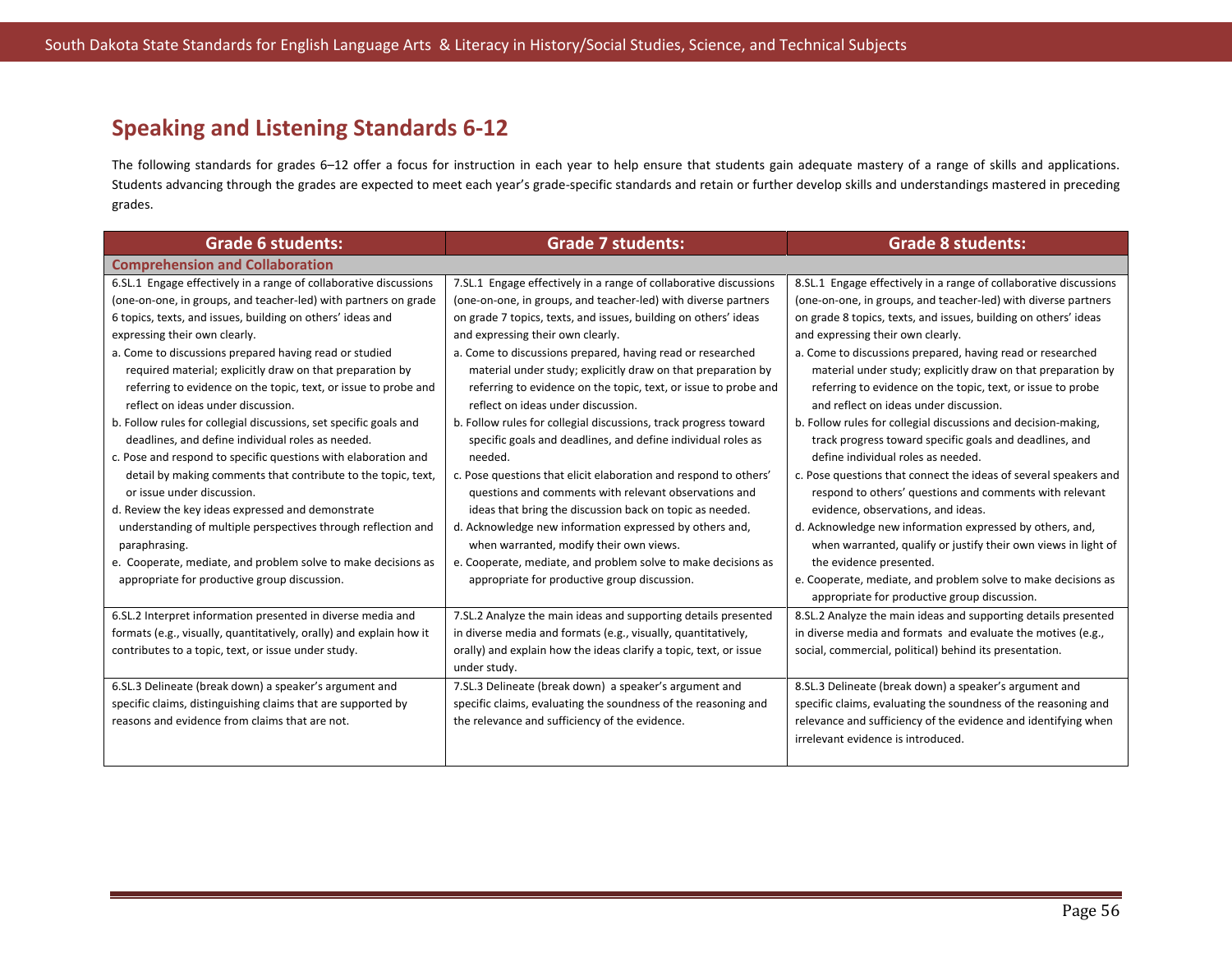# **Speaking and Listening Standards 6-12**

| Grade 6 students:                                              | <b>Grade 7 students:</b>                                          | <b>Grade 8 students:</b>                                          |
|----------------------------------------------------------------|-------------------------------------------------------------------|-------------------------------------------------------------------|
| <b>Presentation of Knowledge and Ideas</b>                     |                                                                   |                                                                   |
| 6.SL.4 Present claims and findings, sequencing ideas logically | 7.SL.4 Present claims and findings, emphasizing salient points in | 8.SL.4 Present claims and findings, emphasizing salient points in |
| and using pertinent descriptions, facts, and details to        | a focused, coherent manner with pertinent descriptions, facts,    | a focused, coherent manner with relevant evidence, sound valid    |
| accentuate main ideas or themes; use appropriate eye contact,  | details, and examples; use appropriate eye contact, adequate      | reasoning, and well-chosen details; use appropriate eye           |
| adequate volume, and clear pronunciation.                      | volume, and clear pronunciation.                                  | contact, adequate volume, and clear pronunciation.                |
| 6.SL.5 Include multimedia components (e.g., graphics, images,  | 7.SL.5 Include multimedia components and visual displays in       | 8.SL.5 Integrate multimedia and visual displays into              |
| music, sound) and visual displays in presentations to clarify  | presentations to clarify claims and findings and emphasize        | presentations to clarify information, strengthen claims and       |
| information.                                                   | salient points.                                                   | evidence, and add interest.                                       |
| 6. SL. 6 Adapt speech to a variety of contexts, audience, and  | 7. SL.6 Adapt speech to a variety of contexts, audiences, and     | 8.SL.6 Adapt speech to a variety of contexts and tasks, using     |
| tasks, using feedback from self and others and demonstrating   | tasks, using self-reflection and feedback from others and         | self-reflection and feedback from others and demonstrating        |
| command of formal English when indicated or appropriate. (See  | demonstrating command of formal English when indicated or         | command of formal English when indicated or appropriate. (See     |
| grade 6 Language standards 1 and 3 for specific expectations.) | appropriate. (See grade 7 Language standards 1 and 3 for          | grade 8 Language standards 1 and 3 for specific expectations.)    |
|                                                                | specific expectations.)                                           |                                                                   |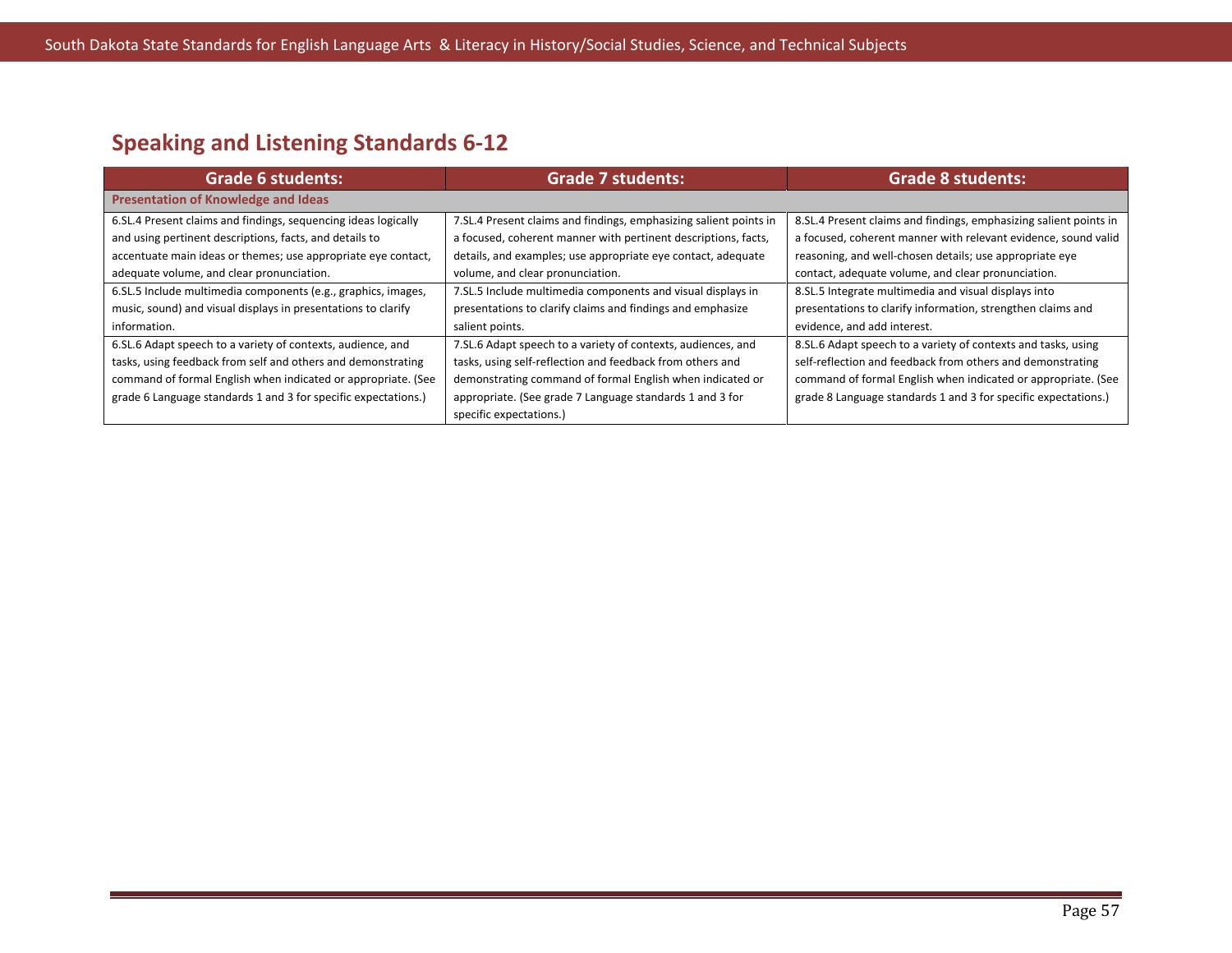## **Speaking and Listening Standards 6-12**

The CCR anchor standards and high school grade-specific standards work in tandem to define college and career readiness expectations—the former providing broad standards, the latter providing additional specificity.

| <b>Grade 9-10 students:</b>                                                                                                                                                                                                                                                                                                                                                                                                                                                                                                                                                                                                                                                                                                                                                                                                                                                                                                                                                                                                                        | <b>Grade 11-12 students:</b>                                                                                                                                                                                                                                                                                                                                                                                                                                                                                                                                                                                                                                                                                                                                                                                                                                                                                                                                                                                                                                                                             |
|----------------------------------------------------------------------------------------------------------------------------------------------------------------------------------------------------------------------------------------------------------------------------------------------------------------------------------------------------------------------------------------------------------------------------------------------------------------------------------------------------------------------------------------------------------------------------------------------------------------------------------------------------------------------------------------------------------------------------------------------------------------------------------------------------------------------------------------------------------------------------------------------------------------------------------------------------------------------------------------------------------------------------------------------------|----------------------------------------------------------------------------------------------------------------------------------------------------------------------------------------------------------------------------------------------------------------------------------------------------------------------------------------------------------------------------------------------------------------------------------------------------------------------------------------------------------------------------------------------------------------------------------------------------------------------------------------------------------------------------------------------------------------------------------------------------------------------------------------------------------------------------------------------------------------------------------------------------------------------------------------------------------------------------------------------------------------------------------------------------------------------------------------------------------|
| <b>Comprehension an Collaboration</b>                                                                                                                                                                                                                                                                                                                                                                                                                                                                                                                                                                                                                                                                                                                                                                                                                                                                                                                                                                                                              |                                                                                                                                                                                                                                                                                                                                                                                                                                                                                                                                                                                                                                                                                                                                                                                                                                                                                                                                                                                                                                                                                                          |
| 9-10.SL.1 Initiate and participate effectively in a variety of collaborative discussions (one-on-one,<br>in groups, and teacher-led) on grades 9-10 topics, texts, and issues, building on others' ideas and<br>expressing their own clearly and persuasively.<br>a. Come to discussions prepared having read and researched material under study; explicitly draw<br>on that preparation by referring to evidence from texts and other research on the topic or<br>issue to stimulate a thoughtful, well-reasoned exchange of ideas.<br>b. Collaborate with peers to set rules for collegial discussions and decision-making (e.g., informal<br>consensus, taking votes on key issues, and presentation of alternate views), clear goals and<br>deadlines, and individual roles as needed.<br>c. Propel conversations by posing and responding to questions that relate the current discussion<br>to broader themes or larger ideas; actively incorporate others into the discussion; and clarify,<br>verify, or challenge ideas and conclusions. | 11-12.SL.1 Initiate and participate effectively in a range variety of collaborative discussions (one-<br>on-one, in groups, and teacher-led) on grades 11-12 topics, texts, and issues, building on others'<br>ideas and expressing their own clearly and persuasively.<br>a. Come to discussions prepared, having read and researched material under study; explicitly<br>draw on that preparation by referring to evidence from texts and other research on the topic<br>or issue to stimulate a thoughtful, well-reasoned exchange of ideas.<br>b. Collaborate with peers to promote civil, democratic discussions and decision-making, set clear<br>goals and deadlines, and establish individual roles as needed.<br>c. Propel conversations by posing and responding to questions that probe reasoning and<br>evidence; ensure a hearing for a full range of positions on a topic or issue; clarify, verify, or<br>challenge ideas and conclusions; and promote divergent and creative perspectives.<br>d. Respond thoughtfully to diverse perspectives; synthesize comments, claims, and evidence |
| d. Respond thoughtfully to various perspectives, summarize points of agreement and<br>disagreement, and, when warranted, qualify or justify their own views and understanding and<br>make new connections in light of the evidence and reasoning presented.<br>9-10.SL.2 Integrate multiple sources of information presented in diverse media or formats (e.g.,<br>visually, quantitatively, orally), evaluating the credibility and accuracy of each source.                                                                                                                                                                                                                                                                                                                                                                                                                                                                                                                                                                                      | made on all sides of an issue; resolve contradictions when possible; and determine what<br>additional information or research is required to deepen the investigation or complete the<br>task.<br>11-12. SL. 2 Integrate multiple sources of information presented in diverse media or formats (e.g.,<br>visually, quantitatively, orally) in order to make informed decisions and solve problems,<br>evaluating the credibility and accuracy of each source and noting any discrepancies among the                                                                                                                                                                                                                                                                                                                                                                                                                                                                                                                                                                                                      |
| 9-10.SL.3 Evaluate a speaker's point of view, reasoning, intended audience, and use of evidence<br>and rhetoric, identifying any faulty reasoning or exaggerated or distorted evidence.                                                                                                                                                                                                                                                                                                                                                                                                                                                                                                                                                                                                                                                                                                                                                                                                                                                            | data.<br>11-12.SL.3 Evaluate a speaker's point of view, reasoning, intended audience, and use of evidence<br>and rhetoric, assessing the stance, premises, links among ideas, word choice, points of emphasis,<br>and tone used.                                                                                                                                                                                                                                                                                                                                                                                                                                                                                                                                                                                                                                                                                                                                                                                                                                                                         |
| <b>Presentation of Knowledge and Ideas</b>                                                                                                                                                                                                                                                                                                                                                                                                                                                                                                                                                                                                                                                                                                                                                                                                                                                                                                                                                                                                         |                                                                                                                                                                                                                                                                                                                                                                                                                                                                                                                                                                                                                                                                                                                                                                                                                                                                                                                                                                                                                                                                                                          |
| 9-10.SL.4 Present information, findings, and supporting evidence clearly, concisely, and logically<br>such that listeners can follow the line of reasoning and the organization, development, substance,<br>and style are appropriate to purpose, audience, and task.                                                                                                                                                                                                                                                                                                                                                                                                                                                                                                                                                                                                                                                                                                                                                                              | 11-12.SL.4 Present information, findings, and supporting evidence while respecting intellectual<br>property; convey a clear and distinct perspective, such that listeners can follow the line of<br>reasoning, alternative or opposing perspectives are addressed, and the organization,<br>development, substance, and style are appropriate to purpose, audience, and a range of formal<br>and informal tasks.                                                                                                                                                                                                                                                                                                                                                                                                                                                                                                                                                                                                                                                                                         |
| 9-10.SL.5 Integrate digital media (e.g., textual, graphical, audio, visual, and interactive elements)<br>in presentations to enhance understanding of findings, reasoning, and evidence and to add<br>interest.                                                                                                                                                                                                                                                                                                                                                                                                                                                                                                                                                                                                                                                                                                                                                                                                                                    | 11-12.SL.5 Make strategic use of digital media (e.g., textual, graphical, audio, visual, and<br>interactive elements) in presentations to enhance understanding of findings, reasoning, and<br>evidence and to add interest.                                                                                                                                                                                                                                                                                                                                                                                                                                                                                                                                                                                                                                                                                                                                                                                                                                                                             |
| 9-10.SL.6 Adapt speech to a variety of contexts, audiences, and tasks, using self-reflection and<br>feedback from others, demonstrating a command of formal English when indicated or<br>appropriate. (See grades 9–10 Language standards 1 and 3 for specific expectations.)                                                                                                                                                                                                                                                                                                                                                                                                                                                                                                                                                                                                                                                                                                                                                                      | 11-12.SL.6 Adapt speech to a variety of contexts, audience, tasks, and feedback from self and<br>others, demonstrating a command of formal English when indicated or appropriate. (See grades<br>11-12 Language standards 1 and 3 for specific expectations.)                                                                                                                                                                                                                                                                                                                                                                                                                                                                                                                                                                                                                                                                                                                                                                                                                                            |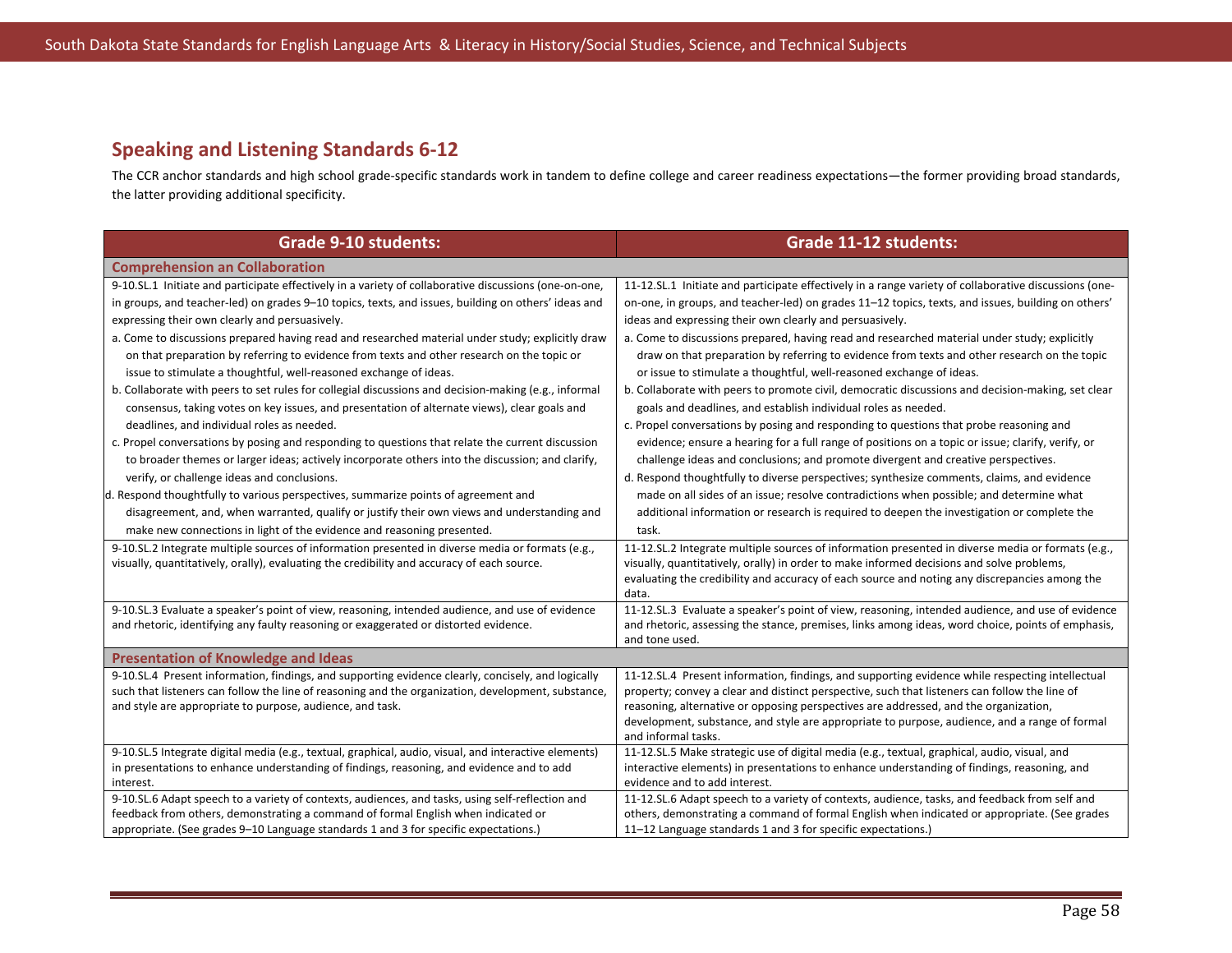## **College and Career Readiness Anchor Standards for Language**

The grades 6–12 standards on the following pages define what students should understand and be able to do by the end of each grade. They correspond to the College and Career Readiness (CCR) anchor standards below by number. The CCR and grade-specific standards are necessary complements—the former providing broad standards, the latter providing additional specificity—that together define the skills and understandings that all students must demonstrate.

To be college and career ready in language, students must have firm control over the conventions of standard English. At the same time, they must come to appreciate that language is as at least as much a matter of craft as of rules and be able to choose words, syntax, and punctuation to express themselves and achieve particular functions and rhetorical effects. They must also have extensive vocabularies, built through reading and study, enabling them to comprehend complex texts and engage in purposeful writing about and conversations around content. They need to become skilled in determining or clarifying the meaning of words and phrases they encounter, choosing flexibly from an array of strategies to aid them. They must learn to see an individual word as part of a network of other words—words, for example, that have similar denotations but different connotations. The inclusion of Language standards in their own strand should not be taken as an indication that skills related to conventions, effective language use, and vocabulary are unimportant to reading, writing, speaking, and listening; indeed, they are inseparable from such contexts.

#### **Conventions of Standard English**

- 1. Demonstrate command of the conventions of standard English grammar and usage when writing or speaking.
- 2. Demonstrate command of the conventions of standard English capitalization, punctuation, and spelling when writing.

## **Knowledge of Language**

 3. Apply knowledge of language to understand how language functions in different contexts, to make effective choices for meaning or style, and to comprehend more fully when reading or listening.

## **Vocabulary Acquisition and Use**

- 4. Determine or clarify the meaning of unknown and multiple-meaning words and phrases by using context clues, analyzing meaningful word parts, and consulting general and specialized reference materials, as appropriate.
- 5. Demonstrate understanding of word relationships and nuances in word meanings.
- 6.. Acquire and use accurately a range of general academic and domain-specific words and phrases sufficient for reading, writing, speaking, and listening at the college and career readiness level; demonstrate independence in gathering vocabulary knowledge when encountering an unknown term important to comprehension or expression.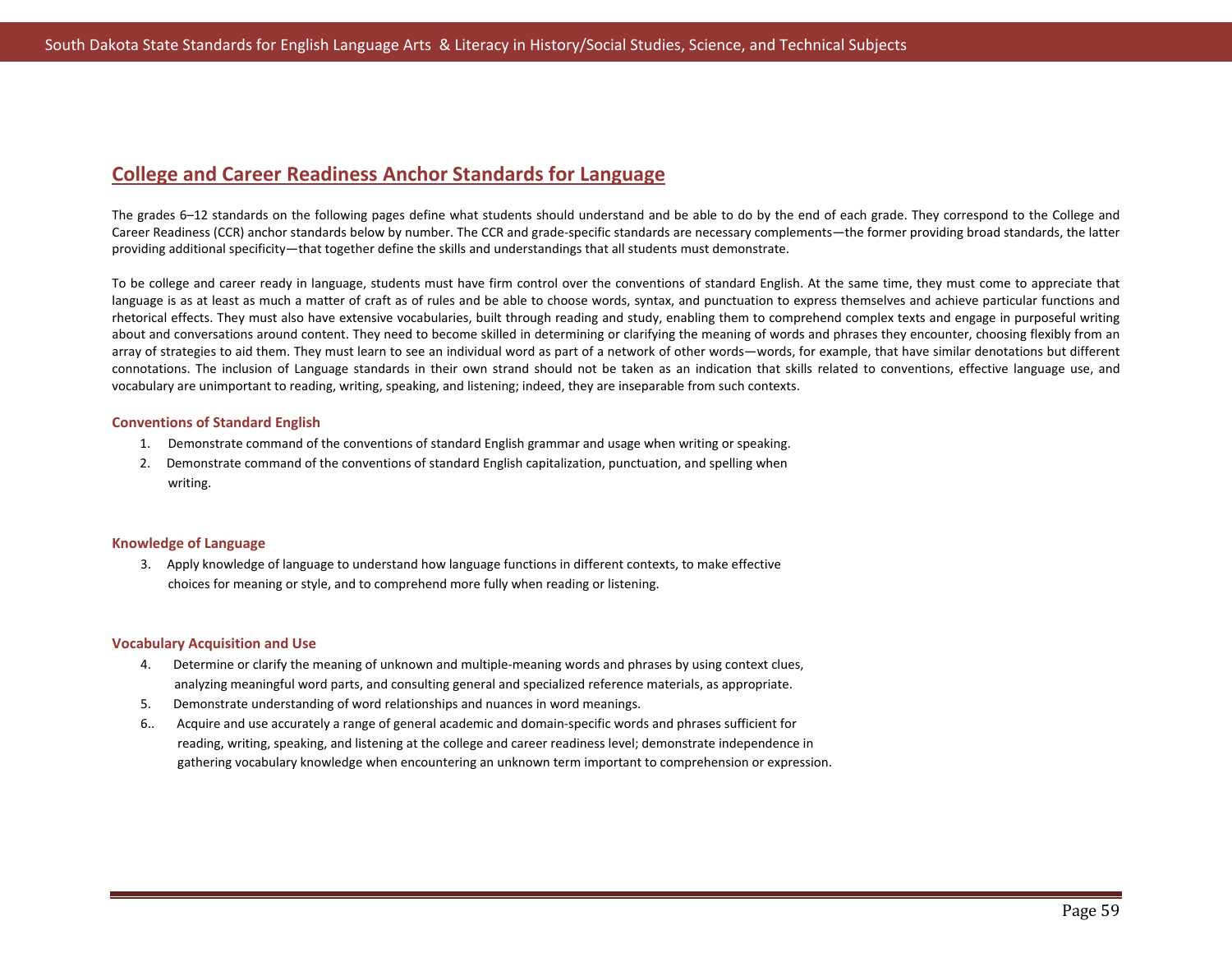# **Language Standards 6-12**

The following standards for grades 6–12 offer a focus for instruction each year to help ensure that students gain adequate mastery of a range of skills and applications. Students advancing through the grades are expected to meet each year's grade-specific standards and retain or further develop skills and understandings mastered in preceding grades.

| <b>Grade 6 students:</b>                                         | <b>Grade 7 students:</b>                                         | <b>Grade 8 students:</b>                                           |
|------------------------------------------------------------------|------------------------------------------------------------------|--------------------------------------------------------------------|
| <b>Conventions of Standard English</b>                           |                                                                  |                                                                    |
| 6.L.1 Demonstrate command of the conventions of standard         | 7.L.1 Demonstrate command of the conventions of standard         | 8.L.1 Demonstrate command of the conventions of standard           |
| English grammar and usage when writing or speaking.              | English grammar and usage when writing or speaking.              | English grammar and usage when writing or speaking.                |
| a. Ensure that pronouns are in the proper case (subjective,      | a. Explain the function of phrases and clauses in general and    | a. Explain the function of verbal's (gerunds, participles,         |
| objective, and possessive).                                      | their function in specific sentences.                            | infinitives) in general and their function in particular           |
| b. Use intensive pronouns (e.g., myself, ourselves, etc.).       | b. Choose among simple, compound, complex, and compound-         | sentences.                                                         |
| c. Recognize and correct inappropriate shifts in pronoun         | complex sentences to signal differing relationships among        | b. Form and use verbs in the active and passive voice.             |
| number and person.                                               | ideas.                                                           | c. Form and use verbs in the indicative, imperative,               |
| d. Recognize and correct vague pronouns (i.e., ones with         | c. Place phrases and clauses within a sentence.                  | interrogative, conditional, and subjunctive mood.                  |
| unclear or ambiguous antecedents).                               | d. Recognize and correct misplaced and dangling modifiers.       | d. Recognize and correct inappropriate shifts in verb voice and    |
| e. Recognize variations from standard English in their own and   |                                                                  | mood.                                                              |
| others' writing and speaking, and identify and use strategies    |                                                                  |                                                                    |
| to improve expression in conventional language.                  |                                                                  |                                                                    |
| 6.L.2 Demonstrate command of the conventions of standard         | 7.L.2 Demonstrate command of the conventions of standard         | 8.L.2 Demonstrate command of the conventions of standard           |
| English capitalization, punctuation, and spelling when writing.  | English capitalization, punctuation, and spelling when writing.  | English capitalization, punctuation, and spelling when writing.    |
| a. Use punctuation (commas, parentheses, dashes) to set off      | a. Use a comma to separate coordinate adjectives (e.g., It was a | a. Use punctuation (comma, ellipsis, dash) to indicate a pause     |
| nonrestrictive/parenthetical elements.                           | fascinating, enjoyable movie).                                   | or break.                                                          |
| b. Spell correctly; consult references as needed                 | b. Spell correctly; consult references as needed.                | b. Use an ellipsis to indicate an omission.                        |
|                                                                  |                                                                  | c. Spell correctly.                                                |
| <b>Knowledge of Language</b>                                     |                                                                  |                                                                    |
| 6.L.3 Use knowledge of language and its conventions when         | 7.L.3 Use knowledge of language and its conventions when         | 8.L.3 Use knowledge of language and its conventions when           |
| writing, speaking, reading, or listening.                        | writing, speaking, reading, or listening.                        | writing, speaking, reading, or listening.                          |
| a. Vary sentence patterns for meaning, reader/listener interest, | Choose language that expresses ideas precisely and concisely,    | a. Use verbs in the active and passive voice to achieve particular |
| and style.                                                       | recognizing and eliminating wordiness and redundancy.            | effects (e.g., emphasizing the actor or the action).               |
| b. Maintain consistency in style and tone.                       |                                                                  | b. Use verbs in the conditional and subjunctive mood to achieve    |
|                                                                  |                                                                  | particular effects (e.g. expressing uncertainty or describing a    |
|                                                                  |                                                                  | state contrary to fact).                                           |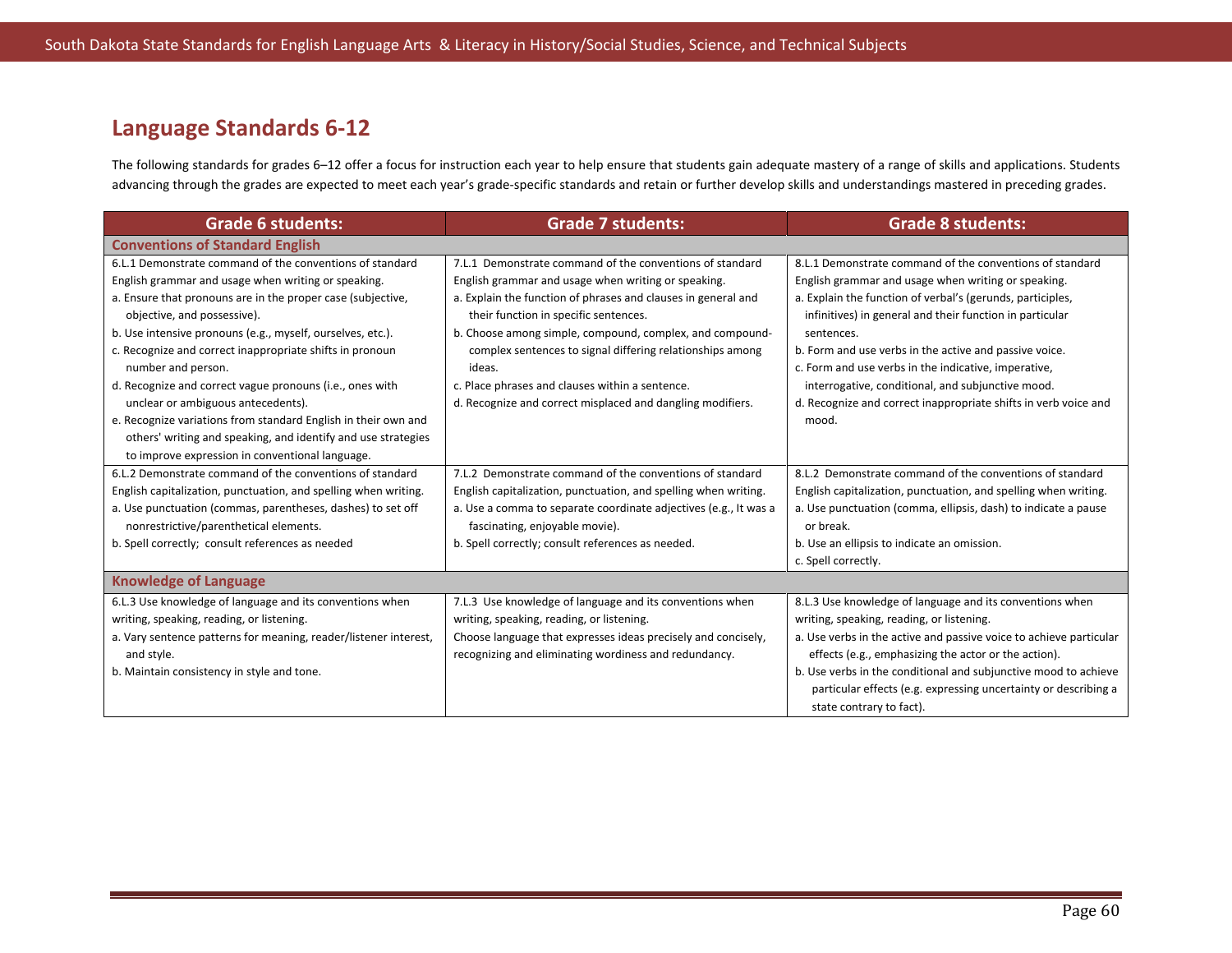# **Language Standards 6-12**

| <b>Grade 6 students:</b>                                            | <b>Grade 7 students:</b>                                             | <b>Grade 8 students:</b>                                           |
|---------------------------------------------------------------------|----------------------------------------------------------------------|--------------------------------------------------------------------|
| <b>Vocabulary Acquisition and Use</b>                               |                                                                      |                                                                    |
| 6.L.4 Determine or clarify the meaning of unknown and               | 7.L.4 Determine or clarify the meaning of unknown and                | 8.L.4 Determine or clarify the meaning of unknown and              |
| multiple-meaning words and phrases based on grade 6 reading         | multiple-meaning words and phrases based on grade 7 reading          | multiple-meaning words and phrases based on grade 8 reading        |
| and content, choosing flexibly from a range of strategies.          | and content, choosing flexibly from a range of strategies.           | and content, choosing flexibly from a range of strategies.         |
| a. Use context as a clue to the meaning of a word or phrase.        | a. Use context as a clue to the meaning of a word or phrase.         | a. Use context as a clue to the meaning of a word or phrase.       |
| b. Use common, grade-appropriate Greek or Latin affixes and         | b. Use common, grade-appropriate Greek or Latin affixes and          | b. Use common, grade-appropriate Greek or Latin affixes and        |
| roots as clues to the meaning of a word (e.g., audience,            | roots as clues to the meaning of a word (e.g., belligerent,          | roots as clues to the meaning of a word (e.g., precede,            |
| auditory, audible, etc.).                                           | bellicose, rebel).                                                   | recede, and secede).                                               |
| c. Consult reference materials, both print and digital, to find the | c. Consult general and specialized reference materials, both         | c. Consult general and specialized reference materials both        |
| pronunciation of a word or determine or clarify its precise         | print and digital, to find the pronunciation of a word or            | print and digital, to find the pronunciation of a word or          |
| meaning or its part of speech.                                      | determine or clarify its precise meaning or its part of speech.      | determine or clarify its precise meaning or its part of speech.    |
| d. Verify the preliminary determination of the meaning of a         | d. Verify the preliminary determination of the meaning of a          | d. Verify the preliminary determination of the meaning of a        |
| word or phrase.                                                     | word or phrase.                                                      | word or phrase.                                                    |
| 6.L.5 Demonstrate understanding of figurative language, word        | 7.L.5 Demonstrate understanding of figurative language, word         | 8.L.5 Demonstrate understanding of figurative language, word       |
| relationships, and nuances in word meanings.                        | relationships, and nuances in word meanings.                         | relationships, and nuances in word meanings.                       |
| a. Interpret figures of speech (e.g., personification, etc.) in     | a. Interpret figures of speech, including allusions (e.g., literary, | a. Interpret figures of speech (e.g. verbal irony, puns) in        |
| context.                                                            | biblical, mythological in context.                                   | context.                                                           |
| b. Use the relationship between particular words (e.g.,             | b. Use the relationship between particular words (e.g.,              | b. Use the relationship between particular words to better         |
| cause/effect, part/whole, item/category) to better                  | synonym/antonym, analogy) to better understand each of               | understand each of the words.                                      |
| understand each of the words.                                       | the words.                                                           | c. Distinguish among the connotations (associations) of words      |
| c. Distinguish among the connotations (associations) of words       | c. Distinguish among the connotations (associations) of words        | with similar denotations (definitions) (e.g., bullheaded, willful, |
| with similar denotations (definitions) (e.g., stingy, scrimping,    | with similar denotations (definitions) (e.g., refined,               | firm, persistent, resolute).                                       |
| economical, unwasteful, thrifty).                                   | respectful, polite, diplomatic, condescending).                      |                                                                    |
| 6.L.6 Acquire and use accurately grade-appropriate general          | 7.L.6 Acquire and accurately use grade-appropriate general           | 8.L.6 Acquire and accurately use grade-appropriate general         |
| academic and domain-specific words and phrases; gather              | academic and domain-specific words and phrases; gather               | academic and domain-specific words and phrases; gather             |
| vocabulary knowledge when considering a word or phrase              | vocabulary knowledge when considering a word or phrase               | vocabulary knowledge when considering a word or phrase             |
| important to comprehension or expression.                           | important to comprehension or expression.                            | important to comprehension or expression.                          |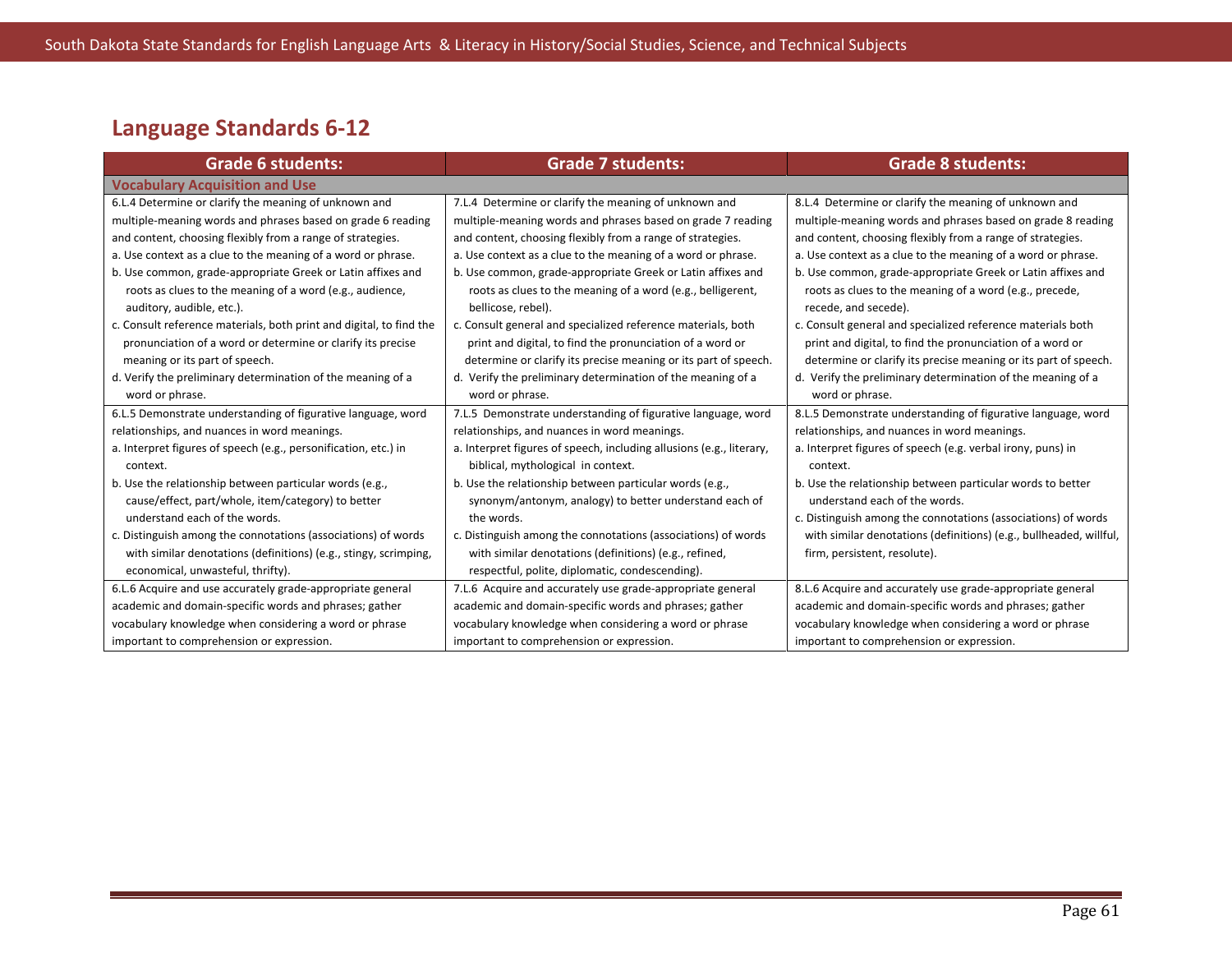# **Language Standards 6-12**

The CCR anchor standards and high school grade-specific standards work in tandem to define college and career readiness expectations—the former providing broad standards, the latter providing additional specificity.

| <b>Grade 9-10 students:</b>                                                                           | <b>Grade 11-12 students:</b>                                                                          |  |
|-------------------------------------------------------------------------------------------------------|-------------------------------------------------------------------------------------------------------|--|
| <b>Conventions of Standard English</b>                                                                |                                                                                                       |  |
| 9-10.L.1 Demonstrate command of the conventions of standard English grammar and usage when            | 11-12.L.1 Demonstrate command of the conventions of standard English grammar and usage                |  |
| writing or speaking.                                                                                  | when writing or speaking.                                                                             |  |
| a. Use parallel structure.                                                                            | a. Apply the understanding that usage is a matter of convention, can change over time, and is         |  |
| b. Use various types of phrases (noun, verb, adjectival, adverbial, participial, gerund, infinitive,  | sometimes contested.                                                                                  |  |
| prepositional, absolute) and clauses (independent, dependent; noun, relative, adverbial) to           | b. Resolve issues of complex or contested usage, consulting references as needed.                     |  |
| convey specific meanings and add variety and interest to writing or presentations.                    |                                                                                                       |  |
| 9-10.L.2 Demonstrate command of the conventions of standard English grammar; consult                  | 11-12.L.2 Demonstrate command of the conventions of standard English grammar; consult                 |  |
| references as needed.                                                                                 | references as needed.                                                                                 |  |
| a. Use a semicolon (and perhaps a conjunctive adverb) to link two or more closely related             | a. Use hyphens and dashes correctly.                                                                  |  |
| independent clauses.                                                                                  | b. Spell correctly; consult references as needed.                                                     |  |
| b. Use a colon to introduce a list or quotation.                                                      |                                                                                                       |  |
| c. Spell correctly                                                                                    |                                                                                                       |  |
| <b>Knowledge of Language</b>                                                                          |                                                                                                       |  |
| 9-10.L.3 Apply knowledge of language to understand how language functions in different                | 11-12.L.3 Apply knowledge of language to understand how language functions in different               |  |
| contexts, to make effective choices for meaning or style, and to comprehend more fully when           | contexts, to make effective choices for meaning or style, and to comprehend more fully when           |  |
| reading or listening. Write and edit work so that it conforms to the guidelines in a style manual     | reading or listening. Vary syntax for effect, consulting references for guidance as needed; apply     |  |
| (e.g., MLA Handbook, APA Handbook) appropriate for the discipline and writing type.                   | an understanding of syntax to the study of complex texts when reading.                                |  |
| <b>Vocabulary Acquisition and Use</b>                                                                 |                                                                                                       |  |
| 9-10.L.4 Determine or clarify the meaning of unknown and multiple-meaning words and phrases           | 11-12.L.4 Determine or clarify the meaning of unknown and multiple-meaning words and                  |  |
| based on grades 9–10 reading and content, choosing flexibly from a range of strategies.               | phrases based on grades 11-12 reading and content, choosing flexibly from a range of strategies.      |  |
| a. Use context (e.g., the overall meaning of a sentence, paragraph, or text; a word's position or     | a. Use context (e.g., the overall meaning of a sentence, paragraph, or text; a word's position or     |  |
| function in a sentence) as a clue to the meaning of a word or phrase.                                 | function in a sentence) as a clue to the meaning of a word or phrase.                                 |  |
| b. Identify and correctly use patterns of word changes that indicate different meanings or parts of   | b. Identify and correctly use patterns of word changes that indicate different meanings or parts of   |  |
| speech (e.g., analyze, analysis, analytical; advocate, advocacy).                                     | speech (e.g., conceive, conception, conceivable).                                                     |  |
| c. Consult general and specialized reference materials (e.g., dictionaries, glossaries, thesauruses), | c. Consult general and specialized reference materials (e.g., dictionaries, glossaries, thesauruses), |  |
| both print and digital, to find the pronunciation of a word or determine or clarify its precise       | both print and digital, to find the pronunciation of a word or determine or clarify its precise       |  |
| meaning, its part of speech, or its etymology.                                                        | meaning, its part of speech, its etymology, or its standard usage.                                    |  |
| d. Verify the preliminary determination of the meaning of a word or phrase (e.g., by checking the     | d. Verify the preliminary determination of the meaning of a word or phrase (e.g., by checking the     |  |
| inferred meaning in context or in a dictionary).                                                      | inferred meaning in context or in a dictionary).                                                      |  |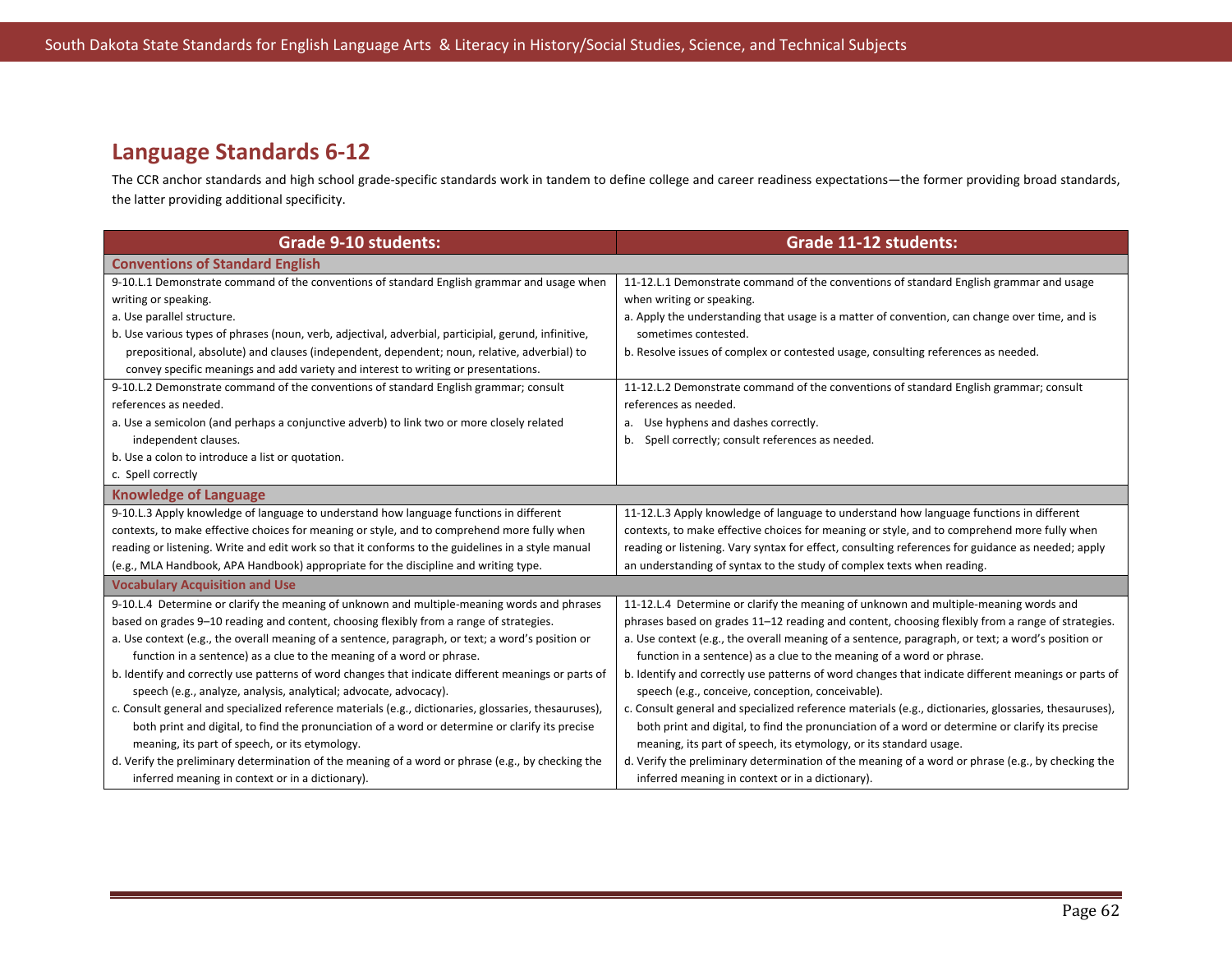| <b>Grade 9-10 students:</b>                                                                         | Grade 11-12 students:                                                                               |
|-----------------------------------------------------------------------------------------------------|-----------------------------------------------------------------------------------------------------|
| <b>Vocabulary Acquisition and Use (continued)</b>                                                   |                                                                                                     |
| 9-10.L.5 Demonstrate understanding of figurative language, word relationships, and nuances in       | 11-12.L.5 Demonstrate understanding of figurative language, word relationships, and nuances in      |
| word meanings.                                                                                      | word meanings.                                                                                      |
| a. Interpret figures of speech (e.g., euphemism, oxymoron) in context and analyze their role in     | a. Interpret figures of speech (e.g., hyperbole, paradox) in context and analyze their role in the  |
| the text.                                                                                           | text.                                                                                               |
| b. Analyze nuances in the meaning of words with similar denotations.                                | b. Analyze nuances in the meaning of words with similar denotations.                                |
| 9-10.L.6 Acquire and accurately use general academic and subject-specific words and phrases,        | 11-12.L.6 Acquire and accurately use general academic and subject specific words and phrases,       |
| sufficient for reading, writing, speaking, and listening at the college and career readiness level; | sufficient for reading, writing, speaking, and listening at the college and career readiness level; |
| demonstrate independence in gathering vocabulary knowledge when considering a word or               | demonstrate independence in gathering vocabulary knowledge when considering a word or               |
| phrase important to comprehension or expression.                                                    | phrase important to comprehension or expression.                                                    |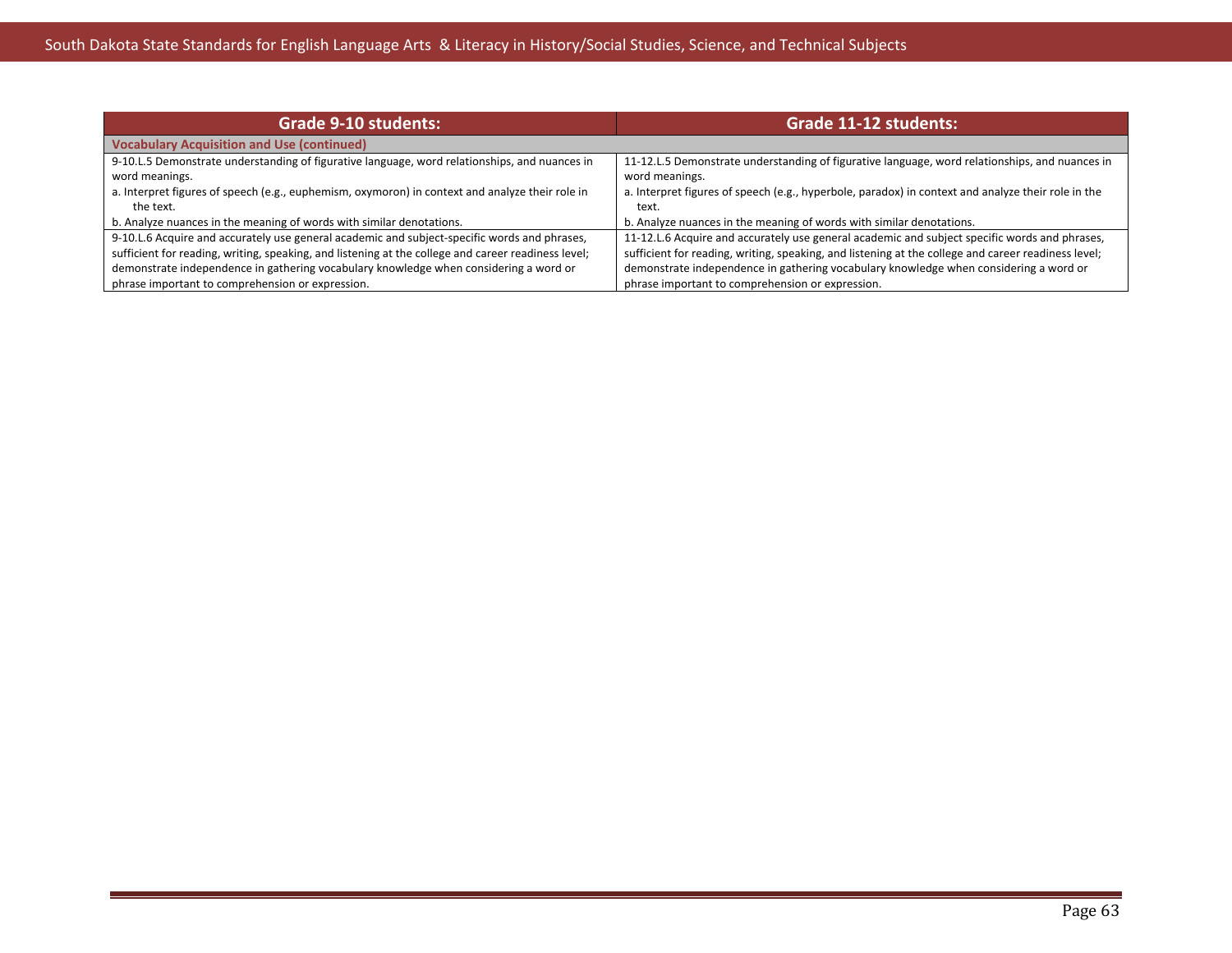# **6-12 STANDARDS FOR**

# **Literacy in History/Social Studies, Science, and Technical Subjects**

## **Resources to support the Standards**

Examples listed within the standards can sometimes limit instructional focus or provide too broad a focus; therefore, strategic use of examples exist in this Standards document. The disaggregated (unpacked) standards will be an additional resource that will provide educators with specifications and examples for each K-12 standard/strand.

To support the K-12 Standards work and support educators and districts across the state, the Department of Education will provide supplemental materials on reading, writing, speaking and listening, and language. Appendices disaggregated (unpacked) standards for all grades K-12, and other literacy resources will be hosted on the DOE webpage. The disaggregated standards will provide specific examples for grade level skills in each of the strands (reading, writing, language, and speaking & listening).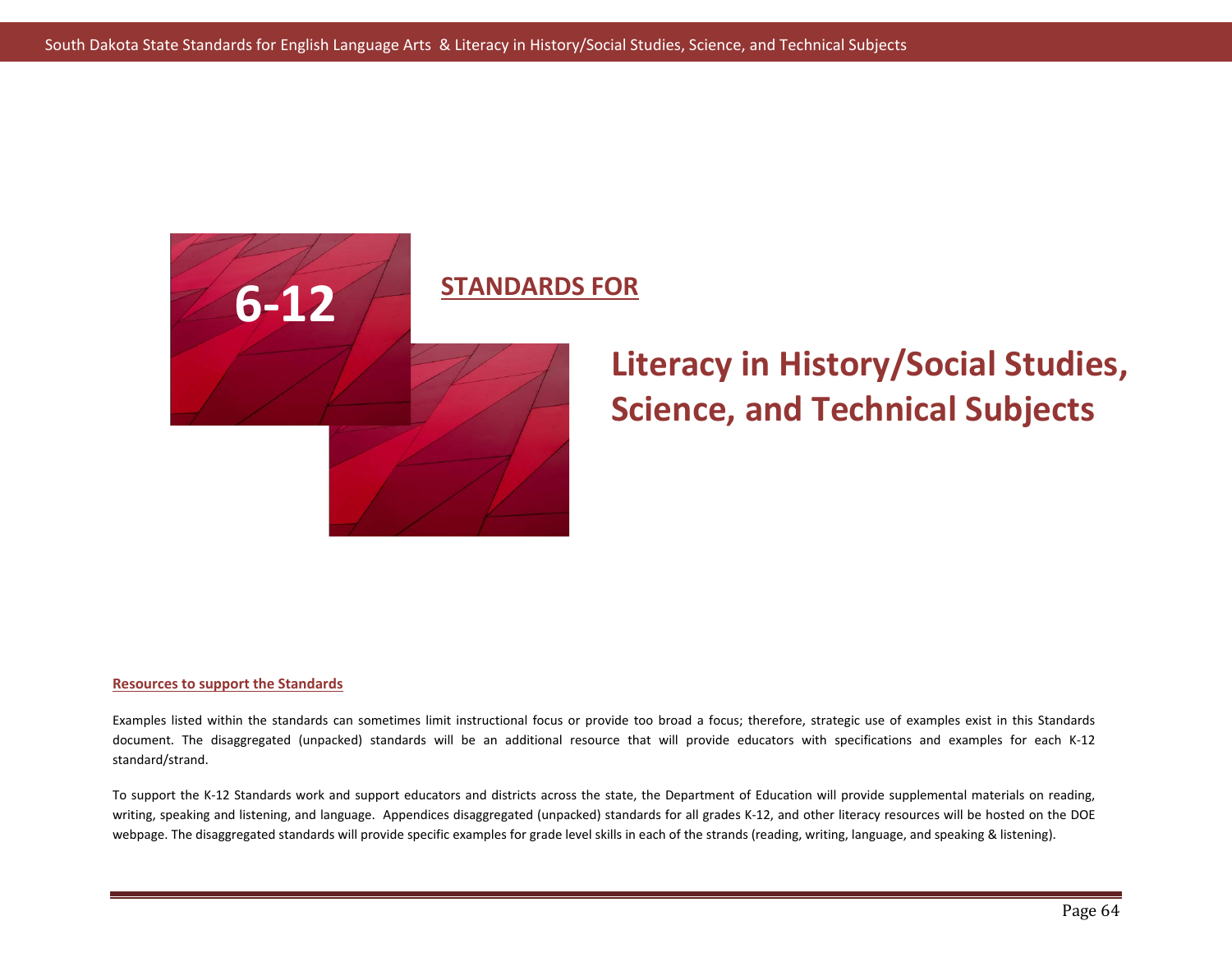## **College and Career Readiness Anchor Standards for Reading**

The grades 6–12 standards on the following pages define what students should understand and be able to do by the end of each grade span. They correspond to the College and Career Readiness (CCR) anchor standards below by number. The CCR and grade-specific standards are necessary complements—the former providing broad standards, the latter providing additional specificity—that together define the skills and understandings that all students must demonstrate.

Reading is critical to building knowledge in history/social studies as well as in science and technical subjects. College and career ready reading in these fields requires an appreciation of the norms and conventions of each discipline, such as the kinds of evidence used in history and science; an understanding of domain-specific words and phrases; an attention to precise details; and the capacity to evaluate intricate arguments, synthesize complex information, and follow detailed descriptions of events and concepts. In history/social studies, for example, students need to be able to analyze, evaluate, and differentiate primary and secondary sources. When reading scientific and technical texts. students need to be able to gain knowledge from challenging texts that often make extensive use of elaborate diagrams and data to convey information and illustrate concepts. Students must be able to read complex informational texts in these fields with independence and confidence because the vast majority of reading in college and workforce training programs will be sophisticated nonfiction. It is important to note that these Reading standards are meant to complement the specific content demands of the disciplines, not replace them.

#### **Key Ideas and Details**

- 1. Read closely to determine what the text says explicitly and to make logical inferences from it; cite specific textual evidence when writing or speaking to support conclusions drawn from the text.
- 2. Determine central ideas or themes of a text and analyze their development; summarize the key supporting details and ideas.
- 3. Analyze how and why individuals, events, and ideas develop and interact over the course of a text.

#### **Craft and Structure**

- 4. Interpret words and phrases as they are used in a text, including determining technical, connotative, and figurative meanings, and analyze how specific word choices shape meaning or tone.
- 5. Analyze the structure of texts, including how specific sentences, paragraphs, and larger portions of the text (e.g., a section, chapter, scene, or stanza) relate to each other and the whole.
- 6. Assess how point of view or purpose shapes the content and style of a text.

#### **Integration of Knowledge and Ideas**

- 7. Integrate and evaluate content presented in diverse media and formats, including visually and quantitatively, as well as in words.
- 8. Delineate and evaluate the argument and specific claims in a text, including the validity of the reasoning as well as the relevance and sufficiency of the evidence.
- 9. Analyze how two or more texts address similar themes or topics in order to build knowledge or to compare the approaches the authors take.

## **Range of Reading and Level of Text Complexity**

10. Read and comprehend complex literary and informational texts independently and proficiently.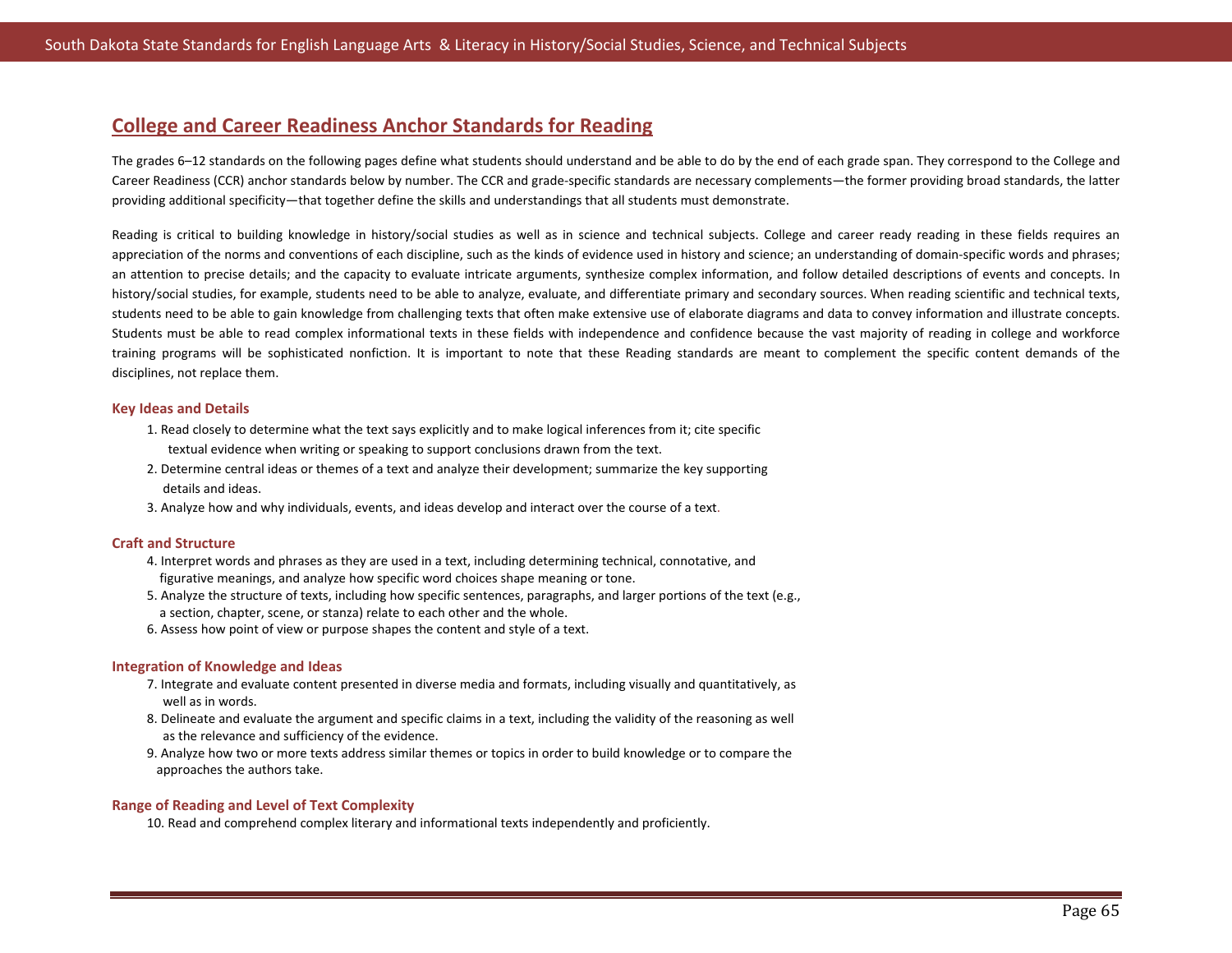## **Reading Standards for Literacy in History/Social Studies 6–12**

The standards below begin at grade 6; standards for K–5 reading in history/social studies, science, and technical subjects are integrated into the K–5 Reading standards. The CCR anchor standards and high school standards in literacy work in tandem to define college and career readiness expectations—the former providing broad standards, the latter providing additional specificity.

| <b>Grade 6-8 students:</b>                                                                                                                                                              | <b>Grades 9-10 students:</b>                                                                                                                                                                     | <b>Grade 11-12 students:</b>                                                                                                                                                                                        |  |  |
|-----------------------------------------------------------------------------------------------------------------------------------------------------------------------------------------|--------------------------------------------------------------------------------------------------------------------------------------------------------------------------------------------------|---------------------------------------------------------------------------------------------------------------------------------------------------------------------------------------------------------------------|--|--|
| <b>Key Ideas and Details</b>                                                                                                                                                            |                                                                                                                                                                                                  |                                                                                                                                                                                                                     |  |  |
| 6-8.RH.1 Cite specific textual evidence to support analysis of<br>primary and secondary sources.                                                                                        | 9-10.RH.1 Accurately cite specific textual evidence to support<br>analysis of primary and secondary sources, attending to such<br>features as the date and origin of the information.            | 11-12.RH.1 Accurately cite specific textual evidence to support<br>analysis of primary and secondary sources, connecting insights<br>gained from specific details to an understanding of the text as a<br>whole.    |  |  |
| 6-8.RH.2 Determine the central ideas or information of a<br>primary or secondary source; provide an accurate summary of<br>the source distinct from prior knowledge or opinions.        | 9-10.RH.2 Determine the central ideas or information of a<br>primary or secondary source; provide an accurate summary of<br>how key events or ideas develop over the course of the text.         | 11-12.RH.2 Determine the central ideas or information of a<br>primary or secondary source; provide an accurate summary<br>that makes clear the relationships among the key details and<br>ideas.                    |  |  |
| 6-8.RH.3 Identify key steps in a text's description of a process<br>related to history/social studies (e.g., how a bill becomes law,<br>how interest rates are raised or lowered, etc.) | 9-10.RH.3 Analyze in detail a series of events described in a<br>text; determine whether earlier events caused later ones or<br>simply preceded them.                                            | 11-12.RH.3 Evaluate various explanations for actions or events<br>and determine which explanation best connects with textual<br>evidence, acknowledging where the text leaves matters<br>uncertain.                 |  |  |
| <b>Craft and Structure</b>                                                                                                                                                              |                                                                                                                                                                                                  |                                                                                                                                                                                                                     |  |  |
| 6-8.RH.4 Determine the meaning of words and phrases as they<br>are used in a text, including vocabulary specific to domains<br>related to history/social studies.                       | 9-10.RH.4 Determine the meaning of words and phrases as they<br>are used in a text, including vocabulary describing political,<br>social, or economic aspects of history/social studies.         | 11-12.RH.4 Determine the meaning of words and phrases as<br>they are used in a text, including analyzing how an author uses<br>and refines the meaning of a key term over the course of a text.                     |  |  |
| 6-8.RH.5 Describe the structure of a text (e.g., sequence,<br>comparison/contrast, cause/effect, etc.).                                                                                 | 9-10.RH.5 Analyze how a text is structured to emphasize key<br>points or advance an explanation or analysis.                                                                                     | 11-12.RH.5 Analyze in detail how a complex primary source is<br>structured, including how key sentences, paragraphs, and larger<br>portions of the text contribute to the whole.                                    |  |  |
| 6-8.RH.6 Identify aspects of a text that reveal an author's point<br>of view or purpose (e.g., loaded language, inclusion or<br>avoidance of particular facts, etc.).                   | 9-10.RH.6 Compare the point of view of two or more authors<br>for how they treat the same or similar topics, including which<br>details they include and emphasize in their respective accounts. | 11-12.RH.6 Evaluate differing points of view on the same<br>historical event or issue by assessing the authors' claims,<br>reasoning, and evidence.                                                                 |  |  |
| <b>Integration of Knowledge and Ideas</b>                                                                                                                                               |                                                                                                                                                                                                  |                                                                                                                                                                                                                     |  |  |
| 6-8.RH.7 Integrate visual information (e.g., in charts, graphs,<br>photographs, videos, or maps etc.) with other information in<br>print and digital texts.                             | 9-10.RH.7 Integrate quantitative or technical analysis (e.g.,<br>charts, graphs, and research data) with qualitative analysis in<br>print or digital text.                                       | 11-12.RH.7 Integrate and evaluate multiple sources of<br>information presented in diverse formats and media (e.g.,<br>visually, quantitatively, and verbally) in order to address a<br>question or solve a problem. |  |  |
| 6-8.RH.8 Distinguish among fact, opinion, bias, and reasoned<br>judgment in a text.                                                                                                     | 9-10.RH.8 Assess the extent to which the reasoning and<br>evidence in a text support the author's claims.                                                                                        | 11-12.RH.8 Evaluate an author's premises, claims, and evidence<br>by corroborating or challenging them with other information.                                                                                      |  |  |
| 6-8.RH.9 Analyze the relationship between a primary and<br>secondary source on the same topic.                                                                                          | 9-10.RH.9 Compare and contrast treatments of the same topic<br>in several primary and secondary sources                                                                                          | 11-12.RH.9 Integrate information from diverse sources, both<br>primary and secondary, into a coherent understanding of an<br>idea or event, noting discrepancies among sources.                                     |  |  |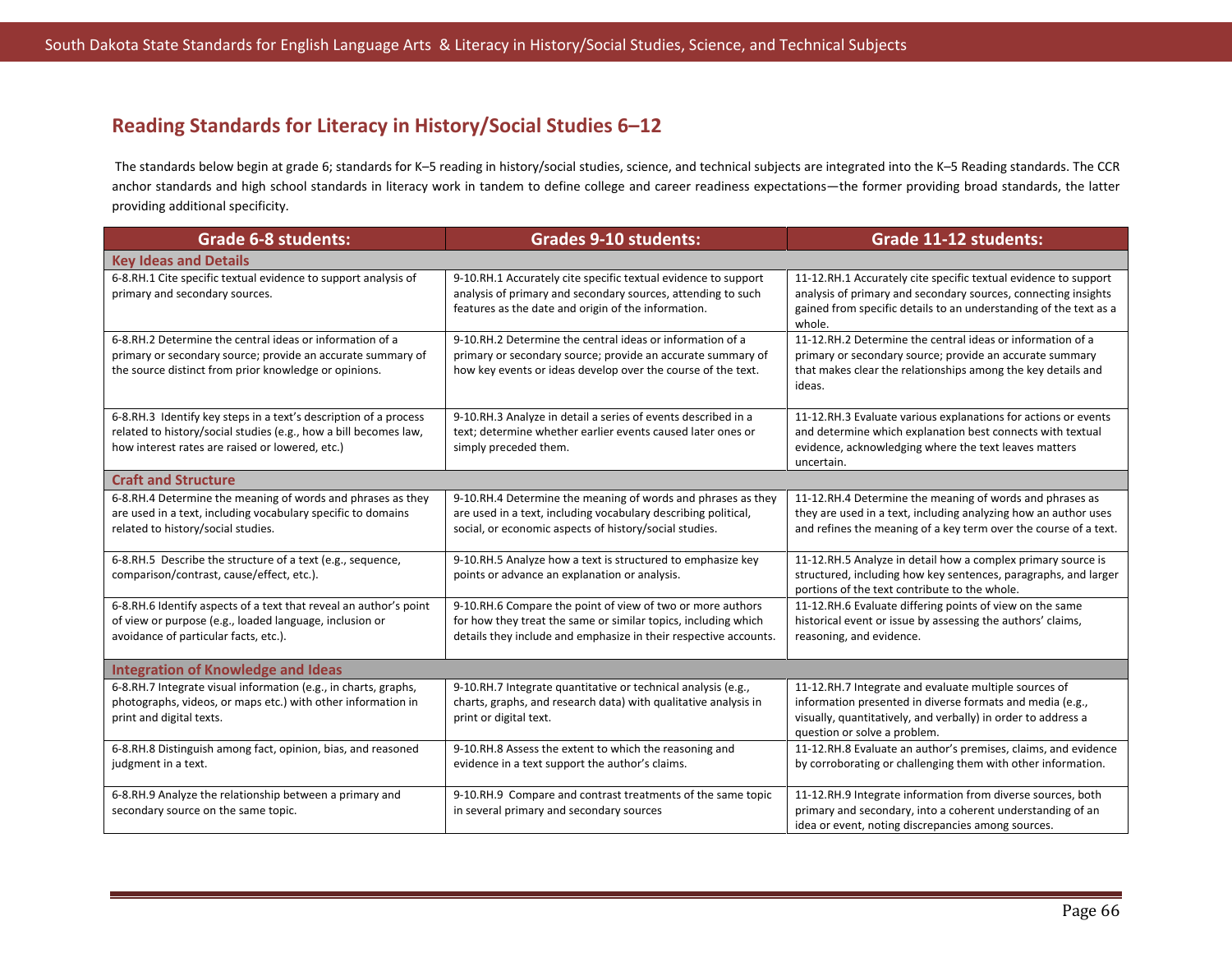# **Reading Standards for Literacy in History/Social Studies 6–12**

| Grade 6-8 students:                                            | Grades 9-10 students: 1                                         | Grade 11-12 students:                                             |
|----------------------------------------------------------------|-----------------------------------------------------------------|-------------------------------------------------------------------|
| <b>Rand of Reading and Level of Text Complexity</b>            |                                                                 |                                                                   |
| 6-8.RH.10 By the end of grade 8, read and comprehend           | 9-10.RH.10 By the end of grade 10, read and comprehend          | 11-12.RH.10 By the end of grade 12, read and comprehend           |
| history/social studies texts in the grades 6–8 text complexity | history/social studies texts in the grades 9-10 text complexity | history/social studies texts in the grades 11-CCR text complexity |
| band independently and proficiently.                           | band independently and proficiently.                            | band independently and proficiently.                              |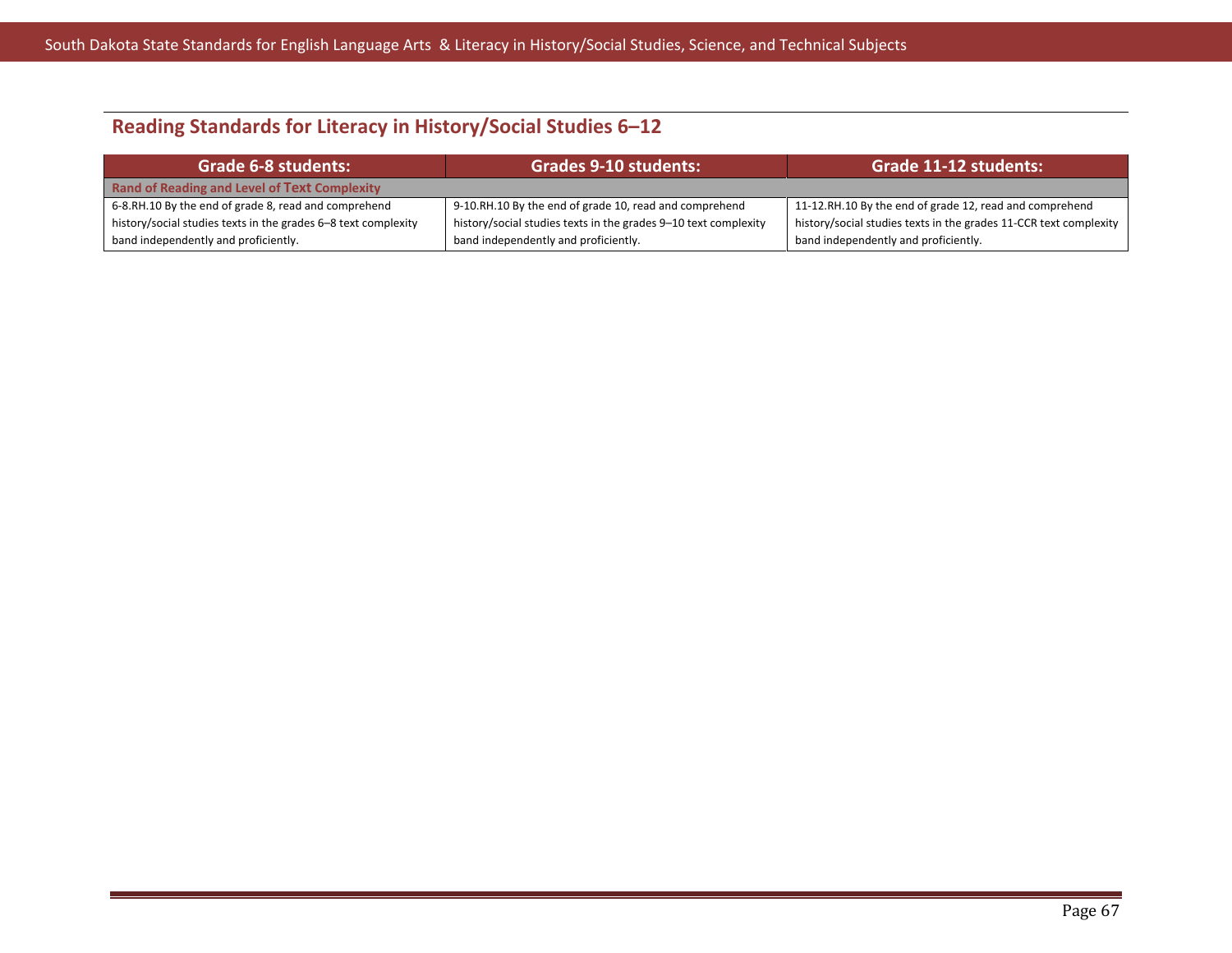# **Reading Standards for Literacy in Science and Technical Subject 6-12**

| <b>Grade 6-8 students:</b>                                                                                                                                                                                          | <b>Grades 9-10 students:</b>                                                                                                                                                                                                                                                           | <b>Grade 11-12 students:</b>                                                                                                                                                                                                                                                |  |  |
|---------------------------------------------------------------------------------------------------------------------------------------------------------------------------------------------------------------------|----------------------------------------------------------------------------------------------------------------------------------------------------------------------------------------------------------------------------------------------------------------------------------------|-----------------------------------------------------------------------------------------------------------------------------------------------------------------------------------------------------------------------------------------------------------------------------|--|--|
| <b>Key Ideas and Details</b>                                                                                                                                                                                        |                                                                                                                                                                                                                                                                                        |                                                                                                                                                                                                                                                                             |  |  |
| 6-8.RST.1 Cite specific textual evidence to support analysis of<br>science and technical texts.                                                                                                                     | 9-10.RST.1 Accurately cite specific textual evidence to support<br>analysis of science and technical texts, attending to the precise<br>details of explanations or descriptions.                                                                                                       | 11-12. RST. 1 Accurately cite specific textual evidence to support<br>analysis of science and technical texts, attending to important<br>distinctions the author makes and to any gaps or<br>inconsistencies in the account.                                                |  |  |
| 6-8.RST.2 Determine the central ideas or conclusions of a text;<br>provide an accurate summary of the text distinct from prior<br>knowledge or opinions.                                                            | 9-10.RST.2 Determine the central ideas or conclusions of a text:<br>trace the text's explanation or depiction of a complex process,<br>phenomenon, or concept; provide an accurate summary of the<br>text.                                                                             | 11-12.RST.2 Determine the central ideas or conclusions of a<br>text; summarize complex concepts, processes, or information<br>presented in a text by paraphrasing them in simpler but still<br>accurate terms.                                                              |  |  |
| 6-8.RST.3 Read and precisely follow a multistep procedure<br>when carrying out experiments, taking measurements, or<br>performing technical tasks.                                                                  | 9-10.RST.3 Precisely follow a complex multistep procedure<br>when carrying out experiments, taking measurements, or<br>performing technical tasks, attending to special cases or<br>exceptions defined in the text.                                                                    | 11-12.RST.3 Precisely follow a complex multistep procedure<br>when carrying out experiments, taking measurements, or<br>performing technical tasks; analyze the specific results based on<br>explanations in the text.                                                      |  |  |
| <b>Craft and Structure</b>                                                                                                                                                                                          |                                                                                                                                                                                                                                                                                        |                                                                                                                                                                                                                                                                             |  |  |
| 6-8.RST.4 Determine the meaning of symbols, key terms, and<br>other domain-specific words and phrases as they are used in a<br>specific scientific or technical context relevant to grades 6-8<br>texts and topics. | 9-10.RST.4 Determine the meaning of symbols, equations,<br>graphical and tabular representations, key terms, and other<br>domain-specific words and phrases as they are used in a specific<br>scientific or technical context relevant to grades 9-10 grade<br>level texts and topics. | 11-12.RST.4 Determine the meaning of symbols, equations,<br>graphical and tabular representations, key terms, and other<br>domain-specific words and phrases as they are used in a specific<br>scientific or technical context relevant to grade level texts and<br>topics. |  |  |
| 6-8.RST.5 Analyze the structure an author uses to organize a                                                                                                                                                        | 9-10.RST.5 Analyze the structure of the relationships among                                                                                                                                                                                                                            | 11-12.RST.5 Analyze how the text structures information or                                                                                                                                                                                                                  |  |  |
| text, including how the major sections contribute to the whole                                                                                                                                                      | concepts in a text, including relationships among key terms                                                                                                                                                                                                                            | ideas into categories or hierarchies, demonstrating                                                                                                                                                                                                                         |  |  |
| and to an understanding of the topic.                                                                                                                                                                               | (e.g., force, friction, reaction force, energy).                                                                                                                                                                                                                                       | understanding of the information or ideas.                                                                                                                                                                                                                                  |  |  |
| 6-8.RST.6 Analyze the author's purpose in providing an<br>explanation, describing a procedure, or discussing an<br>experiment in a text.                                                                            | 9-10.RST.6 Analyze the author's purpose in providing an<br>explanation, describing a procedure, or discussing an<br>experiment in a text, defining the question the author seeks to<br>address.                                                                                        | 11-12.RST.6 Analyze the author's purpose in providing an<br>explanation, describing a procedure, or discussing an<br>experiment in a text, identifying important issues that remain<br>unresolved.                                                                          |  |  |
| Integration of Knowledge and Ideas                                                                                                                                                                                  |                                                                                                                                                                                                                                                                                        |                                                                                                                                                                                                                                                                             |  |  |
| 6-8.RST.7 Integrate quantitative or technical information<br>expressed in words in a text with a version of that information<br>expressed visually (e.g., in a flowchart, diagram, model, graph,<br>or table etc.). | 9-10.RST.7 Translate quantitative or technical information<br>expressed in words in a text into visual form (e.g., a table or<br>chart) and translate information expressed visually or<br>mathematically (e.g., in an equation) into words.                                           | 11-12.RST.7 Integrate and evaluate multiple sources of<br>information presented in diverse formats and media (e.g.,<br>quantitative data, video, multimedia) in order to address a<br>question or solve a problem.                                                          |  |  |
| 6-8.RST.8 Distinguish among facts, reasoned judgment based on<br>research findings, bias, and speculation in a text.                                                                                                | 9-10.RST.8 Assess the extent to which the reasoning and<br>evidence in a text support the author's claim or a<br>recommendation for solving a scientific or technical problem.                                                                                                         | 11-12.RST.8 Evaluate the hypotheses, data, analyses, and<br>conclusions in a science or technical text, verifying the data<br>when possible and corroborating or challenging conclusions<br>with other sources of information.                                              |  |  |
| 6-8.RST.9 Compare and contrast the information gained from<br>experiments, simulations, video, or multimedia sources with<br>that gained from reading a text on the same topic.                                     | 9-10.RST.9 Compare and contrast findings presented in a text to<br>those from other sources (including their own experiments),<br>noting when the findings support or contradict previous<br>explanations or accounts.                                                                 | 11-12.RST.9 Synthesize information from a range of sources<br>(e.g., texts, experiments, simulations) into a coherent<br>understanding of a process, phenomenon, or concept, resolving<br>conflicting information when possible.                                            |  |  |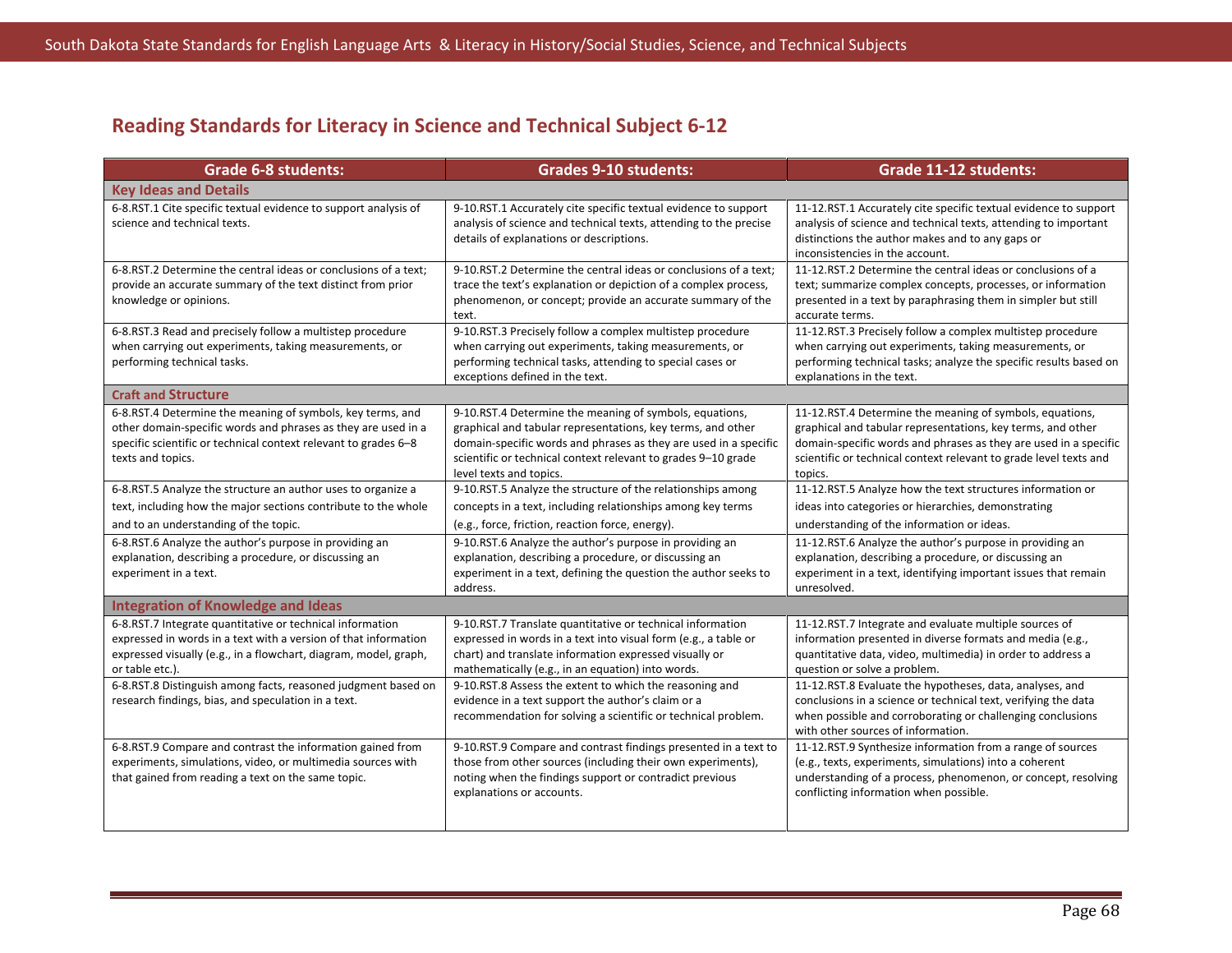# **Reading Standards for Literacy in Science and Technical Subject 6-12**

| Grade 6-8 students:                                            | <b>Grades 9-10 students:</b>                                    | Grade 11-12 students:                                        |
|----------------------------------------------------------------|-----------------------------------------------------------------|--------------------------------------------------------------|
| <b>Range of Reading and Level of Text Complexity</b>           |                                                                 |                                                              |
| 6-8.RST.10 By the end of grade 8, read and comprehend          | 9-10.RST.10 By the end of grade 10 read and comprehends         | 11-12.RST.10 By the end of grade 12, read and comprehend     |
| science/technical texts in the grades 6-8 text complexity band | science/technical texts in the grades 9-10 text complexity band | science/technical texts in the grades 11-CCR text complexity |
| independently and proficiently.                                | independently and proficiently.                                 | band independently and proficiently.                         |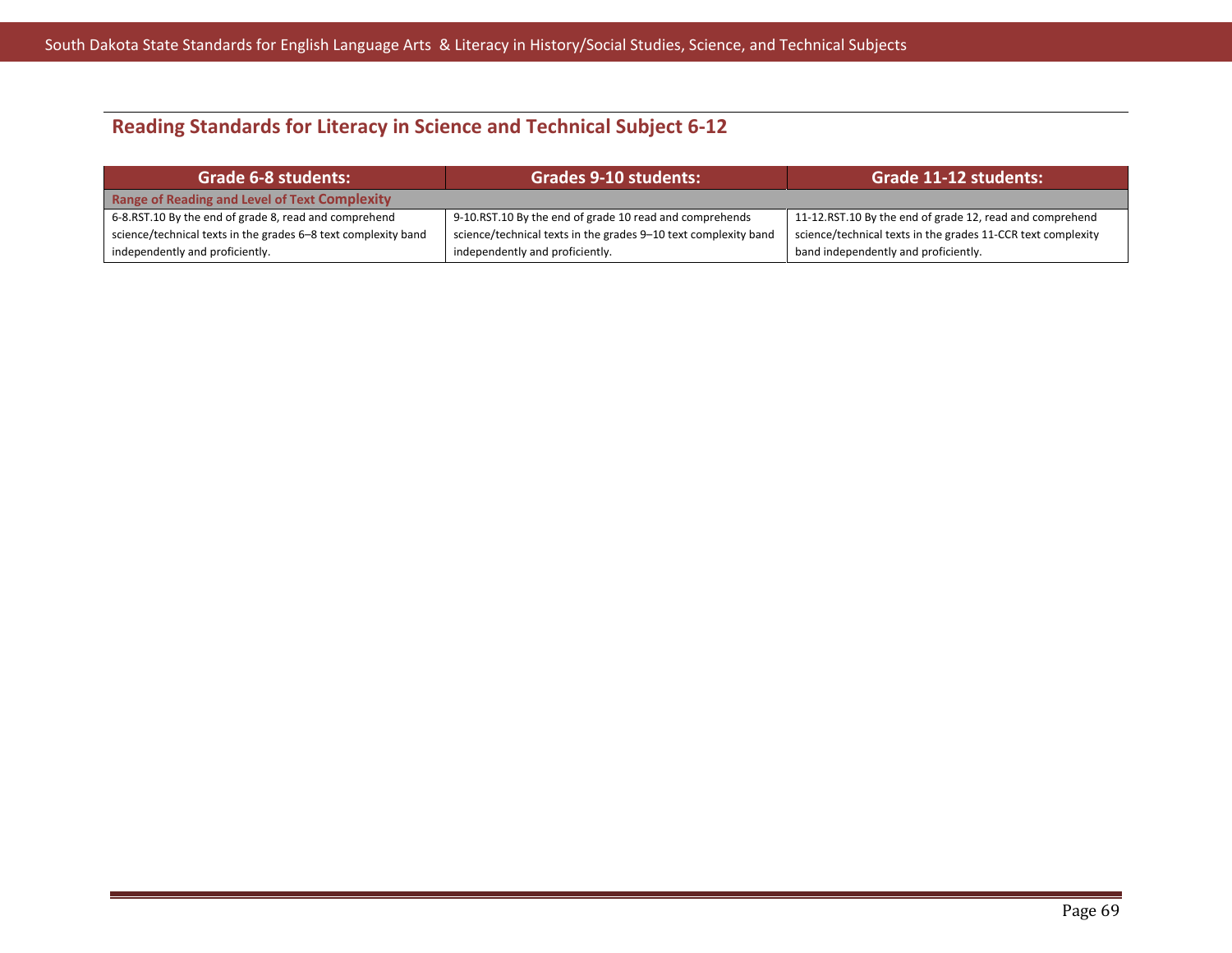## **College and Career Readiness Anchor Standards for Writing**

The grades 6–12 standards on the following pages define what students should understand and be able to do by the end of each grade span. They correspond to the College and Career Readiness (CCR) anchor standards below by number. The CCR and grade-specific standards are necessary complements—the former providing broad standards, the latter providing additional specificity—that together define the skills and understandings that all students must demonstrate.

For students, writing is a key means of asserting and defending claims, showing what they know about a subject, and conveying what they have experienced, imagined, thought, and felt. They need to be able to use technology strategically when creating, refining, and collaborating on writing. They have to become adept at gathering information, evaluating sources, and citing material accurately, reporting findings from their research and analysis of sources in a clear and cogent manner. They must have the flexibility, concentration, and fluency to produce high-quality first draft text under a tight deadline and the capacity to revisit and make improvements to a piece of writing over multiple drafts when circumstances encourage or require it. To meet these goals, students must devote significant time and effort to writing, producing numerous pieces over short and long time frames throughout the year.

## **Text Types and Purposes**

- 1. Write arguments to support claims in an analysis of substantive topics or texts, using valid reasoning and relevant and sufficient evidence.
- 2. Write informative/explanatory texts to examine and convey complex ideas and information clearly and accurately through the effective selection, organization, and analysis of content.
- 3. Write narratives to develop real or imagined experiences or events using effective technique, well-chosen details, and well-structured event sequences.

#### **Production and Distribution of Writing**

- 4. Produce clear and coherent writing in which the development, organization, and style are appropriate to task, purpose, and audience.
- 5. Develop and strengthen writing as needed by planning, revising, editing, rewriting, or trying a new approach.
- 6. Use technology, including the Internet, to produce and publish writing and to interact and collaborate with others.

## **Research to Build and Present Knowledge**

- 7. Conduct short as well as more sustained research projects based on focused questions, demonstrating understanding of the subject under investigation.
- 8. Gather relevant information from multiple print and digital sources, assess the credibility and accuracy of each source, and integrate the information while avoiding plagiarism.
- 9. Draw evidence from literary or informational texts to support analysis, reflection, and research.

## **Range of Writing**

10. Write routinely over extended time frames (time for research, reflection, and revision) and shorter time frames (a single sitting or a day or two) for a range of tasks, purposes, and audiences.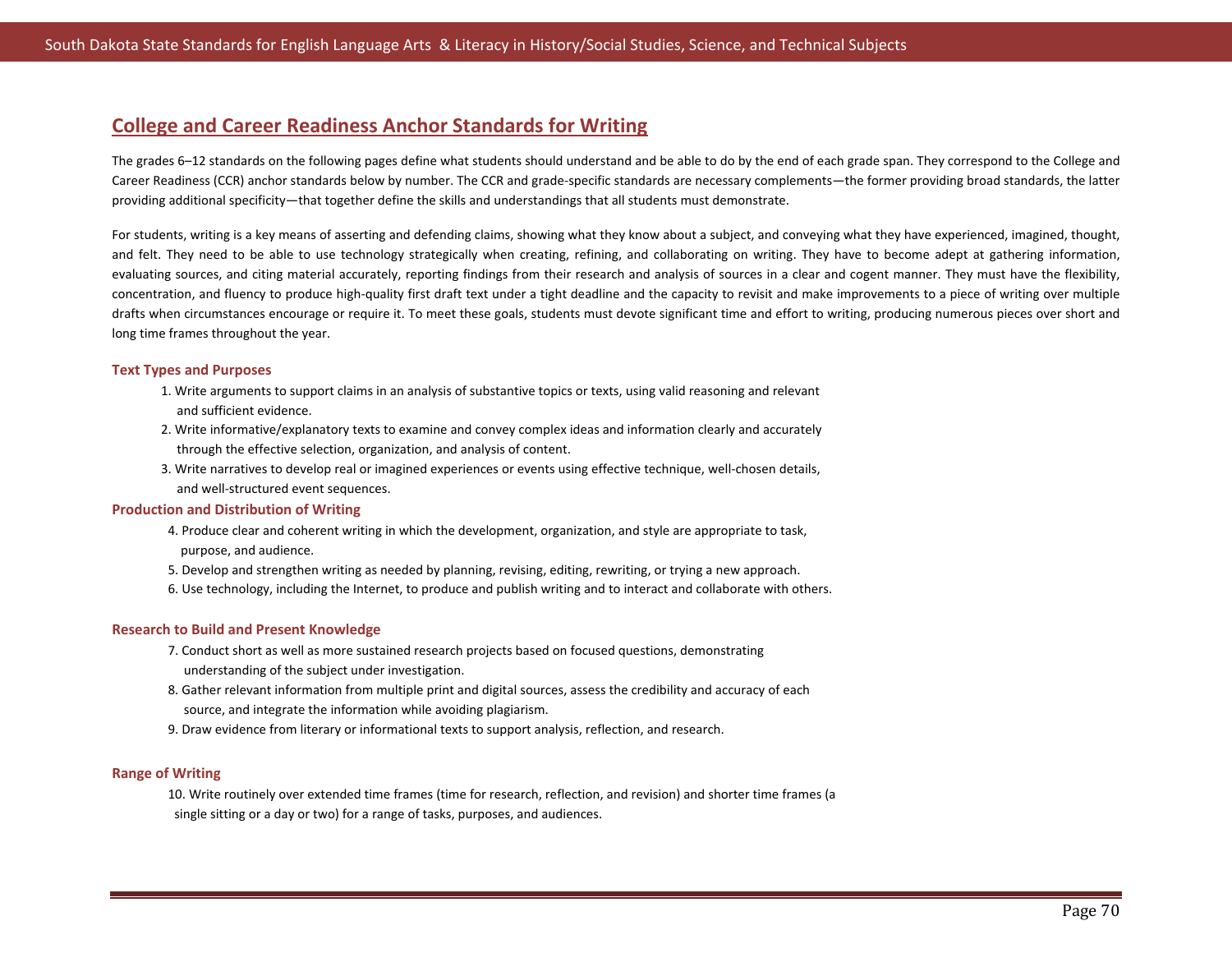## **Writing Standards for Literacy in History/Social Studies, Science and Technical Subjects 6-12**

The standards below begin at grade 6; standards for K–5 writing in history/social studies, science, and technical subjects are integrated into the K–5 Writing standards. The CCR anchor standards and high school standards in literacy work in tandem to define college and career readiness expectations—the former providing broad standards, the latter providing additional specificity. Students need skills to become independent writers for a variety of audiences and range of purposes. Independent writers are able to access multiple strategies and formats to communicate and craft a message so that it resonates with any reader they intend to reach.

| Grade 6-8 students:                                               | Grades 9-10 students:                                             | <b>Grade 11-12 students:</b>                                      |
|-------------------------------------------------------------------|-------------------------------------------------------------------|-------------------------------------------------------------------|
| <b>Text Types and Purposes</b>                                    |                                                                   |                                                                   |
| 6-8 .WHST.1 Write arguments focused on discipline-specific        | 9-10.WHST.1 Write arguments focused on discipline-specific        | 11-12. WHST.1 Write arguments focused on discipline-specific      |
| content.                                                          | content.                                                          | content.                                                          |
| a. Introduce claim(s) about a topic or issue, acknowledge and     | a. Introduce precise claim(s), distinguish the claim(s) from      | a. Introduce precise, knowledgeable claim(s), establish the       |
| distinguish the claim(s) from alternate or opposing claims,       | alternate or opposing claims, and create an organization that     | significance of the claim(s), distinguish the claim(s) from       |
| and organize the reasons and evidence logically.                  | establishes clear relationships among the claim(s),               | alternate or opposing claims, and create an organization that     |
| b. Support claim(s) with logical reasoning and relevant, accurate | counterclaims, reasons, and evidence.                             | logically sequences the claim(s), counterclaims, reasons, and     |
| data and evidence that demonstrate an understanding of the        | b. Develop claim(s) and counterclaims fairly, supplying data and  | evidence.                                                         |
| topic or text, using credible sources.                            | evidence for each while pointing out the strengths and            | b. Develop claim(s) and counterclaims fairly and thoroughly,      |
| c. Use words transitional, phrases, and clauses to create         | limitations of both claim(s) and counterclaims in a discipline-   | supplying the most relevant data and evidence for each while      |
| cohesion and clarify the relationships among claim(s),            | appropriate form and in a manner that anticipates the             | pointing out the strengths and limitations of both claim(s) and   |
| counterclaims, reasons, and evidence.                             | audience's knowledge level and concerns.                          | counterclaims in a discipline-appropriate form that               |
| d. Establish and maintain a formal style.                         | c. Use transitional words, phrases, and clauses to link the major | anticipates the audience's knowledge level, concerns, values,     |
| e. Provide a concluding statement or section that follows from    | sections of the text, create cohesion, and clarify the            | and possible biases.                                              |
| and supports the argument presented.                              | relationships between claim(s) and reasons, between               | c. Use transitional words, phrases, and clauses as well as varied |
|                                                                   | reasons and evidence, and between claim(s) and                    | syntax to link the major sections of the text, create cohesion,   |
|                                                                   | counterclaims.                                                    | and clarify the relationships between claim(s) and reasons,       |
|                                                                   | d. Establish and maintain a formal style and objective tone       | between reasons and evidence, and between claim(s) and            |
|                                                                   | while attending to the norms and conventions of the               | counterclaims.                                                    |
|                                                                   | discipline in which they are writing.                             | d. Establish and maintain a formal style and objective tone       |
|                                                                   | e Provide a concluding statement or section that follows from     | while attending to the norms and conventions of the               |
|                                                                   | or supports the argument presented.                               | discipline in which they are writing.                             |
|                                                                   |                                                                   | e. Provide a concluding statement or section that follows from    |
|                                                                   |                                                                   | or supports the argument presented.                               |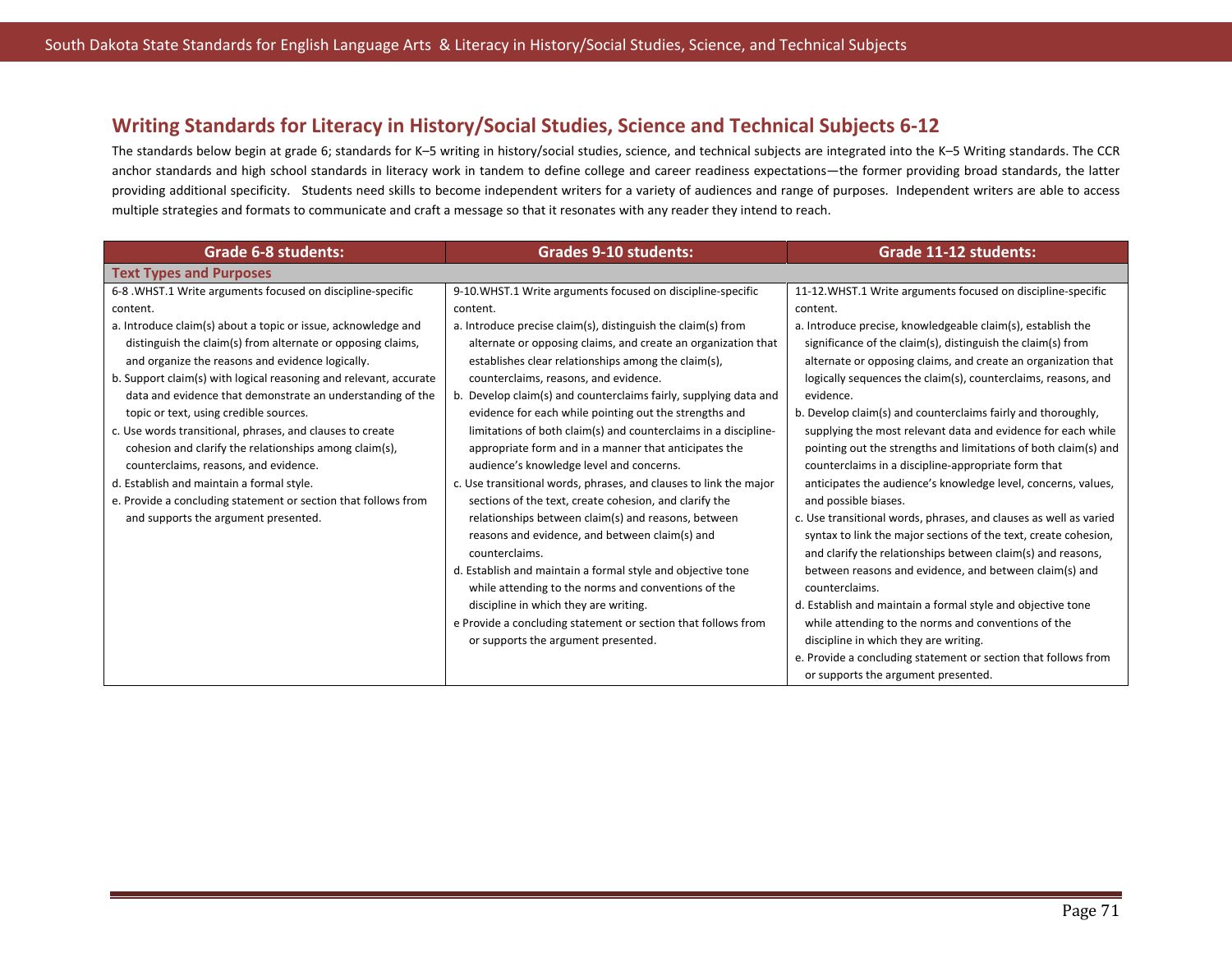## **Writing Standards for Literacy in History/Social Studies, Science and Technical Subjects 6-12**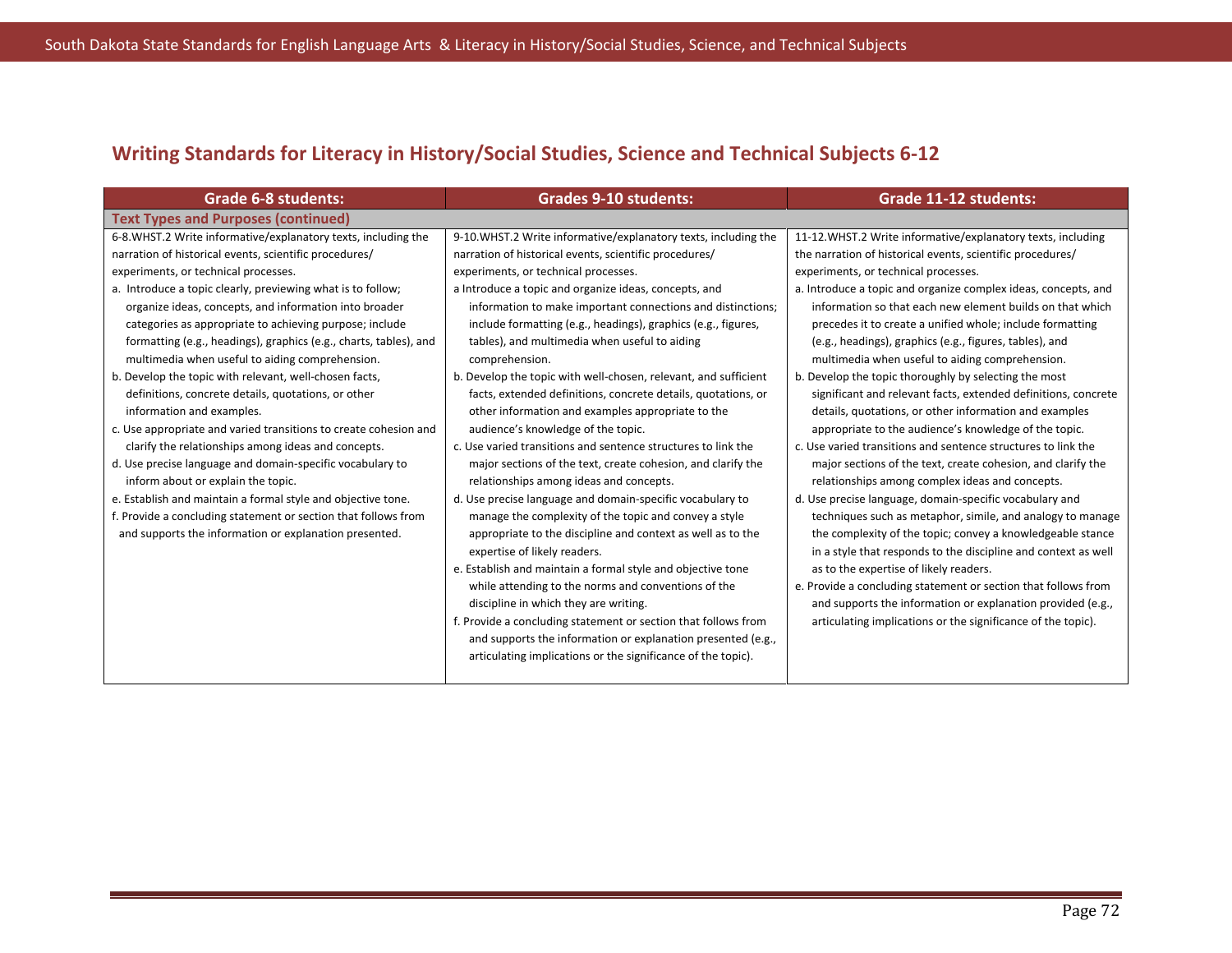## **Writing Standards for Literacy in History/Social Studies, Science and Technical Subjects 6-12**

| <b>Grade 6-8 students:</b>                                       | <b>Grades 9-10 students:</b>                                     | Grade 11-12 students:                                            |  |
|------------------------------------------------------------------|------------------------------------------------------------------|------------------------------------------------------------------|--|
| <b>Text Types and Purposes (continued)</b>                       |                                                                  |                                                                  |  |
| 6-8. WHST. 3 Not applicable as a separate requirement.           | 9-10. WHST. 3 Not applicable as a separate requirement.          | 11-12. WHST. 3 Not applicable as a separate requirement.         |  |
|                                                                  |                                                                  |                                                                  |  |
| Note: Students' narrative skills continue to grow in these       | Note: Students' narrative skills continue to grow in these       | Note: Students' narrative skills continue to grow in these       |  |
| grades. The Standards require that students be able to           | grades. The Standards require that students be able to           | grades. The Standards require that students be able to           |  |
| incorporate narrative elements effectively into arguments and    | incorporate narrative elements effectively into arguments and    | incorporate narrative elements effectively into arguments and    |  |
| informative/explanatory texts. In history/social studies,        | informative/explanatory texts. In history/social studies,        | informative/explanatory texts. In history/social studies,        |  |
| students must be able to incorporate narrative accounts into     | students must be able to incorporate narrative accounts into     | students must be able to incorporate narrative accounts into     |  |
| their analyses of individuals or events of historical import. In | their analyses of individuals or events of historical import. In | their analyses of individuals or events of historical import. In |  |
| science and technical subjects, students must be able to write   | science and technical subjects, students must be able to write   | science and technical subjects, students must be able to write   |  |
| precise enough descriptions of the step-by-step procedures       | precise enough descriptions of the step-by-step procedures       | precise enough descriptions of the step-by-step procedures       |  |
| they use in their investigations or technical work that others   | they use in their investigations or technical work that others   | they use in their investigations or technical work that others   |  |
| can replicate them and (possibly) reach the same results.        | can replicate them and (possibly) reach the same results.        | can replicate them and (possibly) reach the same results.        |  |
|                                                                  |                                                                  |                                                                  |  |
|                                                                  |                                                                  |                                                                  |  |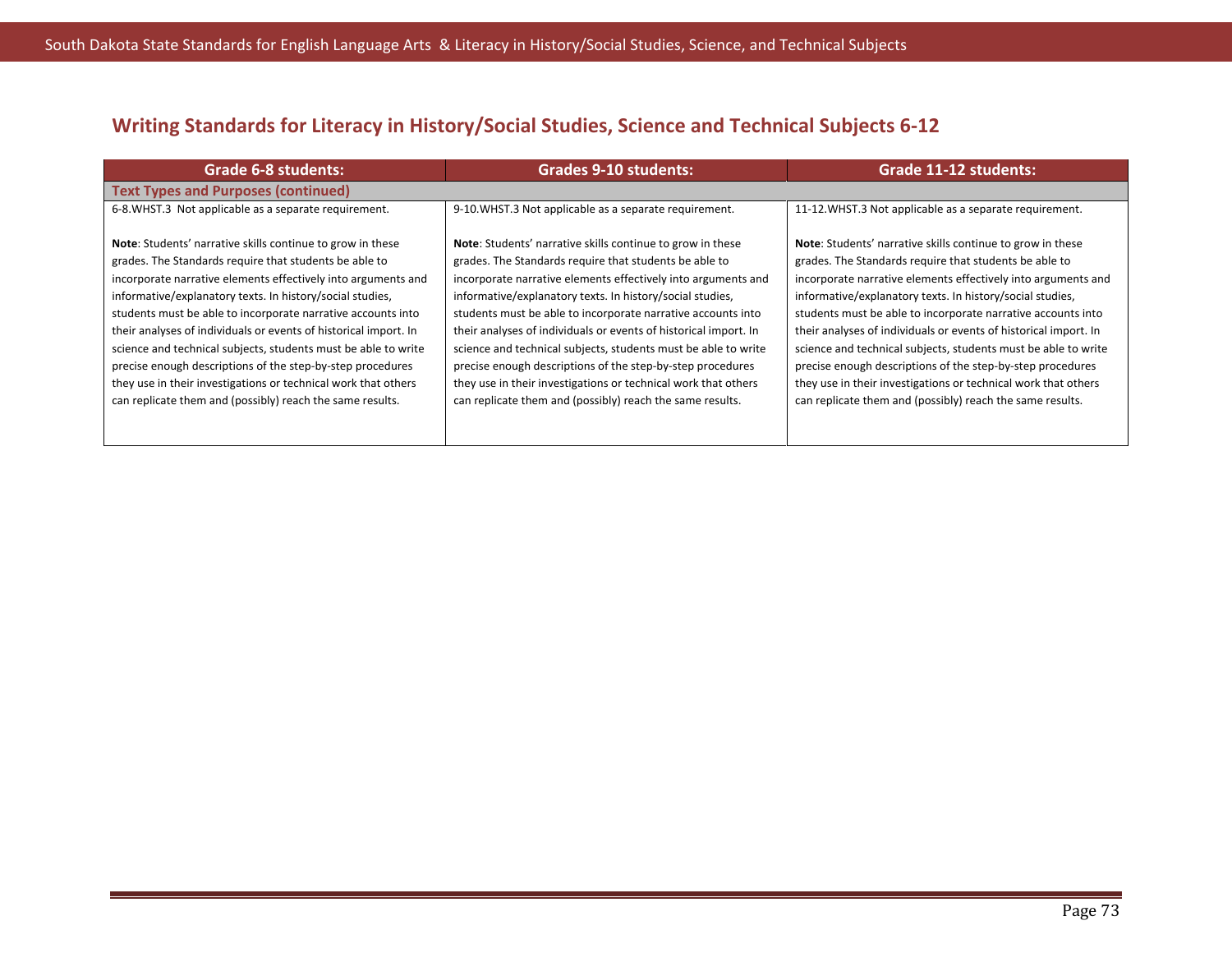## **Writing Standards for Literacy in History/Social Studies, Science and Technical Subjects 6-12**

| <b>Grade 6-8 students:</b>                                        | <b>Grades 9-10 students:</b>                                      | <b>Grade 11-12 students:</b>                                      |  |
|-------------------------------------------------------------------|-------------------------------------------------------------------|-------------------------------------------------------------------|--|
| <b>Production and Distribution of Writing</b>                     |                                                                   |                                                                   |  |
| 6-8. WHST. 4 Produce clear and coherent writing in which the      | 9-10. WHST. 4 Produce clear and coherent writing in which the     | 11-12. WHST.4 Produce clear and coherent writing in which the     |  |
| development, organization, and style are appropriate to task,     | development, organization, and style and tone are appropriate     | development, organization, style, and tone are appropriate to     |  |
| purpose, and audience.                                            | to task, purpose, and audience.                                   | task, purpose, and audience.                                      |  |
| 6-8. WHST.5 With some guidance and support from peers and         | 9-10. WHST.5 Develop and strengthen writing as needed by          | 11-12. WHST.5 Develop and strengthen writing as needed by         |  |
| adults, develop and strengthen writing as needed by planning,     | planning, revising, editing, rewriting, or trying a new approach, | planning, revising, editing, rewriting, or trying a new approach, |  |
| drafting, revising, editing, rewriting, or trying a new approach, | focusing on addressing what is most significant for a specific    | focusing on addressing what is most significant for a specific    |  |
| focusing on how well purpose and audience have been               | purpose and audience.                                             | purpose and audience.                                             |  |
| addressed.                                                        |                                                                   |                                                                   |  |
| 6-8. WHST.6 Use technology, including the Internet, to produce    | 9-10. WHST.6 Use technology, including the Internet, to           | 11-12. WHST.6 Use technology, including the Internet, to          |  |
| and publish writing and present the relationships between         | produce, publish, and update individual or shared writing         | produce, publish, and update individual or shared writing         |  |
| information and ideas clearly and efficiently.                    | products, taking advantage of technology's capacity to link to    | products in response to ongoing feedback, including new           |  |
|                                                                   | other information and to display information flexibly and         | arguments or information.                                         |  |
|                                                                   | dynamically.                                                      |                                                                   |  |
| <b>Research to Build and Present Knowledge</b>                    |                                                                   |                                                                   |  |
| 6-8. WHST. 7 Conduct short research projects to answer a          | 9-10. WHST. 7 Conduct short as well as more sustained research    | 11-12. WHST. 7 Conduct short as well as more sustained            |  |
| question (including a self-generated question), drawing on        | projects to answer a question (including a self-generated         | research projects to answer a question (including a self-         |  |
| several sources and generating additional related, focused        | question) or solve a problem; narrow or broaden the inquiry       | generated question) or solve a problem; narrow or broaden the     |  |
| questions that allow for multiple avenues of exploration.         | when appropriate; synthesize multiple sources on the subject,     | inquiry when appropriate; synthesize multiple sources on the      |  |
|                                                                   | demonstrating understanding of the subject under                  | subject, demonstrating understanding of the subject under         |  |
|                                                                   | investigation.                                                    | investigation.                                                    |  |
| 6-8. WHST.8 Gather relevant information from multiple print       | 9-10. WHST.8 Gather relevant information from multiple            | 11-12. WHST.8 Gather relevant information from multiple           |  |
| and digital sources.                                              | authoritative print and digital sources, using advanced searches  | authoritative print and digital sources, using advanced searches  |  |
| a. Use search terms effectively.                                  | effectively; assess the usefulness of each source in answering    | effectively; assess the strengths and limitations of each source  |  |
| b. Assess the credibility and accuracy of each source.            | the research question; integrate information into the text        | in terms of the specific task, purpose, and audience; integrate   |  |
| c. Quote or paraphrase the data and conclusions of others         | selectively to maintain the flow of ideas, avoiding plagiarism    | information into the text selectively to maintain the flow of     |  |
| while avoiding plagiarism and following a standard format for     | and following a standard format for citation.                     | ideas, avoiding plagiarism and overreliance on any one source     |  |
| citation.                                                         |                                                                   | and following a standard format for citation.                     |  |
| 6-8. WHST. 9 Draw relevant evidence from informational texts      | 9-10. WHST. 9 Draw relevant evidence from informational           | 11-12. WHST. 9 Draw relevant evidence from informational          |  |
| and/or literary fiction or nonfiction texts to support written    | and/or literary fiction or non-fiction texts to support analysis, | and/or literary fiction or non-fiction texts to support written   |  |
| analysis, reflection, and research.                               | reflection, and research.                                         | analysis, reflection, and research.                               |  |
| <b>Range of Writing</b>                                           |                                                                   |                                                                   |  |
| 6-8. WHST. 10 Write routinely over extended time frames (for      | 9-10. WHST. 10 Write routinely and independently over             | 11-12. WHST. 10 Write routinely and independently over            |  |
| research, reflection and revision) and shorter time frames for a  | extended time frames (for research, reflection and revision) and  | extended time frames (for research, reflection, and revision)     |  |
| range of discipline-specific tasks, purposes, and audiences.      | shorter time frames for a range of discipline-specific tasks,     | and shorter time frames for a range of discipline-specific tasks, |  |
|                                                                   | purposes, and audiences.                                          | purposes, and audiences.                                          |  |